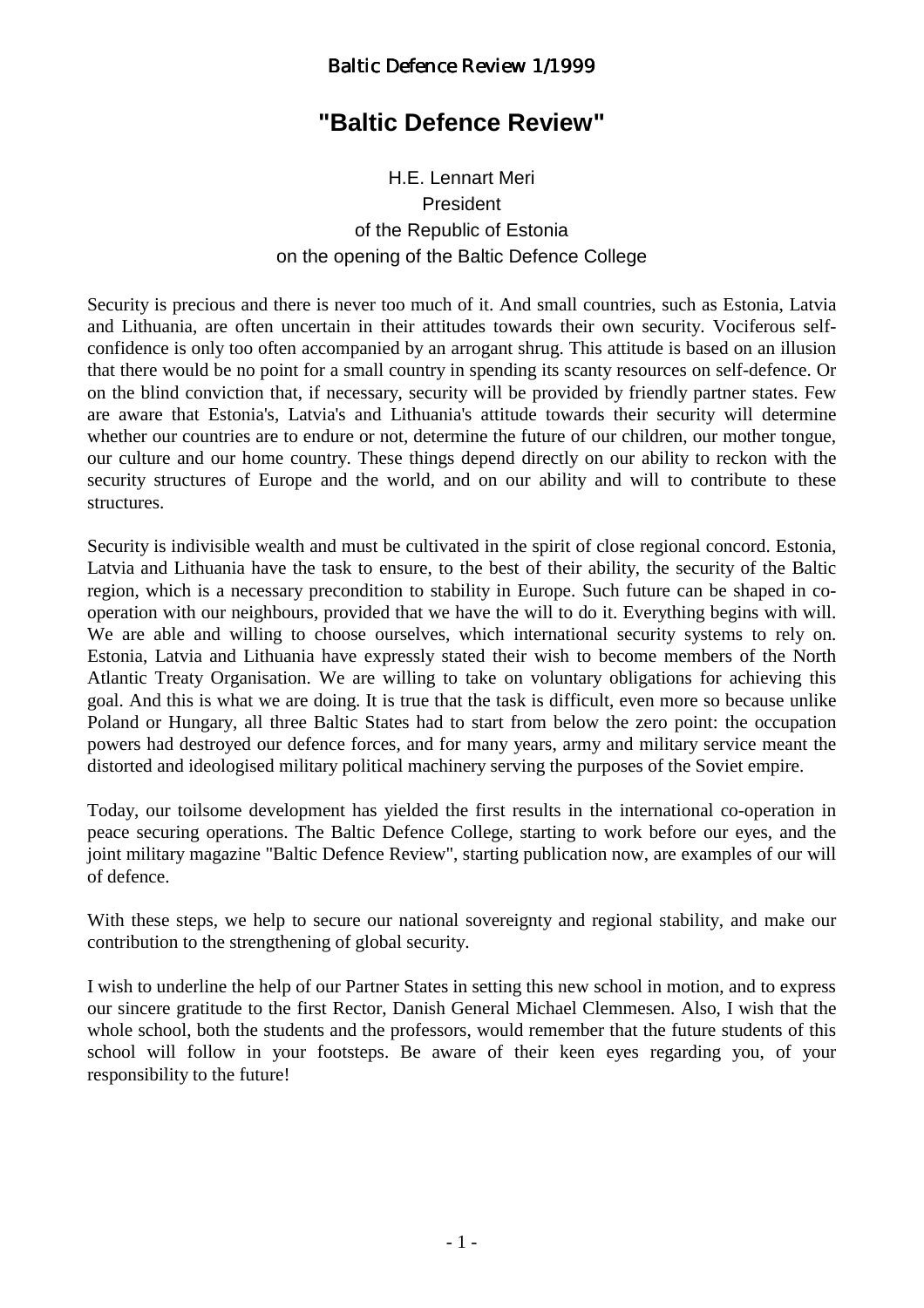## **Michael H. Clemmesen**

Brigadier General Commandant of the Baltic Defence College

The Baltic Defence Review will be published bi-annually during its first years. It will be housed in the Baltic Defence College. However, it is not the intent to limit its focus to that of a house journal. The review is created as a forum for debate on Baltic Region security and defence. We hope that the actual and potential participants in that debate will use it as such.

This first number will address three questions. The first one is the fundamental one: Can the Baltic States be Defended? The authors behind the three articles in the first section, Robert Dalsjö, Hain Rebas, and Kjeld Hillingsö, approach the issue in very different ways.

The second part let representatives of the Baltic States' defence establishment, Giedre Statkeviciute, Gundars Abols, and Ants Laaneots, describe how far their countries have taken their national defence forces after independence and outline how they have planned to develop their defence structures within the next decade. The final section describes or analyses the steps taken to bring the region closer to NATO by the participation in international co-operation and by increasing the level of interoperability. Linas Linkevicius narrates why and how Lithuania got involved in peace support operations. The articles of Vello Loemaa, Andrius Krivas, and I myself analyse the problems and progress of interoperability.

A normal issue of the Baltic Defence Review will besides covering different themes like this first issue, bring book reviews, translations of key articles or documents into English, and, when relevant, articles publishing the results of the work of students and staff at the Baltic Defence College.

I thank all the contributors to this number, not least the main illustrator, my old friend, the great Lithuanian photographer and patriot, Tadas Dambrauskas.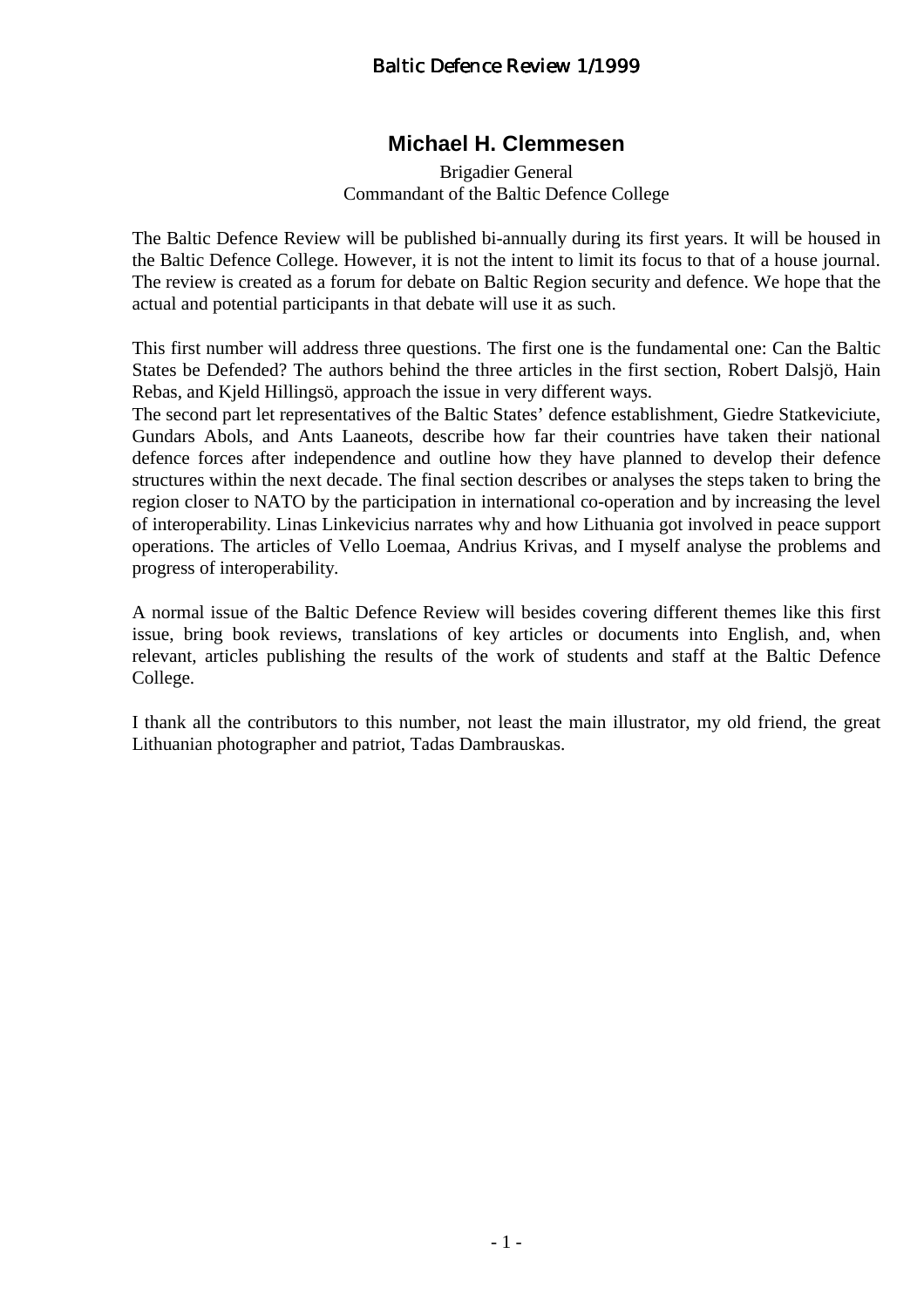# **The Baltic Defence College: Strengthening Baltic Defence Structures through Education**

Dr Björn von Sydow, Minister of Defence of the Kingdom of Sweden

It gives me great pleasure to contribute to this first issue of "the Baltic Defence Review", produced by the Baltic Defence College. Media and educational systems are both fundamental parts of a democratic and open society and they should therefore be given particular attention. Coming from academia myself, I fully appreciate the fundamental role that education and research play in every society and in every part of society.

The city of Tartu, where the College will be located, has historic connotations in this respect. Here, in the year 1632, the second university to be established in the then Swedish Empire was inaugrated. Its first Chancellor was Johan Skytte, in Sweden most remembered for being the tutor of king Gustavus Adolphus and - at the University of Uppsala - our first professor ever of the independent subject Political Science. In a time long before democracy as we know it was developed, he was a progressive person; in his opening speech at the university, he advocated circulation between the estates, as the social strata were named. He believed that not only noblemen, but also peasants should be welcomed at the university.

I expect that the Baltic Defence College will also stand for openness and free meetings of minds in its education, based on the democratic values of our time.

In this article, I will focus on two issues; the support to the build up of defence structures in the Baltic states, and the role of our common project, the Baltic Defence College.

## **The strategic environment**

The security situation of the Baltic Sea region is in historic terms a favourable one. I need not recall all the changes for the better during the last decade, the regained independence of the Baltic states being one of the most important. Some risks and challenges remain, indeed, some new ones have arisen, but the present situation is focused on security-building and institutionalization of the gains we have achieved. In the defence field, one of the most powerful tools in our hands is the Partnership for Peace-process (PfP). The process has two dimensions. It includes most European countries and the United States and Canada in cooperation that is in itself confidence-building. There will be no stable security system if there are new dividing lines. The participation of Russia is needed and, not least in the Baltic Sea region, also the presence and involvement of the United States and other western nations. And, secondly, PfP enhances interoperability so that we are all better prepared for participation in common crisis management operations.

When Sweden took the chair of the project creating a common Baltic Defence College, it was without hesitation. A modern defence under civilian democratic control and with popular support contributes to democratic society. In the world in which we live, societies need to feel reasonably safe to be able to develop in a harmonic way. Self-defence is a right and obligation of each independent nation (see, for instance, the UN Charter articles 43 and 51).

I believe that the Nordic countries have experience to share with the Baltic states in the defence field. This is based on, among other things, our similar sizes as nations, similar terrain and similar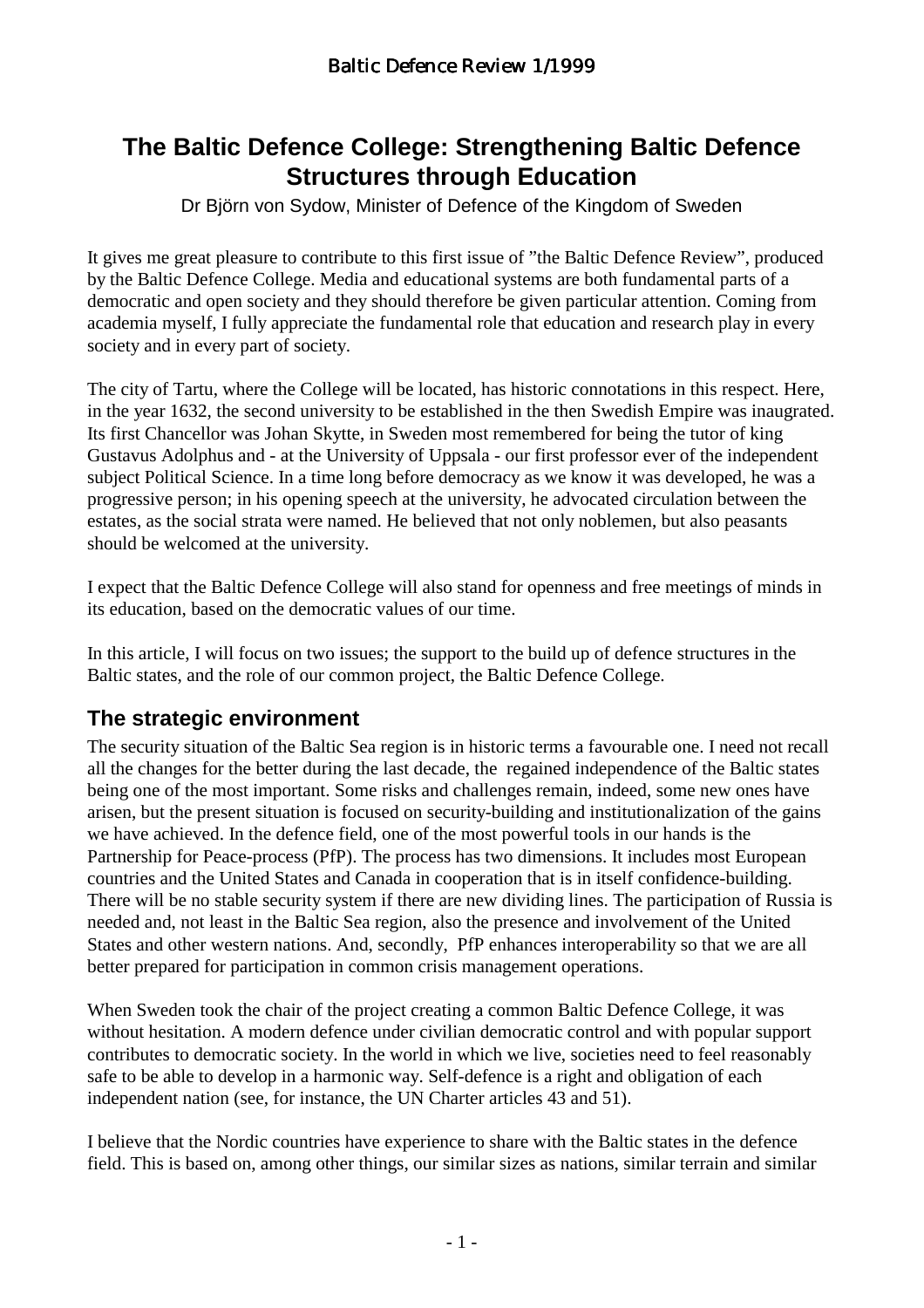climate. The Nordic countries have over time developed so called "total defence" systems. They encompass not only military defence units, but all resources our societies can bring together to defend our nations on the whole scale from crisis to full-scale war. Conversely, these resources can be used to counter peace time strains on society, i.e. during severe accidents, fires etc.

# **The concept of total defence**

Total defence systems along the Nordic model saves money; dual civil-military use should always be considered as it not only reduces expenditures and the need for investments, but contributes to a civilian society more robust and able to withstand strains and crises of different kinds, also in peace time. Rescue services, medical services and telecommunications could be cases in point in this respect. Transportation is another example; why should the military sector procure all transport aircraft and lorries which they may need in a mobilized situation when many of those belonging to civilian society have will not be used during a war?

In our experience, smaller countries facing potential existential threats need to pool all kinds of resources to create a credible deterrence. In our view, it would not be wise or economically reasonable - indeed not even possible - to attempt to create separate military structures for deterrence without the full prepardness and support of the civilian resources and society.

I therefore find it very encouraging that the Baltic states and the supporting countries have agreed that the Baltic Defence College will be based on Nordic total defence concepts and Nordic military tactics.

There are a number of preconditions for the development of total defence structures, for example; elaborated national defence strategies with popular support; Parliamentary endorsement of aims, plans and budgeting; identified roles and missions for all parts of the total defence system (not only the military parts), and the development of openness, transparency and ties between defence structures and the population, for example between military bases and the surrounding local communities. Defence is not a matter only for officers, but a challenge to society as a whole. If popular support is absent, that nation will fail to meet the challenge.

## **National defence - international participation**

I have mentioned that in our part of the world, this decade is characterized by the building of security structures and common crisis management. It is the historic duty of all of us to participate. What the international community first and foremost requires in the defence field, however, is that we are capable of creating a stable situation for ourselves, i.e. developing a capability for national crisis management and self-defence. Having this, we already contribute positively to the security situation. It is only when, after the Cold War, the security situation became such that we as nations and individuals felt reasonably secure, that we were capable of re-directing our efforts towards common crisis management in a more effective manner.

National efforts to build forces for international crisis management and humanitarian operations should, in my opinion, therefore be linked to national objectives identified in the national defence strategy. Different solutions can of course be found. I believe, though, that there should be a national context for the international crisis management capability a nation develops, so that it does not become a foreign object in the national defence system. The international crisis management capability should be developed as part of, and in harmony with, the defence system as a whole.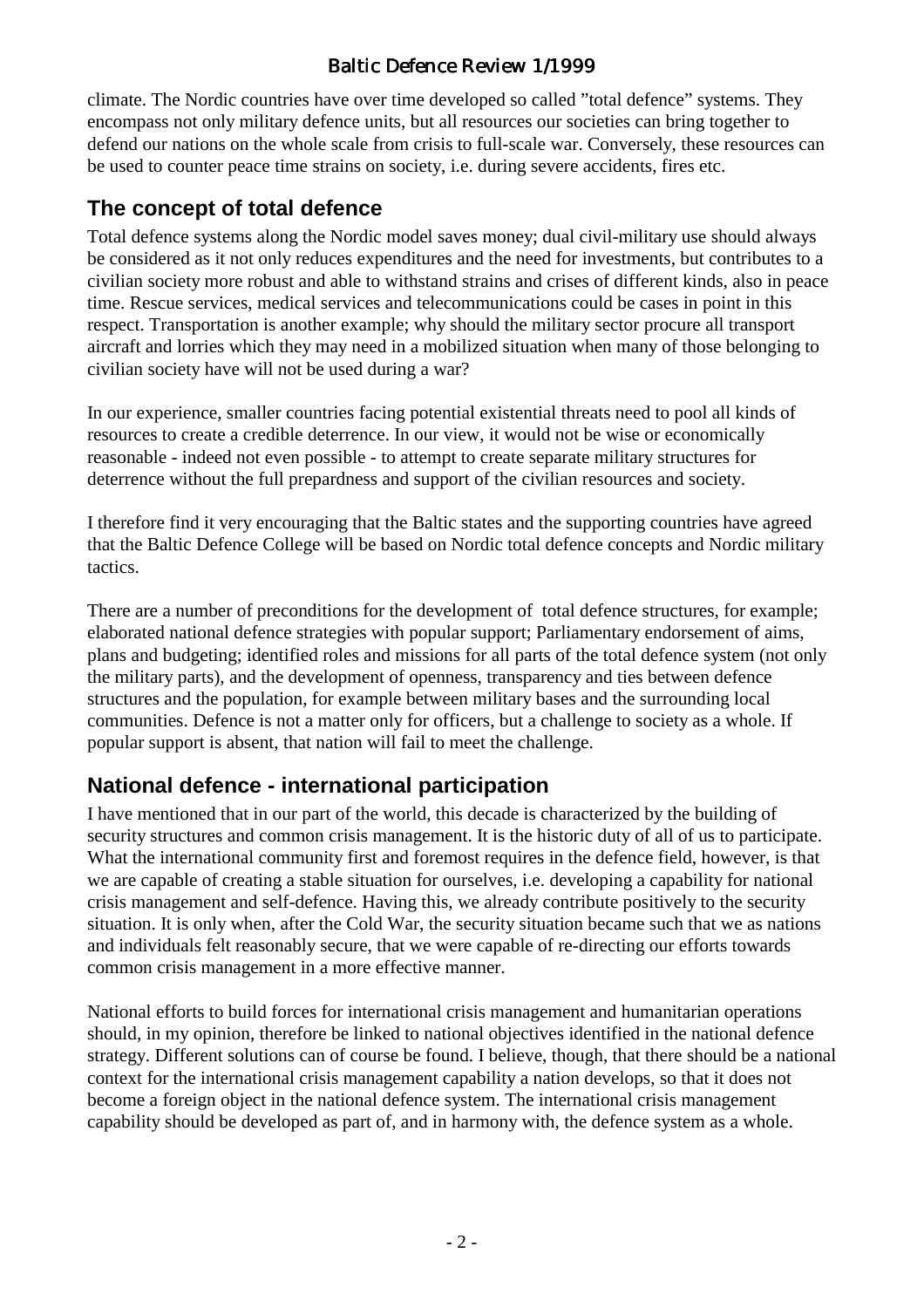In Sweden, every six months the responsibility for setting up our "standing" UN battalion - based on conscripts - rotates between different Swedish units so that the task constitutes an integral part of our national defence. The experience from participation in international service is thus fed back and integrated into the whole of the defence system.

The Baltic Defence College is a joint Estonian, Latvian and Lithuanian school. This is a worthwhile end in itself. Despite many differences, there is much commonality in the respective situations and resources are scarce both on the Baltic side and on the side of the supporting nations. Attending educational institutions in other countries is an important additional experience, that is why most nations exchange students, but there exists a definitive need for a school that is based on the specific preconditions of this region. Sending students to other countries´ schools is also a quite expensive undertaking, especially over the longer term.

Much can thus be saved and gained by a common project, as in other areas of defence cooperation, such as the Baltic Peace-keeping Battalion, the Baltic Naval Squadron and the Baltic Air Surveillance Network.

## **Direction of defence cooperation**

In the context of the BALTSEA (Baltic Security Assistance) group of countries a common view has been developed on the direction of defence related support, based on the plans and priorities of the Baltic states themselves. We fully support the continuing work of this group to refine the coordination of defence support so that it is as efficient and effective as possible. In the long term, however, coordination of support can only be done in the ministries of the Baltic states themselves. To assist the development of the Baltic states´ own planning capabilities is therefore a strategic and central area in our support.

The direction of defence-related support has also been discussed and confirmed at the Baltic-Nordic-American Defence Ministerial meeting in June 1998. From the Swedish point of view, we intend to pursue the direction we have understood to be the intention of the Baltic states. The direction of support from our part - as regards the military sector - is therefore:

- capability for "the Nordic conduct of warfare",
- priority to the quality of personnel and training ("quality of life"),
- emphasis on mobilized, reserve based defence,
- priority to land forces with anti-air and anti-armour capabilities, C4-enhancement and air defence (that is, land based surveillance systems and anti-air-systems),
- integrated logistics considerations.

## **Our common effort**

Crisis management and defence capabilites along these lines, chosen by the Baltic states themselves, will contribute to the enhancement of security in our region. It will be the task of the Baltic Defence College to build the basis for those defence structures under democratic, civilian control through well educated, open-minded students who will be the future leaders of the Baltic defence forces. Leadership will be a key subject. It will be a common effort by the Baltic states and the supporting countries; the College will have a truly multinational staff, the students will come not only from the Baltic states but also from supporting nations. Over time, the gradual take over of responsibilites by the Baltic states is the aim of the project and this will be a measure of its success. It will not be an easy task, but, I believe, a most inspiring one and together we will make it a success!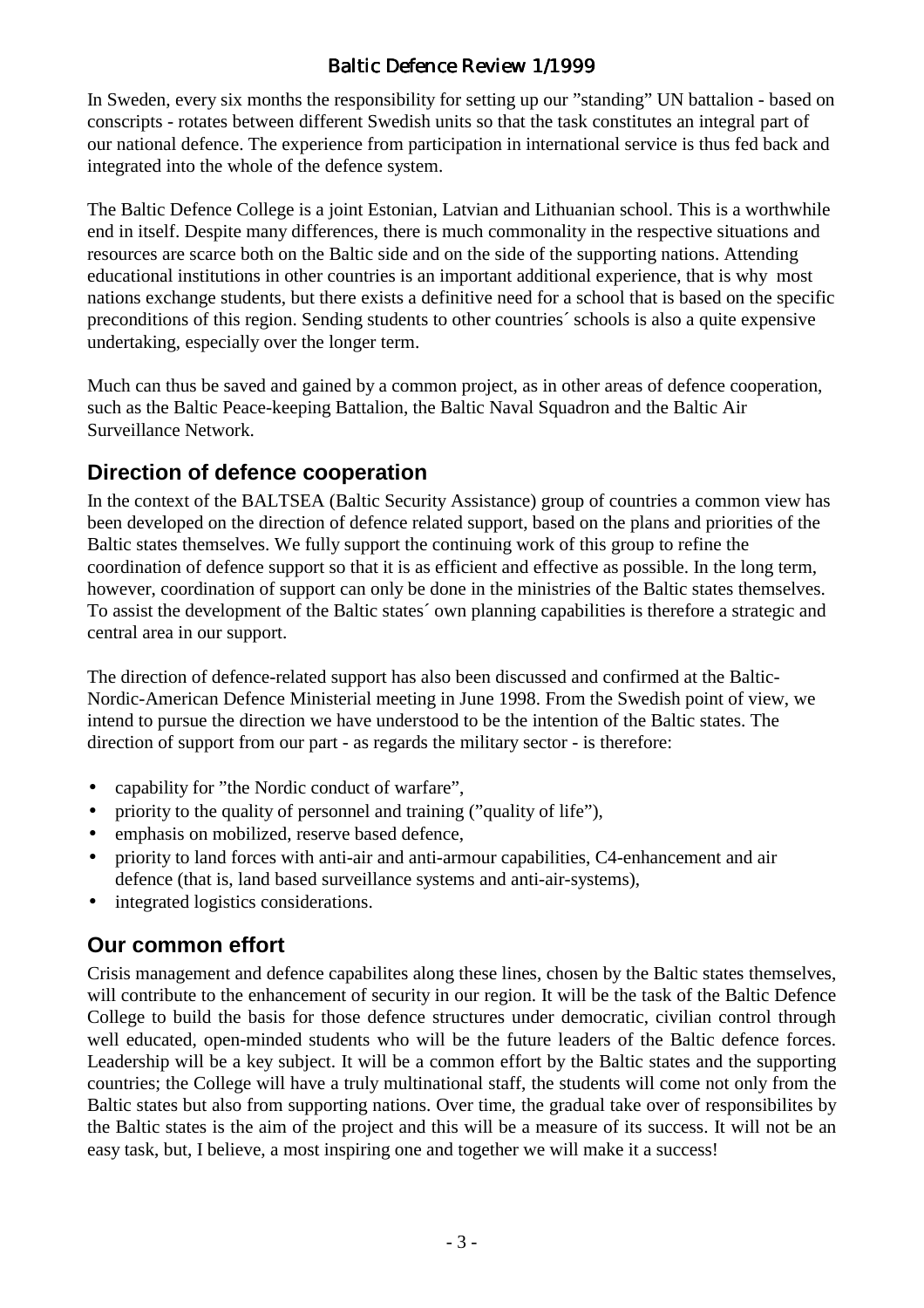# **Baltic Self-Defence Capabilities -**

## **Achievable and Necessary, or Futile Symbolism?** Robert Dalsjö[\\*](#page-9-0)

When the status and security of the Baltic states is discussed, "hard" security issues, including capabilities for self-defence, are often considered as sensitive or problematic. Nonetheless, these issues remain fundamental in the lives of nations, and they are pertinent regardless of whether the aim of NATO-membership is attainable in the longer term, or some other arrangement is found short of re-inclusion into an exclusive Russian sphere of influence. A failure to address these issues properly, by the Baltics and by the West, could derail the entire process of Baltic int[eg](#page-9-0)ration into Western structures, with repercussions for the Euro-Atlantic security system as a whole.<sup>1</sup>

### **The political and military utility of Baltic self-defences**

It is often claimed that the geopolitical and military situation of the three Baltic States is such that military means cannot play any important role in their security policy — resistance would be futile should a Russian attack occur. A common corollary is that the purported indefensibility of the Baltics makes it useless and dangerous for the [W](#page-9-0)est to issue security guarantees in any form, "as nothing could be done except by nuclear means".2 It is also often [—](#page-9-0) wrongly — assumed that these nations lack a military heritage and a proven record of soldiering.<sup>3</sup>

The charge of indefensibility is of course true, if we refer to repelling a major attack of a reconstituted Russian military machine, using all possible resources, bearing down on just the Baltics, or on a single one of them. But it is equally true that this is a fairly trivial observation. The fact is that no country in the world can be successfully defended against all threats (espe[ci](#page-9-0)ally in the nuclear age), and that few, if any, countries are defenceless against each and every threat.<sup>4</sup>

Furthermore, simple one-on-one military force balances or comparisons of geographic size do not provide the final word. One must also take into account such things as determination, terrain, an aggressor's time-constraints, and the wider military and political situation. There are plenty of examples of how will, skill and the logic of deterrence — if applied correctly and in the right circumstances — can defy the logic of numbers and geography.

Moreover, it is misleading to assess military security mainly in terms of the possibility and outcome of a major deliberate invasion. In most cases it is much more relevant to focus on the political consequences of perceived or real military imbalances — on domination and accommodation rather than on outright invasion. A situation where one part is perceived as superior and the other as vulnerable can affect patterns of influence and political freedom of action; it can facilitate coercion in a crisis or when a major decision is to be made, and it can open up for the use of force for intervention or for action by proxies.

Given the history and geographic position of the Baltic three it is understandable that the possibility of a major and deliberate Russian attack on them cannot be discounted. But the Russian army of today and the foreseeable future is only a shadow of the once mighty Soviet Army, in quality as well as in quantity, and would be hard-pressed to launch a traditional invasion.

Actual conditions in Russia as well as in the Baltic States warrant focusing on the lower end of the spectrum of conflict, or at least on contingencies involving limited forces: Intervention during a crisis, attacks by local forces or irresponsible actors, armed destabilisation, or the use of military threats for black-mail. These are types of conflicts and threats where even rather limited defence capabilities can be very effective. They can make clear that an act of aggression is taking place, by denying an aggressor the chance of a quick *fait accompli,* and raisin[g](#page-9-0) the ante, and by putting down unrest which could give a predatory power a pretext for intervention.5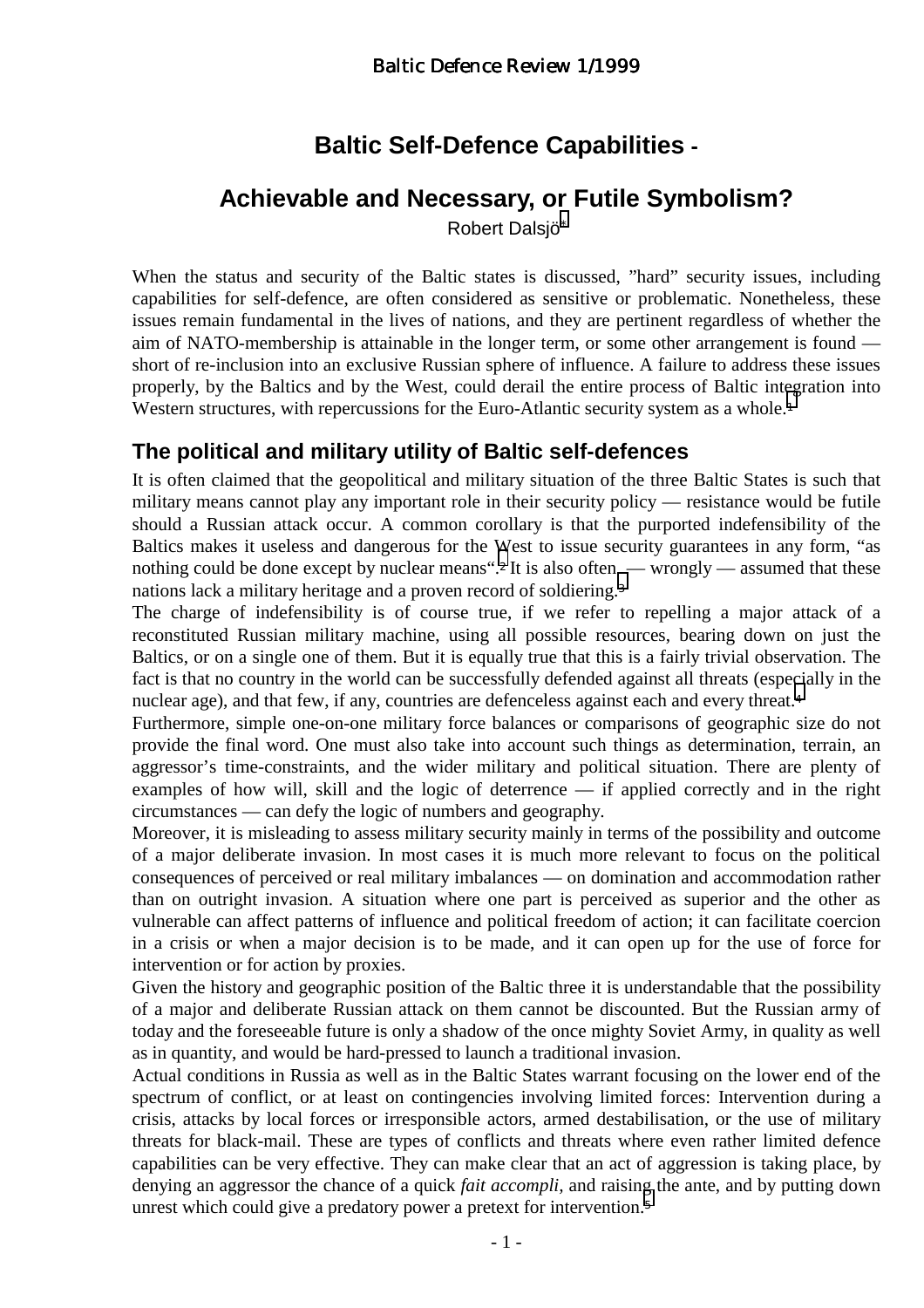The Baltic defence forces, which have been created so far, may appear insignificant in international comparison. Nonetheless, they already provide the states with the basic capability of asserting sovereignty and putting up more than just symbolic resistance. Furthermore, a capability to seriously impede an attack by such Russian forces that could be rapidly made available (a high-end estimate might yield about three brigades worth of ground troops, plus some helicopter and air assets) should be withi[n](#page-9-0) reach, provided that current shortcomings in arms, communications and training are rectified.<sup>6</sup>

Deterrence at this level — regionally available forces — has a stabilising effect by restraining a possible Russian inclination to use military instruments rashly in case of a crisis, and by limiting the options for a Russian commander considering to take action on his own. An attack using only regionally available forces could turn into a rather messy affair, while sending reinforcements to the area prior to an attack would require decisions, time and actions which would be noted abroad. This could help responsible decision-takers in Moscow to withstand pressure for military action, as well as allow for other states to intervene politically. The prospect of destruction of infrastructure of vital importance to Russian exports, such as pipelines and terminals for oil, could also make politically influential Russian business conglomerates weigh in against a resort to force.

In a slightly longer perspective, say a decade, it should be possible for Estonia, Latvia and Lithuania to acquire forces which would give a potential aggressor cause to think twice before planning even a more deliberate operation. While the comparison of military forces is hardly an exact science it still seems possible to make rough estimates, indicating possibilities and problems. Current force development plans for the Baltic countries generally aim at setting up about five mobilizable brigades per country. Provided that the quality of these units is sufficient to make quantitative comparisons meaningful, the combined Baltic defensive strength of 15 brigades would not be negligible when set against a Russian army which may consist of no more than 6-8 fully manned and equipped divisions. This is especially so if the Baltics can make proper [us](#page-9-0)e of the defensive qualities of the terrain, which are better than commonly appreciated in the West.<sup>7</sup>

These numbers indicate that if the Baltic three can stick together in a crisis or in the face of a military threat, their chances of attaining a force-ratio amenable to asymmetric deterrence increases considerably. An attack on such a grouping, if united, would seem risky unless forces normally deployed at the borders against China, Central Asia and the unruly Caucasus are transferred in advance. Granted, extensive application of airpower, helicopters and high-technology gear could reduce an attacker's need for ground troops and time considerably, but hardly to the point of obviating the need for a build-up of forces before an attack.

The fact that such a build-up would be time-consuming and hard-to-conceal gives other powers the opportunity to assist the Baltics in ways that might avert a conflict or change its course. A key prerequisite for outside, primarily US/NATO, military assistance to the Baltics in case of crisis would, however, seem to be that the Baltic armed forces have the competence, quality and structure necessary to appear "helpable" and the capability to put such help to good use.

All in all, potential Baltic capabilities for self-defence may be greater than commonly thought. A combination of small rapid-reaction units and mobilizable battalions or brigades, supplemented by territorial units, could make a considerable contribution to the stability of Europe and the region, as well as to the direct security of the Baltic states themselves. The contribution would not primarily lie in averting intervention or invasion, but in the political ramifications of the existence of a defence capability: Ensuring that the eastern shore of the Baltic is not seen as a tempting military vacuum; reducing the room for bullying and recourse to military threats as a political instrument; increasing confidence in the Baltics and elsewhere about the permanence of independence; and facilitating further Baltic integration in Western structures, including NATO.

It would, of course, not be prudent to assume that Russia's current weakness will last forever. However, it now seems unlikely that Russia could bounce back as a great power in less than 15-20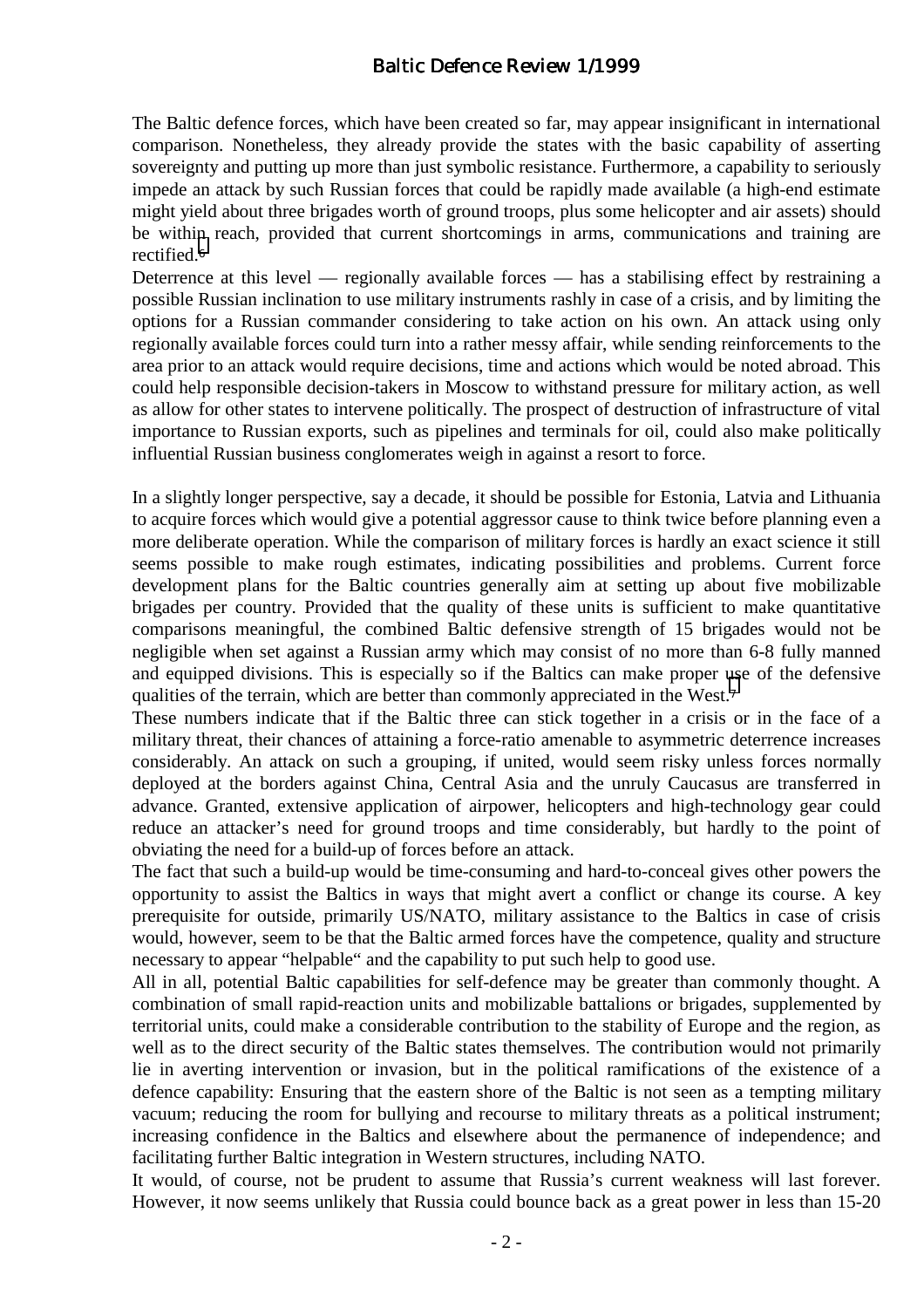years, and every year that passes without basic reforms increases the time for revival even more. These are objective conditions that could not be changed by the exertions of old-style communists or nationalists, should they come to power. The Baltics and their friends in the West can use the time available to establish a pattern where real Baltic independence, and military deterrence at the regional level, is part of normalcy and where any change for the worse would be seen as a threatening aberration. When Russia finally emerges revived, chances are that its political elite may have reconciled itself to the new pattern, or at least that it considers the cost of changing it as too high.

## **Two problems - domestic funding and foreign arms**

The special historical circumstances of Estonia's, Latvia and Lithuania's rebirth as sovereign states meant that national defences had to be organised from scratch. This difficult task was compounded by the after-effects of the traumas which have befallen the Baltic nations this century, including a wide-spread feeling that defence efforts are futile, and an attitude to things military shaped by fifty years of occupation. Given this, and the more general burden of clearing up the detritus of Soviet rule, it is not surprising that it has proved hard to get political attention for defence issues, to assign priority to military spending, and to convince the populace to accept conscription.

However, the process of seeking membership in NATO has increased the political salience of the defence issue and highlighted the need for credible and visible efforts in order to qualify as candidates. Estonia and Lithuania reacted first, raising defence spending to about 1,2% and 1.5% of GNP respectively (1998 figures), and making political commitments to raise the level to 2%, as well as working to ensure a greater intake of conscripts.

Latvia was slower in realising the importance of defence issues. The defence budget long languished at a level, less than 0.7% of GNP, which barely covered the salaries of present staff, leaving morale suffering and little or no room for improvement in capabilities. Much needed reforms of the regular (conscript) army and its asso[cia](#page-9-0)ted structures have been held up and parliament has been reluctant to tighten lax conscription laws.8 However, the fact that a lack of effort could jeopardise prospects as a candidate for NATO finally registered in 1998, leading to a decision to increase spending to 1% of GNP 1999 and to set a target of 2%. This decision has, albeit with some deferments, survived through an election, a change of government and a scandal involving use of defence funds, and might thus stick.

However, just increasing the amount of Baltic attention and treasure devoted to defence will not suffice. Despite healthy economic growth, the Baltic three are still poor and it will be a long time before they can afford to buy — on commercial terms — the equipment they need, especially as a substantial part of the defence budget needs to be spent on attracting and retaining talented young people. So for the coming decade, the Baltic three will need outside assistance — training, arms, other equipment — supplied on favourable terms. There are good reasons for concerned states in the West to provide such assistance, the potential pay-off is considerable and the cost is almost negligible.

So far, substantial aid has been forthcoming from some 8-10 Western countries, including the Nordics. But most of the assistance has until recently either been focused on the tri-national Baltic peacekeeping battalion (BALTBAT), or been limited to light infantry arms, to training and planning, and to non-lethal equipment. Most potential donors have hesitated to give what is most needed: anti-tank and anti-aircraft weapons; night-vision devices and modern communications; and general military equipment in such quantities that entire units can be outfitted in a uniform manner.

Such hesitancy is not without cost. Refusal to supply arms may be seen as a signal that the Baltics are still on the eastern side of some geo-strategic line. Furthermore, officers and men who perceive that they are given the opportunity to die for their country, but not the equipment necessary to present a danger to an aggressor can hardly be blamed if they lose heart. Likewise, political and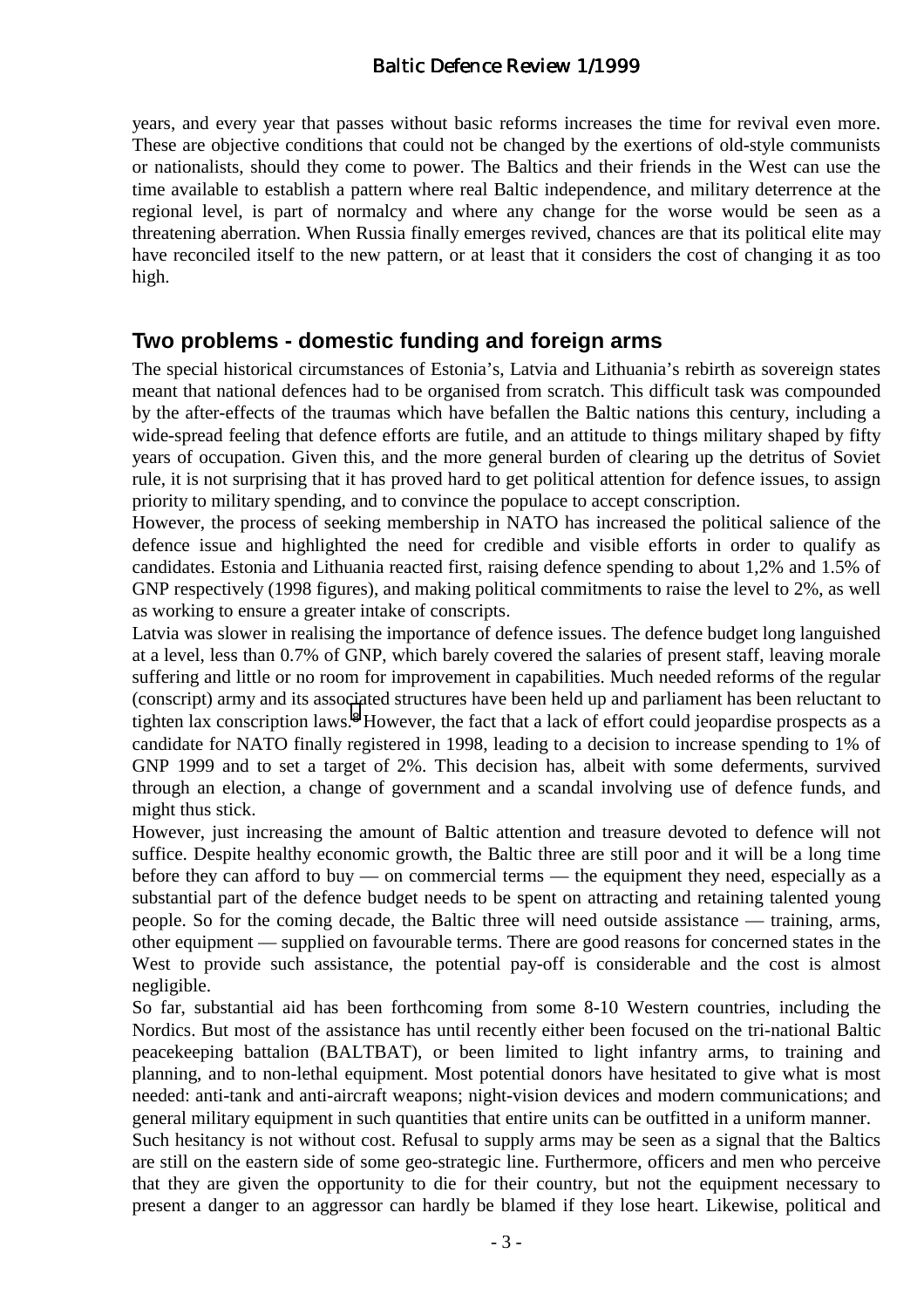popular support for a national defence effort are likely to suffer if the armed forces fail to impress and cannot show examples of progress.

With this in mind, potential donors need to overcome their inhibitions and supply equipment to sustain and encourage national efforts. This now seems to be happening, as Finland has provided howitzers and ammunition, America has supplied large quantities of M-14 and some M-16 rifles, Norway has donated anti-aircraft guns, and Germany has re-militarised some of the equipment it donated earlier. Even Sweden, after lengthy fence sitting, has offered sales of used anti-armour and anti-aircraft weapons at reduced prices.

## **Looking forward**

 $\overline{a}$ 

Opinions are divided as to whether the Baltic three will truly break away from the shadow of Russia, in their own as well as in Russian eyes. The sceptics are numerous and weighty, but the last ten years have shown that conventional wisdom often underestimates the power and the magnitude of the changes underway since the fall of the Berlin wall. The re-unification of Germany, the liberation of the Baltic states, the break-up of the USSR, robust action in Bosnia, the enlargement of NATO — all were things considered impossible or unnecessary until shortly before they happened. What was labelled as ["p](#page-9-0)rudent realism" has all to often proven to be conservatism and a lack of feel for political dynamics.<sup>9</sup>

Whether this applies also to the case of NATO and the Baltic States is open to debate. It is quite possible that developments will take a direction which makes enlargement less charged, where the process rather than the result is paramount, and where *de facto* integration becomes more important than *de jury* membership. But as long as the process of enlargement goes on and aims at enhancing the security of all European states, it seems immensely important that the Baltic three are neither excluded from the process on geopolitical grounds, nor fall out of the race because of lack of support or lack of own effort.

Given the uncertainty of what and where NATO will be in ten years time, and the possibility of temporary upsets in the process, it also seems wise to ensure that NATO is not the only pillar on which these small nations base their security, even when security is defined in a traditional way.

All in all, there is little ground for letting considerations of hard security and military defence eternally banish Estonia, Latvia and Lithuania to the European margin or to some type of grey zone. Geography is not likely to change, and the past cannot be undone. But the political implications of a certain geographic location can very well change over time, and the past can lose its hold on the future. Time can work in favour of the Balts' desire to truly close the door on Molotov-Ribbentrop and to re-join the European mainstream, as well as in favour of Western desires for a Baltic Sea region and a Europe which is "whole and free". But time will only work in favour of these aims if it put to good use and a steady progress can be seen. This presupposes action on defence issues from both the Baltics themselves and their western sponsors. Provided action is taken and fears of imperialism and domination can be laid at rest, the position of the Baltics on the doorstep to Russia can turn from a liability into an asset.

<sup>\*</sup> The author is a Senior Analyst with the European Security Studies Group (Tesla) of the Defence Research Establishment (FOA) in Stockholm. The views expressed are those of the author and do not necessarily reflect the opinion of the FOA or of the Swedish government.

Earlier versions of this text has been published by the Latvian Institute of International Affairs (LAI), and in the August issue of RUSI Journal (Royal United Services Institute for Defence Studies, London).

<sup>&</sup>lt;sup>1</sup> For a highlighting of the linkages between the Baltic states and overall European security, see Carl Bildt,

<sup>&#</sup>x27;The Baltic Litmus Test', *Foreign Affairs*, September/October 1994, and Ronald Asmus and Robert Nurrick, 'NATO Enlargement and the Baltic States', *Survival*, Summer 1996.

<sup>2</sup> These arguments often surface both in internal Baltic discourses and in international circles. Cf. Douglas Hurd's Alastair Buchan memorial lecture at the IISS 1996.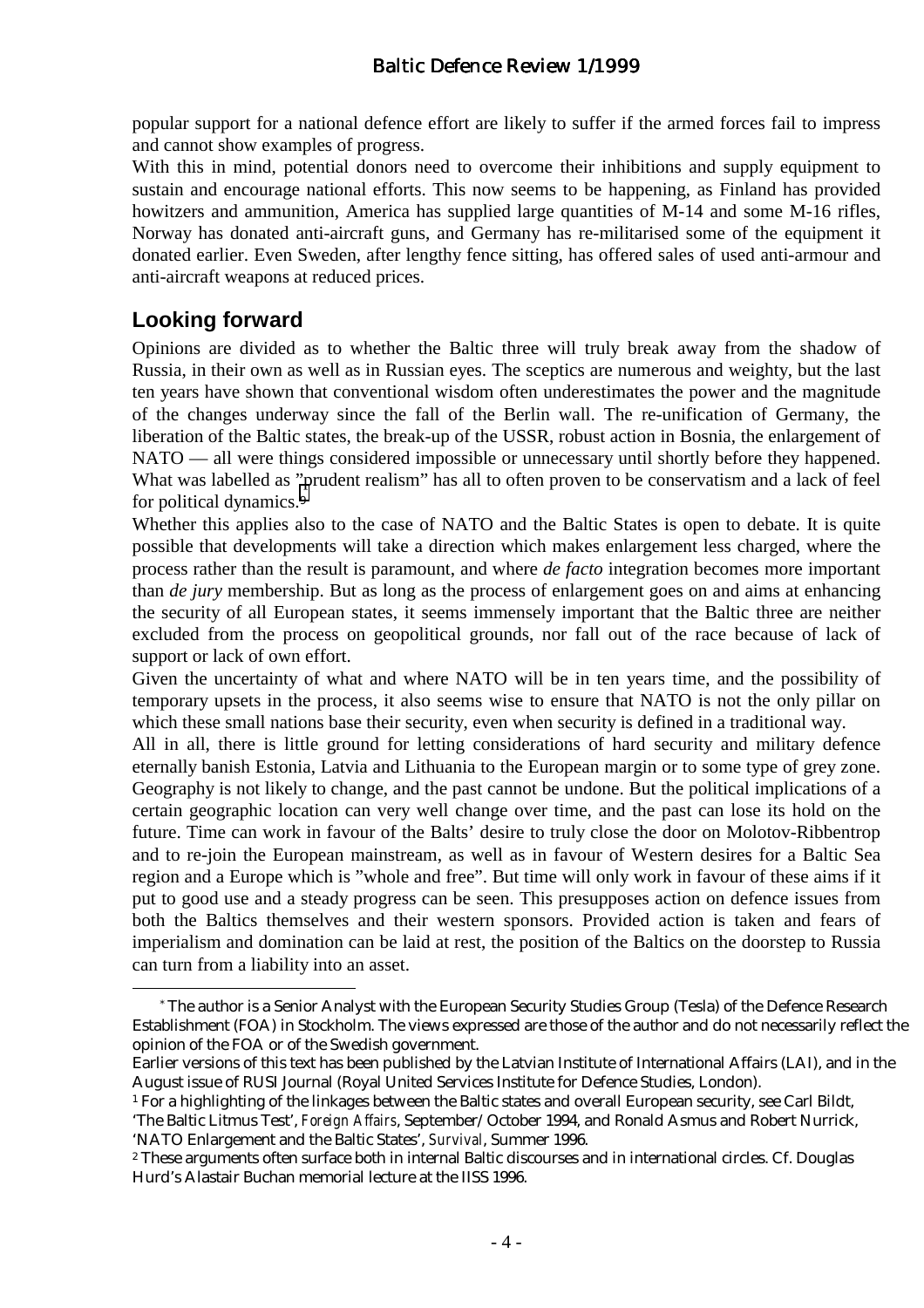<span id="page-9-0"></span> $\overline{a}$ 

3 Baltic resistance against German and Danish expansionism was fierce in the late Middle Ages, and the victory in 1410 at Tannenberg is famous. The 20th century-record of the Baltic peoples is less well known, but worth looking at. During the First World War, battalions of Latvian riflemen served with distinction in the Czar's army, later forming the core of the early Red Army and supplying its first commander, Jokums Vacietis. All three states, though initially lacking military assets, fought successful wars of independence in 1918-20, defeating German and Russian enemies in major engagements. Notably, mutual Baltic assistance and limited foreign help (including Finnish and British) played key roles in securing victory. During the inter-war years the Baltic armed forces were each able to field three to four divisions after mobilisation, plus air and naval units. The decision not to resist in 1939/1940 was by no means pre-ordained and was, in retrospect, tragic. (Finland's situation was in many ways similar, but Helsinki, after deliberation, made the opposite choice.) During the Second World War, the occupying Germans and Soviets raised several divisions of Baltic volunteers or draftees, which fought in the battles of 1944/45. Following Soviet re-occupation in 1944, tens of thousands of partisans kept up resistance to the early 1950's. 4 Colonel (retired) Bo Hugemark, a noted Swedish writer on strategic affairs, often makes this point.

5 It is worth keeping in mind that one of Moscow's prime tools for "re-integration" of recalcitrant former soviet republics has been the strategic equivalent of a protection racket: covertly fomenting and supporting armed rebellions, e.g. in Abkhazia and Transdniestria, until the legal government submits to a Russian military presence.

<sup>6</sup> The first weeks of the Chechnyan war clearly demonstrated that even small defence forces could seriously impede an attack, derail the initial thrust and bog the aggressor down in slow and costly combat. A common estimate of the strength of the defending Chechen forces is 2000-3000 "regulars" with about 100 pieces of major land equipment, supported by some 30000 irregulars. Mark Galeotti, 'Decline and Fall - What went Wrong in Chechnya?' *Jane's Intelligence Review*, March 1995.

7 Though lacking in mountains, the Baltics are in no way a western extension of the steppe. Much of the land along the eastern borders is marshy and wooded; the bulk of the area between the borders and the capitals is largely forested and criss-crossed by streams, and many of the main roads pass through built-up areas.  $88$  'A frank overview of Latvia's defence problems in found in Henning Frantzen, 'The Baltic response to NATO's enlargement', Jane's Intelligence Review, October 1997.

9 Cf. Robert Dalsjö, "Ryssland och NATOutvidgningen, En kritisk granskning i ljuset av svenska intressen" *Strategiskt Forum för säkerhetspolitik och omvärldsanalys* 1997:2. (FOA, Stockholm),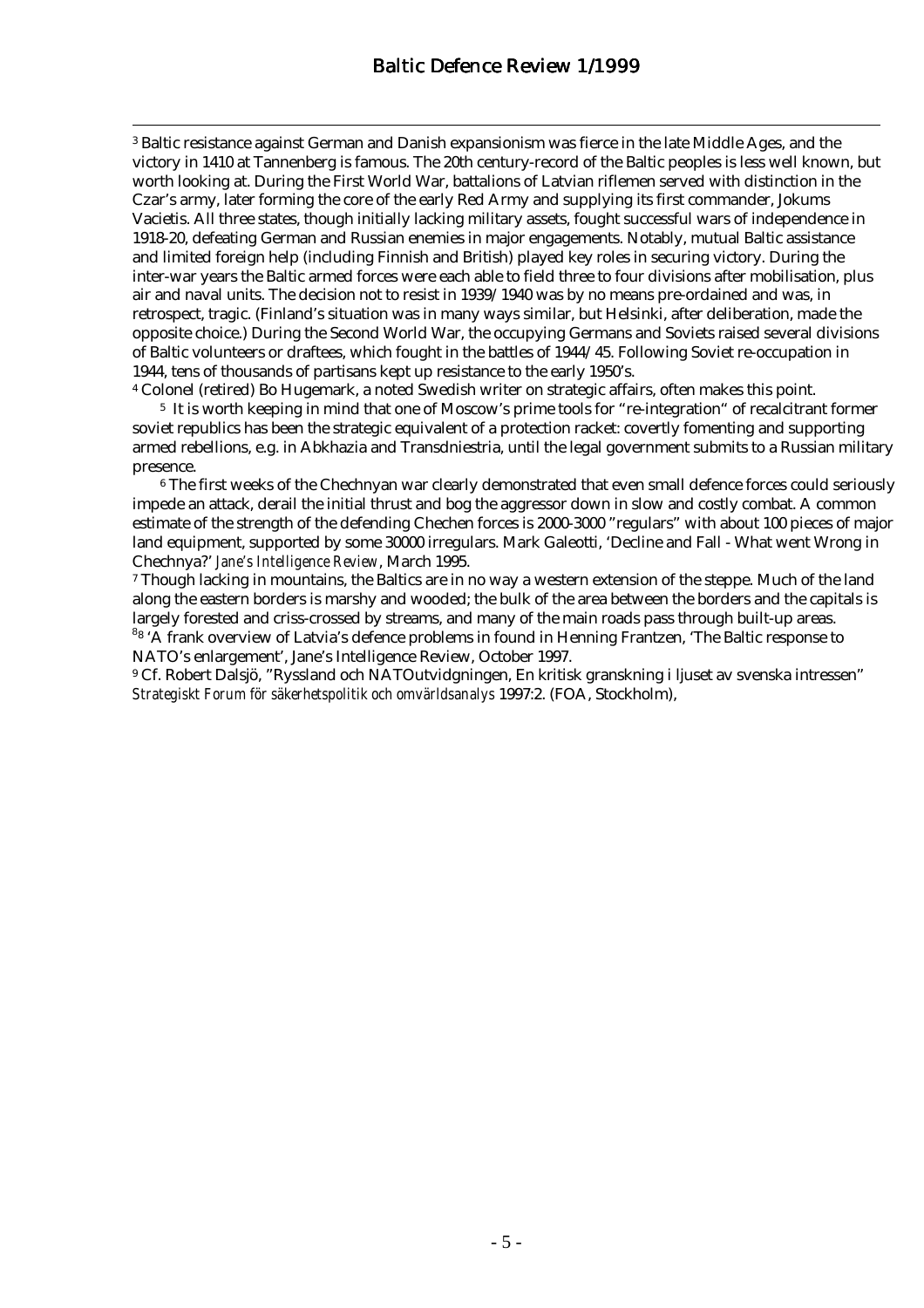# **CAN THE BALTIC STATES BE DEFENDED?**

AN ESSAY ON MACRO-HISTORY AND SEMANTICS Professor Hain Rebas<sup>[\\*](#page-18-0)</sup>

## **Questions**

The answer to the title-question can be given very bluntly: - Of course, ´the Baltics´ can be defended, as they have been throughout the periodically turbulent history of thousand years, from the Viking Age onwards. <sup>1</sup> However we assess their evolving through various enforced alliances, the Estonian, Latvian and Lithuanian nations exist today - politically independent and free.

Have 'the Baltics' then been defended successfully? And to be precise, what does the verb 'defend' mean? What were and are actually ´the Baltics´? Was there, and is there such a thing today as ´the Baltics´, in history and in modern security politics? Which were the contributing and decisive ´Baltic´ defensive factors throughout the centuries? Is there any historical or geopolitical pattern discernible, which might guide modern strategists?

Instead of enumerating all the wars, battles and skirmishes in and around the ´Baltics´ from times immemorial, i.e. from the oldest known Western and Eastern onslaughts in the 11th century<sup>2</sup>, let us first try to define the terms 'Baltic' and 'defence' - to ascertain at least a formal inter-subjective understanding of the rather impressionistic in-depth analysis to follow.

#### *´The Baltics´*

Today, we generally encompass the re-established republics of Lithuania, Latvia and Estonia into the term ´the Baltics´. Historically, though, ´the Baltics´ is a fairly new and a rather hollow concept.

In any case, the 'Baltics' cannot be described in a vacuum. To be put in perspective, relief and substance, they have to be compared to some known entity. If we consider ´the Baltics´ together with their geographically closest integrated region, 'the North/Nordics/Norden<sup>-3</sup>, we find almost total incongruity.<sup>4</sup> The Nordics concept has evolved from grassroot levels, through truly democratic and representative institutions, during a period of at least 150 years. Foreign conquerors and rulers from the 13th century have, as we shall see, defined the concept of ´the Baltics´ on.

Among the foreign definitions, from the 13th century on, we can discern a rather vague Papal concept ´Terra Mariae/Marienland´ for the heavily crusaded and conquered territories of Livs, Kurs, Latvians and Estonians. On the secular side, the German collective ´(Alt-) Livland/Livonia´, beside the province ´Livland/Livonia´, also contained the Danish duchy of Estland/Estonia (1227-1346), but not the coastal province of ´Kurland/Curonia´, for more than 300 years, until the 1560´s. Then, in the 17th century, the Swedish invention 'Östersjöprovinserna', included their 'Estland', 'Livland' and, suddenly, *Tngermanland*, south of the river Neva; 'Kurland' being then a well-developed duchy under the Polish crown. In 1795 the Russians added ´Kurland´ to their previously (1721) conquered provinces ´Estland´ and ´Livland´.

First in the 19th century, the adjective 'Baltic-Germans/Deutschbalte', resp. 'Baltic/baltisch' emerged as a strictly German-speaking regional upper-class distinction. Its purpose was to recognize and exclude the ruling elite (0,5 % of the overall population) from the mass of the native underclass,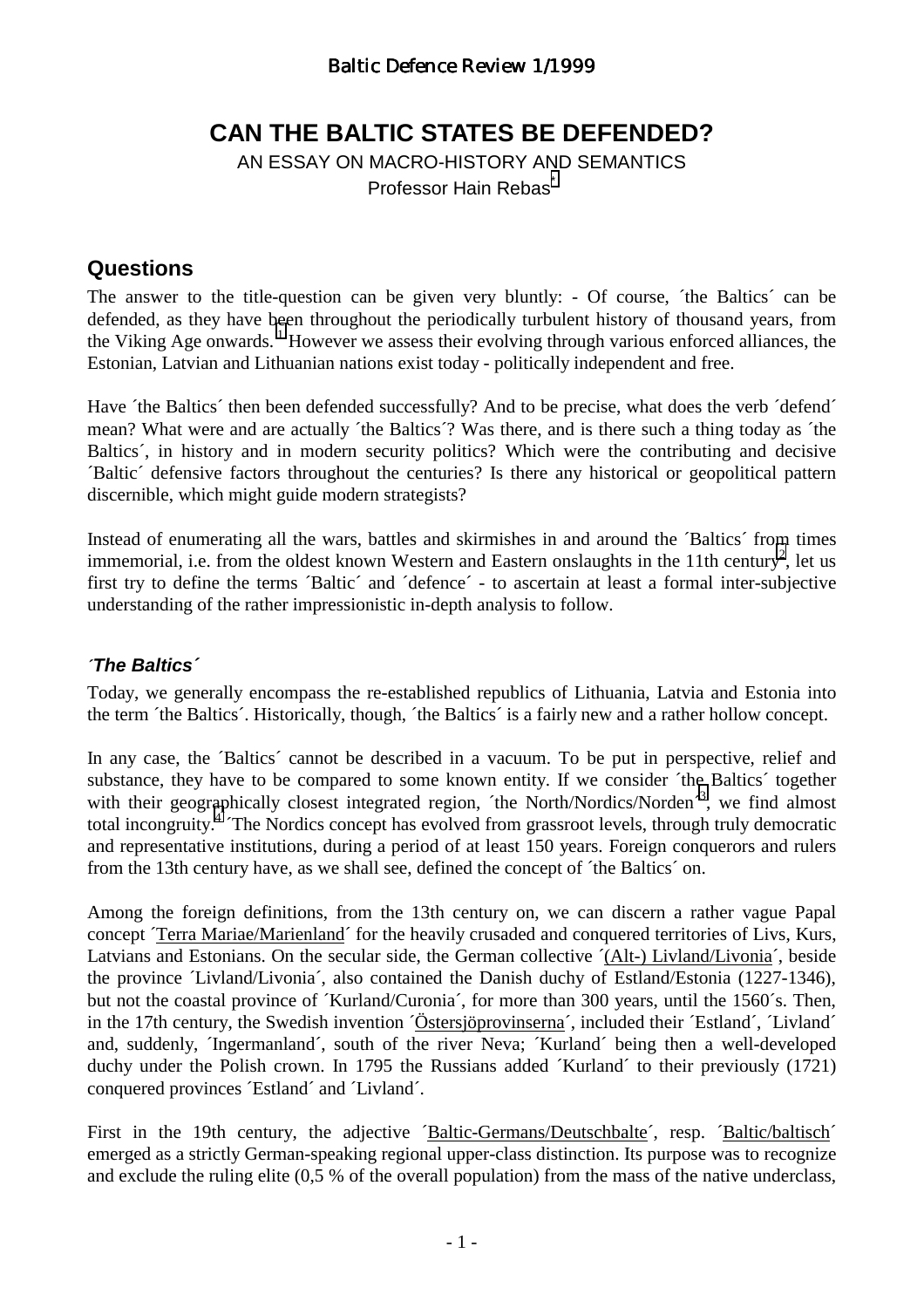i.e. the ´rurals/Grauen/maarahvas´, then mainly of Latvian and Estonian descent. In the 20th century, at the end of World War I, German reactionary forces in 1918 tried to forge a German duchy, ´Baltisches Herzogtum´, consisting of the classical Baltic-German-dominated ´Ostseelande´, i.e. Livland´, ´Estland´ and ´Kurland´, 5 under the German Kaiser Wilhelm II. In the early 1920´s, the newly established republics of Finland, Estonia, Latvia, and, very suddenly now, Lithuania, and also Poland, were supposed to make up the new international abstraction, the ´Baltic states´. They should form the northern link of the anti-Bolshevik ´cordon sanitaire´, which reached down to the Black Sea. But Finland soon found it politically more profitable to turn westwards, to ´the North/Norden´. At the same time, the Poles got into endemic trouble over Vilnius and adjacent areas with their centuries-old Lithuanian neighbours and partners. Consequently they withdrew from closer ´Baltic´ co-operation and left the three ´Baltic states´ to care for themselves and, possibly, also for each other.

During World War II, Nazi-German occupants implementing their infamous ´Generalplan Ost´ came up with the new normative entity ´Reichkommissariat Ostland´, 1941-45, including the aforementioned 'Baltic' republics, and - Belarus<sup>6</sup>. The following Soviet occupation, 1944-91, introduced and secured almost permanently in Russian minds, such classifications like ´Baltijskij Rus´, ´Nash Zapad´ and, from the Kremlin formal, administrative point of view, ´Sovietskaya Pribaltika´, which included also - Kaliningrad oblast´ around historical Königsberg and Pillau/Baltijsk. This area also made up their ´Baltic Military District´.

Consequently, the collective names and concepts of the ´Baltic´ region have varied with the resp. foreign conquerors. However, universally included in these names seem to be the territories of Estonians, Livs, Kurs and Latvians, i.e. classical Livland, Estland, Kurland. Contrary to them, which should be noted, Lithuania's political and cultural links have been mainly ´Middle East European/ostmitteleuropäisch´, even East- and Southeast- bound, down to the Black Sea-area. Lithuania's history, for strictly geopolitical reasons, has been largely tied to Polish concerns. For these same reasons, its future security-policy direction will no doubt continue to be more of a ´Polish business´[.7](#page-18-0) Or, as good Lithuanians tend to see it, vice versa.

Another common denominator is the indisputable fact, that the aforementioned collective geographical and political classifications were ascribed to subdued ´Baltic´ tribes and peoples from outside the region and from abroad. This serves as the main distinction to the peaceful inter-Nordic century-and-half-long grassroot-level integrative movement. Evidently, one can expect that nonexistant, if not strained or even hostile relations between foreign lords and the mass of native subordinates in the ´Baltics´, have contributed negatively to the overall ability to ´defend´ the region.

- But how about the independence of the 1920´s and 30´s, as there were no formal lords, nor subordinates, and the ´Baltic´ peoples ruled themselves according to the nations-promoting principles of the 1919 Versailles Conference? How about ´Baltic´ co-operation then, especially in the fields of foreign policy and military defence? Surely, Estonia and Latvia then possessed a hard core of battle-experienced officers and soldiers?

- Yes, they did. But, simply put, after the victorious battle of Wenden/Cesis/Võnnu in June 1919, where Estonian and Latvian units crushed the Baltic-German  $\Lambda$  and sweep and the  $\Lambda$ eichs<sup>'</sup>-German 'Eiserne Division' (no prisoners taken!)<sup>8</sup>, time was very short. The lives of millions of citizens of the emerging ´Baltic states´ had to be re-organised from scratch and turned westwards, that is, away from the initially chaotic and consequently threatening Soviet Union. In so doing, there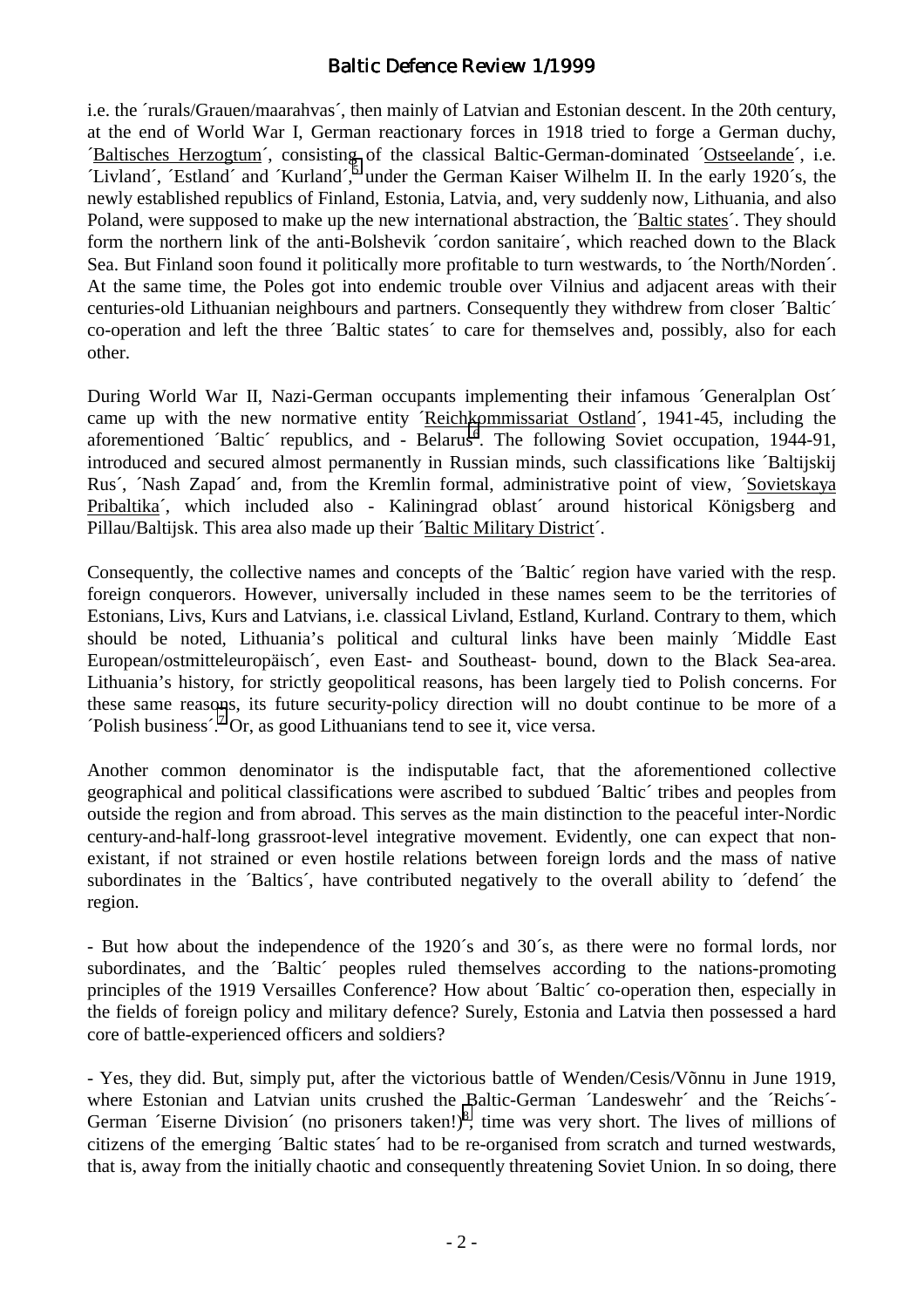was, as we have seen, no trilateral tradition at all to build on. Also, the disastrous regional effects of the 1929 global economic crisis had to be overcome in all three republics. Therefore, in terms of ´Baltic´ co-operation too little was done too late, in the face of obvious revanchist rearmament in both East and West in the 1930´s. As with all the joint ´Baltic´ diplomatic and military mobilisation and operative plans, such as the so-called 'Baltic Entente' 1934, 'Baltic' trilateral foreign policy conferences and treatises remained just plans.<sup>9</sup>

The Latvian-Estonian military intelligence makes an exception to this co-operative failure. Without any formal bilateral political agreements, the intelligence sections in the respective General Staffs worked professionally and continuously exchanged vital information on common interest, namely on Soviet and Komintern whereabouts. Similarly, the Estonian and Finnish General Staffs, without political sanctions, i.e. on more or less bona fide or purely collegial basis, jointly planned to close the Finnish Gulf in case of war.[10](#page-18-0) The ´Baltic´ military of the 1920´s and 30´s, therefore, should be seen as ´Baltic´ co-operative forerunners.

As we know from history, the overoptimistic Estonian and Latvian so-called British political orientation of the 1920´s faded away as democracy failed in the second part of the 1920´s in Lithuania and some ten years later in Latvia and Estonia. It should be noted, that it were the autocratic Kaunas, Riga and Tallinn decision-makers and their camarillas who gave in to Soviet military pressure in the fateful autumn of 1939, and in the summer of 1940, not the Lithuanian, Latvian and Estonian nations as such. Therefore, the citizens cannot be blamed for not resisting the Soviet rape, and for not defending themselves $11$ , like the democratically governed Finns did in their heroic Winter War 1939-40.

Times change. New ideas emerge. Good old ones are reworked. As a programmatic contrast to this overall ´Baltic´ ineptness some 60 years earlier, the Estonian, Latvian and Lithuanian ministers of defence, in Tallinn on 24th of February 1993, proclaimed the renewed Baltic defence co-operation. They did it on a wide democratic basis. The new co-operation was to be implemented step-by-step from platoon-level upwards, not primarily for boosting common Baltic military defence, but first of all to form a ´Baltic´ well-trained unit for international peace-keeping purposes. Other steps were to follow; as they also did.

#### *´Defence´, the international context*

Today, when discussing ´national defence´, every self-respecting analyst deals with both ´hard´ and ´soft´ and, additionally, many other strategic issues. At the same time, superficial Western politicians and journalists visiting the ´Baltic states´ all too often revert to their, rhetorical question: - ´Baltic defence? Whatever for? How on earth could these countries be defendable? As it seems, they imagine three tiny nations on small territories being exposed to the possible concentrated wrath of a big, strong and aggressive neighbour.

But our sceptical friends, for some reason, never ask if Finland, with its much longer eastern border, far smaller population and with about the same strategic depth, could be defended. Our sceptics seem to regard this as self-evident. Finland has indeed ´created a credible independent defence capability, which enjoys international confidence<sup> $\lambda$ 12</sup> In their somewhat limited fancy the sceptics also omit the constructive factor of time, the encompassing problem complexes in the present all-European, or even global security context, as well as the acting principles of today's international, strongly interwoven security communities.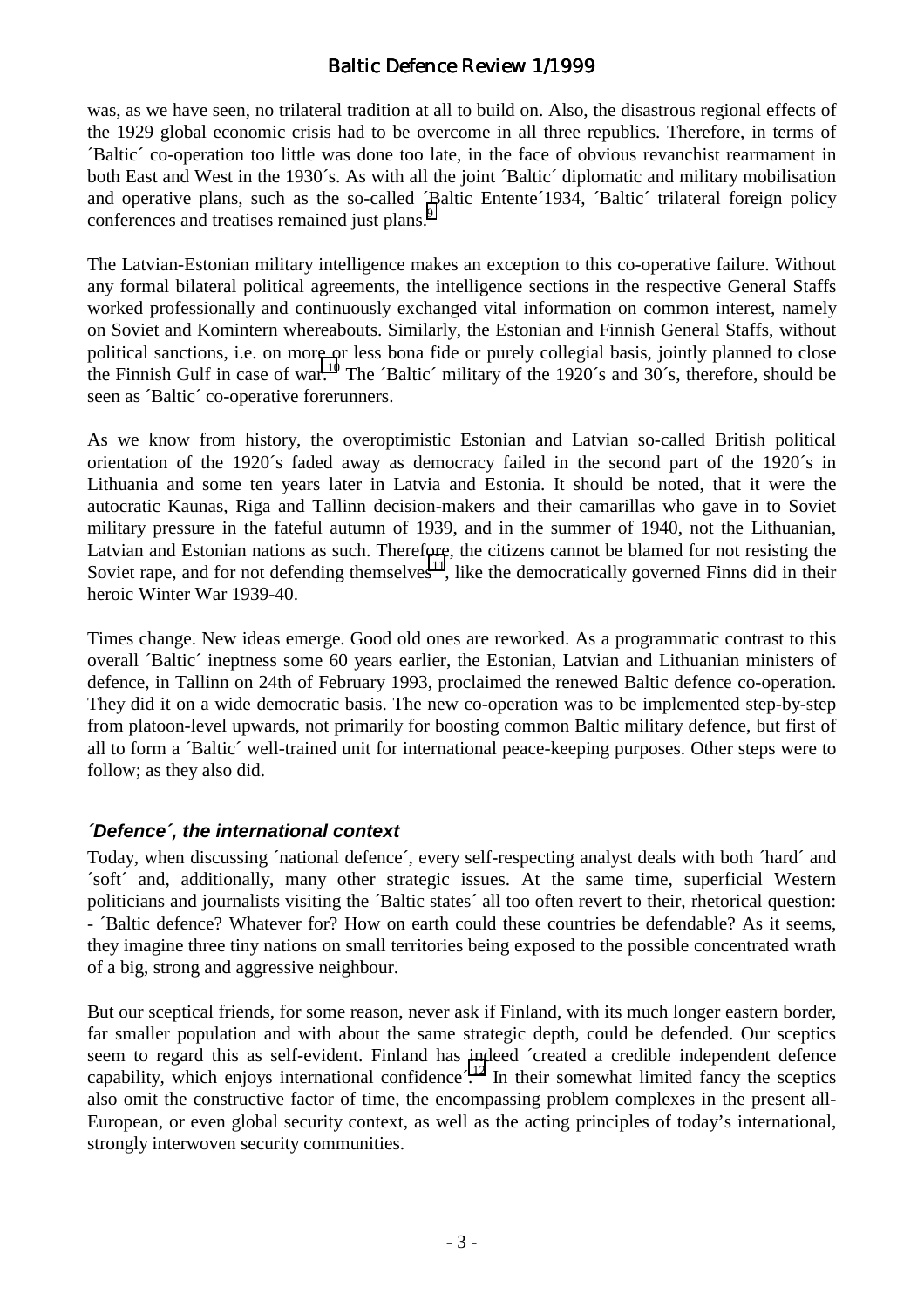Usually, the counter-question: - ´Was totally surrounded West Berlin defendable during the Cold War?´ shakes them a little as they gradually start to understand the complexity of the hint. - Of course, from a purely military point of view, Berlin was not defendable. But the otherwise aggressive Warsaw Pact did not dare to test the case. Our Western politicians and journalists know this. Because WAPA´s leading politicians and generals recognised, that if attacking, they would be vulnerably hit elsewhere. Accordingly, Western credible deterrence boosted the independence and thereby also the ´defence´ of West Berlin. This is a good principal lesson for students and actors in present ´Baltic defence´ matters; it is a good lesson for Western benevolent politicians and journalists as well.

On the other hand, one could imagine that, for example, the Latvian national goal in some cases, like nuclear-deterrence, is not set for ultimate military defence of every inch of Latvian territory, but for possibly smooth survival of the nation. Then even surrender to the least of all evils might be the most adequate ´defence´-decision to take.

This is all to say, that the semantics of the abstract substantive ´defence´ are depending on its historical contents but also on national aims and objectives. Nevertheless, because of the *'Baltic*' definition and context from the 13th century onwards, as referred to above, there has always been and still is clearly more substance in the sentence ´The Baltics can be defended´ than in ´The Baltics can defend themselves´.

In fact, 'Baltic' defence has almost always had an international character. It has always been embedded in international political and military enterprise. Confer for instance the undertakings of the veritable war machine of the region in the Middle Ages, the Livonian Order. Its Master residing mainly in Wenden/Cesis or in Riga, took orders from the Grand Master of the Teutonic Order in Marienberg in Prussia, indirectly and occasionally even from the Pope in Rome (as 1242). The Poles and Swedes, fending off Muscovyte Russian troops in ´the Baltics´ in the 16th and 17th centuries until 1710, took orders from Warsaw resp. Stockholm, the Swedes in fact were allies of the 'infidel' Turks, south of Russia, as the Russians were allied with the Danes, south of Sweden. These multifaceted clashes of interest occurred during some 60 years in ´the Baltics´ (1558-1629) and devastated the Estonian and Latvian lands as well as their peasant populations.

Some 300 years later, the German Imperial army tried to repel the Bolshevik advances in Estonia and Latvia in late 1918. And Hitler´s multi-national invasion forces, after they had to abandon their Leningrad blockade in January 1944, carried through heavy and vigorous defensive operations West of Narva until August 1944. In both cases, general instructions and orders were given from Berlin.

On occasions, ´Baltic´ territory has been used to launch Western attacks eastwards, like 1242 (the Livonian Order), the beginning of the 17th and 18th centuries (the Swedes, Gustavus II Adolphus and Charles XII), the beginning of the 19th (Napoleon and his ´Grande Armée), 1919 (general Judenich on Petrograd), 1941 (the Germans with their Operation Barbarossa).

It should be recognised that all these actions were ordered from abroad and above and could in no way, neither formally nor in praxis, represent the wishes of the native population. By the way, the Estonian army disarmed General Judenich´s White Russian North-Western Army in late 1919.

Similarly, Russian attacks on the West from ´Baltic´ territories and aquatoria could not be considered as having the support of the ´Baltic´ peoples. Many such examples exist, such as the assaults against the Swedish East coast in 1719-20, followed by the 1808 invasion on the Swedish island of Gotland and the offensive building of Fort Bomarsund on the  $\AA$ land islands<sup>13</sup> just before the Crimean War in the 1850´s.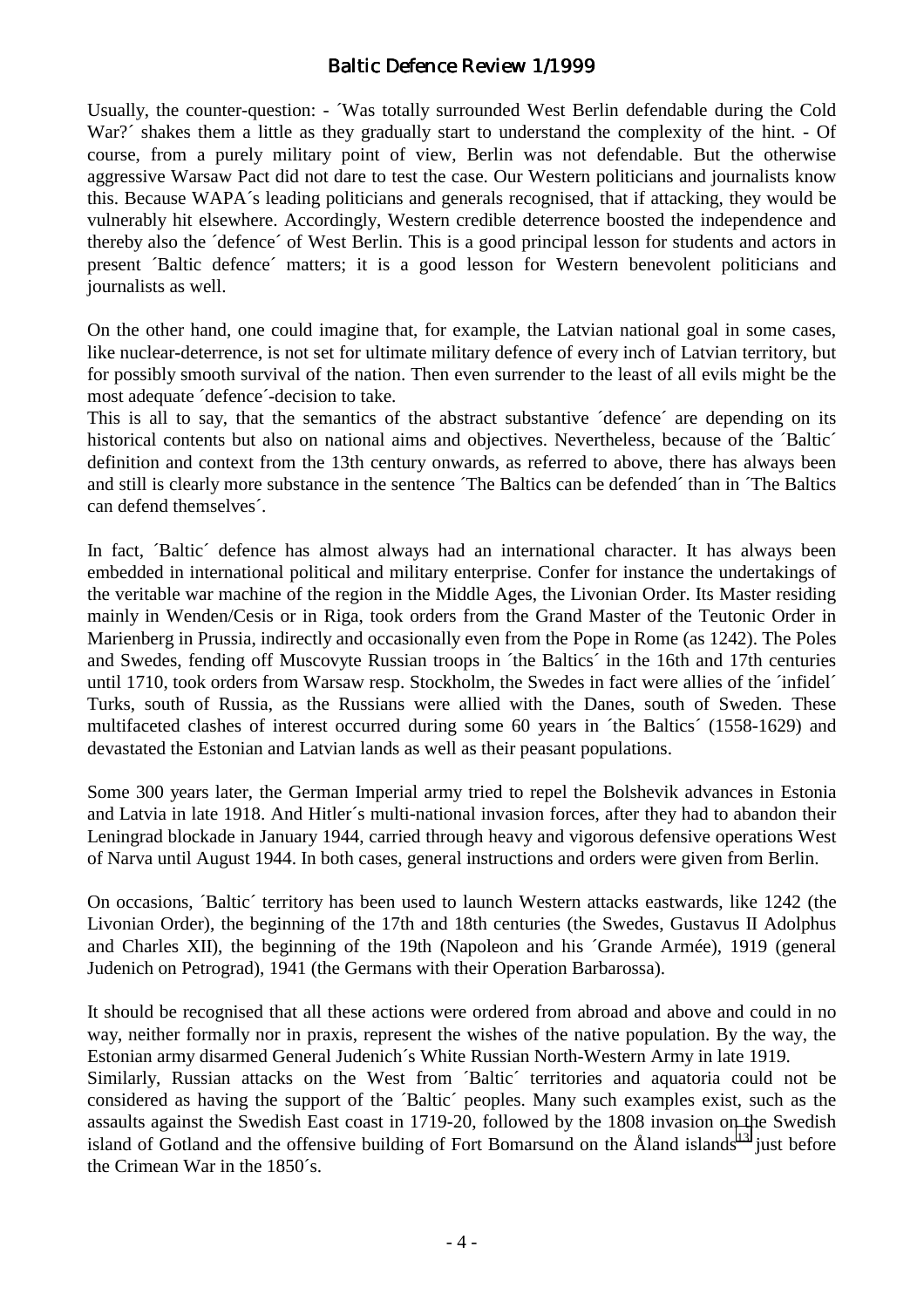In 1939-40, during the Finnish Winter War, Soviet strategic air force, based in enforced military bases on the northern coast of Estonia, bombed Helsinki and other Finnish cities.

Finally, from the 1950´s and onwards the Soviets threatened their Western neighbours across their Baltic 'Sea of Peace'. Both with nuclear arms, carried by submarines based mainly in the former Königsberg area and by strategic aircraft from all over their ´Sovietskaya Pribaltika´, and above all by their SS1c (Scud), SS 12´s (Scaleboard), SS 20´s and whatever, from well-spread and -masked bunkers in *`Baltic*<sup> $\prime$ </sup> soil. The portée of the latter reached not only neutral Sweden but also even the Western coast of Norway.<sup>14</sup> So the WP super-joint-manoeuvre *Západ'* in 1981 in the Baltic Sea, starting also from ´Baltic´ air and naval bases, involved some 100.000 troops and practised mass transport and large-scale joint landing operations on an open coast. A Swedish parliamentary investigation in 1983 recognised ´to an overwhelming degree´ Soviet submarines as regular intruders in Swedish coastal waters[.15](#page-18-0)

No wonder that at the same time, the ´Baltics´, the Estonian, Latvian and Lithuanian SSRs, as parts of hostile territory i.e., were massively threatened by US and NATO retaliatory missiles.<sup>[16](#page-18-0)</sup> As usual, presumable attacks on, as well as the defence of ´the Baltics´ were planned to be carried

out by ´non-Baltics´. With whom should the 7-8 millions of ´Balts´ unite in solidarity? In face of double destruction? Where should they turn to for safety? The historical thesis, that ´Baltic defence´ was, and is, an international matter was some ten-fifteen years ago getting close to Armageddon.

## **Conclusion**

Except for maybe two short periods in history, 'Baltic' defence has been an obvious supra-'Baltic' and international matter. The first exception was the beginning of the 13th century, as Germans, Danes, Swedes and Russians, and even Lithuanians invaded Livonian, Latvian and Estonian lands. The second one in 1918-20, as Estonians and Latvians fought for their national independence against Bolshevik Red Guards, Baltic-German ´Landeswehr´ and Russian Whites. It follows that these violated territories were far too often misused for foreign military undertakings against the East as well as against the West. Equally, international conflicts like the Great Northern War (1700- 21), World War I and II, were partly carried out in Estonia, Livonia, Latvia and Lithuania.

From the 13th century on, even the collective names of our geographically fluctuating 'region', like ´Livland´, ´östersjöprovinserna´, ´Reichskommissariat Ostland, or for that matter ´Sovietskaya Pribaltika´, have had nothing to do with the wishes, not to mention the ideals and dreams of the indigenous peoples. Nor did these foreign kings, Ordensmeisters, Kaisers, tsars and dictators that followed as formal rulers, ever consider the idea of asking the subdued Livs, Latvians and Estonians et alii about their political or strategic preferences. Clearly<sup>17</sup> there was negligible concern for the oppressed, whether or not coercive Baltic Germans routed invading Poles in their lands, or whether attacking Russians beat or got beaten by some Swedish overlords. Or, for that matter, if they in the 1980´s were to be brought to Apocalypse by NATO or WP nuclear missiles. Indeed, ´Baltic defence´ has generally not been a ´Baltic´ affair - the powerful Grand Duchy of Lithuania in the Middle Ages being a totally different matter.

Only in the independent 1920´s and 30´s, and after 1994, when the Russian troops finally left the reestablished republics of Latvia and Estonia<sup>18</sup>, there has been a theoretical chance for a joint <sup>Baltic</sup> defence' on a democratic all-'Baltic' basis. For different practical reasons, a functioning common defence was not established during the first period of independence. The two decisive negative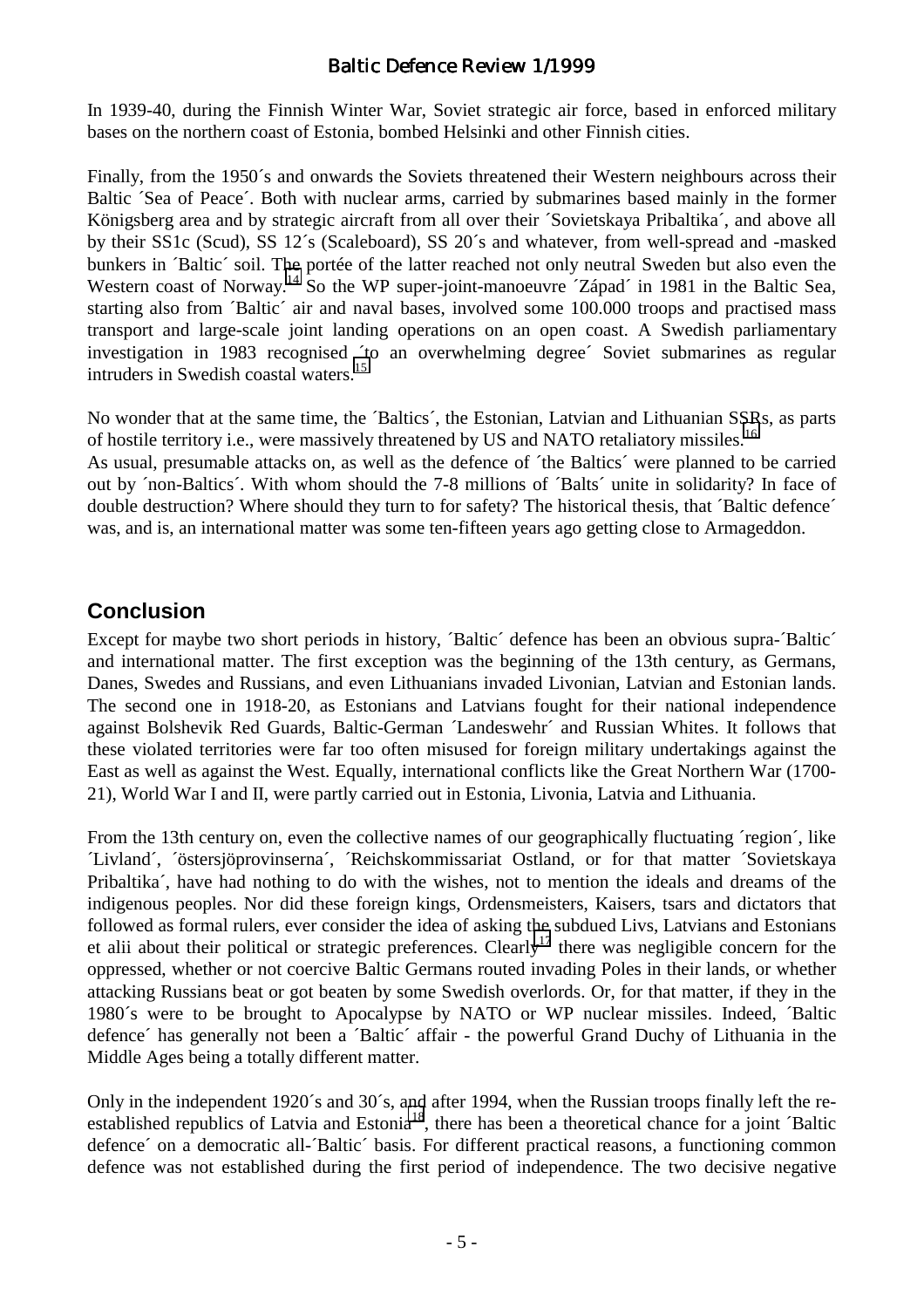reasons for this were a century long tradition for living beside each other rather than together, on one hand. And the fact that governments in the end of the 1930´s were constituted by autocratic regimes without much sense of reality on the other. As a result, there was neither ´Baltic´ deterrence, nor a functioning collective security system to stop shrewdly operating Stalin and Molotov in 1939/40, Hitler and Himmler in 1941, and Stalin again from 1944 onwards. As we know, the autocratic leaders of Estonia, Latvia and Lithuania in the late 30´s gave in one by one. And so their split countries, with their useful ice-free transit harbours<sup>19</sup> from Paldiski/Baltischport at the Gulf of Finland to Ventspils/Windau in south-western Kurland, were picked one by one by the aggressors.

As a contrast to this submissive autocratic behaviour in Tallinn, Riga and Vilnius, the democratically governed Finns resisted the Soviets in 1939. And they eventually succeeded in saving their independence, in reforging their society and politics, in developing their economy, culture, popular image all over the world, and - also in building an adequate and flexible national defence.

In sum, if neighbourly 'Norden/the Nordics' is to be taken as a model for a thoroughly, and during some 15 decades democratically integrated region, there can hardly be any talk about any 'Baltics' in the same integrated semantic or geopolitical sense. The partly propagandistic notion ´the Baltics´ simply carries along far too much of historical and present insignificance. There never has existed any noteworthy feeling of a ´Baltic identity´ anywhere - except in some exile centres like the Pinneberg University outside Hamburg in the late 1940´s, in Stockholm, New York and Toronto, during the ad hoc ´Baltic Peace and Freedom Cruise´ in the Baltic Sea in 1985, and of course in Soviet GULAG prison camps $^{20}$ .

### **Outlook**

Now, in the end of the 1990´s, democratic Estonia, Latvia and Lithuania have got a new opportunity for co-operation in all fields of social activities. Nothing could really stop them from reaching the monolithic and certainly deterrent defence status of Finland - if they only wanted to. For instance, if they merely decided, they could co-operate in foreign policy and put their border guards, their military and their Nordic-inspired total defence systems under a joint command - to work actively for common protective purposes. Who could actually hinder them? But no Estonian, Latvian or Lithuanian political party has, for obvious domestic political reasons dared to come out with such a rational proposal.

However, all 'Baltic' defence of today, regardless of purpose or nature, starts and develops within the republics of themselves. It is conditioned by factors like tradition, mentality, leadership, politics, economy, communications, technology and - the military in each respective country. The Estonian, Latvian and Lithuanian military co-operate fairly well, cf. Western-inspired and -supported BALTBAT, BALTRON, BALTNET and BALTDEFCOL, the planned BALTPERSON and BALTWING, and also the new Danish-German-Polish MNC-NE<sup>21</sup> with its large Baltic Sea area cooperation<sup>22</sup>. But even so, this is far from enough in times of civilian-led politics. If the parliaments and governments of the ´Baltic´ states do not show more understanding and competence for common ´Baltic´ vital security and strategy problems, then regardless of massive Western support, because of indubitable geopolitical consequences, the independence of Latvia, Estonia and Lithuania, will sooner or later be jeopardised. This already seems to be the case with heavily pushed around Latvia. But if Latvia drops away between Estonia and Lithuania - Estonia trying to move in the direction of Finland and Sweden, as Lithuania concentrates on co-operation with its old partner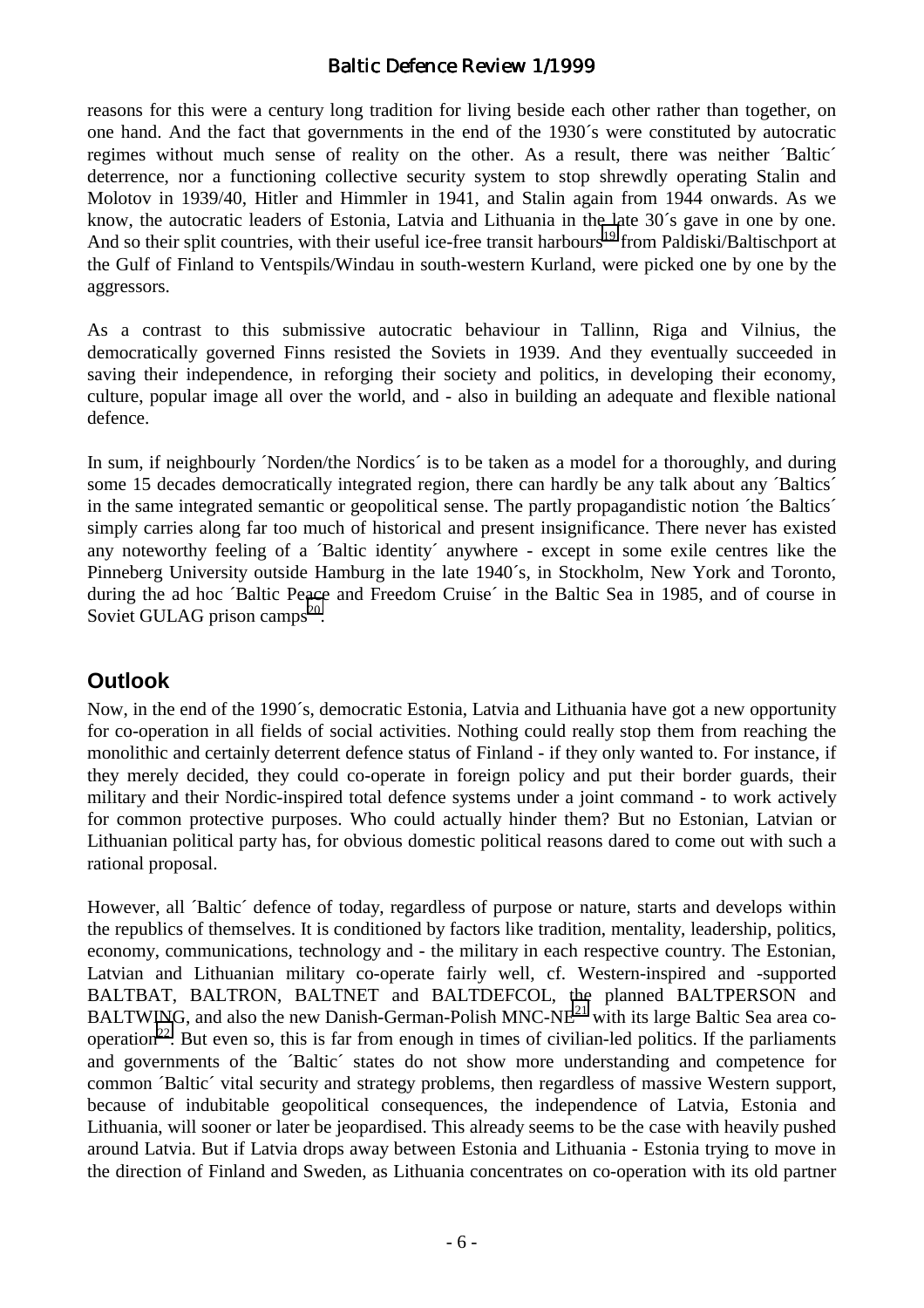Poland - it will only be a matter of time before Russian/CIS still valid so-called Karaganov- or Kozyrev- doctrine<sup>23</sup> will be implemented in the 'Baltics'.

Certainly, a democratic, prosperous and peaceful Russia would be a very nice idea, not least for the Russians. Their main questions seem to be the future identity of Russia and in what direction it will move. Will it remain essentially colonialist, expansive and imperialistic, as the historian Kliutchevskij identified and predicted?<sup>24</sup> Or would it keep striving primarily for  $\hat{}$  national safety and security´, as existentialist philosopher Berdjaiev put it?<sup>25</sup> Or will it again grasp for harbours, mining areas and other economic advantages along a (post-)marxist-communist pattern?<sup>26</sup> Or, will it even implode and break up into several Russian-speaking states?<sup>27</sup> - What then? A new 'smuta'? With all the thousands post-Soviet nukes around?<sup>[28](#page-18-0)</sup>

Whatever, Russia´s ant-size Estonian, Latvian and Lithuanian neighbours are confronted with foggy to scary Russian/CIS perspectives on a daily basis. For tangible regional security purposes they should, ideally, try to join forces, politically, economically and militarily - in order to step-by-step catch up with the Finnish monolithic defence model.

No doubt, during the present independence, it is not the ideas of some autocratic leaders, but the free will of Lithuanian, Latvian and Estonian citizens will be decisive for their future. That they could succeed in defending themselves, if they really wanted to, is transparently shown by the successful case of Estonia in 1918-20. Some 100.000 men were then mobilised, i.e. about 1/10 of the population. And tens of thousands of young Lithuanians, Latvians and Estonians fought bravely during World War II. Unfortunately they had to do so in foreign uniforms, partly on foreign soil, partly even against each other.<sup>29</sup> For instance, the battle of Tehumardi on Oct. 8 1944 on southern Oesel/Saaremaa , belong to the really tragic moments of World War II. There the mobilised Estonians in Red Army and in German SS uniforms were forced to slit each other's throats in a pitched night battle. Whereas the Estonians had nothing to do with the start of the war, both totalitarians did.

Such endeavours and sufferings, and the still living ideological heritage of the Estonian, Latvian and especially the Lithuanian ´forest brethren´ far into the 1950´s, provide a healthy ground for a renewed, defiant will of defence. The impressive ´Baltic Chain´ nurtured this hope in critical August 1989. Hundreds of thousands of people then held hands in a peaceful and dignified human chain from Tallinn via Riga to Vilnius.

Looking closer into matters, it should be noted though, that even 1918-20, the Estonian cause was supported diplomatically by a powerful allied mission, and militarily by the British Royal Navy in the Gulf of Finland, by two Finnish effective infantry battalions and by a company of Danish volunteers.<sup>30</sup> Accordingly, Estonian/´Baltic´ defence even then had international character.

In the future, Western international security systems like the UN, the OSCE, the PfP within the NATO framework, eventually the WEU of the EU, and maybe sometime even still faraway NATO itself, will provide the guarantee for the freedom of Lithuania, Latvia and Estonia. But on one simple condition: The peoples, the politicians and military of these republics must show an outspoken will to engage, work and spend what is needed for at least a modern embryo of the total defence of their newly regained independence. On the military side of things, they should be expected at least to be able to respond adequately to all possible conventional 'Operation Returns<sup>31</sup> from the Pskov area. The rest would then be the matter for diplomats and the international security community to settle.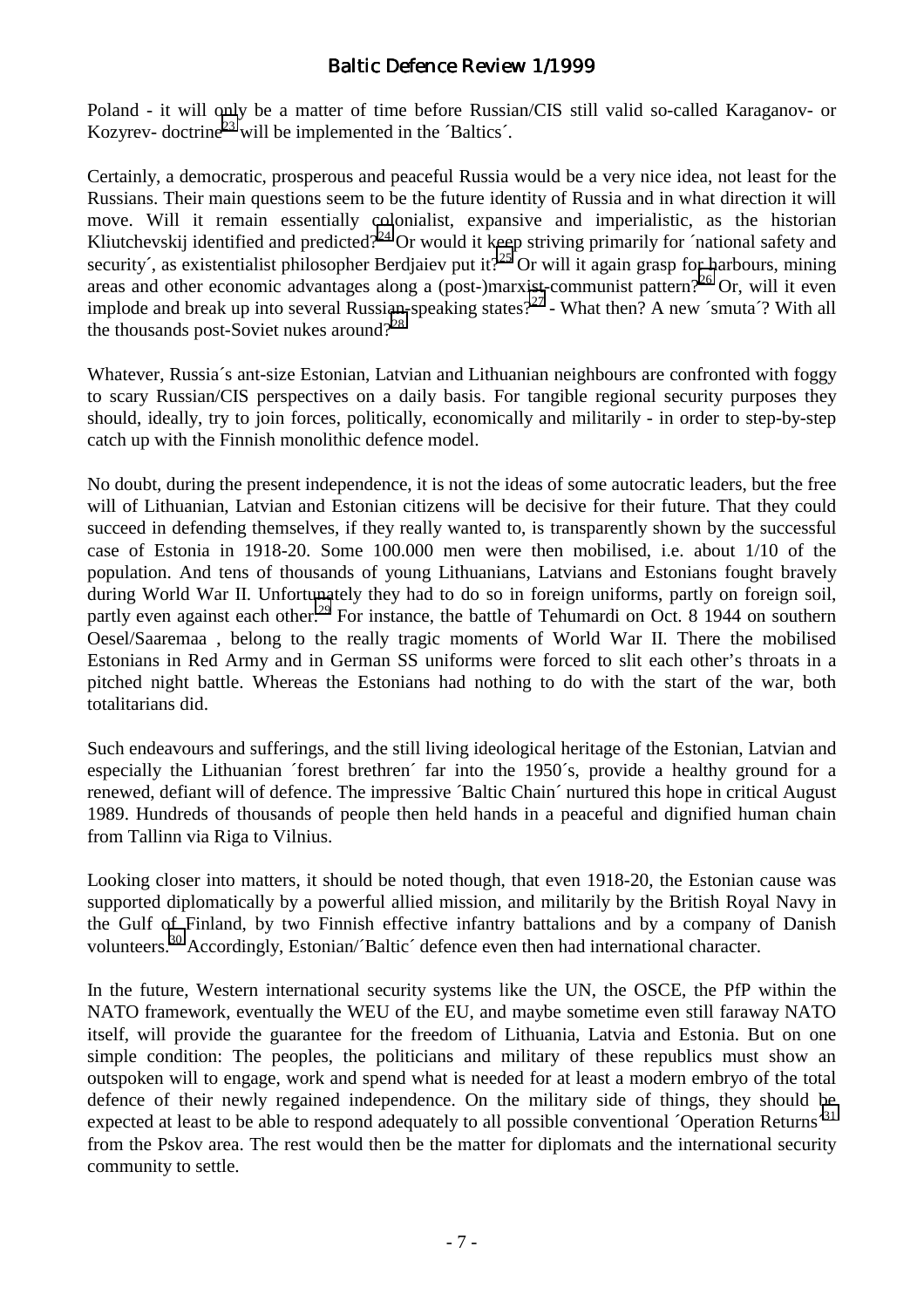Finally, as we have seen in history, and as will be the case tomorrow mainly as a function of fluctuating and unpredictable Russian politics, ´the Baltics´ will remain a thoroughly international matter. For decades already, international observers like recently Carl Bildt of Sweden,<sup>32</sup> have regarded ´the Baltics´ as a barometer of Russian foreign politics. Even the traditionally soft-spoken Finns engage in placing ´the independence of the Baltic countries on a stable footing in recognising these countries security concerns´. They explicitly state that ´there must be no security vacuum in the Baltic countries<sup> $\frac{33}{3}$  $\frac{33}{3}$  $\frac{33}{3}$ </sup>

Ergo: the future *Colatic defence* will be partly national, partly hopefully also inter-<sup>*Colatic* and</sup> monolithic as our Finnish model. Plus - depending on the local and regional efforts - it will as always be either Eastern, or it will be Western. On the threshold of the Third Millennium AD, it is high time for the Estonians, Latvians and Lithuanians to practically prove where they belong.

Finland, Denmark, Sweden, Norway, Iceland, i.e.

 $\overline{a}$ 

9 Cf. for an overview, G.von Rauch, Geschichte der baltischen Staaten. DTV. Wissenschaftliche Reihe, 2. Aufl., München 1977 ; Idem, The Baltic States: The Years of Independence. London, Berkeley and Los Angeles 1974; For a detailed analysis of the trilateral problems, cf. H.Rebas, Baltic Regionalism? In: Regional Identity under Soviet rule: The Case of the Baltic States.

Hackettstown. New Jersey 1990, p. 413-28.

<sup>10</sup> Cf. J. Leskinen, Vaiettu Suomen silta. Helsinki 1997; This is evidently not the place to discuss if these joint actions might have been in the German OKW interests as well.

11 On the other hand, the citizens of the three Baltic states seem to have had the political leaders they deserved.

<sup>12</sup> Security in a Changing World. Guidelines for Finland´s Security Policy. Report by the Council of State (1995), p. 43.

<sup>13</sup> belonging to the then Grand Duchy of Finland.

14 R.Taagepera, Inclusion of the Baltic Republics in the Nordic Nuclear-Free Zone. In: Journal of Baltic Studies XVI/1, Spring 1985, AABS, p. 33-51; Cf. also L.Uller, The Nordic Reach of Soviet Forces in the Leningrad and Baltic Military Districts, and

B.Hugemark, The Significance of Soviet Forces in the Baltic for Swedish Security. Both in: Journal of Baltic Studies, XVII/3, Fall 1986, p. 220-37.

- 15 Att möta ubåtshotet. Ubåtskränkningarna och svensk säkerhetspolitik. SOU 1983:13. Stockholm, esp. p. 80.
- <sup>16</sup> G.L.Guertner, Nuclear Strategy in the Nordic Region. In: *Journal of Baltic Studies XVI/1*, Spring 1985. p. 6-17.
- <sup>17</sup> Here, subjective and openly propagandistic concern is omitted on purpose.

<sup>18</sup> They had left Lithuania earlier.

<sup>19</sup> Cf. Molotov´s explicite speech on August 1, 1940, in Moscow, on the VI. Meeting of the Supreme Soviet, as the fresh *'Baltic* SSRs´ ´opted´ for membership in the friendly family of USSR nations. In: Pravda (Moscow), Aug.6. 1940.

<sup>21</sup> Multi-National Corps North-East, earlier LANDJUT with HQ in Rendsburg, as of April 99 with HQ in Sczeczin/Stettin.

<sup>22</sup> within NATO Partnership for Peace operations framework.

<sup>23</sup> From 1992, with the ominous notion of Russia´s ´Near Abroad´, i.e. former Soviet territories, where Russia pretends to have ´special obligations´ to their fellow countrymen.

<sup>24</sup> V.O.Kliutchevskij, (1841-1911), whose ´Kurs Russkoj Istorii´ in five volumes (1904-10) and many editions moulded Russian minds for decades.

<sup>25</sup> N.A.Berdjaiev, (1874-1948), exiled 1922, in  $\delta$  Sudba Rossii... $\delta$ , Moscow 1918.

 $26$  Cf. Molotov 1940, as in footnote 18.

<sup>\*</sup> Hain Rebas is a professor of Nordic history at the Kiel University. He is also a major of the reserve in the Estonian Defence Forces and is a former Minister of Defence of the Republic of Estonia.

<sup>&</sup>lt;sup>1</sup> Generally 800-1050 A.D. Or, to be more quasi-precise, 793-1066.

<sup>&</sup>lt;sup>2</sup> Notably, from the West, the Scandinavians, i.e. Swedes, Gotlanders and Norsemen - for instance, according to the ancient Norse ´Saga Olaf Tryggvassonar´, the later legendary Norwegian king Olaf Tryggvasson (†1000) was kept for years as a slave on the island of Oesel/Saaremaa) - and then from the East the Russians and their vassals of the then independent city-states of Pskov and Novgorod. But, of course, as we can read in detail in the 13th century Chronicle by Henry of Livonia, Lithuanian, Latvian, Livonian, Curonian and Estonian tribes in ancient times, on occasion, also raided, cooperated and fought each other. <sup>3</sup>

<sup>&</sup>lt;sup>4</sup> For a more detailed analysis, cf. H.Rebas, Baltic Cooperation - Problem or Opportunity? In: Perspectives. Institute of International Relations, Prague, Nr 9. Winter  $97/98$ , p.67-76.

Cf. for instance, the title of the standard work by R.Wittram, Baltische Geschichte 1180-1918. Die Ostseelande Livland, Estland, Kurland. München 1954.

 $6$  until 1944, to be exact, as for  $\hat{}$  partisan-ridden $\hat{}$  Belarus.

 $^7$  formally from 1386 until 1772 as Russia swallowed its first of three 'Polish' gulps.

<sup>8</sup> cf. lately H.Walter, Landeswehri sõjast...Ausalt ja avameelselt. Tallinn 1989.

 $^{20}$  H.Rebas, Balti koostöö - probleem või võimalus? In: Akadeemia 9/1998. Tartu, p. 1795-1814, esp. p. 1808-10, with commentaries by A. Kaalep and J.Isotamm; cf also A.I.Solzhenitsyn´s world-famous ´Ivan Denissovich´ and his ´GULAG-Archipelago´.

<sup>&</sup>lt;sup>27</sup> Cf. S.Hedlund, Hur många Ryssland efter Sovjet?. Stockholm 1993.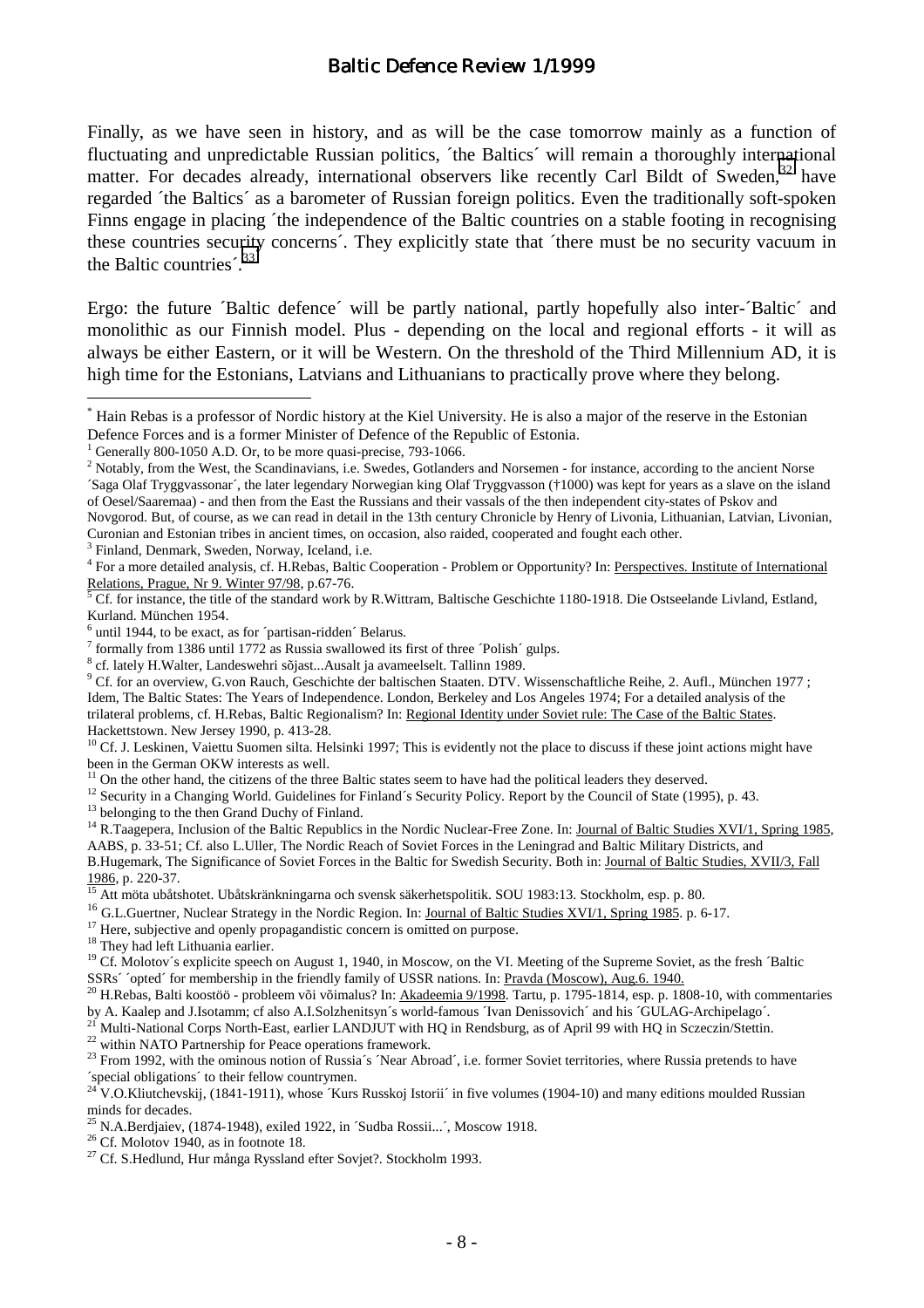<span id="page-18-0"></span><sup>28</sup> Cf. openly ´derzhava´/revanchist A.Drugin, Osnovy geopolitiki. Geopolitcheskoye budyushtcheye Rossii. Arktogeya. Moskva 1997. The author´s (pseudonyme?) special consultant is Lieutnant Genral N.P.Klokotov, Head of the Strategic Institute of Russian General Staff Military Academy; And,as late as Dec. 1998, Russia/CIS´s Minister of Defence, General Igor Sergeyev, visiting China´s National Defence Academy, threatened: ´Chechnya, or some other region that wants to seceed from Russia, but also Estonia, Latvia, Japan and other countries with unsolved territory problems with the Russian Federation, could become potential targets for nuclear attack", as qouted by Tatyana Jurassova of Moscow in Tallinn weekly ´Den za Dnyom´. T.Kallas, Kes vehib tuumapommiga? In: Postimees (Tartu), 9.12.1998.

<sup>29</sup> Mainly in German, Soviet and Finnish units.

 $30$  A Swedish voluntary corps turned out to be more of a quantité négligeable.<br> $31$  as of August 1998 as the reinforced 76.Guard Airbone Division in Pskov mobilised and moved westwards.

<sup>32</sup> Conservative Prime Minister of Sweden 1991-94.

<sup>33</sup> Security in a Changing World. Guidelines for Finland´s Security Policy. Report by Council of State (1995), p- 49.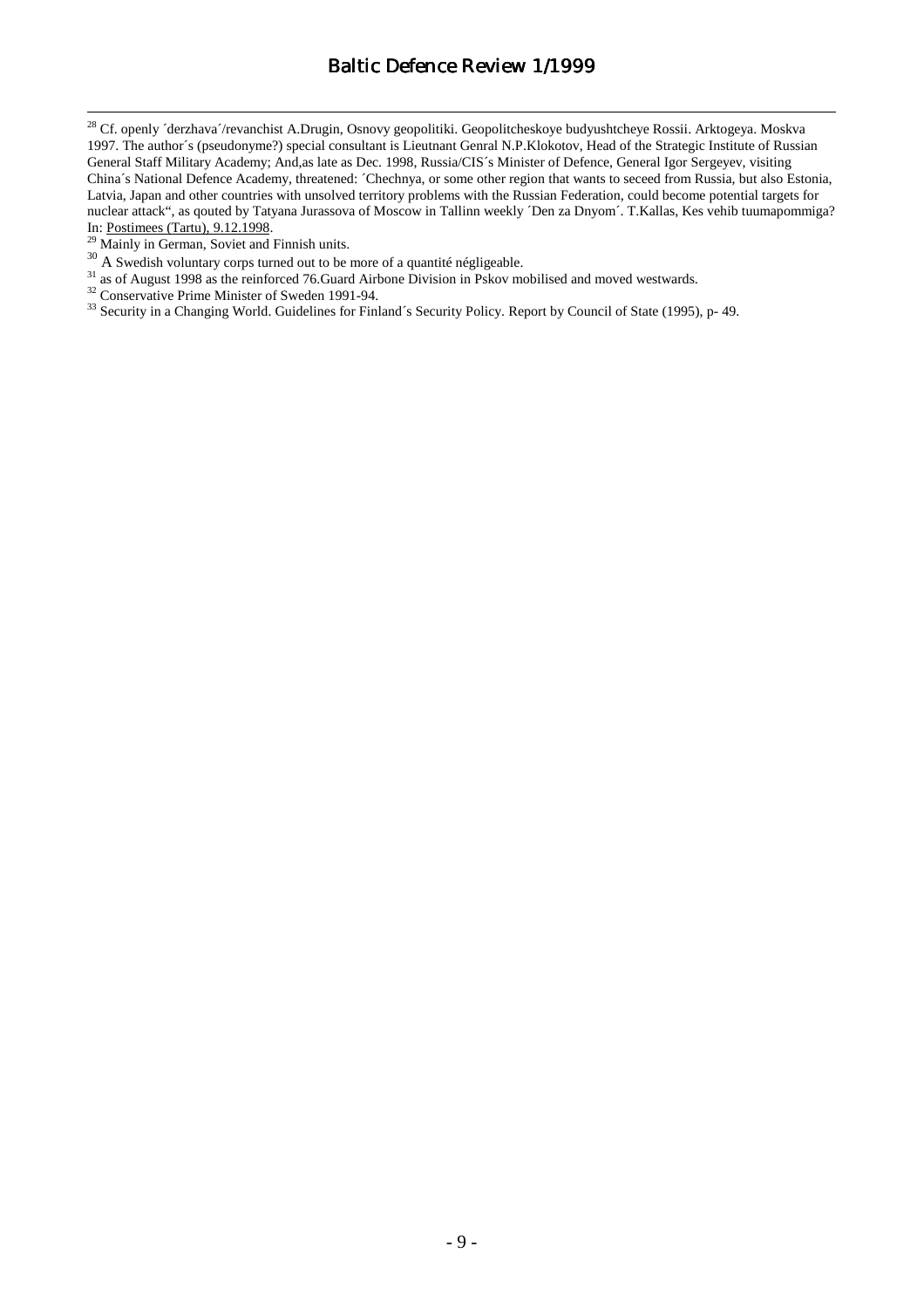# **Defensibility.**

Lieutenant General K.G.H.Hillingsø<sup>[\\*](#page-22-0)</sup>

## **Introduction**

At the Madrid summit in 1997 NATO declared that the enlargement process would be reviewed at the 1999 summit. Many hoped that this would mean that the next candidates for NATO membership would be pointed out then. Now, however, this hope has apparently vanished. It seems most likely that the only decisions to be taken will be to admit Poland, The Czech Republic and Hungary, to reiterate the open-door policy, and to use a couple of years to study the lessons learned from the first enlargement round before deciding on new members. Many reasons for not opening a second enlargement round have already been given and new reasons will be added. To the Baltic States, to Estonia, Latvia and Lithuania, the message will probably be that they are not yet ready for NATO membership. As Karl-Heinz Kamp from the Konrad Adenauer Foundation states, this is "camouflage for a cost-benefit analysis". Many officials in NATO countries find, he says, "the military or strategic advantages of adding these three countries to NATO would be outweighed by the damage caused by offending Russia." It might destroy any effort to embed Russia in Euro-Atlantic security structures<sup>1</sup>. To this should be added that many commentators, and most important amongst these are US senators, regard the Baltic States as militarily undefendable.

That Russia is vehemently against the idea of admitting the Baltic States is evident from the warnings of all kinds including direct threats of military countermeasures given by Russian spokesmen. But Russia has protested and threatened before against envisaged and proposed steps of NATO and NATO countries, and up till now nothing has come out of it. When the step was taken, Russia eventually accepted it. So, whether NATO should neglect the Russian opposition to the enlargement process or pay attention to it and try to soothe Russia is purely a political problem. This article will therefore not deal with the problems with Russia, but try to tackle the alleged indefensibility of Estonia, Latvia and Lithuania.

## **Geo-strategic situation**

In spite of the differences in language, population mix, terrain, military structure e.g. the three countries form a military-strategic entity. In a discussion about defensibility they should therefore be considered together, the more so as admitting one of the three countries into NATO would cause the same problems with Russia as admitting all three. They are all defined by Russia as "near abroad", and seen with Russian – and Belarus' - eyes Estonia and Latvia will give NATO a bridgehead close to the very sensitive areas of St. Petersburg and Pskov, and Lithuania will together with Poland ensure a NATO containment of Kaliningrad.

## **The question of defensibility**

In a way it is not logic for US senators and other Western politico-military commentators to put much emphasis on the question whether the Baltic States can be defended or not. There is no imminent threat of war, and the development of the situation seems to be going in the right direction. All states bordering the Baltic Sea co-operate still more closely bilaterally as well as in many supranational fora, and disputes are settled by diplomatic means. The political situation in Russia is admittedly labile, and you see certain traits in the society that make alarmists compare the situation to the situation in interwar Germany. But democracy seems to be established, and everybody hopes for and many say that they believe in a peaceful evolution of Russia towards a state living up to Western ideals. Thus the main problem for those that deny that the Baltic States can be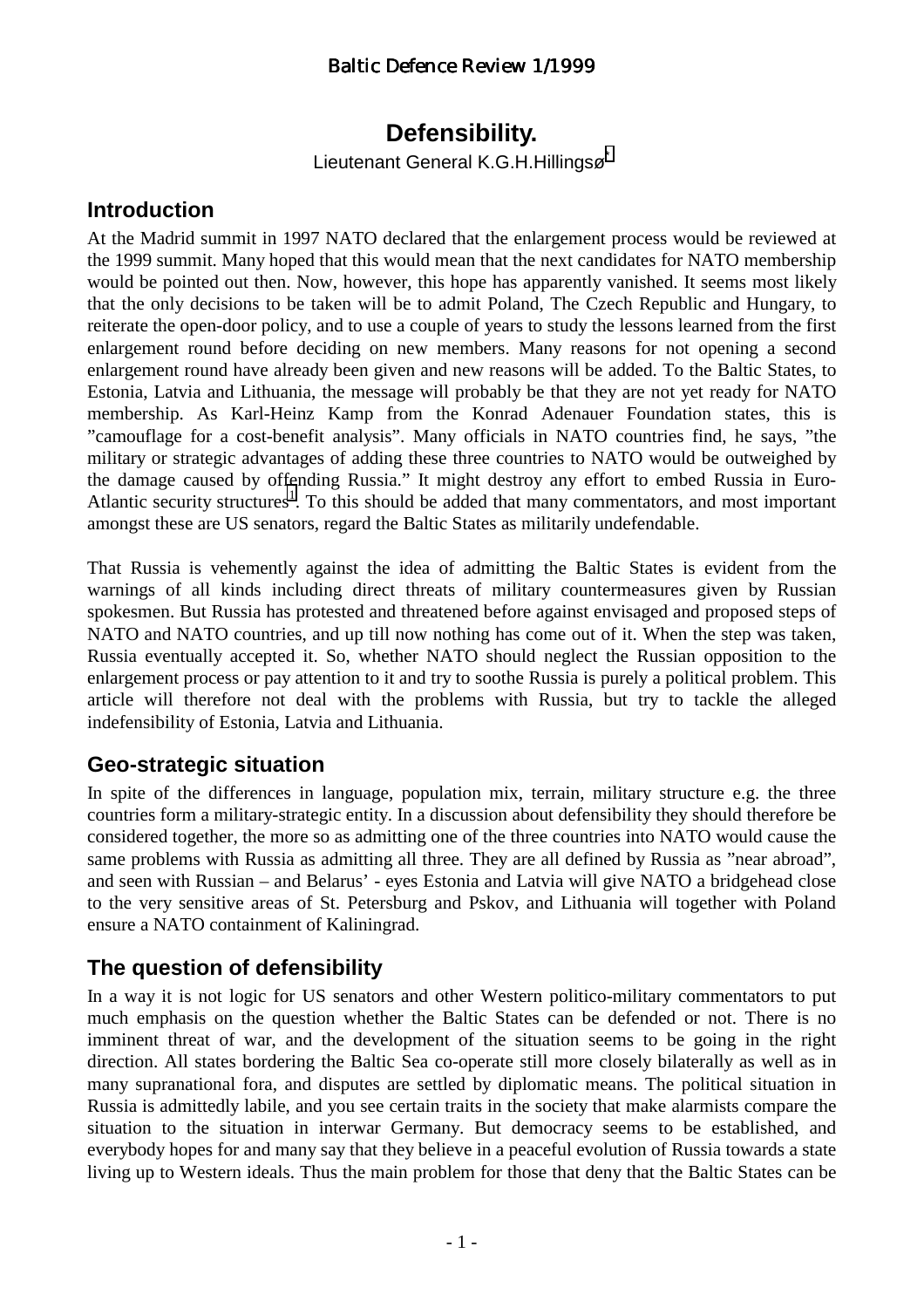defended seems to be, apart from the cold war spinal cord rhetoric emitted from Moscow, the sheer size of Russia.

The argument that Russia is so large that there is no sense in defending against it is, however, not very logic either. In the first place no country except the USA would be able to withstand the conventional and nuclear military might of a Russia prepared for war. The same was the case the Soviet Union during the cold war, but at that time it was never a prerequisite for admission to NATO that a country should be defendable. Even forlorn outpost like Berlin and Bornholm were accepted under the protecting umbrella and prepared for defence. And the defence was not just prepared symbolically, it stood a good chance to succeed, because it would be supported by the entire military capacity of NATO. An attack on one of these areas would be seen as an attack on NATO as such and would trigger off a major war. In other words the Warsaw Pact could not concentrate all forces against Berlin or Bornholm. Only minimum force could be used, as the main forces would be needed to fight the major war against the Alliance. As intended, this fact deterred the Warsaw Pact from any military adventure even against the weakest links in the NATO chain.

Thus, when defensibility is addressed in context of the Baltic States as members of NATO, one should not discuss whether they can be defended against a major attack from an enormous neighbour. But you should make the same demands to Baltic defence capacity as you made on the small NATO members and the isolated areas during the cold war.

## **Demands on the Baltic States**

In general a country to be considered as a candidate to NATO membership must fulfil certain political conditions. To mention a few: parliamentarian control of the armed forces must be established, human rights must be respected according to Western democratic terms, defence budgets must be transparent. The demands on the armed forces could in plain language be boiled down to three: any new member should be able to defend its own soil. Its armed forces should have adapted NATO's standards and procedures and thus have interoperability with NATO-forces. And the country should be ready and willing to participate in NATO-missions.

Most of these conditions have already been met or will be met by the Baltic States in the near future. Only the ability to defend own soil sticks out. It could remain an insurmountable problem, as opponents to their membership could go on arguing that they never would achieve that capacity. For reasons mentioned above, however, a discussion could be cut very short, not with military but with political arguments. The task of the Baltic States is thus to convince the outside political world not so much of their military ability to defend themselves as of their will to do so.

This will must be demonstrated in a very tangible way. Primarily it must be shown that the countries, in spite of all the other economic demands put a high priority on defence spending. The defence budget should be on the same level as the average defence budgets of the member states not only to show good will, but also to be able to finance the other necessary steps to be taken.

The most important step is to create a general will in the population to defend the countries. This means that money must be spent e.g. on public information, and on creating a total-defence system that involves all official authorities and the whole population in a possible war effort. In this context it is very important to ensure that the personnel of the armed forces and in particular the conscripts are given conditions that inspire them to act as spokesmen for the defence of the country and for the armed forces.

As the Baltic States are regarded as a military-strategic entity, another important step is to ensure the best possible military co-operation between them. This is also important in order to convince an evil-minded power that it will be impossible to conquer or bring the states under control one at a time.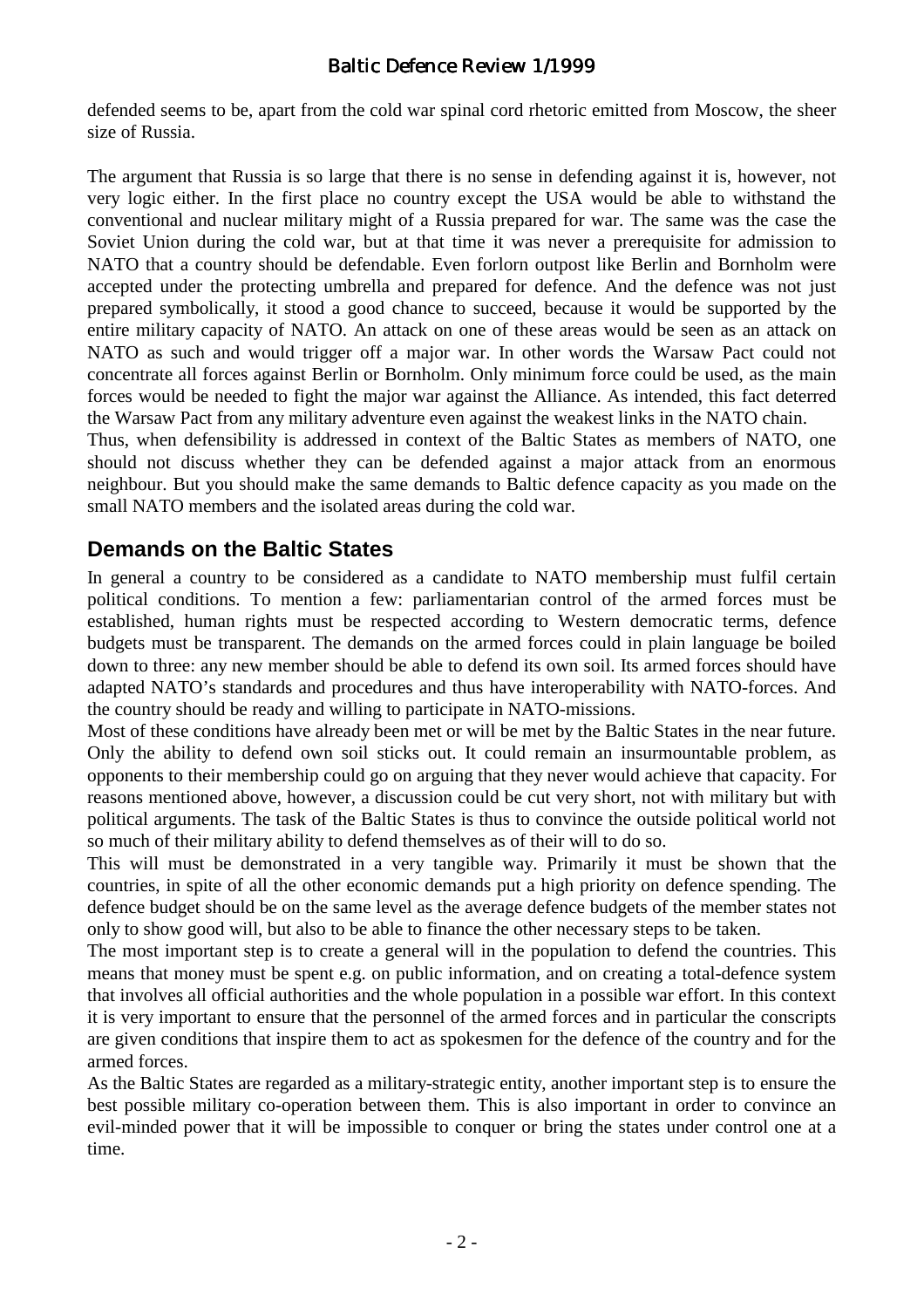And then of course money must be spent on the development of the armed forces. The development process must be handled in a way that makes it obvious that the aim of the armed forces is to meet the requirements of NATO. And further that they will eventually reach a size and combat power that is proportional to their geographic and demographic conditions. And finally, that they at any stage of the process will be able to put up a reasonable resistance against an invader.

#### **Defence structure**

The requirements of NATO are well known to the three countries, and will not be dealt with directly; neither will the end product of the development process. Viable plans taking the NATO requirements into consideration have already been made, and it should be the aim of the Baltic States to be members of NATO long before these plans are fully implemented. This is not an unrealistic thought as the armed forces of Poland, The Czech Republic and Hungary are in the development process, and these countries will in all likelihood be accepted as full members by NATO next year.

When the aim to be accepted during the development process is combined with the necessity to ensure the ability to fight an intruder throughout the process, the obvious solution is to establish a system that from the very beginning can make conditions unpleasant for an enemy. Considering the economic situation it goes without saying, that no step should be taken and no cost should be accepted, that prejudice the desired end product. For instance no money should be squandered on materiel nice to have if it is not needed in the fully developed organisation.

This leads to recommending a defence system where the whole nation is mobilised for the war effort, and large armed forces are organised and use a doctrine like Yugoslavia in the days of Tito. Generally speaking this means a concept based on conscription where the main part of the armed forces, which is lightly armed, locally mobilised and relatively stationary, is backed up by small mobile, more heavily armed units. These forces should be on high readiness and fight according to a modified guerrilla doctrine using hit and run tactics, evasive action against superior enemy forces etc. Before taking on the guerrilla role, they should also be able to hold key points and key terrain until the defence is penetrated. This ensures that an invader is immediately met with armed resistance all over the country and that resistance will be protracted. The enemy will not be able to rely solely on small, modern, highly mobile units as large infantry forces will be needed to ensure freedom of movement in wooded and build-up areas. And he will not be able to conquer the country with a coup-de-main against the government and key points where international aid and reinforcements can be brought in.

In detail this means that the bulk of the army including the homeguard should be armed with a high number of portable antitank and automatic weapons and mortars. A large quantity of antitank mines should be at hand, and defensive positions should be prepared in peacetime where needed for protection of key points and for blocking mounted advance by the enemy. These forces can be formed at relatively low costs and ought to be established very soon. The smaller, mobile forces needed for quick reaction against surprise attacks like air- and sealandings and for assistance to key point defenders should be mechanised and include self-propelled fire support. They will be considerably more expensive wherefore materiel procurement and organising in principle could await the finishing of the main force.

In accordance with the guerrilla doctrine, the navy should rely on small, fast crafts armed with missiles, on seamines and coastal batteries. Geographical conditions do not allow an offensive guerre-de-course, and defence at sea should be concentrated at port and harbour facilities to obstruct sea landings. Mine laying can be carried out with improvised means, and for economical reasons the preparations for mine warfare should be the first step in the development plan. However, as the task of the navy will include keeping facilities open for the reception of reinforcements from the sea, mine-clearing units must be included in the inventory.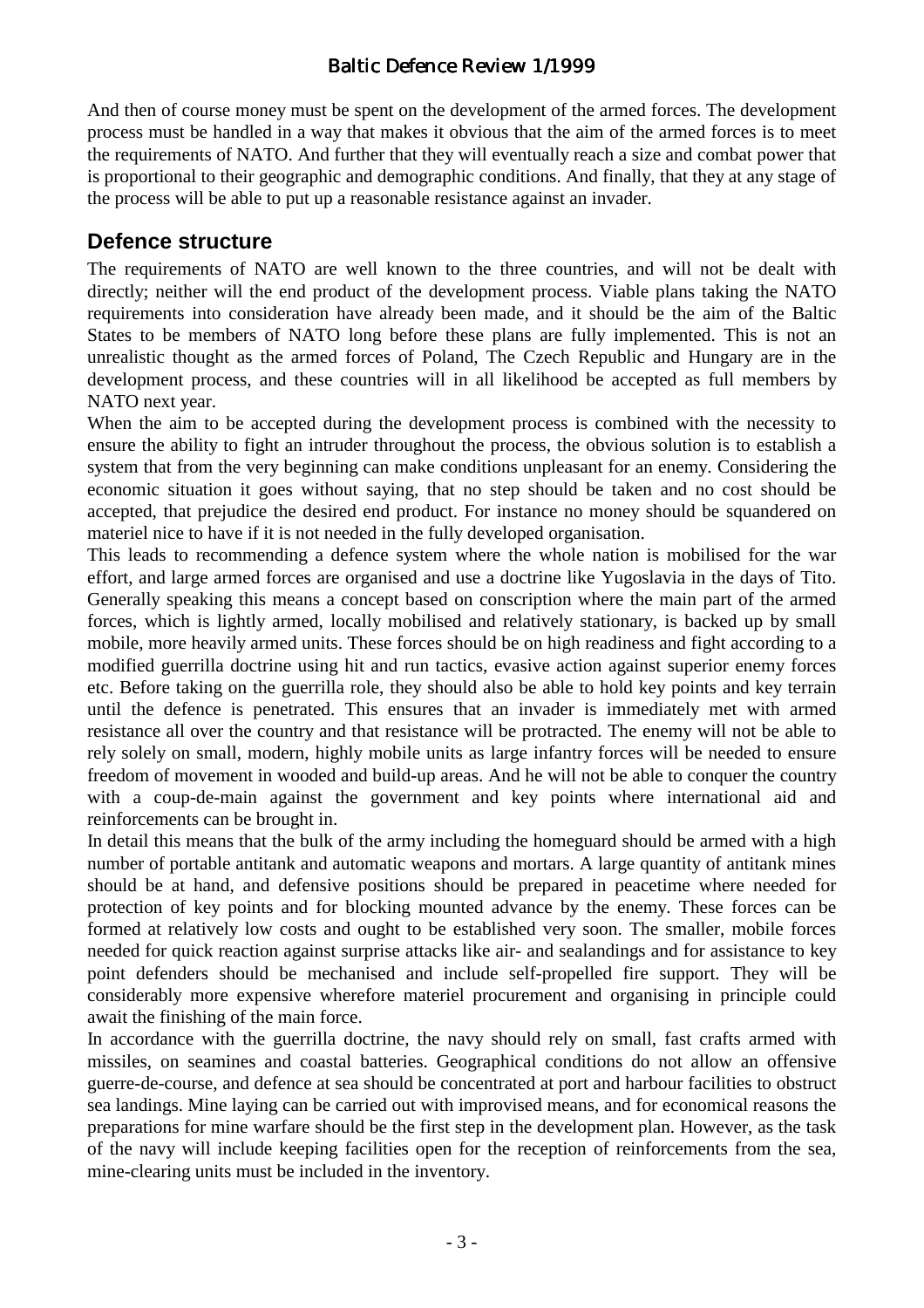<span id="page-22-0"></span>The air force should eventually be able to undertake an area defence. As this must include fighter aircraft the Baltic States will probably only be able to organise it in full in a distant future. Till then air defence should be based on portable short-range air defence systems concentrated around key points such as reception facilities.

## **Conclusions**

 $\overline{a}$ 

Of course the solution to the defence problems of the Baltic States are not as simple and cheap as described above. A lot of money must be spent on training, communication -, warning - and fire control systems, ammunition, and infrastructure to name only a few areas. However, the guerrilla type defence has a good fighting value from a very early stage in the development of the force structure. The starting costs are relatively low, and it has a certain deterrent effect, as it has never been the favourite dish of armed forces prepared for major war to fight guerrillas. But the main argument is that the mere decision and the first preparatory steps to implement the described defence structure and doctrine will give a very clear signal of the Baltic States' will to defend themselves. This together with the fact that they from the very beginning have involved themselves deeply in co-operation with NATO, the OSCE and the UN might turn the scales in favour of a NATO membership. After all, as hinted, it is the politicians of the NATO countries not the military who must be convinced that the Baltic States are defendable.

Lieutenant General (re.) Kjeld Hillingsøe is a former Chief of the Danish Army and the Danish member of The International Defence Advisory Board to the Baltic States.

<sup>&</sup>lt;sup>1</sup> See Karl-Heiz Kamp in Survival, the IISS Quaterly, Autumn 1998 p. 170-186.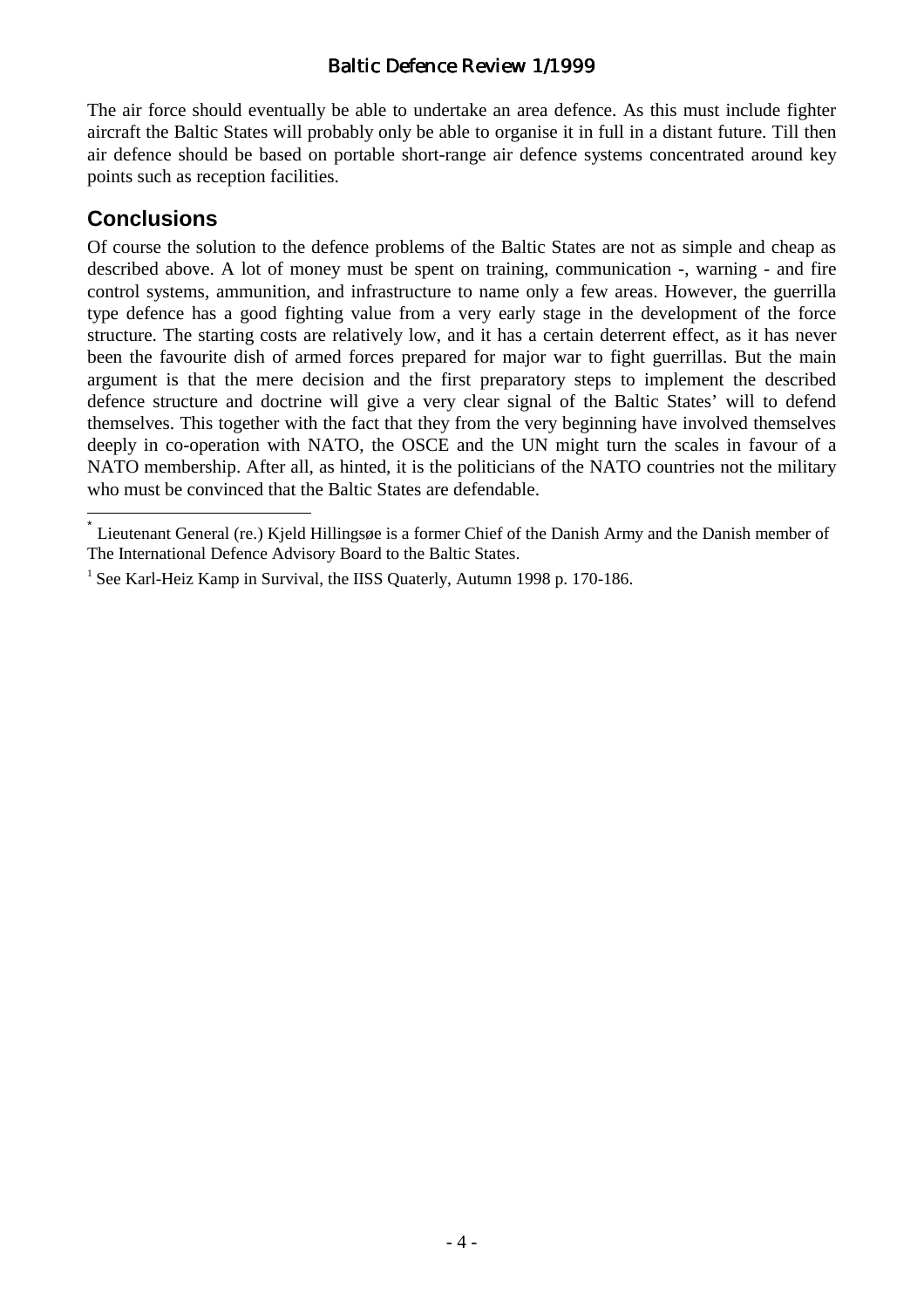# **THE DEVELOPMENT OF LITHUANIAN ARMED FORCES: VIEW AHEAD**

Giedre Statkeviciute<sup>[\\*](#page-35-0)</sup>

#### **I. Introduction**

The process of the restoration of the Lithuanian Armed Forces commenced in 1990. Defence structure redevelopment rather than structure reform was the main issue. It was necessary to develop the basic legislation to regulate the place and objectives of the military structures within the Lithuanian democratic society. From the very beginning there was a clear desire to develop Lithuanian Armed Forces to be compatible to the models operated by other western countries. Therefore, it could be said that the development of a national defence system is resting on two cornerstones: enhancement of the country's self-defence capability and development of a defence system interoperable with NATO.

A defence budget growth that will enable us to achieve our strategic objectives is being supported by a favourable economic and political climate in the country. Lithuania's dynamic economic development allows us to increase defence spending substantially. On a current basis, Lithuania has increased its defence budget twice in 1998. Now it makes up 1.5 per cent of the GDP. This growth will continue and we will reach the level of 2 per cent by 2001.

Understanding that integration into the Western European security structures demands that Lithuania becomes a security provider able to share all obligations in this area, Lithuania pays great attention to the interoperability with NATO. Two important tasks have already been accomplished: Democratic and civilian control over the Armed forces and the adoption of a national security strategy. This has led to a complete revision of the military strategy and to a new force structure. The integration process towards NATO serves as a very strong factor to determine the modernisation of the Lithuanian Armed Forces. This is a long-term process, but the steps already taken have been very successful. The co-operation with NATO troops and participation in operations under NATO command provide Lithuanian soldiers with skills and experience, which are essential to the development of an overall interoperability with NATO forces.

By establishing effective chains of command, adjusting the planning, program and budget process, by improving various procedures, the military training and quality of life of the officers and soldiers, Lithuania has made significant progress in many areas.

#### **II. The Command and Control System**

The structural development of the Lithuanian Armed Forces is based on the new Law on National Defence Organisation and Military Service. The Law on National Defence Organisation and Military Service outlines a new concept of command and control which adopts the unified command concept in accordance with Lithuanian National Plans and NATO standards. The new command and control structure consists of:

- The strategic level of command development of military strategy; this function will be fulfilled by the President, the Minister of National Defence, the State Defence Council, the Commander of Armed Forces and by the Defence Staff;
- The operational level of command planning and command of military operations; this function will be fulfilled by the Field Forces Commander, the commanders of other arms and branches of the regular forces and by the Commander of the National Defence Volunteer Forces;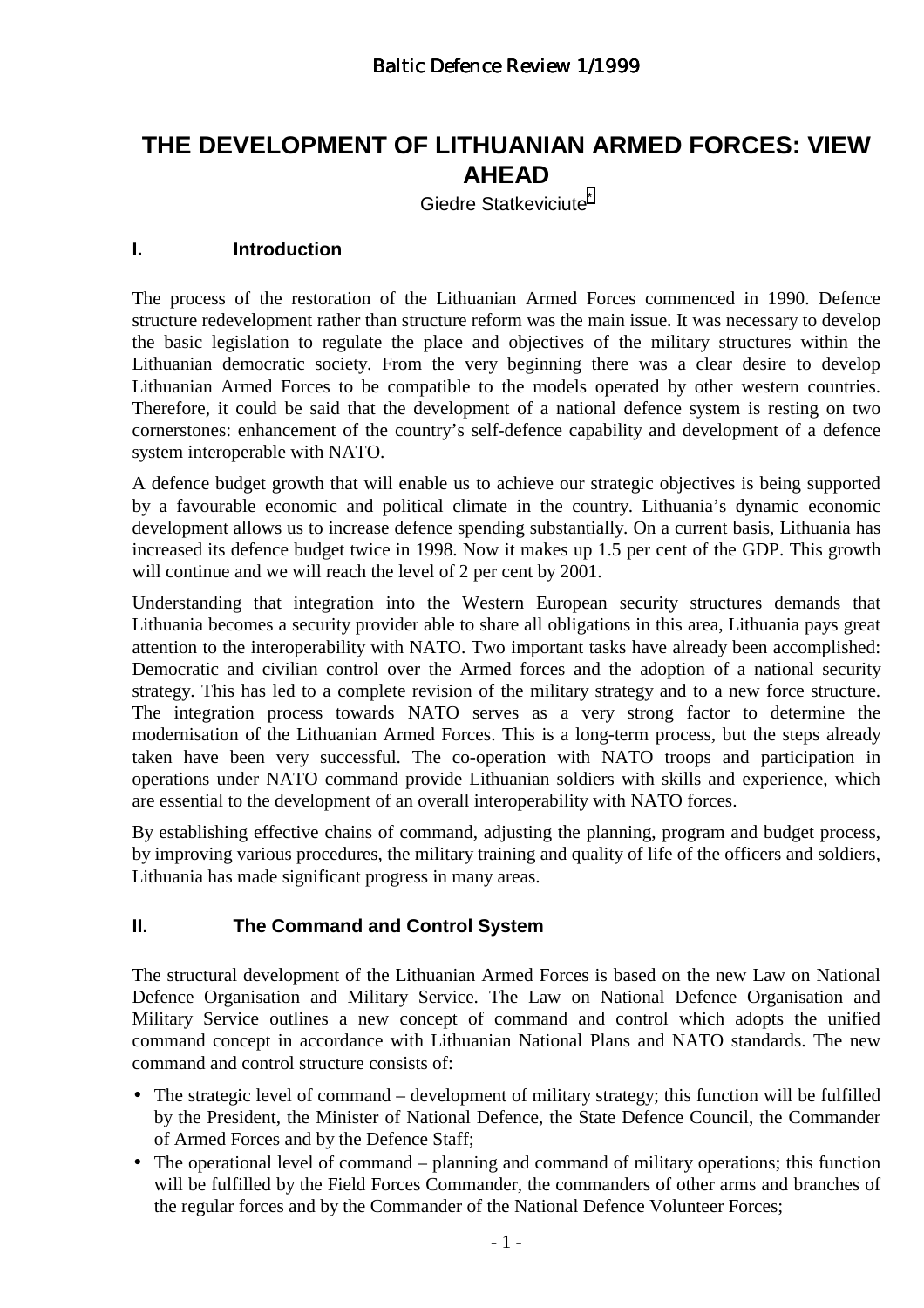The tactical level of command – execution of the operational plans by the combat units.

This new command and control structure provides for a clear operational chain of command and preserves civilian control over the military.



**Fig 1 National defence structure: chain of command by 2008**

According to the Law the President and the Minister of National Defence together constitute the National Command Authority. They exercise their authority and control over the Armed Forces through a single chain of command. The chain of operational command goes from the President to the Minister of National Defence, and then to the Commander of the Armed Forces. In special cases the chain of operational command can go directly to the Field Forces Commander and the commanders of other arms and branches of the regular forces, or the Commander of the National Defence Volunteer Forces.

The Commander of the Armed Forces as the highest military officer exercises command authority over military forces. He develops Military Defence Strategy, provides advice to the President and the Minister of National Defence on military matters, serves as a member of the State Defence Council and is responsible for recruitment, organisation, training, supply and administration of forces for sustained combat, and provides the forces required for the Field Forces Commander.

The Field Forces Commander exercises operational authority over units assigned by the Ministry of National Defence. He is responsible for integrating personnel and equipment to create efficient and effective combat forces. The Field Forces Commander also develops the tactical doctrine of operations to assure a well co-ordinated and cohesive operational capability of the forces assigned to his administration.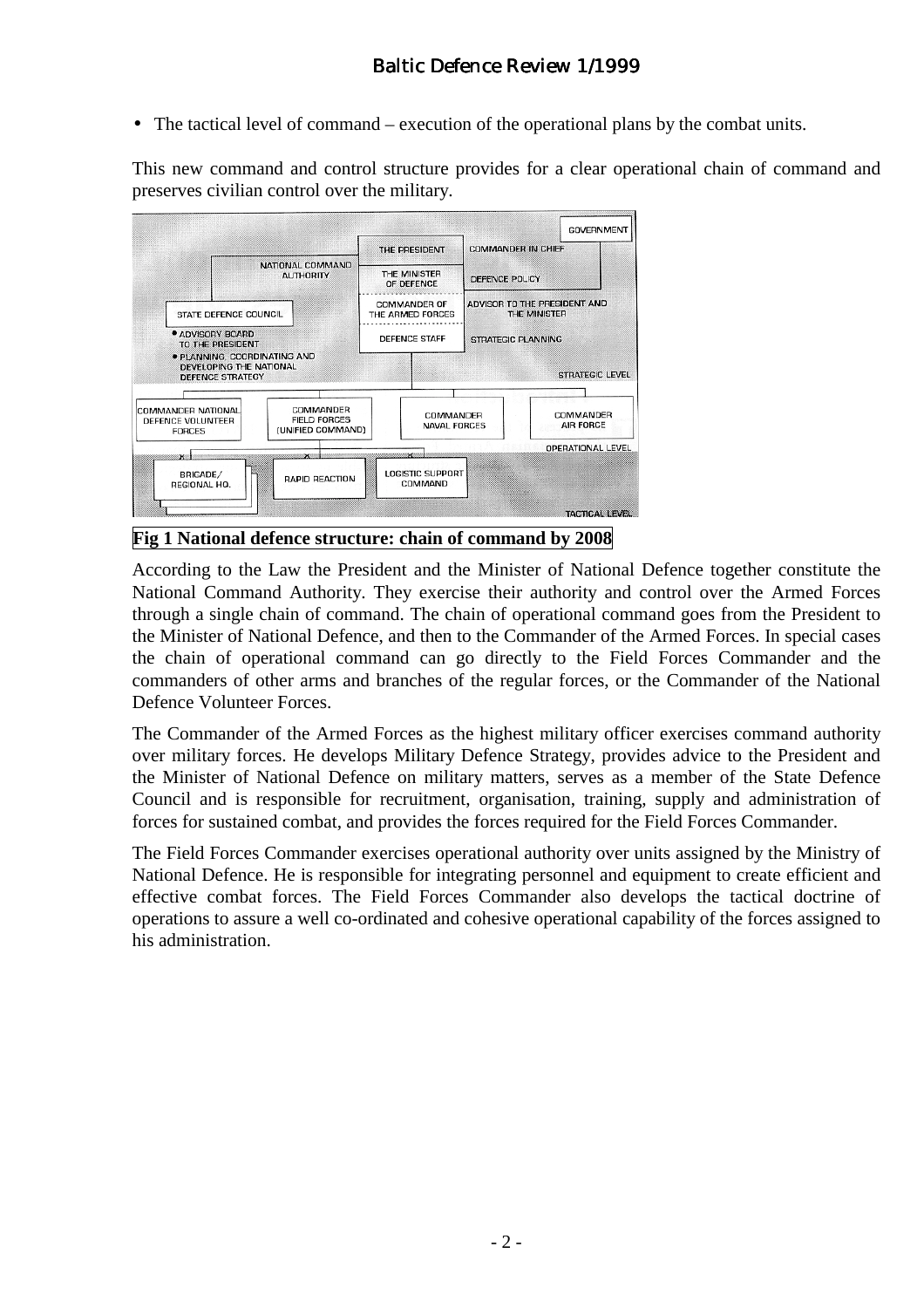#### **III. The development of structures adaptable to NATO**

#### *Regional HQ Concept*

In order to optimise command and control of units located in different regions of Lithuania, to strengthen their combat potential and to assure independent capability to perform combat assignments, a territorial defence concept has been adopted. This consist of three military regions:

- Western Military Region;
- Central Military Region;
- **Eastern Military Region.**

One military region is equal to the size of a brigade. Each brigade will consist of three motorised infantry battalions, support and anti-aircraft units. Separate Jaeger and Engineer battalions will be incorporated into the structure of Central Military Region. It is also planned to form up to ten brigades of the active mobilisation reserve to enable the brigades of the military regions to be expanded into division in the event of war. In this case the motorised infantry battalions would form separate brigades. It is also intended to form a Rapid Reaction Brigade that will be deployed in central territories of the country in order to react quickly to a military invasion. This brigade will be finally established by the year 2008.

The Headquarters of the military regions will also be responsible for the operational command over the units of the National Defence Volunteers Forces deployed in the military regions. The commander of the regional National Defence Volunteer Forces unit (NDVF district) who performs administrative functions will be included in the



**Fig 2. Territorial structure 1998-2008**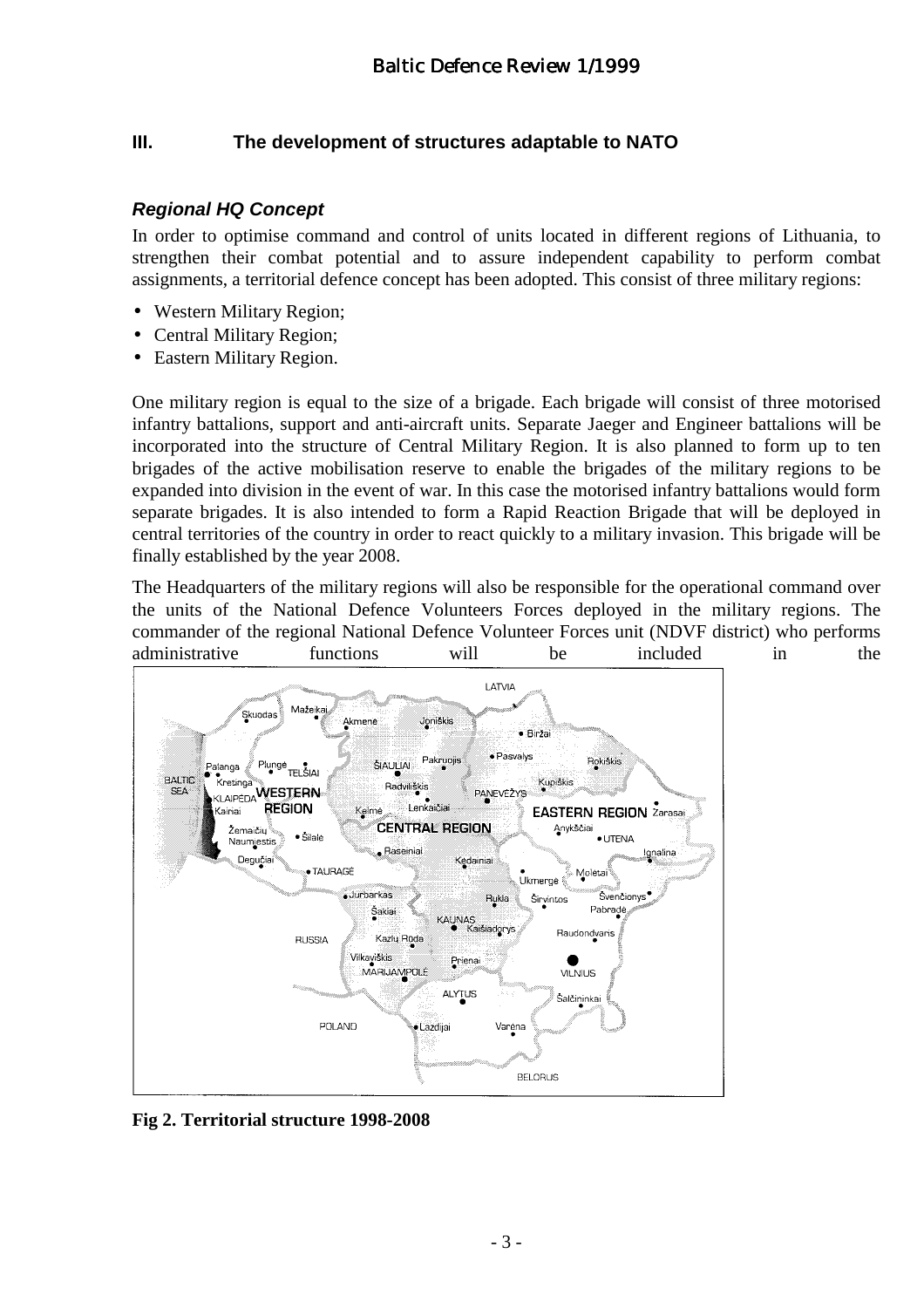Headquarters of the brigade/military region. This structure will facilitate the integration of the National Defence Volunteers Forces into the overall Military Defence Strategy as a component of a single military force through the military region headquarters concept.

#### *Standard Battalion Structure*

The ongoing reorganisation of the standard battalion is aimed at achieving compatibility with NATO structures and should result in a significant increase in combat readiness and capability. Firstly, all motorised infantry battalions will have a unified structure and a more effective headquarters able to operate in all circumstances. Secondly, combat units of the battalions will be separated from the support units, i.e. support functions have to belong to specialised units. Furthermore, in peacetime each battalion will function as a training centre for conscripts, to provide them with specific military skills and to prepare them for the reserve. Finally, it is planned to supplement the structure of each battalion with a heavy weapons company, which will include antiaircraft, anti-tank and heavy mortar platoons. In the event of war, the medical, communications and engineer units will become parts of the standard battalion.

#### **IV. The development of credible armed forces: Our priorities**

### *Command Control and Communications*

A well-developed modern communications and information system is a crucial factor in a modern warfare. Lithuania therefore attaches great importance to the modernisation and further development of a communications and information system. At present, Lithuania does not posses a fully developed system to ensure effective guidance, transmission of commands and delivery of information to any point of the state's territory. One of the main ambitions in the development of the Lithuanian defence structure is to change this situation. This is obviously in line with the ultimate objectives to build credible Armed Forces and to prepare for integration into NATO.

A contract has been signed with the HARRIS Corporation to supply radio stations. In order to fulfil requirements of the Planning and Review Process program, new radio stations will be operational in the Panevézys battalion and in the command post of the "Iron Wolf" infantry brigade by the end of the third quarter of 1999. These radio stations will be the first to correspond to NATO standards at the tactical level.

The sea coast surveillance system run by the Navy with modern communications systems have been installed completely. In addition, modern radio stations will be purchased for ships and coastal services. As a result Lithuania will have a complete communications system which meets all requirements of Naval Forces.

One of the main requirements of the programme to develop the communications and information system is to assure the command and control of sub-units in peace, during local conflicts and aggression. In any case the requirements for transfer of information at the strategic, operational and tactical levels are quite different, so the communications and information system has to be divided into subsystems adequate at the specific command level. The experience of small countries within NATO demonstrates that the creation of communications and information systems is very expensive. Therefore the Lithuanian system will need to make maximum use of existing commercial and governmental communications systems, within which independent defence system components will be created.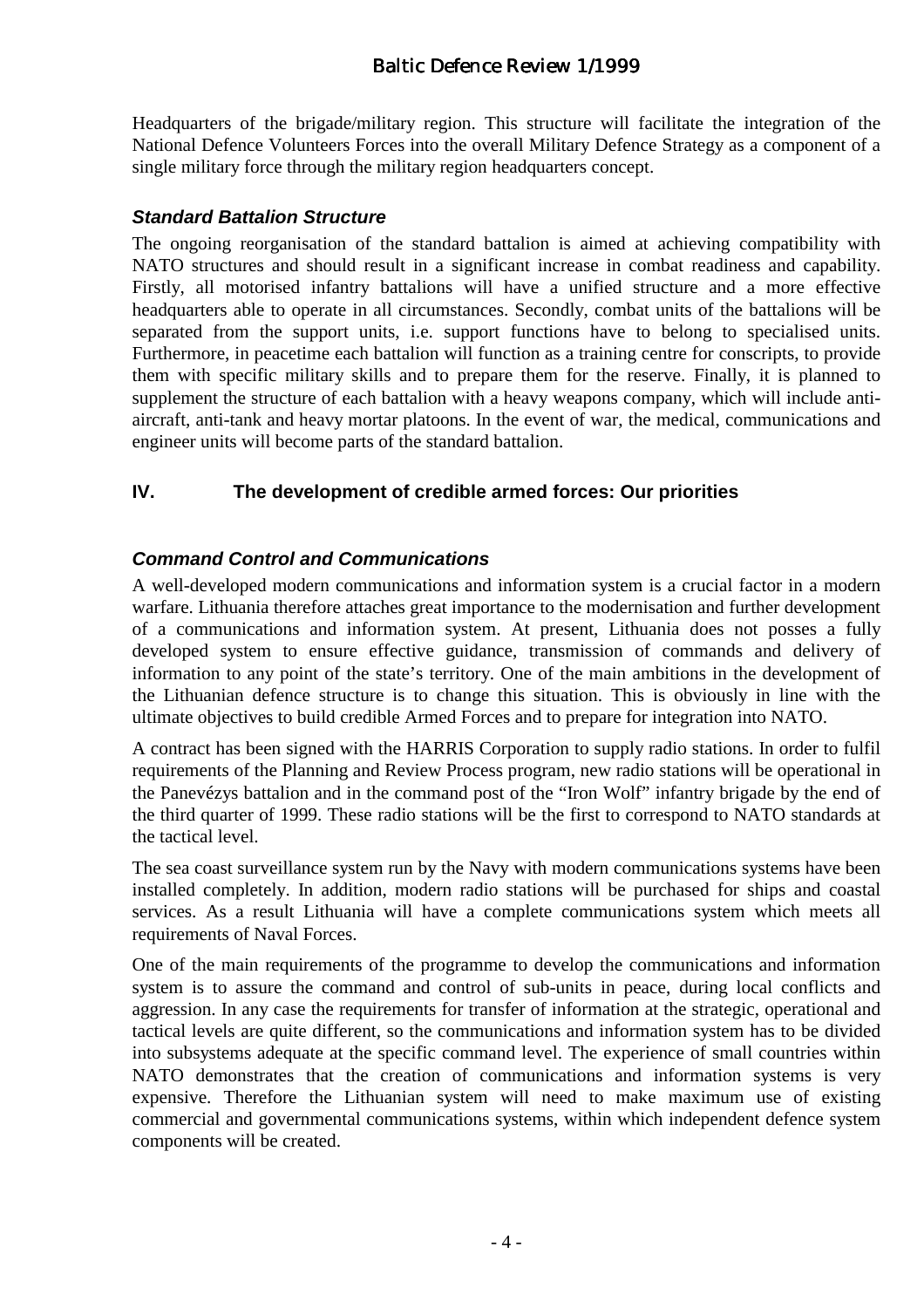A powerful strategic-operational defence system telecommunications-information network will be created over a six years period establishing a reliable connection between Armed Forces Headquarters and military units.

The provision of mobile tactical communications networks for subunits will depend on each subunit's location and importance. At present all units use communications equipment produced in the former Soviet Union. This equipment will be changed gradually into a modern communication system corresponding to NATO standards and will also be delivered to other units, and to the National Defence Volunteers Forces. The process of subunit tactical network modernisation will be completed within 1½ to 2 years. All tactical communications networks for the regular army will be modernised over a 10-year period.

### *Enhancement of Unit Capability*

The Armed Forces units must be prepared for various contingencies, rapid regrouping, and be armed with modern infantry weapons. It is necessary to implement a number of initiatives to develop the Armed Forces in this direction. The enhancement of the defence capability must be based upon qualitative reforms throughout the whole of the Armed Forces.

The armament acquisition is based on the following three important qualitative principles:

- To reduce the diversity of weapon systems and types;
- to acquire armaments cost-effective to maintain;
- to provide the Armed Forces with modern weapons corresponding to NATO standards.

In line with the strategy of reorganising the armed forces, communications equipment will be acquired, which will further enhance interaction between units.

Qualitative changes must be implemented to guarantee the efficiency of the armed forces. Mobilisation, manoeuvring, co-ordination of actions and a good logistics system are important features of modern armed forces. The development of the transport sector will help to secure these features.

The qualitative changes in this sector are based on the following principles:

- To reduce the diversity of military transport equipment;
- to acquire new or almost new transport equipment, which during their 15-20 life will require minimal maintenance expenditure;
- to acquire transport equipment corresponding to NATO standards;
- to create three centres of transport services and repairs in the Western, Central and Eastern Military Regions;
- to acquire civil and dual-purpose specialised transport equipment in order to improve costeffectiveness.

The Armed Forces reorganisation plan will be completed in three implementation periods. During the first period, new units would be supplied with weapons and equipment corresponding to NATO standards. During the second period, those units still using old equipment will be rearmed. During the third period, support and supply units will be formed, as well as such units requiring a large financial investment, e.g. heavy armour etc.

In the coming years the defence budget is expected to receive a higher level of resources for armament programmes, for the communication and information system development, for interoperability with NATO and the preparation of the mobilisation reserve.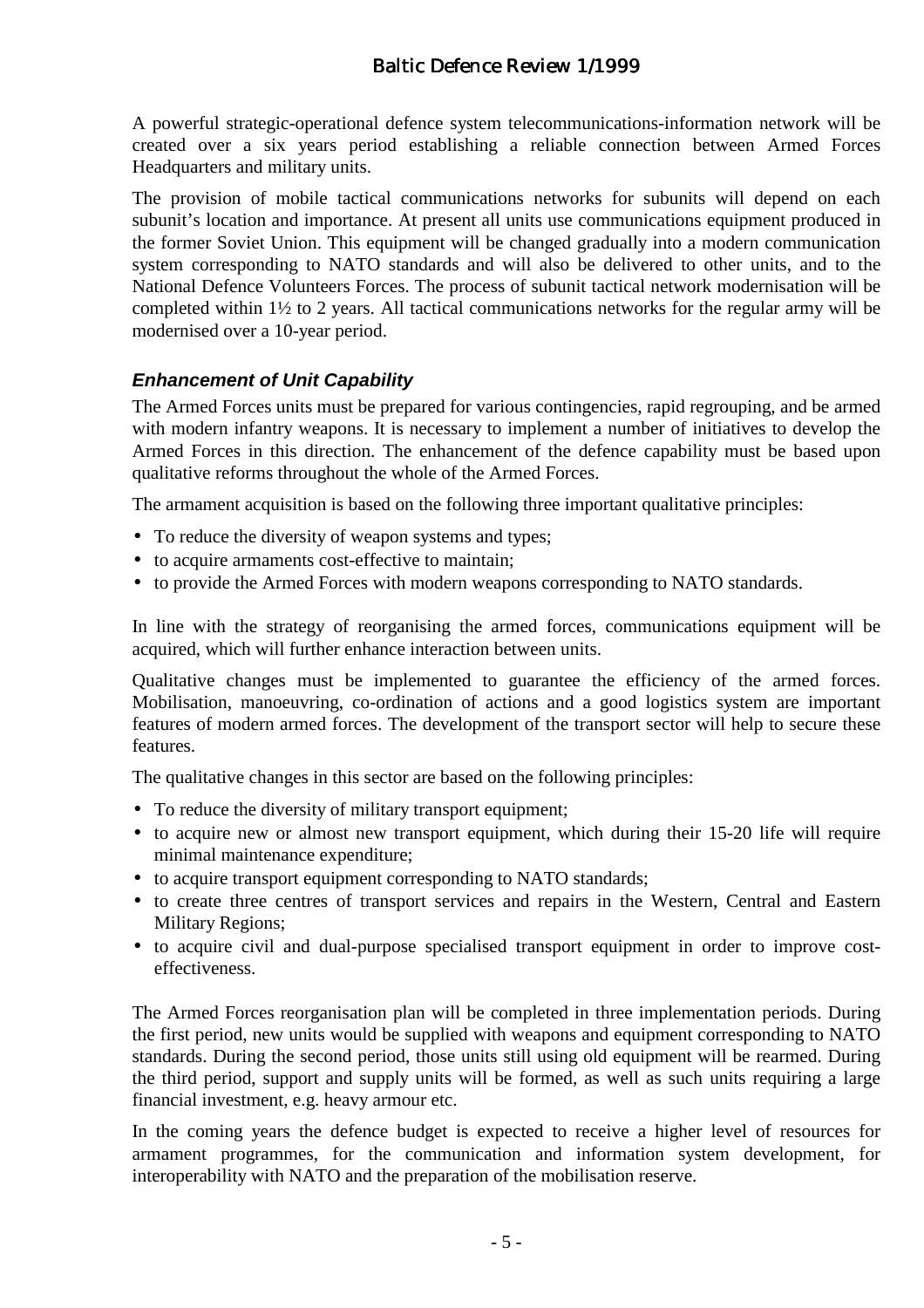### *Logistic/Infrastructure*

#### *Logistics*

Logistics is a major consideration in the construction of the national defence capacity. Proper functioning of the logistic branch is vitally important for the operations of the military units to be effective and for the Armed Forces as a whole. The main purpose of the logistics organisation is to provide forces with armaments, equipment, means of transportation, medical supplies and all necessary commodities; to exercise control over their exploitation; to maintain installations; and to resolve environmental problems caused by military activities. The Department of Logistics in the Ministry of National Defence carries out central planning and management of logistics.

Modernisation of the logistics system is one of the priorities of Lithuania. This is one of the areas where PARP Interoperability Objectives have to be implemented. NATO conceptions of logistics and the experience of the Alliance members in the field of logistics are analysed and this will help to develop the Lithuanian logistics systems. It is of utmost importance to adopt working instructions, to improve formal documents, to prepare a supply strategy and to familiarise personnel with NATO procedures. Priority will be given to combat units; to units participating in the Planning and Review Process (PARP) programme and to newly established or reorganised units.

The plan for the development of the logistics branch will be carried out in three stages:

- *The first stage (1998-1999):* The development of a management structure. At this stage the Directorate of Logistics at the Defence Staff will be established. It will be responsible for planning supply operations, for analysing the needs of the Armed Forces, for managing financial resources, and for controlling supplies to military units and exercises. The Department of Logistics will be further expanded to include a codification division and the system of military depots and cargo grounds will be improved.
- *The second stage (1999-2000):* The development of the central military depot (Arsenal Depot) and its transformation into a logistics battalion. The Arsenal Depot installations will be reconstructed, security systems, service roads and loading procedures will be improved, and the Transportation Service will be developed.
- *The third stage (2000-2002):* The establishment of the Combat Support Battalion as the basis of the Transportation Service. In peacetime this battalion will be responsible for the transportation of dangerous and other military loads, the support of transportation for military units, for controlling the movements of military transport and for the technical maintenance of military vehicles. In wartime the battalion will be responsible for providing armaments, equipment, medicine and foodstuffs, and for the transportation of personnel. The battalion will also be responsible for the evacuation of personnel and equipment to the rear.

Having completed these development tasks, Lithuania will have an effectively managed logistics branch that is compatible with NATO standards. The branch will be able to properly support military operations both in peace and war, and it will enable the Armed Forces to participate in joint military operations together with NATO members.

#### *Infrastructure*

The plans for developing military infrastructure will concentrate on the construction of new facilities. Only those parts of the existing infrastructure, which are vitally important or conveniently located and require only little investment, will be reconstructed.

The financial resources for new infrastructure will be devoted mainly to the construction of military camps and housing. The construction of military camps will be undertaken simultaneously with the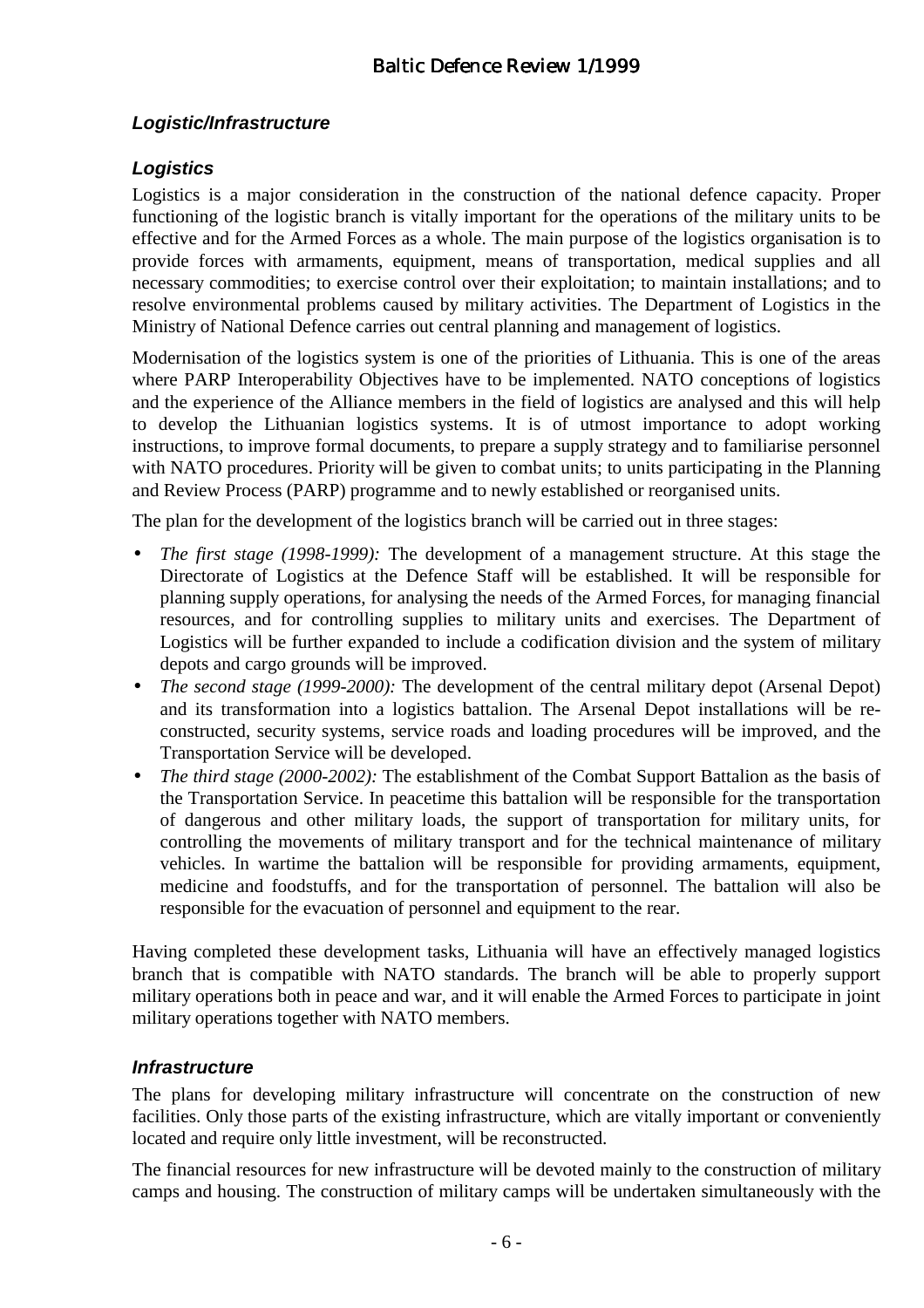formation of new battalions. This strategy is an important part of the Quality of Life issue, as a new infrastructure will improve living and working conditions thereby enhancing the attractiveness of military service.

Training facilities are another important issue. Lithuania's whole network of training centres and establishments is being reorganised. The formation and improvement of the Conscripts Training Centre, Peacekeeping Forces Training Centre, of training centres of the National Defence Volunteer Forces and the battalion training establishments are particularly important. This network will play a vital role in enhancing the readiness of conscripts and of the mobilisation reserve, and in improving the skills of professional soldiers, NCO's and officers.

### *Air Defence*

The Lithuanian Air Defence structure will consist of air surveillance and air control systems, the air force, anti-aircraft units, and a communications and management system. The structure will also use the capabilities of civilian radar and navigation systems. It will be compatible and able to exchange information with the corresponding structures in other countries (Estonia, Latvia, Poland, etc.).

The following steps are necessary in order to enhance the air defence capabilities and prepare Lithuania's Air Defence system for integration into NATO:

- Implementation of the BALTNET project: The establishment of a Regional Air Surveillance Co-ordination Centre, and the creation of a network of radar companies and their connections to the Regional Air Surveillance Co-ordination Centre;
- the connection of Lithuanian and Polish Air Defence Systems through the line of exchange of radar data;
- the completion of the procurement plan;
- systematic improvement of unit infrastructure;
- achieving interoperability with NATO standards of aircraft and airfields maintenance equipment;
- enhancement of combat readiness of personnel at all levels;
- personnel training at various academies and military schools as well as courses abroad (in Poland, Czech Republic, USA, Germany, France, Hungary);
- personnel training in spoken, technical and operational English language (courses in Lithuania) and abroad);
- preparation of documents compatible with STANAG;
- improvement of the legal basis for the development of an Air Defence structure;
- active participation in international exercises.

Assuming adequate financing and material support, the whole Air Defence System should be operational by the year 2005. It will then be capable of ensuring the control and defence of Lithuania's air space, of exchanging information with neighbouring states (Poland, Estonia and Latvia) and of operating as an integral part of the NATO Air Defence System.

### *Language Training*

The foreign language capability is one of the key factors that determine whether the Armed Forces can participate in joint NATO operations and missions. The success of such programmes as PfP and of multilateral projects such as BALTBAT, BALTNET or BALTRON heavily depends on foreign language skills. Therefore, the personnel's ability to communicate using the languages of NATO members (especially English) is of great importance in the process of integration into the Alliance.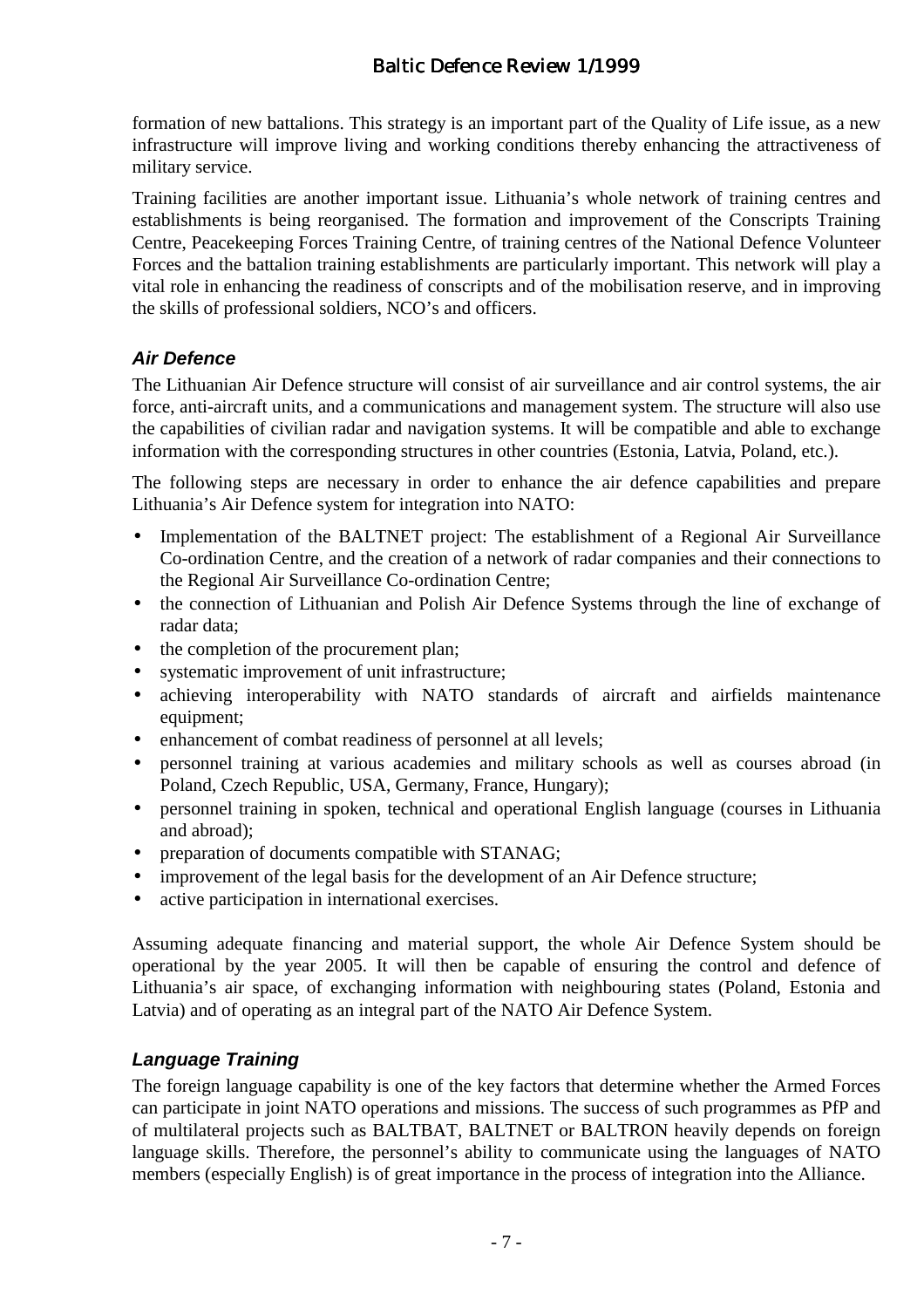Language training is one of the constituent parts of Lithuania's preparation for NATO membership. The requirement for senior officers and to highest ranks to speak at least one NATO language has been enshrined in the Law on National Defence Organisation and Military Service. The programme of officers' and civil servants' English language training is currently being implemented in full. The main goal of this programme is to gradually increase the level of proficiency in English until NATO standards are met. The United Kingdom, Canada and the United States render their assistance to this programme.

Currently there are seven English Language-Training centres in the defence structure of Lithuania. Each centre has 20 students and courses with the duration of 3 month are held 3 times a year.

#### **V. Development of Procedures for Officer Selection, Evaluation, Education, Promotion and Rotation**

#### *Selection*

Currently officers' selection is executed according to an established order that corresponds with the basic principles of selection established in the national legal acts. The posting of officers is decentralised for almost all posts. Units and services in the national defence structure search for appropriate candidates themselves. A centralised search for suitable officers is used when peacekeeping subunits need to be formed or personnel have to be provided for the Ministry of National Defence and the Defence Staff. As a general rule, officers accept posts on a voluntary basis and are selected on the basis of their education, state of health, military and professional fitness and moral characteristics. An officer who applies for a particular post must have undertaken compulsory military service, and must posses appropriate educational qualifications and military experience to meet the requirements of the job.

#### *Evaluation*

The quality and efficiency of the professional armed service is highly dependent upon the procedures for evaluating officers and soldiers, in other words - their certification. The Law on National Defence Organisation and Military Service, which was adopted in 1998, introduced certification of all soldiers. The previous order of evaluation, which only required the suitability of higher rank officers to be evaluated, was completely changed. At present, the main objective is to start applying certification for all soldiers serving in professional service.

The regulations require soldiers to be subject to certification at least once every twelve months. Moreover the participation and responsibility of immediate superiors in certification process will be increased. The regulations also require that more attention be paid to the soldier's knowledge of English language and his service potential. The Ministry of Defence will control the whole certification process.

#### *Promotion*

The new Military Service Law stipulates that a post occupied by an officer must correspond to his rank. It is necessary, therefore, to introduce a more rigorous promotion procedure. In line with the law and with the regulations for conferring a higher rank, promotion will be granted according to the basic principles of selection taking into consideration the needs of the Armed Forces, the limited numbers of officer appointments and the number of staff available.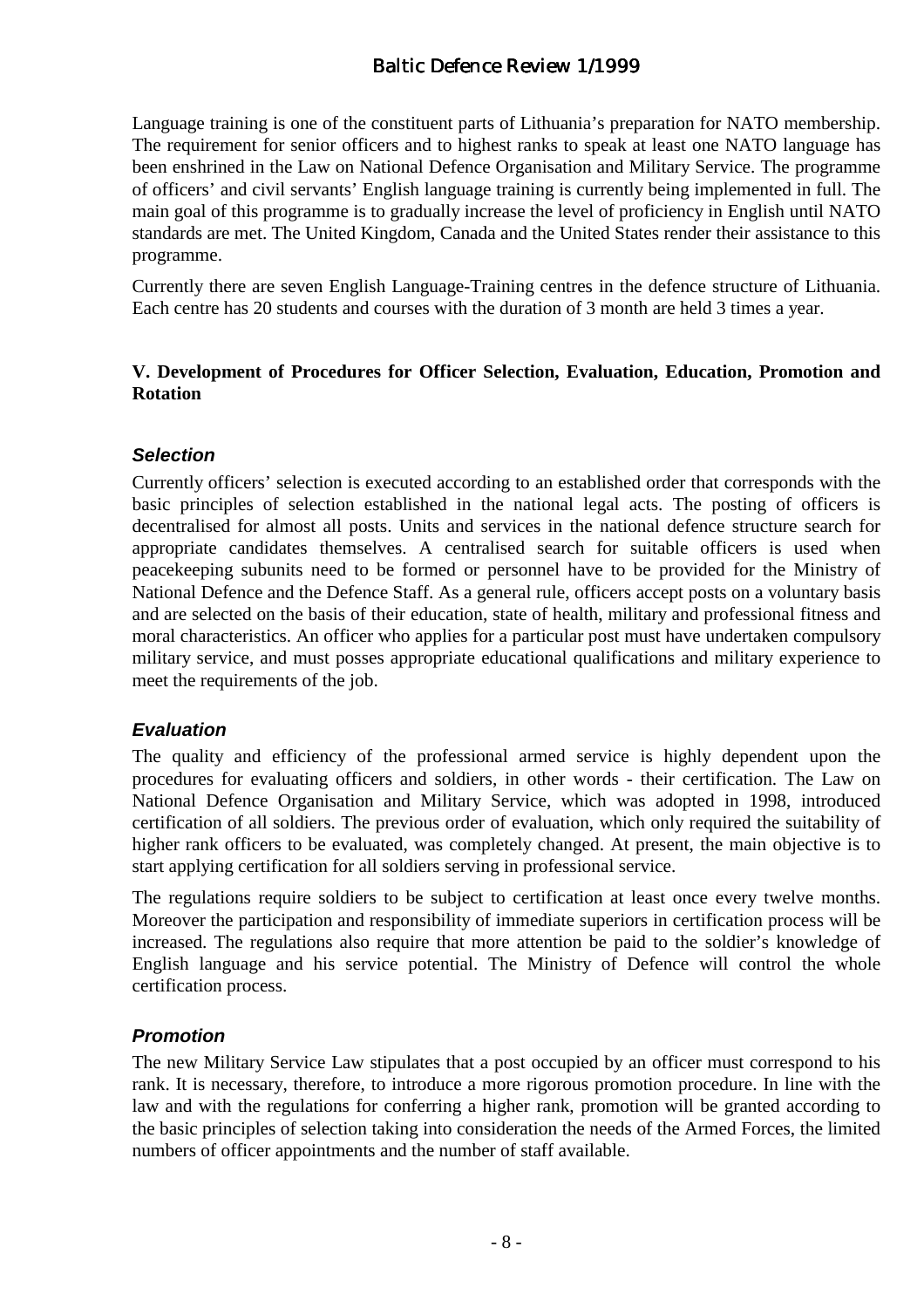## *Rotation*

One of the most important operating principles in personnel management policy is officers' rotation. The main objective of rotation is to ensure the combat readiness of all military structures and to increase the reliability and efficiency of their management, to increase officers' qualifications and their professional utility, and to utilise their experience in a rational manner.

The rotation procedure will be implemented in line with the regulations of officers' rotation, confirmed by the Minister of Defence. Officers will be rotated every three years (as set out in the law), taking into account the needs and requirements of the service. Soldiers with exceptional specialist skills may, if necessary, be left in certain posts with the consent of the Minister of Defence.

### **VI. Centralised Basic Training**

The quality of basic military training is an important aspect in building defence capability and integrating to NATO. Therefore strict requirements are to be applied in this area. Till now the basic training has been decentralised, which is one reason for these requirements not to have been met. Having studied the systems of basic training in different NATO countries the decision has been taken to centralise Lithuania's basic military training. Implementation of this decision will constitute a fundamental reform of the whole system. The final result of the reform will be trained conscripts capable of functioning within their assigned units. Additionally, basic military training will be the foundation of all other training, especially for the NCO corps.

Conscripts will be called up four times per year instead of two. Their basic training will last for eleven weeks, followed by military occupational speciality training. The lattervary depending on the required level to be achieved. The Basic Training Centre in Rukla is being constructed to become operational the first quarter of this year.



Fig 3. Lithuanian military training and education system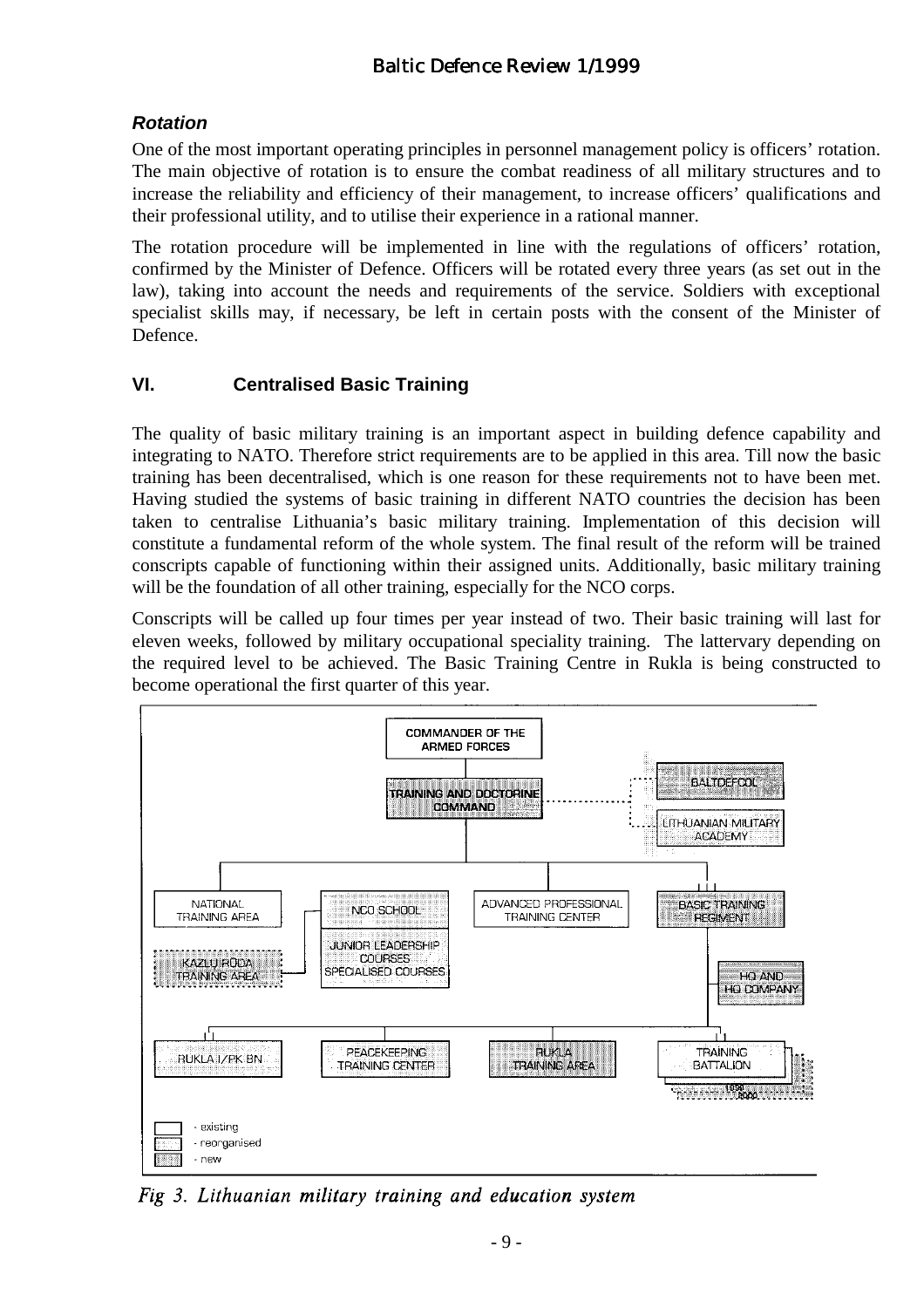#### **VII. Military Academy Programme of Instruction Reform**

The preparation and education of commissioned officers is one of the most important areas in the development of Lithuania's Armed Forces, as it significantly contributes to building national defence capacities.

Currently the Military Academy offers various officer courses: the traditional four-year course for cadets, a two-year course for cadets and a course for university graduates. The two-year course for cadets, established to meet platoon leader requirements in units, will be introduced in the near future.

The Military Academy's primary purpose is to prepare platoon leaders. Advanced military training for company grade officers is planned. This training will focus on preparing officers as company commanders and battalion staff officers.

#### **VIII. Reserve Force**

The basic principles of the organisation and composition of the active reserve forces are fixed in the Law on National Defence Organisation and Military Service. This law defines that the active reserve forces are part of the military reserve and are composed of reserve personnel who have completed military service and have all the necessary military skills.

Personnel of the reserve will be called up periodically for military training and exercises in order to maintain and refresh their skills. There will be two readiness groups of reservists formed on the basis of age: 1) up to 35 years old - will be called up twice a year, 2) from 35 to 45 years old - will be called up once a year.

From 1999 onwards there will be compulsory military exercises for personnel that have not undertaken military service. Upon completion of these exercises the personnel will be included in the individual military reserve but would only be called up in the event of total mobilisation. These measures will help to fill out the legal acts on universal compulsory military service, thus putting into practice the concept of total defence and increased combat potential in the event of war.

From 1999 onwards the preparation of reservists will start at the Military Academy, the Non-Commissioned Officers' School and at the National Defence Volunteer Forces Training Centres. Having completed their introductory training, officers and non-commissioned officers of the reserve will have to enhance their qualifications periodically at courses in the training centres. Furthermore those military officers and non-commissioned officers designated to the reserve corps will be sent on specialised courses at Lithuanian universities. This programme was launched in autumn 1998. This is a significant step towards enlarging the reserve forces, as university students were previously exempted from military service.

In conclusion it should be noted that the system of reserve forces has been designed to meet the imperative to build credible Armed Forces and to implement the doctrine of total defence. There is a clear need to create a prepared reserve force.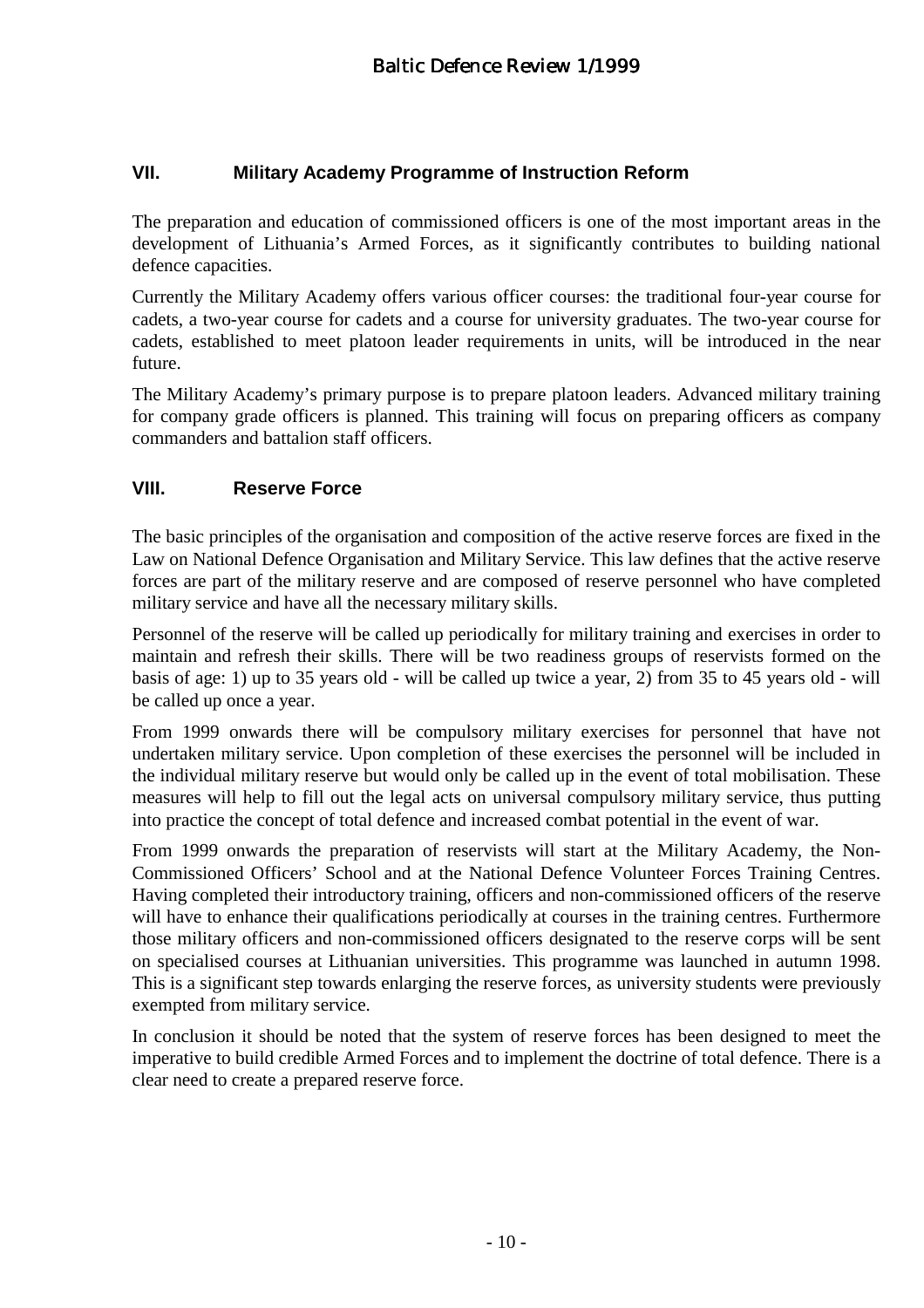#### **IX. Planning, Programming and Budgeting**

#### *Defence Planning*

Building national defence capabilities requires substantial financial resources. This is the prerequisite for successful implementation of the ultimate strategic objectives – the ability to repel any military aggression and to prepare for integration into NATO. Therefore the Government of Lithuania is determined to continually increase the resources allocated to defence. In line with a broad agreement between all parliamentary political parties, Lithuania's defence budget has been increased from 0.9 per cent of GDP in 1997 to 1.5 per cent in 1999. Lithuania's defence strategy and the Government's three-year term budget project anticipate a growth of defence spending up to 2 per cent of GDP by 2001. National defence plans provide that until 2008 Lithuania will assign approximately 30-33% of its defence expenditures for capital investment purposes, of which 13-15 % will be allotted for construction and 18-20% for procurement and modernisation of equipment. Given that the defence share of GDP will increase, it is expected that investment expenditure in 2005-2008 will reach 100-140 million USD per year, in 1998 prices. Political stability and dynamic economic development is a precondition for this growth, which will enable the development of a whole range of new projects and the formation of additional battalions compatible with NATO standards.

The priority areas for financing are fixed in the legal acts of the Republic of Lithuania. There are four major areas of defence expenditure:

- 1. *Improvement of the defence capabilities* which includes the development of infrastructure (military construction, training facilities, new military camps etc.), establishment of a new force structure (three levels of command, brigade/regional HQ concept etc.) and improvement of force readiness through training, purchases of new communications equipment and anti-tank weapons.
- 2. *Integration to NATO.* The main costs are related to the achievement of the PARP Interoperability Objectives and to participation in international operations and exercises.
- 3. *International agreements.* This area of expenditure includes the financial costs of co-operation in accordance with PfP, implementation of bilateral and multilateral projects such as BALTNET, LITPOLBAT, BALTRON, BALTBAT and the Baltic Defence College.
- 4. *Aid to the civil authorities,* which includes the improvement of the civil defence and Search and Rescue operations in accordance with ICAO requirements.

We are currently implementing a clear and comprehensive defence planning system to take forward NATO integration and development of Lithuania's Armed Forces. This system will consist of two closely related processes: First, a one-year planning, programming and budgeting cycle that would flow from a set of agreed political goals, via a resource programme to the defence budget; and second, a longer-term programme encompassing not only defence but also broader security issues. This process will lead to improved visibility and management of decision making and to the enhanced transparency of the defence budget.

#### *Ten years Defence Enhancement Programmes*

To build the national defence capabilities the Lithuanian Ministry of National Defence develops tenyear defence enhancement programmes, which are part of the Long-term National Security Programmes. These programmes will provide comprehensive guidance for the strategic development of the Lithuanian Defence System. Long-term planning is very important when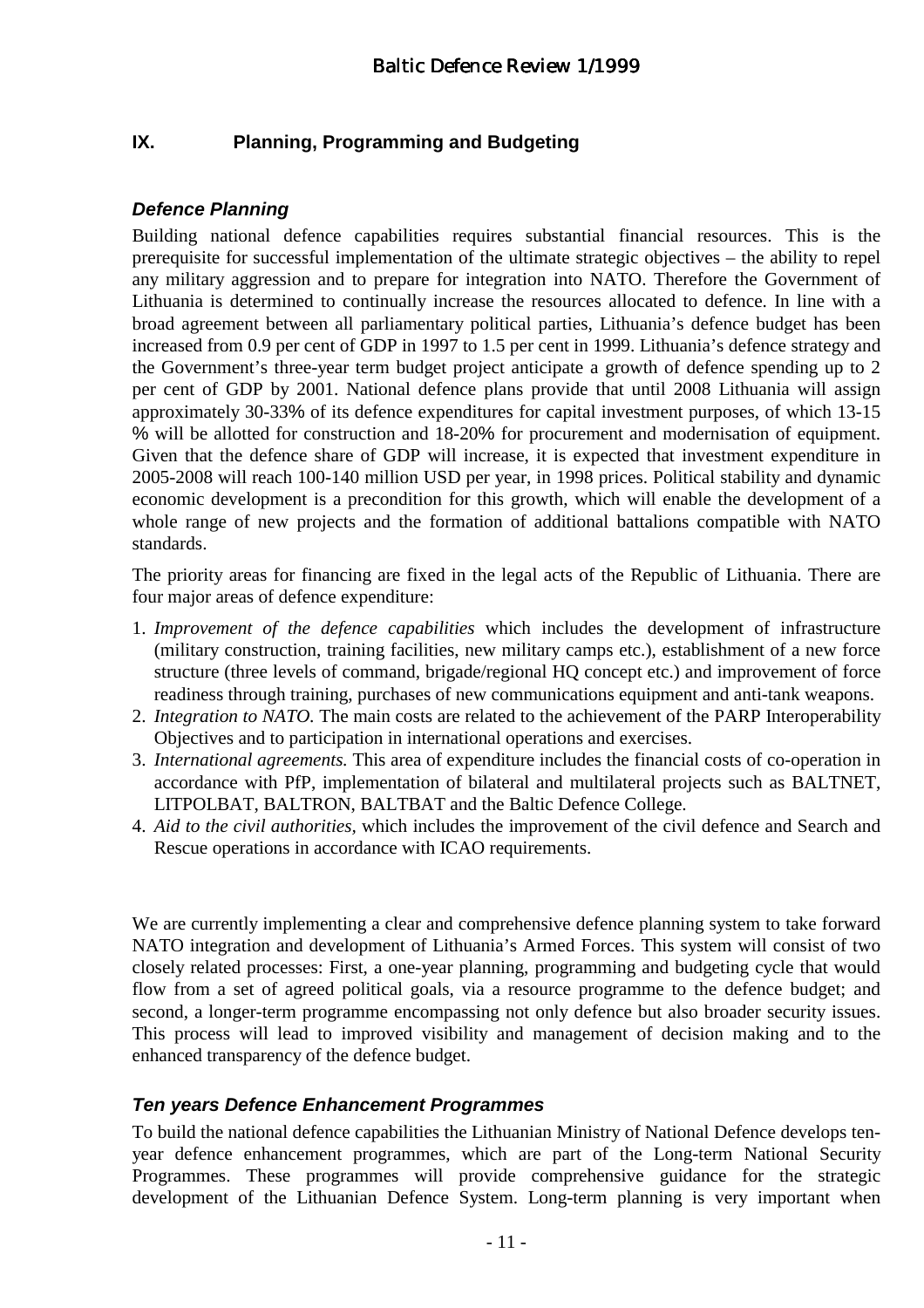considering the perspective of integration into NATO, as it is an inherent part of the Alliance's development. The programmes under preparation clearly reflect the priorities in building the Lithuanian Defence System and enhancing national security.

At the given moment 7 programmes are prepared, which will be implemented until 2008:

- Development of the Armed Forces
- Development of the Defence Infrastructure:
- Development of the Defence Industry;
- Air Space Control System Development and its Integration into NATO Air Space Control System;
- Enhancement of Interoperability with NATO;
- Development of Science of War and Defence Technologies;
- Development of a Unified Civil Defence and Rescue System.

*The Programme of Development of the Armed Forces* identifies means and financial resources for the long-term development of Lithuania's Defence System. This programme includes military and civil defence specialist training, material-technical supply of the National Defence System, development of transportation services, creation of communication and information system, medical supply for the Armed Forces and reserve, and armament for the Armed Forces. The implementation of this programme will encompass the structural, quantitative and qualitative aspects and should increase significantly the defence capabilities of Lithuania.

*The Programme of Development of Infrastructure* is aimed at the improvement (reconstruction and renovation) of existing military camps and the construction of new facilities. The programme is especially important as it covers housing issues, the establishment of training infrastructure and the deployment of new battalions.

The objective of *the Programme of Development of Defence Industry* is to establish industrial structures to satisfy the minimal needs of the Armed Forces. It is not intended to develop industries for manufacturing armaments (weapons, aircraft, etc.). The main emphasis will be on the production of ammunition, some equipment (simulators for training, fragmentation vests, etc.), and the maintenance and modernisation of military equipment. This will ensure a minimum amount of supply autonomy. In line with the programme to develop defence technologies, the production of more sophisticated equipment will be considered in the future.

*The Air Space Control System Development Programme* is currently being established. The system consists of four components: Air space surveillance; air force; anti-aircraft units; command, control and communications network.

Lithuania's control of her airspace rests on the following main principles:

- Close co-operation with civil structures integrating both military and civil air space surveillance information systems;
- A linkage between BALTNET and corresponding Western European and NATO systems. This will facilitate the integration of the national system into NATO networks;
- Adherence to the standards and requirements of the NATO NADC.

The aim of *the Development of Science of war and Defence Technologies Programme* is to create a state defence strategy based upon the science of war and to introduce new technologies into the national armed forces. This programme will create the opportunity to employ the scientific potential of Lithuania: Currently the achievements of Lithuanian scholars in laser and other technologies are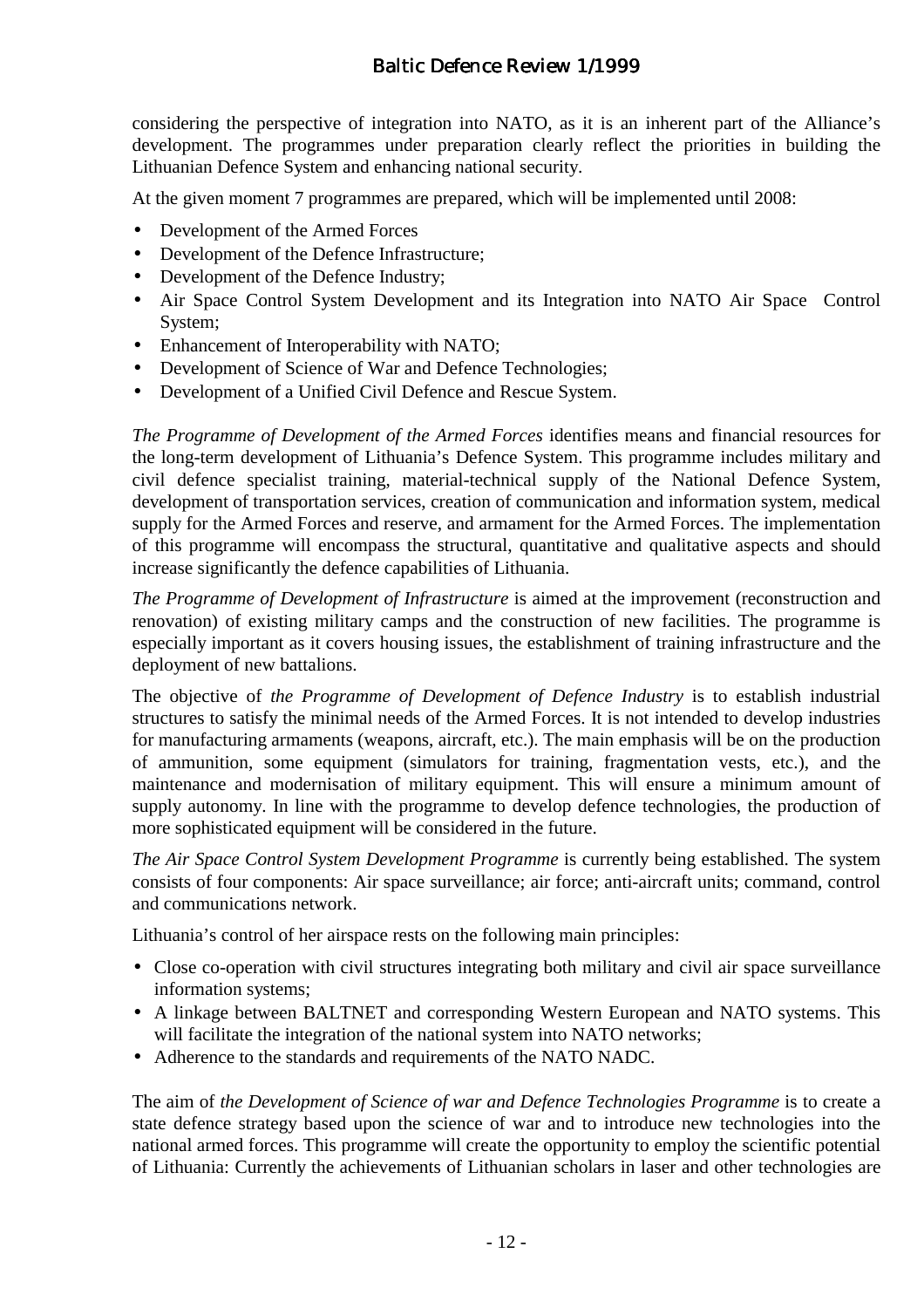<span id="page-35-0"></span>used only by foreign countries. These are the priorities that have been identified and which should be implemented by 2008.

*The Programme of a Unified Civil Defence and Rescue System* is designed to protect the population from dangerous situations during peacetime, crisis and in the event of war. This system will improve and monitor the readiness of all rescue services to react to natural disasters, catastrophes or to armed conflict. It will also ensure that the public will be warned and kept informed of hazardous situations. The programme is aimed at integrating both state institutions (the Emergency Control Centre, the Department of Civil Defence, the Armed Forces, ministerial organisations and local authorities) and volunteers from public organisations into a unified system of civil defence.

The foreign experts have positively assessed Lithuania's progress. Lithuanian Armed Forces have been evaluated as the most advanced among the Baltic States. This is very encouraging. By improving her military strength, Lithuania aims to deter any external challenge to her sovereignty and territorial integrity. Alongside with this activity Lithuania will act as active security provider in the European and transatlantic security system.

 $\overline{a}$ 

Giedre Statkeviciute is the Head of the Security Policy Division of the Policy and Planning Department in the Ministry of National Defence of Lithuania. She is a master of history from Vilnius University and has previously been employed at the System Analysis and Development Programmes Department as Senior Executive Officer, (MOD).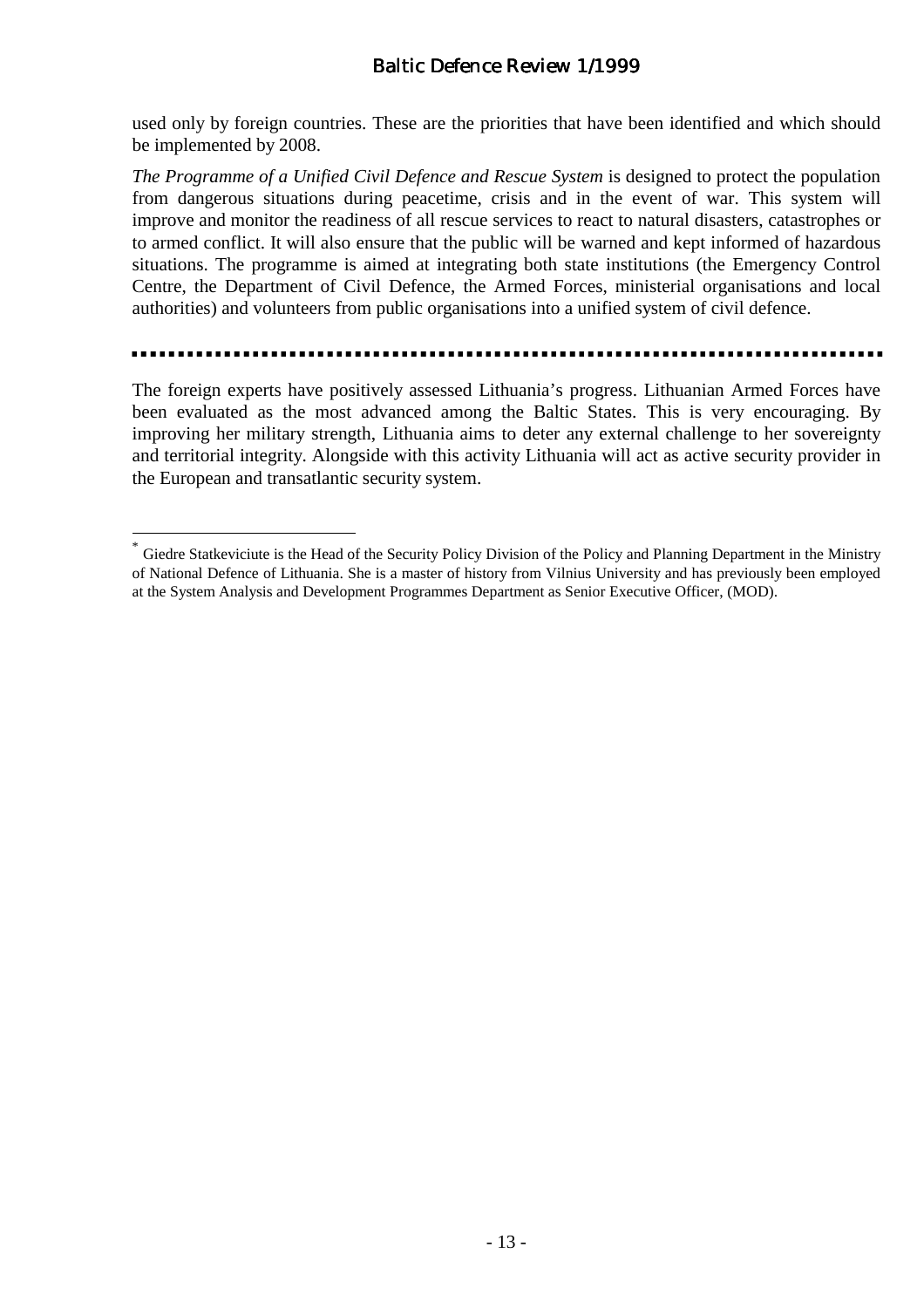# **THE ESTONIAN DEFENCE FORCES - 2000**

Major-general Ants Laaneots<sup>[\\*](#page-42-0)</sup>

This article will give an overview of the current state of the mission, structure, weapons, equipment, leadership and training of the Estonian Defence Forces. The article will start with an overview of Estonian Military Doctrine, structure of the defence forces in both peace and war, followed by overview of the combat readiness of the Estonian Defence Forces. That will be followed by a description of the training system in the Estonian Defence Forces. Finally, the article will touch upon some basic problems and priorities in the current state of development of the armed forces.

# **1. Estonian Military Doctrine (Defence Strategy)**

According to the Estonian Constitution, it is the duty of every Estonian citizen to participate or assist in the defence of the nation. Under the Act of Military Service all male citizens are liable for military service.

Estonia's armed forces are defensive in character. This is reflected in doctrine, structure, and equipment, budgets and training of both units and staffs. The Estonian armed forces shall contribute to furthering peace and stability: they are being developed to provide national territorial defence and participate in international peace support operations (PSO), and they are being structured to be compatible with NATO standards.

The Military Doctrine/ Defence Strategy is the basis for developing the Defence Forces. The Defence Forces, as a combat ready military component of the state, will act as a deterrent to potential power contemplating aggression and prevent any conflict situations. High combat readiness of the Defence Forces should cause any potential aggressor to reassess his intentions.

In case of armed conflict the Defence Forces will assure the freedom of action of governmental authorities, prevent the occupation of the country or the use of the Estonian territory by any power against a third power, and guarantee the independence of the state.

In developing defence strategy, several factors have been considered:

- 1) invasion could come from land, sea and air, and in very short time the entire Estonian territory could be involved;
- 2) the territory of Estonia is small, and it is very difficult to rely on its depth in slowing down the invasion;
- 3) the defence structures must be ready to act as a host nation, i.e. guarantee the readiness to receive outside civil and military support (including reinforcement), ensure logistical support and interoperability with support units in co-ordinated and combined actions.

Estonian Military doctrine is based on the principles of territorial defence. The main goal of such defence is to occupy and control strategically important areas; relying on the support of local defence structures. The task is to tie-up invading formations with battles on a relatively wide front and thus to slow down and exhaust the enemy. In carefully selected points the enemy must be stopped along the main invasion routes. In sections of supreme importance counter attacks must be organised to cause the invader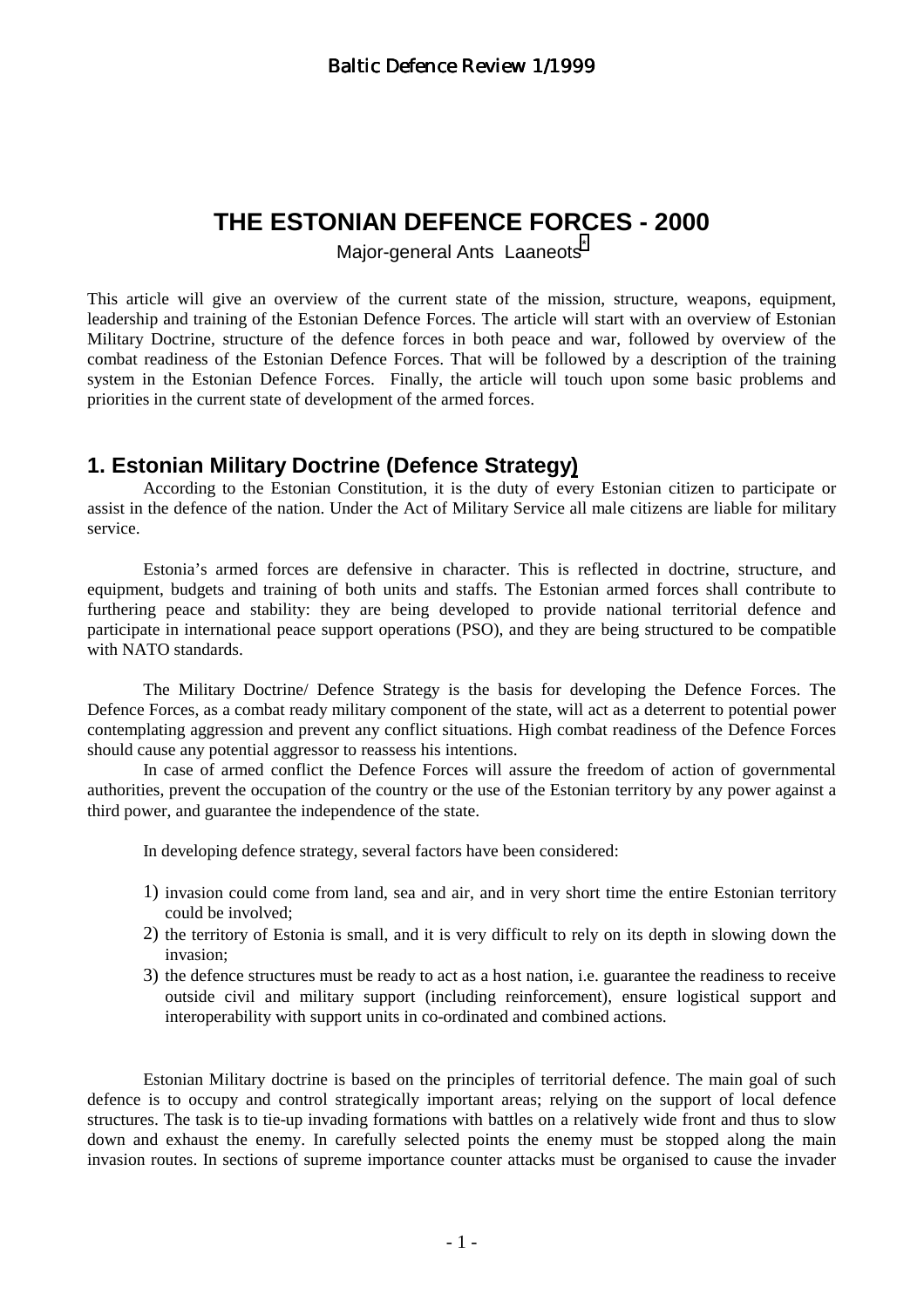maximum damage. This could be done by conducting widespread strikes with small units against the rear echelons of the enemy; thereby disrupting an aggressor's plans and finally causing him to abandon them.

One of the most important principles of territorial defence is to guarantee organised resistance to the aggressor on the entire territory of the nation even when the centralised command and control should cease to function.

# **2. The structure of the Estonian Defence Forces in peace and war**

The wartime structure of the Defence Forces, as presented on the following pages, shall be regarded as the objective of the next 10 years. The development of the peacetime structure of the Defence Forces will be the task to be accomplished during the coming five years.

#### **Defence Force's peacetime structure**

The peacetime structure and organisation of the defence forces is being developed with consideration of both peacetime and wartime missions and the needs of the defence forces.

In peacetime the defence forces include regular armed forces and the volunteer organisation National Defence League (*Kaitseliit),* and are headed by the Commander of the Armed Forces. The Commander of the regular armed forces is responsible for military training of Border Guard and militarily organised Rescue Board units falling under the sphere of administration of the Ministry of the Internal Affairs. In peacetime these two are not part of the defence forces, but will form a part of it in wartime. Organisationally the Defence Forces are divided into four defence regions: northern, northeastern, southern and western regions.

The regular armed forces

The regular armed forces consist of conscripts and professional military officers and noncommissioned officers. The regular armed forces are a training structure with the aim of training wartime units and ensuring their mobilisation. Also, the peacetime regular armed forces have to be capable of performing other duties, such as response to crisis situations, participation in international peace operations, arms control and the implementation of relevant treaties, collection and analysis of information, and assistance to civilian authorities. The regular armed forces consist of three services: army, navy and air force.

The largest among services is the army, infantry forming its main bulk. The biggest unit of the defence forces in peacetime is battalion. The Army does not have central command structures at the moment and is directly subordinated to the General Staff. The ground forces include six independent infantry battalions, an Artillery Battalion, an Air Defence Battalion, and Peace Operations Centre. Estonia has established a peacekeeping company to participate in the BALTBAT and in possible future peace support operations.

The main task of the Estonian Navy is to guard and defend coastal areas of our territorial waters. Also, the task of the navy is training of qualified officer corps and creating infrastructure facilities to ensure interoperability with the Baltic states, the Nordic countries and with NATO; and participate in international co-operation. The navy consists of Naval Staff, Minesweepers' division and Naval Base. The Estonian Navy, together with the navies of Latvia and Lithuania, is in the process of forming a combined Baltic Mine Sweeping Squadron, BALTRON.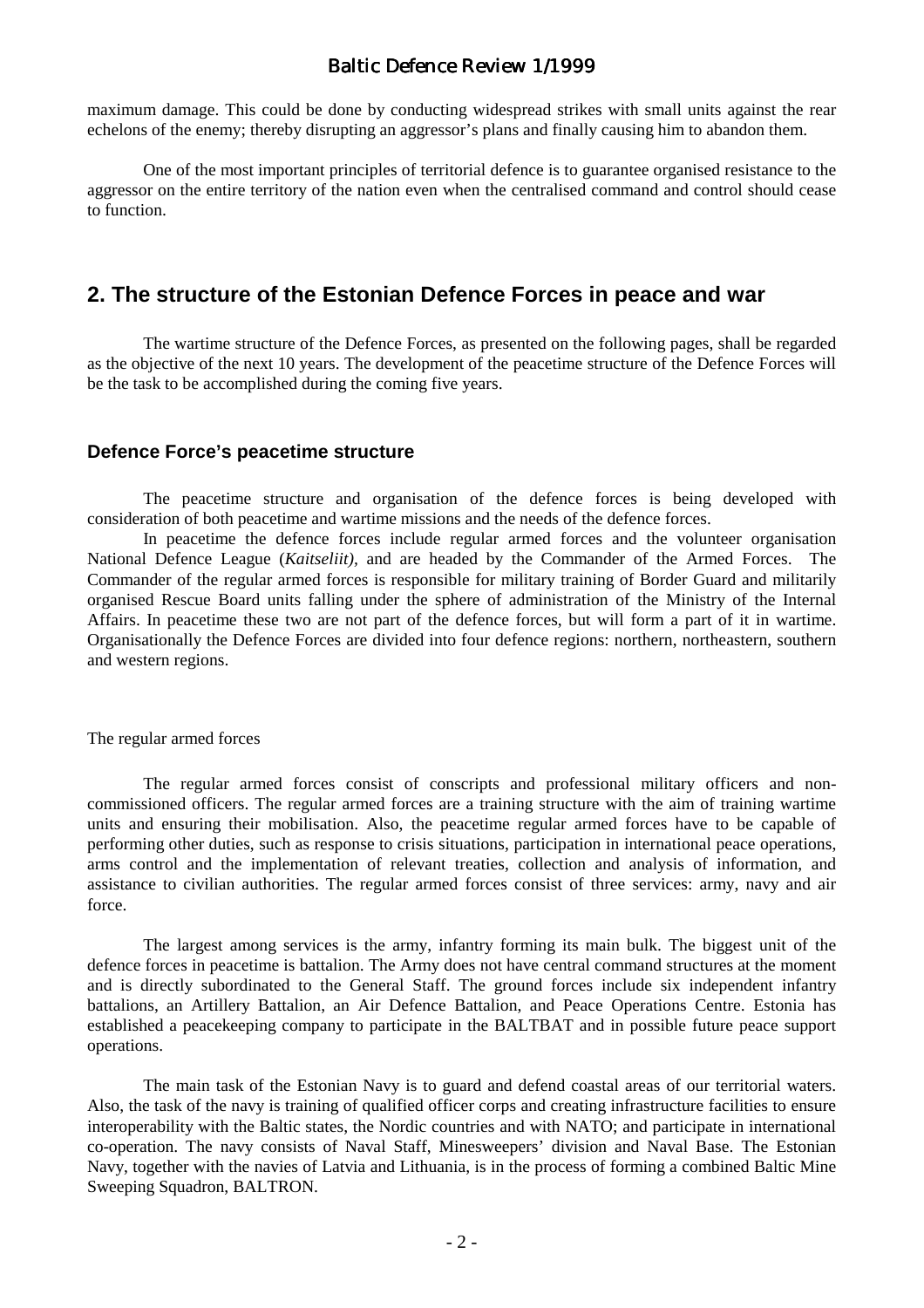The Estonian Air Force is primarily responsible for monitoring, control and defence of national air space. The air force consists of Air Force Staff, Air Force Base and Air Surveillance Battalion. Participation in common Baltic BALTNET project is an effective means for ensuring that the national air surveillance and defence would meet NATO requirements and be compatible with that of partner nations.

The Joint Military Educational Establishment, NCO Battle School; Signals-, Recce- and Logistics battalions are also under the jurisdiction of General Staff.

#### The Defence League Kaitseliit

The Defence League is a voluntary armed organisation, consisting of regular military personnel and volunteer members. The main mission of the Defence League is developing the national defence will. The Defence League also helps to prepare the population for national emergencies; the organisation conducts military training for its members, prepares citizens for armed defence and participates in the mobilisation process. In case of special need, the Defence League will assist the Border Guard, Rescue Service or the police. The Defence League emphasises social events as well as the intellectual, spiritual and physical development of its members.

The Defence League consists of the Main Staff of Defence League, 17 regional units (malev) and auxiliary organisations for women, boys and girls (Naiskodukaitse, Noored Kotkad, Kodutütred).

#### **The structure of the Estonian Defence Forces in war**

In setting up wartime structures, we have considered several factors: mission requirements, operational-tactical needs, available resources, the country's economic resources now and in the near future, the status of ready reserves and the possibility of obtaining arms and equipment.

The human resources of Estonia will allow bringing 100.000 people into various defence structures. The current planning allows the use of only 45.000 people. It is realistic to achieve combat ready reserves in accordance with the above number within five years. In case of a highly visible crisis situation the equipment could, however, be obtained in shorter time. In developing the wartime structures the main emphasis must be on preparation and training of qualified personnel.

#### The components of wartime defence posture of the forces and their mission.

The Defence Forces consist of the ground forces, the navy and the air force. The main components of the defence forces consist of peacetime regular armed forces along with regional reserve units.

#### **The ground forces and their mission**

The ground forces constitute the main combat capacity of the defence forces. Taking into account the limited depth for manoeuvres, the ground forces must exercise flexible defence against a superior aggressor by involving the entire territory of the country in small unit actions. This would prevent a rapid destruction of the defence forces by a surprise strike operation.

Thus the task of the ground forces is to offer armed resistance to any aggressor using entire territory of the state by launching intermittently defence and counterattack operations, as well as by organising guerrilla activities in areas under the enemy's control. The safe reception of outside military support and reinforcement is also an important task of the ground forces.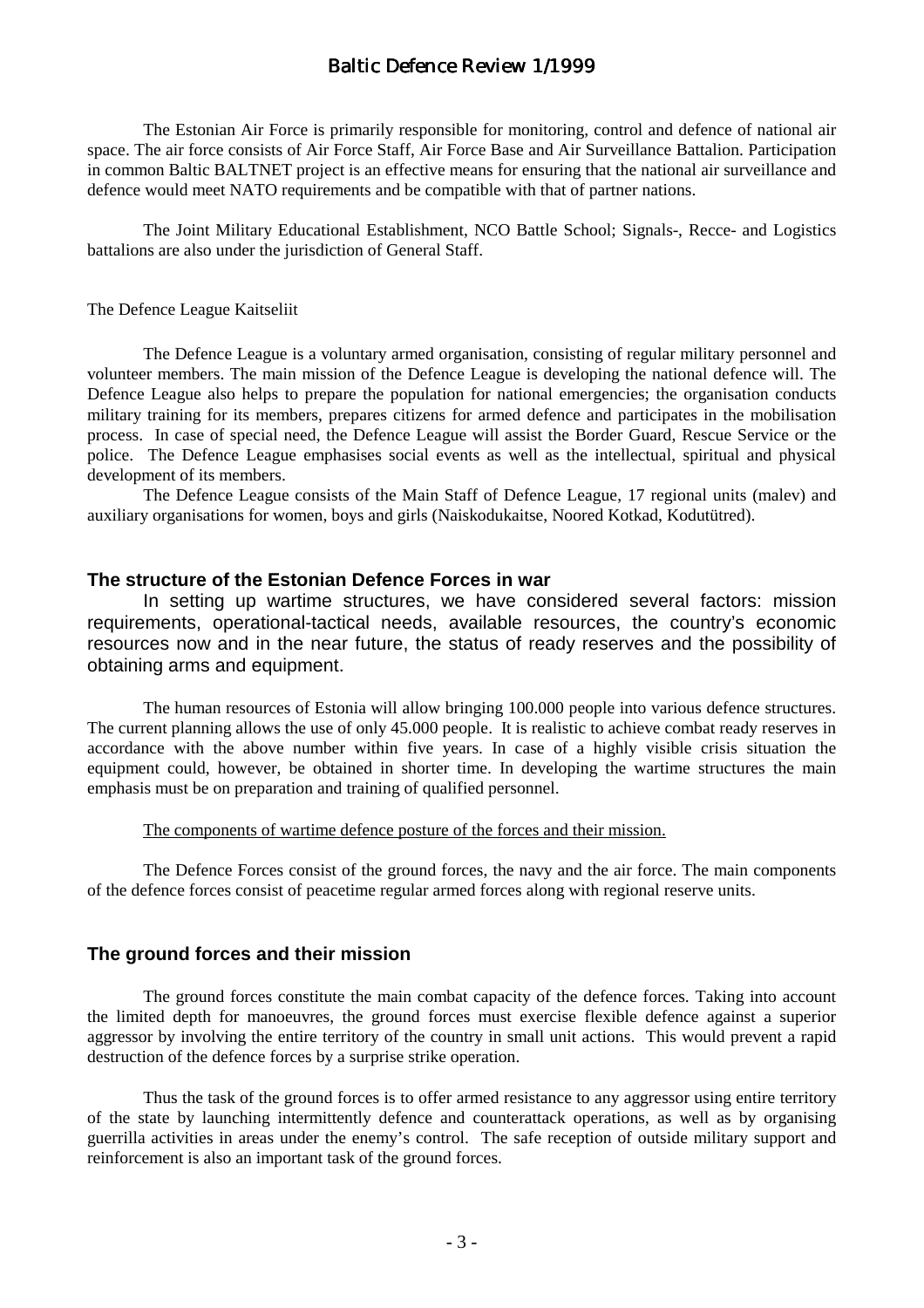The main combat units of the ground forces are infantry and coastal defence brigades, battalions and companies. artillery, anti-tank, air defence, engineering, recce and signals units. Service units as supply, logistics and various repair units constitute the supporting units

In acquisition of armament and equipment, the main principle is to ensure interoperability with NATO. The procurement plans must meet NATO standardisation requirements.

Organisationally the defence forces are divided into four Defence Regions (northern, northeastern, southern and western regions). Each region covers two to five counties. The commander of the region supervises certain military units, and local regional units. As a rule, all Defence League and Border Guard units in that particular territory are considered regional units.

The units of the defence forces are divided into general-purpose and regional units according to their purpose.

General-purpose units constitute the nucleus (50 - 55% of the defence forces) of the ground forces. This is thebest-trained and -armed portion of the defence forces, manned as a rule with reservists not older than 35 years of age. The main bulk of the general purpose units of the defence forces consists of infantry battalions supplemented with artillery groups, engineer units, coastal defence battalions, air defence units, recce units, signal units and rear units. These units will be organised into brigades as necessary. The general-purpose units are used for the most important defence tasks and they may be assigned to central or regional command structures.

The regional defence units are used in certain regions for a specific mission engaging air or naval forces, for guarding or defending important objects, organising air-surveillance or conducting guerrilla warfare in areas that would be occupied by the enemy. Such troops can also be used to provide security or reinforce other troops. This category of units is usually composed of reservists 35-50 years of age.

### **The Navy and its mission**

The mission of the navy during wartime is to defend the Estonian territorial waters, islands and coastal areas.

The navy consists of the Naval Staff, Sea Surveillance Centre, the Naval Base and units of (respectively) minesweepers, guard ships and auxiliary ships. The vessels of the Border Guard form guard ships' units and the requisitioned civilian vessels will be assigned to auxiliary ships' units.

#### **The Air Force and its mission**

The mission of the air force is to exercise control of Estonian airspace and to provide protection of strategic objects/ targets.

The air force consists of Air Force Staff, Air Surveillance Battalion and the Air Force Base. Air Force armaments consist of aircraft, helicopters, and air surveillance and observation equipment.

# **3. An overview of the combat readiness structure of the EDF**

The combat readiness is defined as the status of the defence forces to carry out its defence mission depending on the situation.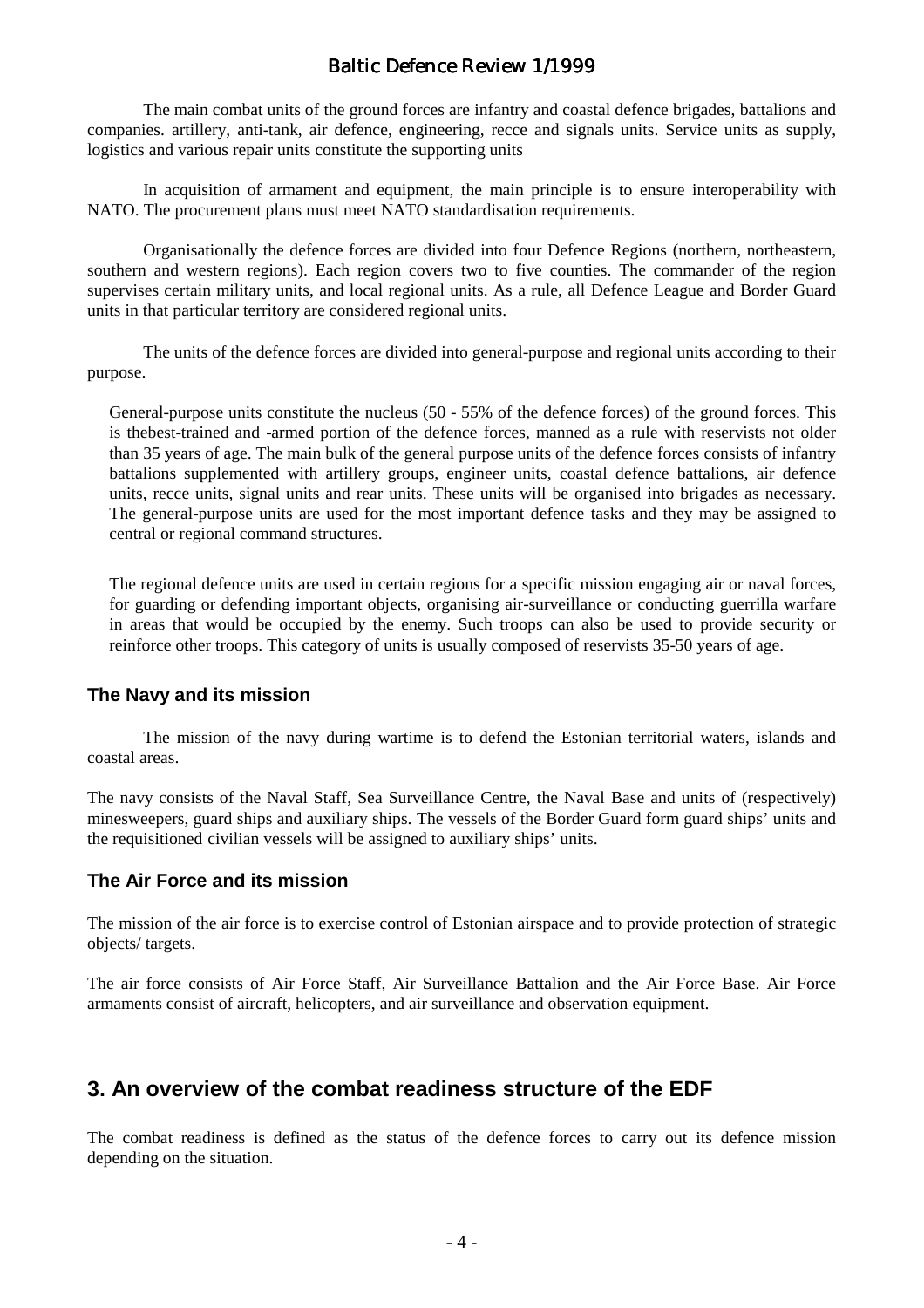Most of the wartime units are in the reserves during peacetime and their sub-units participate in scheduled refreshment training.

In a crisis situation, bringing certain units to higher state of readiness will heighten the combat readiness of the Estonian Defence Forces. This will be accomplished by bringing reserve units for refreshment training and by using other means to increase combat readiness of the forces.

Depending on their peacetime mission, the units of the Estonia Defence Forces are divided by their state of combat readiness and deployment speed as follows:

Combat indications of refresher training needed. ready forces (CRF) Rapid reaction forces (RRF) Mobilisation forces (MF))

Combat ready forces are units that have been designated in peacetime for security and armed defence tasks of the nation. This includes units dealing with aerial surveillance and airspace control, naval surveillance and control of territorial waters, as well as units that according to international agreements have been designated for peace support operations. Border Guard units also belong to this category.

Rapid reaction forces are designed to check and control crisis situations and defend objects that are vital to Estonian security. These units are to counter surprise attacks on targets, which may be vital to the activation of total defence systems. Three battalions and special units of the Defence League are scheduled to fulfil tasks in this category.

The mobilisation forces are the remaining forces to be mobilised. The plans are set depending on the time needed for their deployment:

the order according to which unit formation and activation of reservists will take place;

the order according to which supply and equipment will take place;

In the event of war, the defence forces will be brought to the level of their total combat readiness. The total combat readiness will be achieved by executing and completing the mobilisation plan.

The mobilisation of the defence forces consists of bringing the peacetime forces to wartime status according to pre-designed plans and within the prescribed time limits. Mobilisation can be general or partial.

Mobilisation will take place in many small mobilisation depots (up to company strength) which will be distributed all over the territory. The staffs of defence regions will direct the execution of mobilisation plans.

# **4. Overview of the training system of the Defence Forces.**

### **Conscription**

The process of conscription follows a territorial principle. After completing compulsory training, the entire sub-unit will be transferred to the reserves *in toto* and will be assigned to a wartime unit. In refresher training the entire sub-unit will be called to train together to assure smooth operation.

The term of conscription is 12 months. During this time a conscript will go through several training courses. All conscripts will receive basic infantry training, then specialised technical training and thereafter the entire sub-unit (platoon or company) will be exercised as a team. At the end of the training period special manoeuvres will be held, with reserve units taking part as well.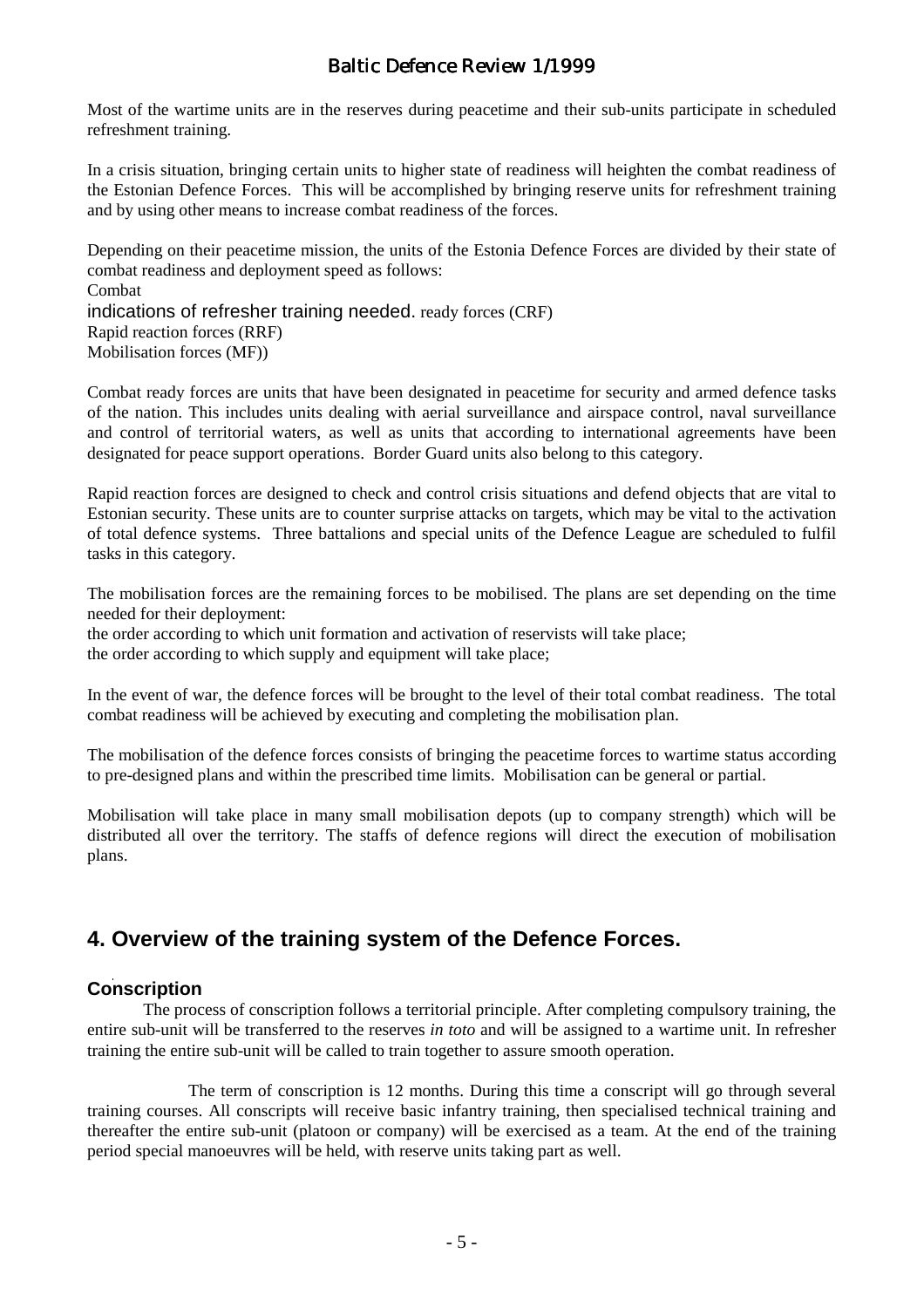The selection of non-commissioned officers and reserve officers takes place during conscript training to fulfil the positions of platoon leaders. Selected candidates will continue training in the Battle School of the Estonian Defence Forces. After completing this training the candidates will be sent to military units to gain practical leadership practice. Reserve NCO's and officers will be transferred to the reserves in toto as a unit.

Currently an alternative program is under consideration, to be used for training students at institutions of higher education as reserve officers.

Non-commissioned officers training for the regular forces takes place in the Battle School. The length of the course is 6 months.

#### **Officer training**

The preparation of active duty officers takes place at the Joint Military Educational Establishment. The training of officers includes several steps and phases. All regular officer candidates must have completed their obligatory conscript training. The first phase (of two years) includes peacetime platoon leaders' (wartime company commanders') training. This is followed by leadership practice in regular units of the defence forces.

In the second phase (of two years) peacetime company commanders' (wartime battalion commanders') training takes place. After completing the first two phases of training the officers obtain a higher academic degree.

During the third phase, an officer will receive staff training and education. The training will either take place at the Baltic Defence College or at a staff college abroad. Yet higher military education will be conducted at higher military institutions outside of Estonia.

# **5. Basic problems and priorities in development**

The most serious of the current problems is the critical shortage of officers, non-commissioned officers and technically trained personnel; the inadequate infrastructure of the forces; the insufficiency of training facilities; and the total absence of areas for training with heavy weapons.

High priority and great emphasis is being assigned to proper planning of all structures of the Defence Forces.

Currently there are two planning periods in the Estonian Defence Forces:

- a) Medium term plan of development embracing 5 years
- b) Long range plan of development, including the next 15 years.

#### Medium term plan

In the medium term planning, great emphasis is placed on developing headquarter staffs (General Staff, branch staffs, unit staffs); by developing and manning them with competent personnel, qualified to do staff work.

An important short-term goal is the development of the General Staff into a central planning agency; after that the regional staffs can be formed as functional entities.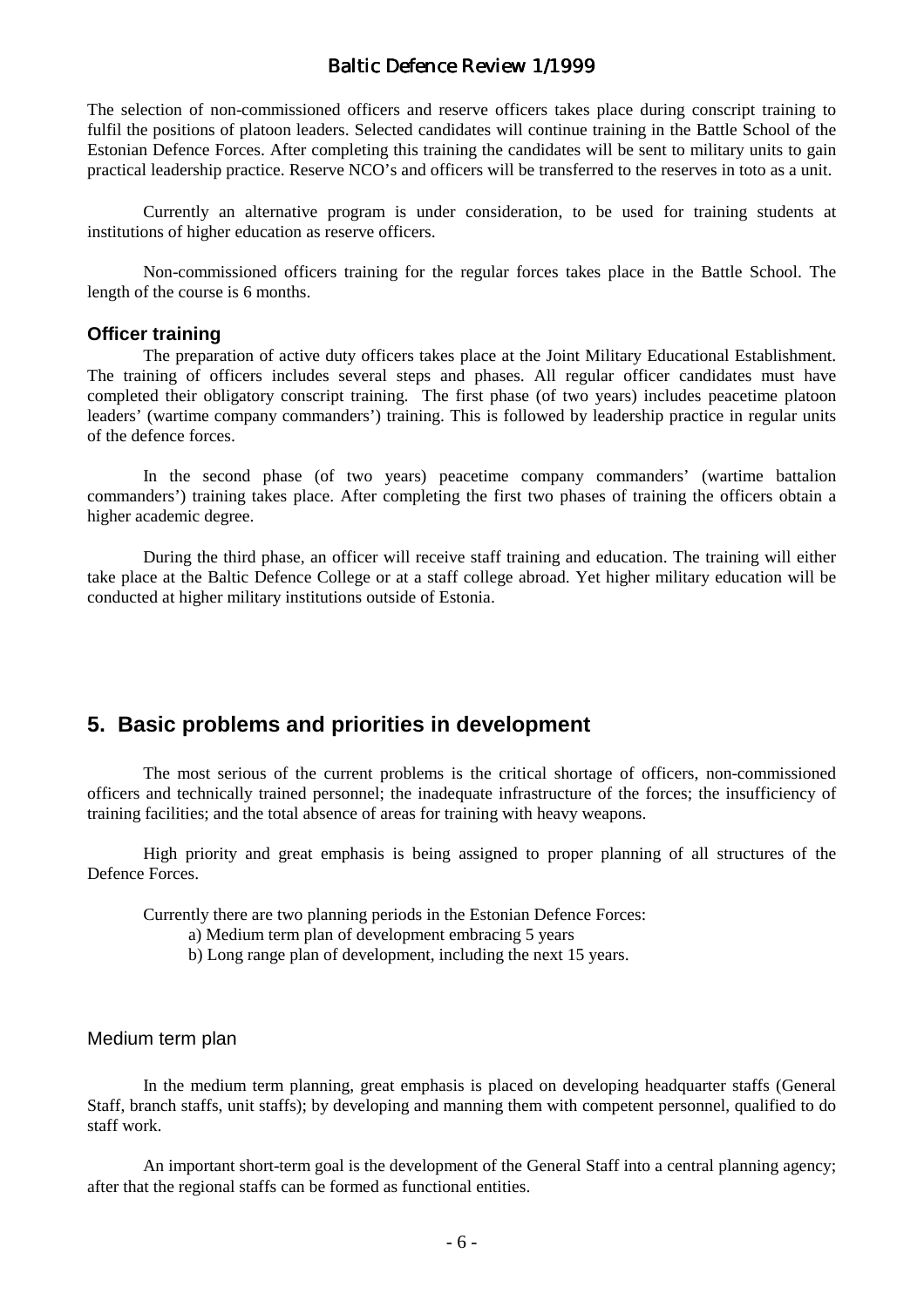<span id="page-42-0"></span>In addition, constant emphasis is placed on leadership training at all levels of command. Also the work of standardisation of training in all training organisations continues. Great emphasis is also placed on forming of reserves as complete units.

#### Long term plans

 $\overline{a}$ 

In the development of the infrastructure of the defence forces, great emphasis is placed on the construction of facilities for the regular peacetime forces, and completion of construction of training fields and larger training areas. Another top priority is the development of a multitude of mobilisation centres.

In the procurement of weapons for training, every attempt is made to obtain the most up to date weaponry and to meet NATO interoperability and standardisation requirements.

In international co-operation high priority is given to participation in peacekeeping operations, and to NATO and NATO/PfP activities. The goal of such co-operation is to gain experience of combined operations and interoperability issues. The NATO interoperability requirements are being made standard operating procedures for the entire Estonian Defence Forces.

Our efforts, apart with moving toward the NATO, are and will be directed by the need to create our own self-defence capabilities.

Major General Ants Laaneots is theChief of Staff of the General Staff, Estonian Defence Forces.

After the independence Ants Laaneots was in 1991appointed Acting Chief of Staff (General Staff, Estonian Defence Forces). He served as Chief of Staff From 1992-1994, at which time he entered into the reserve. In1996 he re-entered into active duty, Estonian Defence Forces as military advisor to the Commander of the Estonian Defence Forces and was appointed Chief of Staff in 1997. The general has attended the NATO Defence College in Rome, Italy.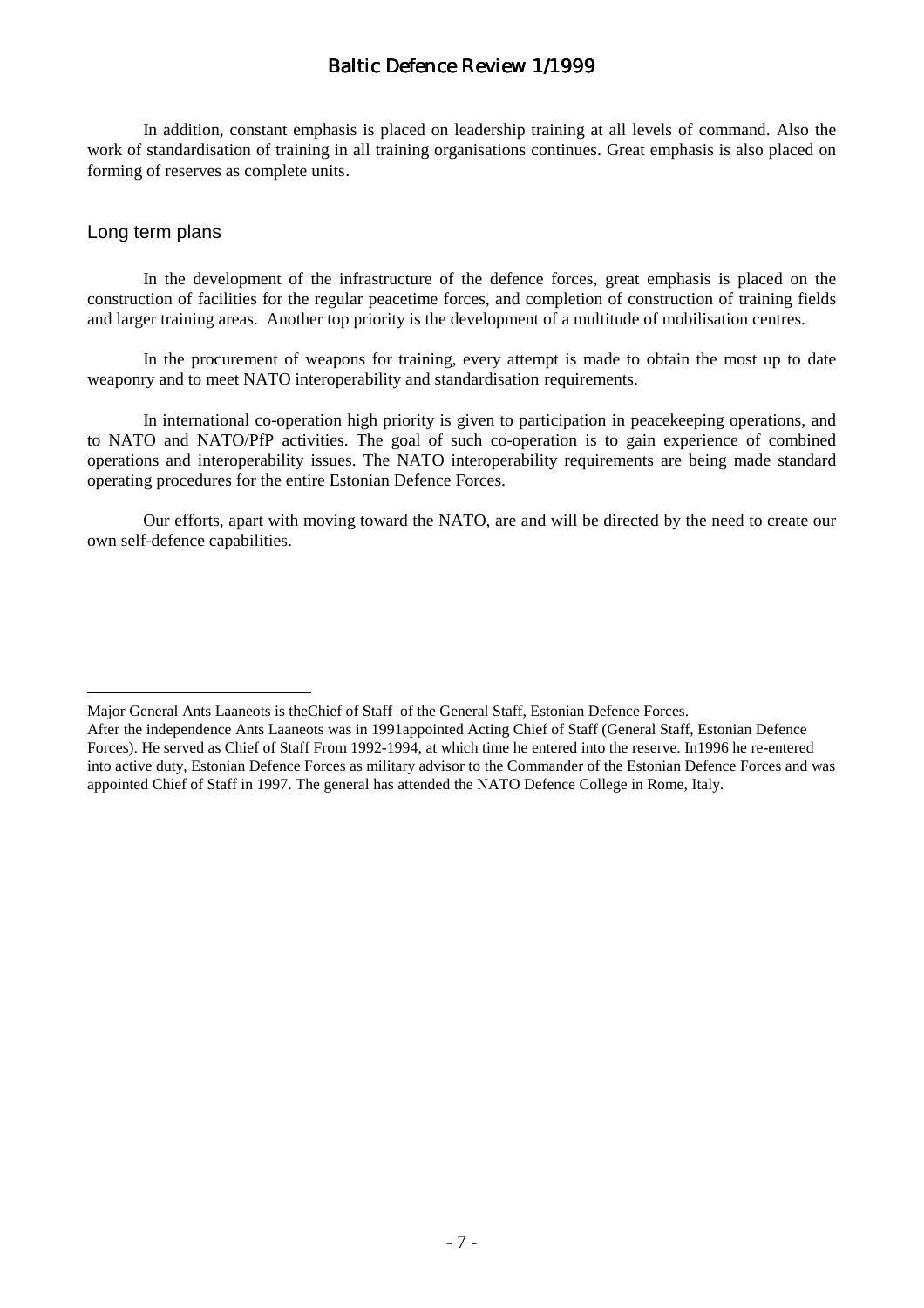# **THE DEVELOPMENT OF THE ARMED FORCES OF THE REPUBLIC OF LATVIA**

Gundars Zalkans<sup>[\\*](#page-50-0)</sup>

## **Historical perspective**

The rebirth of the Armed Forces of the Republic of Latvia is to be found shortly after the declaration of independence on 4 May 1990 or, phrased more accurately, as the consequence of the declaration of the independence. At the end of May 1990, after the attempted storming of the provisional government headquarters by students of the Russian military academy, volunteer units were formed to ensure uninterrupted functioning of the government. In June of that year, the chairman of the Highest Council's Defence and Interior commission, Mr. Talavs Jundzis, consults with Latvian officers retired from Soviet forces on the subject of defence and defence forces. The next month, on the initiative of another member of the commission, Mr. Odisejs Kostanda, a joint Baltic States Defence and Interior commission meeting on self defence is held in Ligatne, Latvia to which the former Soviet officers are invited. Over the next four months these meetings continue in Lithuania and Estonia. These same officers, among other, participate in organising barricades and in leading resistance against the OMON forces on13-23 January 1991.

Due to further Soviet political and military pressure, the Latvian Highest Council on 20 January 91 establishes a Department of Public Security with Mr. Janis Baskers and Mr. Auseklis Plavins as director and deputy director. The Highest Council additionally decrees essential defence tasks, places all territorial defence units under the Public Security Department and starts establishing border guard units. On 2 August 1991, the Cabinet of Ministers directs the Department of Public Security to organise self-defence units and alternative service units throughout Latvia and to establish an NCO training facility. The development of national defence forces gains momentum. On 23, August 1991, the Latvian Home Guard is established as a voluntary self-defence organisation. On 29 August the Cabinet of Ministers asks for volunteers for the formation of Border Guard, in October a Borderguard Training Centre is established in Malpils and a naval forces training centre in Liepaja. On 13 November the High Council establishes a Defence Ministry, on 13 December a department of Border Guard and seven border guard battalions with Mr. T. Jundzis as the Minister of Defence. In January 1992 Defence Forces staff and Naval Forces are established with National Defence Academy and Air Defence departments the next month. That same month, Col. Dainis Turlais, who has extensive combat experience in Afghanistan, is appointed commander of the Defence Forces. Understandably, he places priority on establishing, arming and training the Border Guard, eventually totalling some four thousand men, mostly conscripted.

#### **Defence Forces and National Guard**

Early in 1993 Latvia finds itself with two different armies, each subordinate to different institutionsand with the Russian forces still occupying portions of Latvia's territory. The Home Guard, after exposure to US National Guard, renamed also National Guard, is headed by Col. Girts Kritovskis as Chief of Staff subordinate to the Chairman of the Highest Council, and subsequently to the newly elected President. The fledgling Defence Forces (DF), Naval Forces and Air Forces on the other hand, are subordinate to the Minister of Defence with the commander of these forces also being deputy Defence Minister.

It is understandable that the two structures are at odds with each other since National Guard are volunteer citizens, generally with no real prior military experience or training, and the Defence Forces are constituted from former Soviet officers who are slowly drifting back to their national homeland. While unquestionably their military experience is much more extensive than that of the National Guard leadership, most of them come from technical support branches rather than from combat arms. They also arrive with abbreviated, if may, military records to substantiate their expertise and many initial assignments therefore do not correspond to actual skills. Needless to say, many of them, after 20 or more years in the Soviet system, can think only in terms of that system and therefore tend to envision the evolving Latvian defence forces. So to say "in the face and likeness" of the heavy, inflexible, massive Soviet forces they are familiar with. On the other hand, the National Guard leadership although nationalistic and well intentioned lacks the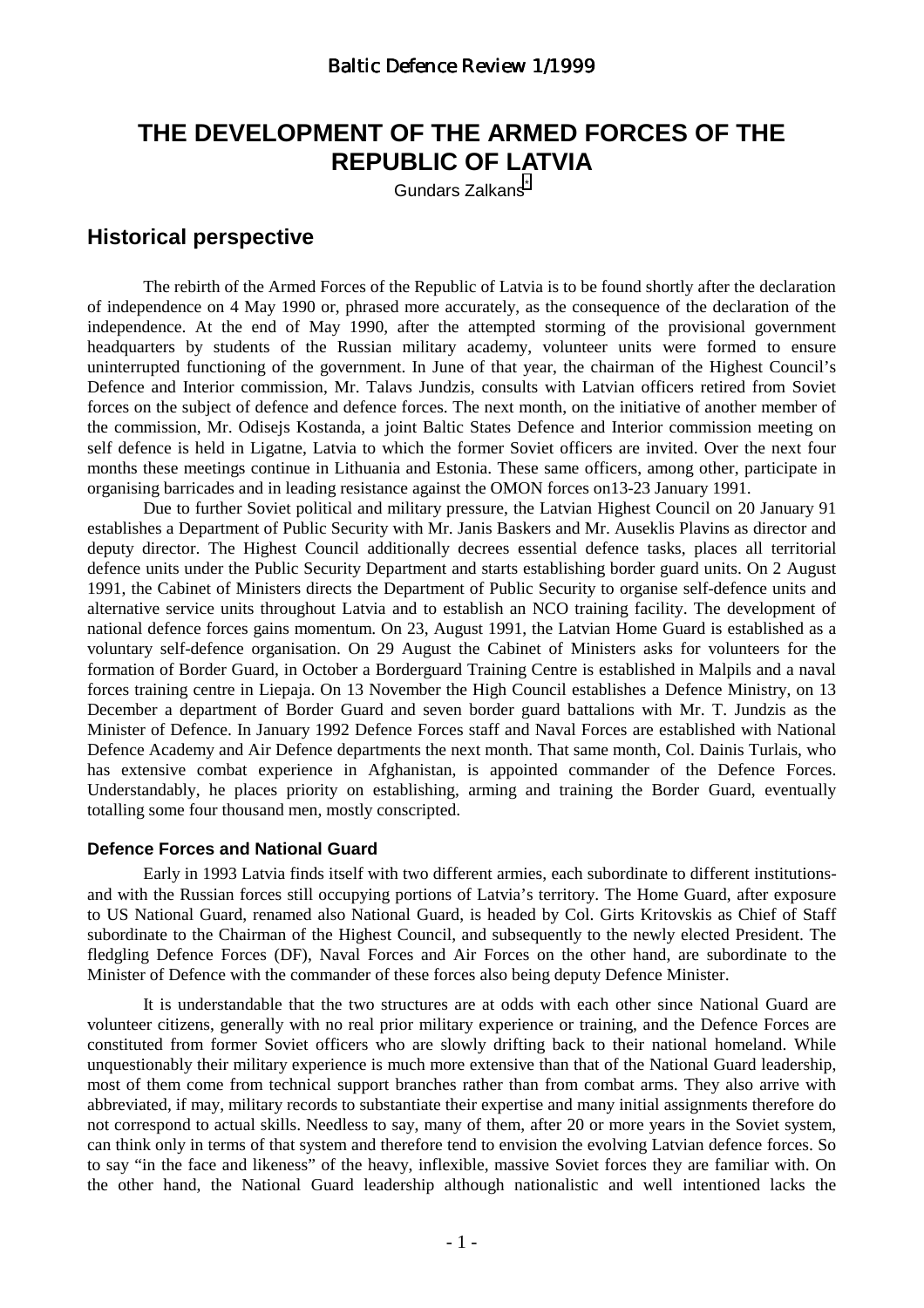discipline, experience and managerial skills needed to effectively organise and lead large military units. Nevertheless, the National Guard leadership recognises these shortcomings and when Great Britain offers tactical training to the Defence Forces and they decline, the National Guard takes up the offer with enthusiasm.

The problems encountered by both of the evolving forces are significant; lack of consensus on doctrine, lack of consensus how the defence forces should be organised, armed and equipped. Not the least of the problems is foreign humanitarian assistance – the defence ministry tends to accept anything that is offered for free without a clear understanding how it would be used and soon the warehouses are bulging. We must remember that the Baltic States at that time are considered potential flash points and only non lethal military assistance is therefore available. As a result of this, the Defence Forces can be seen attired in the uniforms of a dozen donor countries while the National Guard, not being entitled even to these hand me downs, have mostly only civilian clothing. Although there is a mobile infantry brigade, a combat engineer battalion, a chemical company and some others units, these exit mostly on paper.

There are many issues that are not resolved, and even more not even addressed. There is no military threat analysis, no defence concept, no defence plan and therefore obviously no justified armed forces end strength or development plan. The Defence Ministry and Defence Forces lack experience with cost estimates, budgetary process, and force planning – consequently the realm of what is possible for a small country's defence forces financially has not been determined. The former armour officers dream of tank battalions, the artillery officers of field artillery battalions, the air forces of jet fighter squadrons and antiaircraft missiles and the naval forces of real warship. The organisational charts (TO  $\&$  E) of combat battalions, of course are based on the Soviet model with overabundance of officers in battalion staff with a tailor, cobbler and tinmaker thrown in for good measure.

In May of 93, under the MIL to MIL Program, a military liaison team led by Colonel Ower Moon, Michigan National Guard is established in Latvia. This not only demonstrates tangible western support for the fledgling Latvian Defence Forces, but also sends a clear international political signal. We must remember that at this time the Russian army occupies parts of Latvian territory and their departure is still uncertain. Through the MLT program a partnership is established not only between US Department of Defence and the Latvian Ministry of Defence but also between the entities of Michigan and Latvia as well. Although the program was originally intended only for about a year, it proves so beneficial in exposing Latvian Defence Forces and National Guard to the US military way of doing thing, that Colonel Koppa, Colonel Emery, Colonel Allen and now Colonel Jajick follow Colonel Moon. The Adjutant General of Michigan, General Gordon Stump, is personally involved in this project and has established a wide range of contacts not only among the Defence Forces and the National Guard but among Latvian politicians and businessmen as well. The arrival of the team is significant because it introduces an alternative, western way of looking at military planning, force structures and leadership. Appointment of Mr. Valdis Pavlovskis, a former US marine, as defence minister, reinforces this trend. Above all, it becomes clear that to ensure democratic control over the military, the Defence Forces and National Guard need to be brought under single command in the Ministry of Defence. Col Juris Eihmanis, who at that time is the Chief of Staff of the National Guard, realises this to be nevitable. From this point on, I can speak from personal experience – in the true tradition of shuttle diplomacy on one day I remember conducting close to 10 trips between the two parties before both Defence Forces and the National Guard consented to sign the agreement.

## **National Armed Forces**

The next problem to be solved is that of a joint commander for the newly established National Armed Forces. In view of the incompatibility of the two existing structures, a consensus is reached in the government that the commander should be neither the Defence Forces commander nor the Chief of Staff of National Guard, but an officer with western military experience. The choice falls on Janis Kazocins, British army lieutenant colonel of Latvia descent at that time serving as Great Britain's military attaché in Latvia. However, the British government, obviously for political reason, can agree only in seconding him to the National Defence Forces as deputy commander and LTC Juris Dalbins, from the National Guard staff, is therefore nominated and appointed Commander of National Armed Forces on 5 October 1994. At this point several National Guard officers assume key staff positions in the NAF staff but the National Guard itself remains somewhat in limbo since it has both military and police functions and its exact status could not be agreed upon and as a matter of fact it still remain unresolved.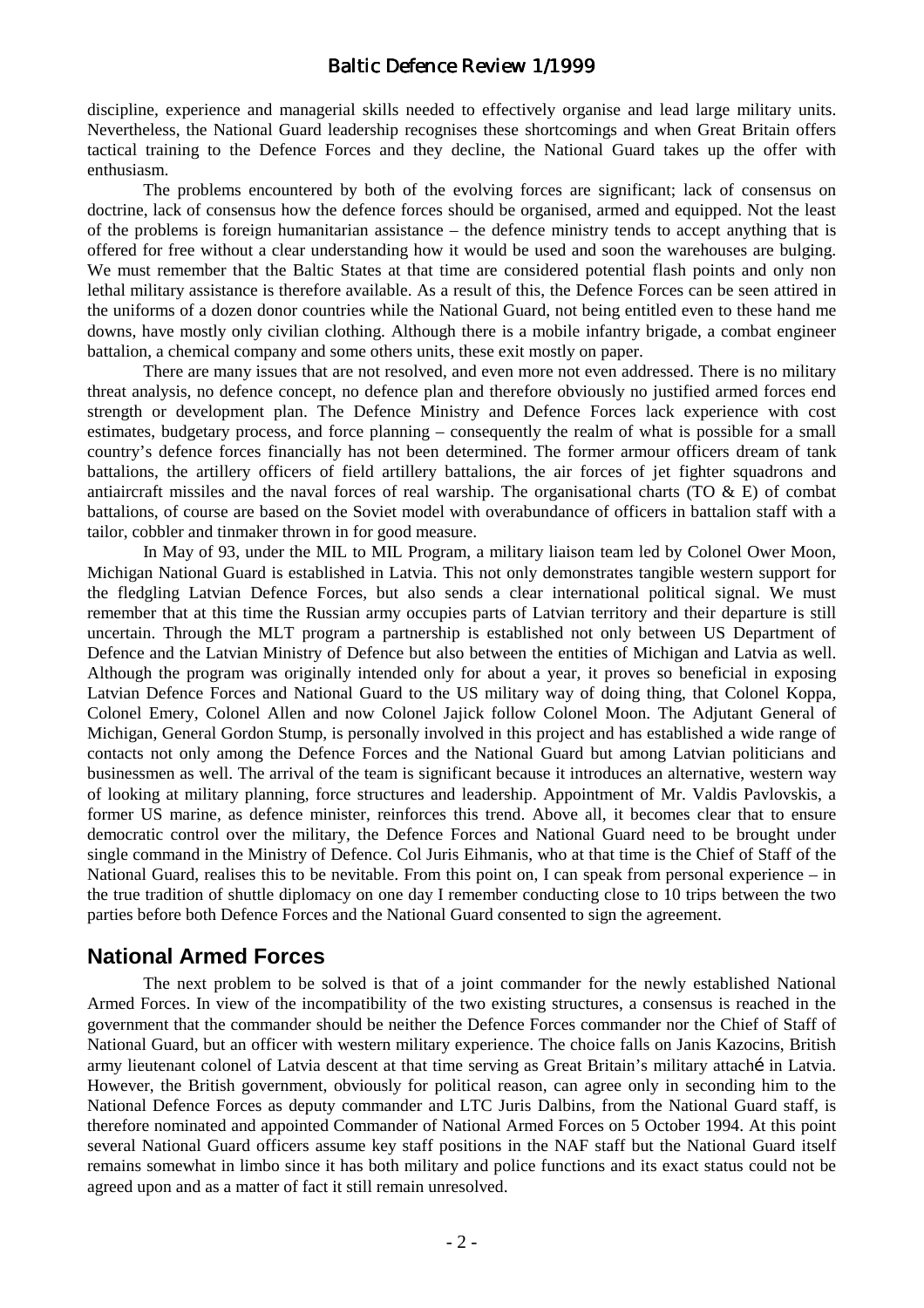Meanwhile, work begins on an orderly defence forces planning process – with the help of western experts, a National Risk Analysis and an Military Threat Analysis is conducted, followed by the National Security Concept and a Defence concept approved by the National Security Council and Cabinet in the spring of 95. Meanwhile Mr. Trapans, another western Latvian, had replaced Mr. Pavlovskis as Defence Minister. Unfortunately, in less than a year, because of policy disagreement with the Prime Minister, he is asked to resign, and the Prime Minister retains the defence portfolio for the rest of his term. The preparation of a Force Development Plan was required by the approved Defence Concept and this would have been the obvious domain of Col. Kazocins who eventually assumes the position of Deputy Chief of Staff. Unfortunately at this very time, Partnership for Peace Program come into being and for the duration of his tour Col. Kazocius time is taken up almost entirely with BALTBAT, NATO and PfP issues, with considerable success. This, however, leaves the inexperienced staff to struggle with the force development plan. The problem essentially narrows down to what we want versus what we need versus what we can afford. The problem is further aggravated by the retention by the Defence Ministry and National Armed Forces of far too many military objects taken over from the departing Russian forces. It is obvious the objects that will be required in the future can only be determined when we know what the defence forces structure will be in that future and that still, even today, remains to be settled.

The situation is further aggravated with the transfer of the border guard, with its full equipment and weapons to the National Armed Forces and the lure of commercial structures which pay considerably more for the skills possessed by some of the middle grade officers. The worst part is the fact that many of these officers have recently acquired these skills at overseas training centres as part of foreign military assistance. As enthusiasm is beginning to evaporate, especially after a series of conscript beatings, notwithstanding the fact that sociologists agree these were not problems created by the military but pre-existing conditions inherited by the military, retention of qualified officers becomes a problem. As a consequence of all this there existed and still exists some scepticism in the government how well increased defence revenues would be spent. On the other hand, it cannot be denied that the classified National Armed Forces 5-year development plan submitted to the Cabinet and accepted "for information" is not based on realistic or even possible budget allocations. Especially, since the first year (97) anticipated budget fell far short of that projected therefore rendering the entire document irrelevant. At the present time, by direction of the new minister, Mr. Girts Kristovskis, the military threat is being re-evaluated, the defence concept is under review and hopefully a defence plan and a more realistic and sustainable force development plan will be produced. Lack of an approved and funded long range force development plan impacts not only on selection of military objects to be retained, but also on weapons acquisition, training requirement forecast and supply base. No doctrinal publication on tactics, operations, training or logistics have been developed and approved although traditionally that should be the responsibility of National Defence Academy. Obviously, if NATO compatible doctrinal documents are developed and approved, they will be put in practice, taught to conscripts, NCOS and cadets and thus institutionalised to drive and compel interoperability not only with NATO forces but among the military forces of the Baltic States as well.

With almost non-stop foreign visits to the National Forces staff and return visits to foreign countries, force development and other planning becomes near to impossible and by 1997 it became obvious there needs to be a subdivision of international and national political responsibilities from tactical planning responsibilities. Since the Defence Concept specifies National Guard based territorial defence and National Guard constitutes about 90% of the ground forces. In February of 1998 a reorganisation was promulgated essentially (as shown on illustration NR 1.), placing all ground forces, including LATBAT and appropriate training centres, under National Guard – Territorial Defence Forces command.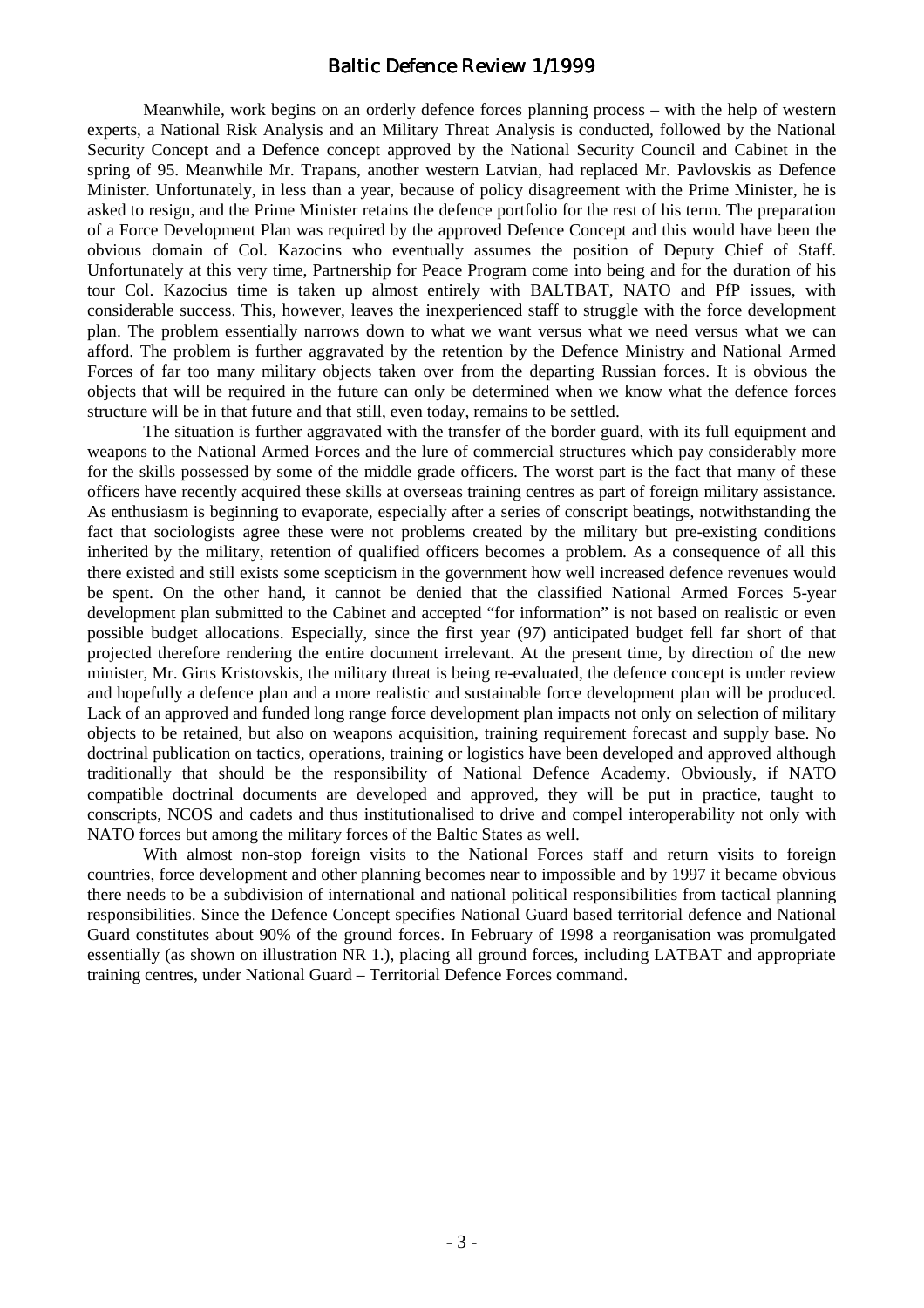

Special Mission Unit, Military Police Battalion and Security Service remain directly under the commander, as indicated in the illustration. Currently, in the Defence and Interior Commission of the Saeima, the appropriateness of having the Presidential and Parliamentary Security Service directly subordinate to the NAF commander is being evaluated, since Interior Ministry is already responsible for the security of foreign embassies and the Cabinet of Ministers. Quite possibly it could revert to Defence or even Interior ministry's subordination with a wartime TO&E mission with the NAF.

The SUV's military mission still needs to be defined which then will determine its numerical strength. Over the last years it has been constantly at only about 50% of required strength and under current law it can perform any anti terrorist missions only as backup, upon request, to Interior Ministry's anti terrorist unit. A logical military mission for this unit would be perhaps waterborne operations, similar to the US SEALS. The Military Police Battalion was formed for two purposes – guarding MoD and NAF facilities and providing provost Marshall type services to NAF training centres, to include criminal investigation services. The Military Counterintelligence Service is being downsized and reorganised since some of the investigations conducted by it previously are finally being transferred to the MoD Inspector General and military police.

#### **National Armed Forces Missions**

I believe the defence forces of Latvia, as well as those of Lithuania and Estonia, have four basic missions, further subdivided in specific tasks, for the accomplishment of which they must develop appropriate structures. These missions are:

- Ensuring compliance with applicable international conventions
- Attainment of political goal NATO membership
- Real defence capability attainment
- National administrative and disaster relief missions

#### *Budgetary consideration*

Within realistic defence budget constrains the Latvian defence forces must accomplish all these missions simultaneously or in some order of priority. At this time, as previously indicated, there is no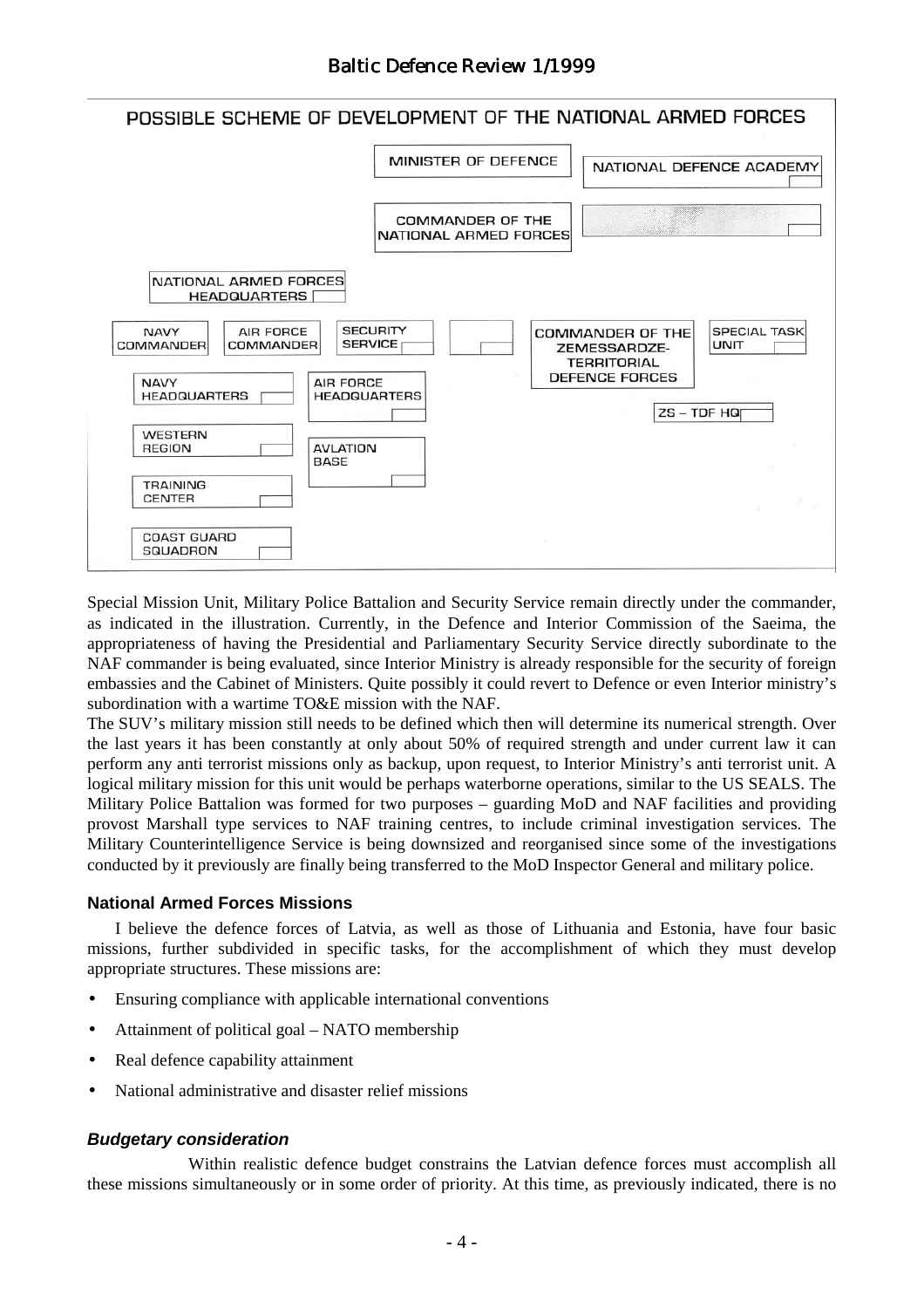approved force development plan; because cost of proposals submitted to the government far exceeded resources that could be made available for defence. The situation is hampered by absence of accurate base line cost data- obviously we must first know how much things cost, before we can determine what we can afford. Clearly as well, we cannot create military structures, which we cannot subsequently maintain within a 1-15% GNP budget. A further complication is the fact that defence allocations have not been broken down in an acquisition budget and maintenance budget. We have so far tended to maintain forces too large to permit acquisition of weapons and equipement – in affect we have been paying conscript salaries for performing duties for the performance of which we have neither equipped nor trained them. Additionally, previously mentioned excessive military objects have proven to be a drain not only on resources, but on manpower to guard them from vandalism as well. This problem has been considerably alleviated, by Mr. Jundzis, the previous Defence Minister and the current defence minister is continuing this process of devastation.

Unfortunately, politicians and even some military planners have so far not succeeded in making the government and parliamentary decision-makers aware of the fact that NATO forces already have all their equipment. Therefore the 1% comparison with NATO 3% average is totally misleading – if NATO, like the Baltic States, had to simultaneously acquire their equipment and weapons then individual country budgets for several years would have to be at least 25% of GNP until the accusation bell curve levels out. In short, the dilemma of Latvian armed forces development is lack of knowledge what they can realistically afford.

#### • *Attainment of NATO membership*

The second mission is political attainment of NATO membership through participation to the maximum extent possible, in PfP and peacekeeping activities. To this end, the organisational structure of a Latvian peace keeping battalion (LATBAT) has been approved on the existing base of the so-called Suýi battalion. The structure and authorised strength of this battalion is indicated in illustration NR 1. Individual weapons (M-16's, 15's) for this battalion have already been provided by USA as well as individual equipment and some EDA vehicles. A full battalions communications set is on order through Warsaw Initiative funding as well as additional organisational equipment. The additional funding available through the IMET Program has been used for specialised unit officer training in USA training centres. While I feel the establishment of BALTBAT was at that time politically important and useful; its current status must be re-evaluated since without a defence agreement among the Baltic States, within any Baltic state it will never be used in its entirety for real defence purposes. That is a political reality. There also appears to be a problem with its employment when it is not required to be on mission. Perhaps it could be transformed into a Baltic States basic training centre as an extension of BATDEFCOL. Since the battalion, as such, can be used only *outside* the Baltic States, it would appear to make sense to retain a small BALTBAT command element thus ensuring its political continuity. But to disperse its companies to national battalions where during non-mission times they would train with the parent unit and perform national missions. Should a mission be offered, then each country would provide, in rotational order, one company out of their battalions thus eventually ensuring thus entire battalions interoperability and combat readiness. A country then could provide the whole battalion independently or, if required or so desired, each country could provide a battalion to participate with a Baltic Peace Keeping Brigade or BALTBDE.

In short, to ensure the attainment of the political goals, Latvia needs one fully NATO interoperable battalion which in a national emergency also serves as a rapid deployment military reserve force or participate, with other government agencies in national disaster resolution. Latvia can *afford* only one such battalion but it also *needs* deployment of military reserve force or participate, with other government agencies in national disaster resolution. Latvia can *afford* only one such battalion but it also needs only one such battalion. Its real defence must rest on mobilizable reserves and the National Guard.

#### • *International conventions*

The first of the four missions in ensuring as a minimum, sea border security, land border security, air space and rescue. If the accomplishment of these missions contribute to national defence all the better. We already have the BALTRON and regional Air Space projects and are, therefore,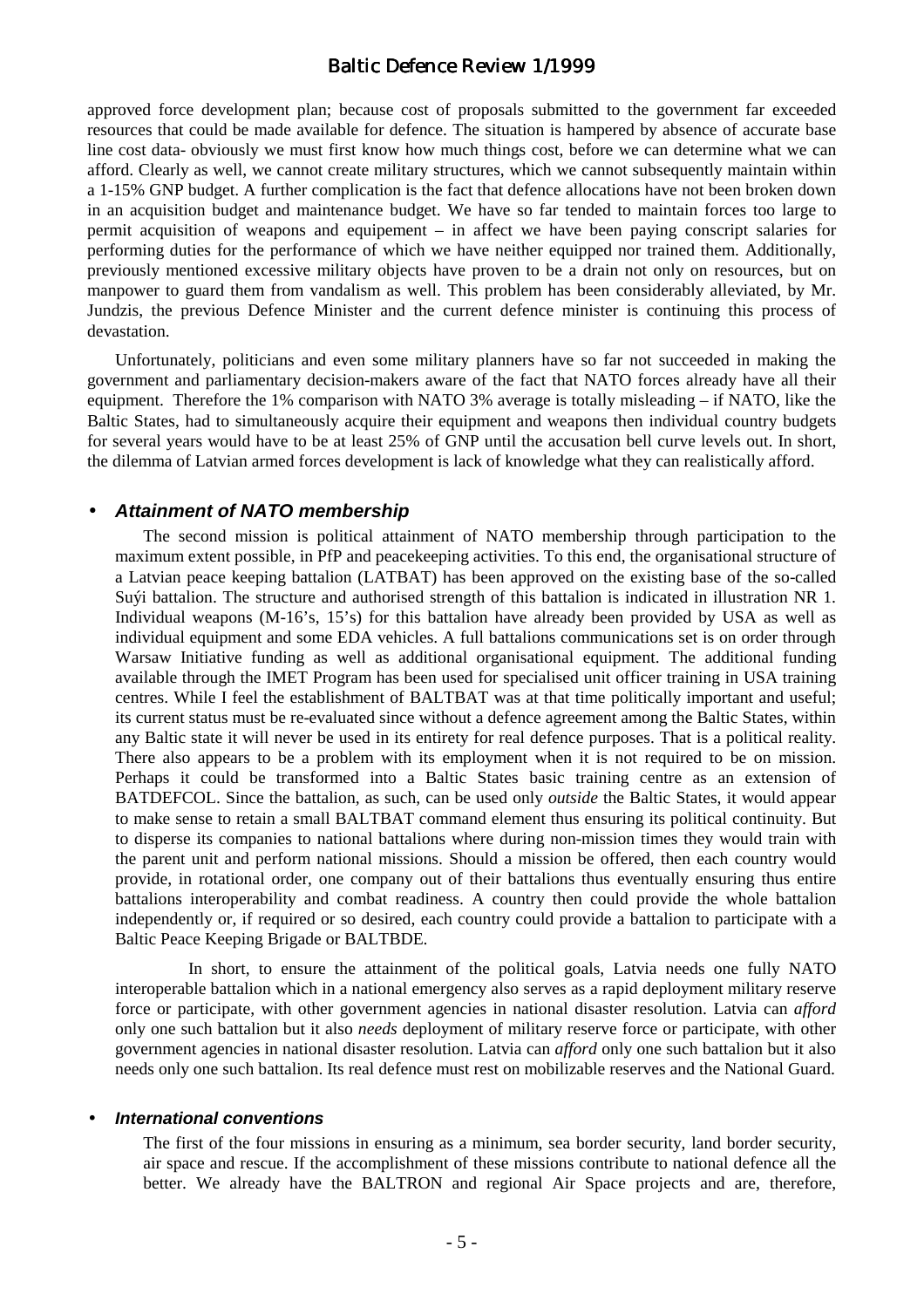committed to a Regional Airspace Centre a National Centre and a joint naval squadron structure. Three previous governments have discussed the search and rescue project but no decision has been reached primarily because of uncertainty about the most suitable helicopter. It would appear the aircraft could be bought for money that foreign shopping pay to the communication ministry for search and rescue service while in Latvian territorial waters. A 3-6 helicopter detachment was envisioned which would be operated by the air force in support of search and rescue, natural disaster, border control and national defence. I believe the new government will again take up this issue.

#### • *Development of self defence capability*

This is the third and perhaps the most important mission. The five-year-old military threat analysis is currently being re-evaluated and should provide adjusted end strength for the accomplishment of this mission. The defence concept is also being re-evaluated – the planning process is depicted in the figure.



To attain required end strength for full self defence capability, current law needs to be modified to allow conscription of all able bodied citizens subject to draft, putting them through a 2-months basic training course, retaining a small number on active duty, with the rest being offered a choice of either voluntarily joining the National Guard or joining reserve battalions, collocated with National Guard units throughout the country. The available annual number of conscripts has not been accurately established but varies somewhere between 10 000 and 15 000.

The reservists would serve to a specific age, calculated by computing the conscript pool against required end strength. However, the annual costs of basic training first need to be established and budgeted for in advance and it makes no sense to do basic training unless each conscript upon completion of the training is issued at least a uniform and individual weapon. To this end, the Ministry of Defence is planning to request an additional 30 000 M-14 rifles from the US (10 000 have been previously requested and received) to ensure standardisation of individual weapons as well as spare parts. Additionally, reserves require not only weapons but refresher training as well and the cost this needs to be computed as well.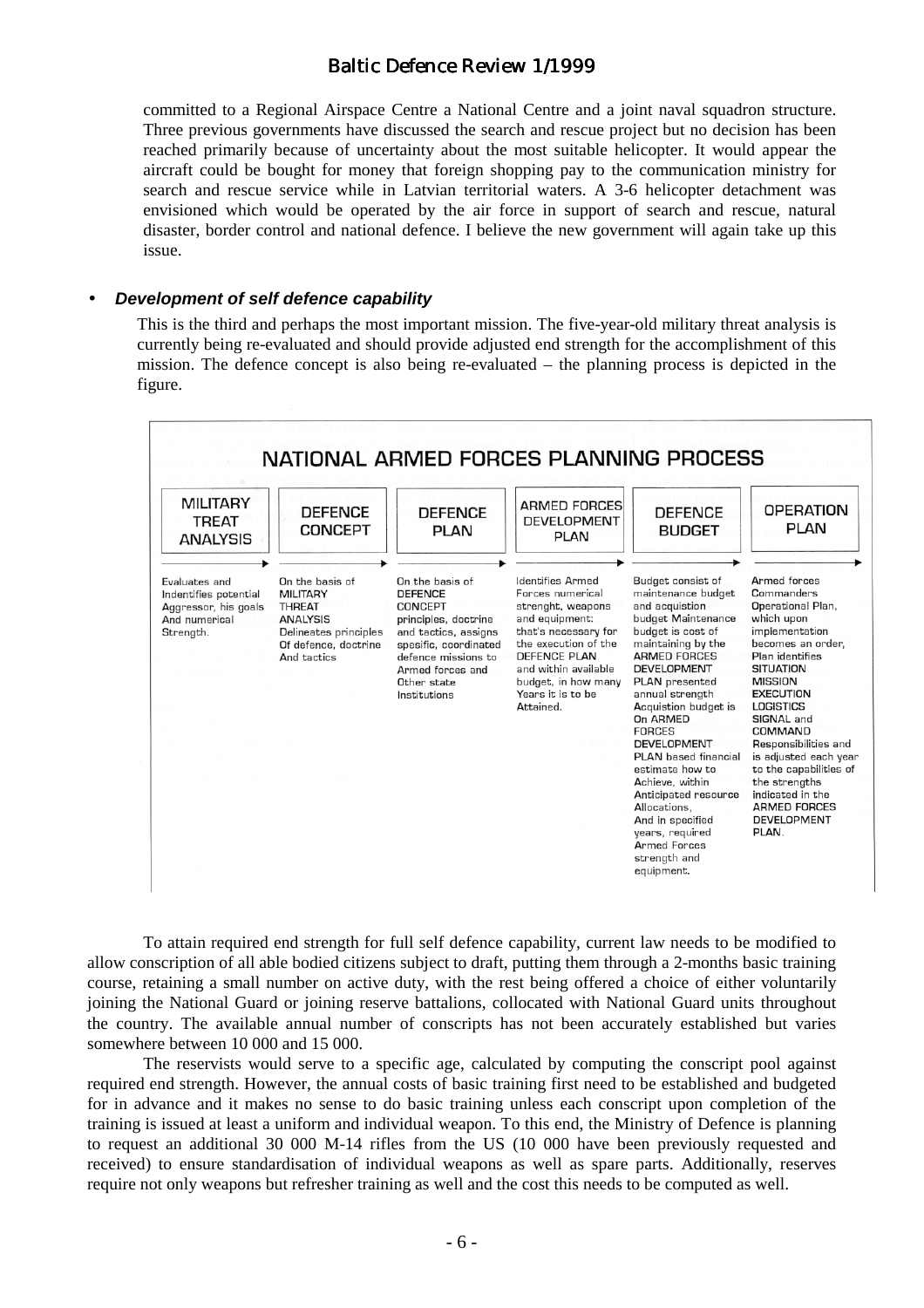The current defence concept mandates small unit territorial defence, light infantry weapons and portable anti air and anti tank weapons. The recent reorganisation has announced the intent to formally place all ground forces, including the LATBAT and corresponding training centre under National Guard headquarters but the question reasons how long it will take the National Guard to fully implement this decision.

The 16 000 strong National Guard, which as stated previously comprises close to 90% of the National Armed Forces and is the mainstay of territorial defence is currently at a crossroads. The early enthusiasm is slowly dissipating, willingness to sign up for a 3 year term is becoming a problem, some of the law and order duties are being assumed by trained police and there are still no governmental compensation for the time put in, no retirement plan and in some cases even a long wait for a uniform. Only when the state assumes full responsibility for the National Guard cap it legally mandate obligatory service in a time of crises – currently reporting for such duty is up to individual conscience and patriotism. It is hoped that the new law " On National Guard " will address these problems and more reciprocal accommodation is reached between the state and the National Guard; without that territorial defence is impossible.

With this arrangement, the National Armed Forces Commander essentially commands the three traditional components and some small special units. Figure no.1 provides the possible force structures with the unshaded units already being in existence. The exact numerical strength of the territorial defence forces will be determined by the threat analysis- available resources compromise.

#### • *National Administrative and Disaster Relief Missions*

The last of the four missions consists of national administrative responsibilities; staff functions and maintaining in peacetime infrastructures needed to support the previous 3 missions. To execute these structures these missions consist of the Armed forces Staff, staff battalion (honour guard company, band, motor pool etc.) military hospital, athletic club, logistics facilities Adazi and other training centres. High on the list is National Armed Forces support for relief of disasters. Needles to say these supporting structures need to be reduced to the minimum to ensure that sufficient funds are available for the execution of the three priority missions.

On the legislative side that portion of the law that pertains to theNational Armed Forces has already been extracted from the law " On State Defence " and now the law "On National Security" will incorporate the rest of that law. Because many questions dealing with security have not been resolved. Exact role of State President in defence, what happens when Cabinet, Saeima or president cannot carry out their responsibilities in emergency and may even require changes in constitution, it will be discussed at National Security Council prior to second in Saeima. The law on National Armed Forces should be passed within a month or two – the sticking point of the exact status of the National Guard volunteers, as indicated previously, will be addressed separately in a law "On National Guard".

Much ado is made over the disparity of the Baltic States defence budgets, expressed as percentage of GNP. Clearly, the expenditures are for foreign relations, not defence, but these are national computations and I'm not sure how they would compare when reduced to required NATO budget guidance. I believe, however, that once the progress that is finally under way in the defence area is recognised by the government, the additional funding to bring the expenditures to a full percent of GDP will be found before the end of the year. And next year will see additional promised increases.

Finally, looking at defence at the regional level, it is obvious that Latvian defence establishment needs to determine where they see their future – Lithuania, no doubt, will have the sponsorship of NATO member Poland while Estonia will have NATO sponsorship of Finland. The military threat to Finland has changed significantly, other northern countries are reducing their defence forces and I feel it is only a question of time before Finland will ask for and receive NATO membership. I feel with the reduced threat, the voters in Finland will not accede in the future supporting enormous defence costs when the same can be achieved for considerably less with the NATO insurance policy.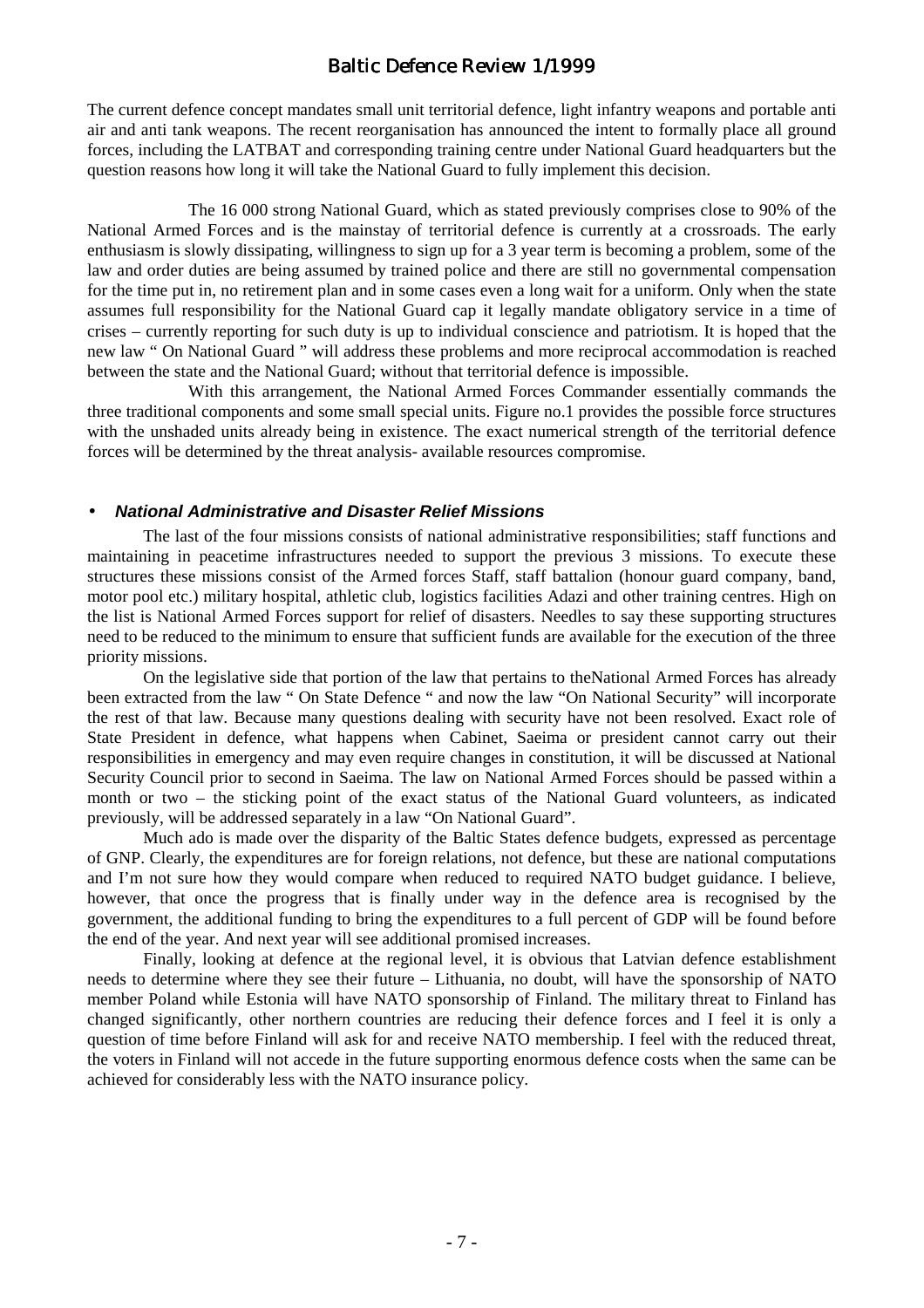<span id="page-50-0"></span> \* GUNDARS ZALKALNS graduated from Boston university in 1963 as ROTC Distinguished Military Graduate and was awarded regular US Army commission. Subsequent to that, he has served in different branches, mostly in plans and operations positions in US, Germany and Korea. His assignments include a combat tour in Vietnam 1967-68 with the 4<sup>th</sup> Infantry Division. His last assignments were at HQ  $6<sup>th</sup>$  US Army, V Corpus HQ in Germany and as advisor to California National Guard. His 18 decorations include Vietnam Service Medal with 4 Campaign stars, Bronze Star, Legion of Merit and FRG Cross of Honor (Ehrenkreutz). He retired from service as a lieutenant colonel and since 1993 has been a consultant at the Latvian Ministry of Defence, Presidential Defence Advisor and since January 1995 National Security Adviser to the President and Secretary, National Security Council of Latvia.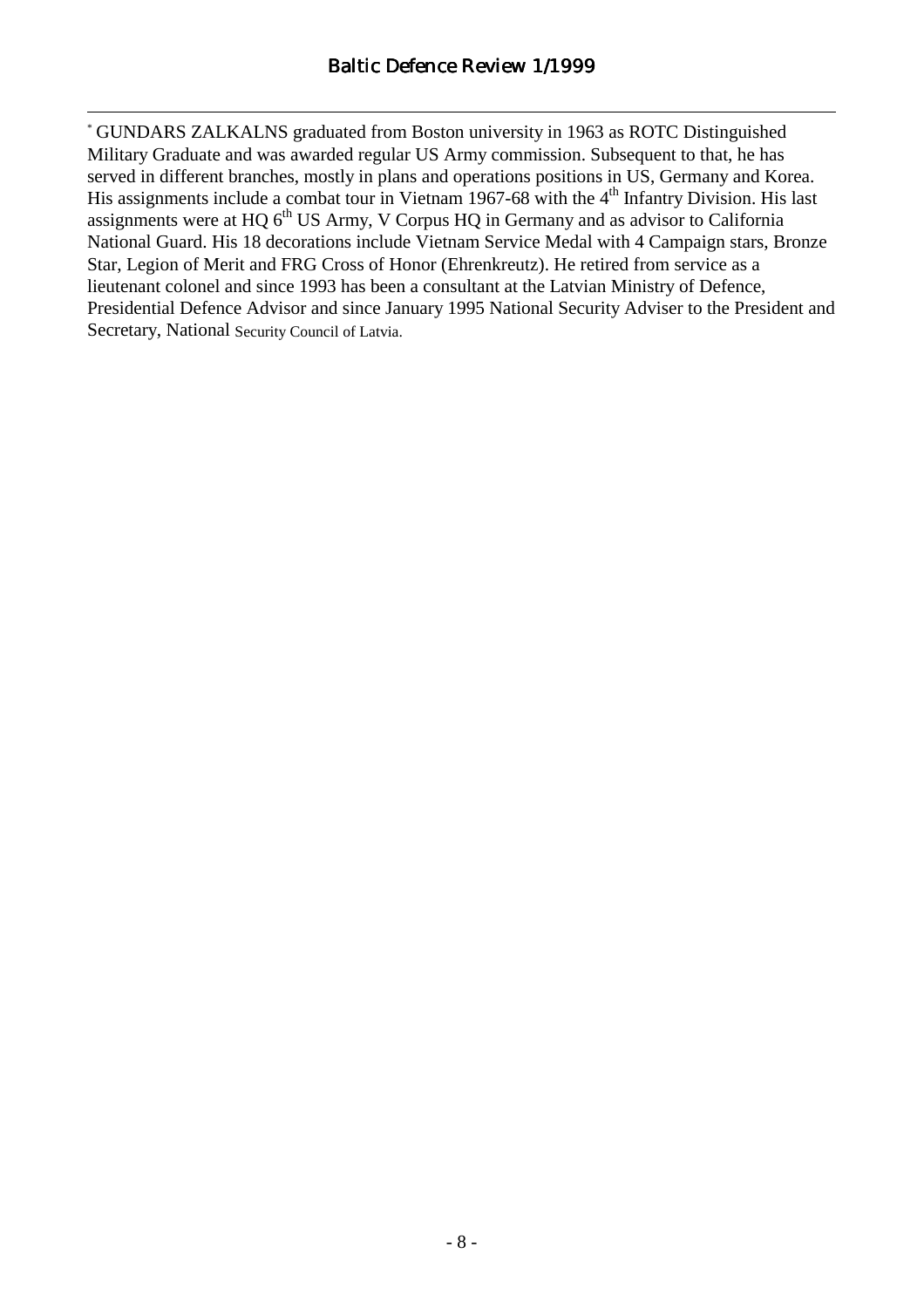# **Participation of Lithuanian Troops in International Peace Support Operations**

H.E. Linas Linkevicius, Ambassador of Lithuania to NATO. Former Minster of Defence of the Republic of Lithuania

# **How and why it started**

Politics have many definitions. One is "the art of identifying priorities". This becomes particularly important when one needs too many things, needs them at once and has no resources to substantiate the requirement.

When Lithuania re-established her independence she faced a lot of immediate and very hard-totackle tasks. Everybody understood that it had been a very responsible and courageous move to declare an independent state, but it was even more responsible and difficult to preserve that state and to have it recognised by the international community. It was very difficult to make plans for establishing armed forces as an indispensable institution of a sovereign state as long as there were Soviet military forces stationed in Lithuania. And as long as the Gorbachev-led Soviet leadership was considering all possible measures – military intervention included – against Lithuania. And as long as some Western politicians were "appeasing" Lithuania's hot "heads" to keep them from troubling "democrat" Gorbachev in his perestrojka policy. There were disputes even in the Lithuanian Supreme Council on the timing and on whether or not Lithuania needed a ministry of defence and if it would present a provocation against the Big Neighbour.

Even when most of the above mentioned unfavourables were gone (the Soviet Union collapsed, the Russian military forces were withdrawn from Lithuania), it would still take a certain evolution of political and psychological thinking before a majority of the Lithuanian politicians realised the necessity to have national armed forces. Once the decision had been finally made, many were frightened by the need to start the creative work from scratch. Given the hard economic and financial conditions meeting Lithuania, and at the same time given the high criteria of military training and technology supposed to be met by any nation's defence forces in the end of the twentieth century, that work appeared worth Sisyphean efforts. The historic conditions of that time, with due account of the past experience, made it clear that Lithuania had to reject illusions to be defended or protected by somebody, unless she convincingly could demonstrate her own will and determination to do so by dedicating the available national resources. Of course the determination was needed everywhere: in the creation of a new legal system, in the economic reforms etc. I would, however, like to recall the circumstances, which influenced and determined the build-up of the defence forces during the period of 1993-96 when I served as defence minister. Due to various reasons, which may present the subject of a whole other essay, the defence budget was dramatically cut down and sufficed only to maintain the already existing facilities and equipment and to provide the soldiers with a minimum of survival items. We were short of everything: of funds for repairs, uniforms, weapons etc. It was highly unrealistic to even consider procuring any military equipment. Reproaches were made that the armed forces were trying to get too many buildings and compounds, and that they claimed inadequately much in comparison to the real requirements. For a long time it was impossible in a civilised, i.e. parliamentarian, procedure to address those requirements: existing risks and threats and following the tasks of the armed forces. This was due to the fact that no generally acceptable national security concept existed. Before 1993, the armed forces were needed only because a military conflict could arise and one would have to defend oneself in one way or the other. Later, more need for appropriate planning was perceived. A certain (both objective and subjective) inability by the state to pay proper attention to the armed forces' requirements had to be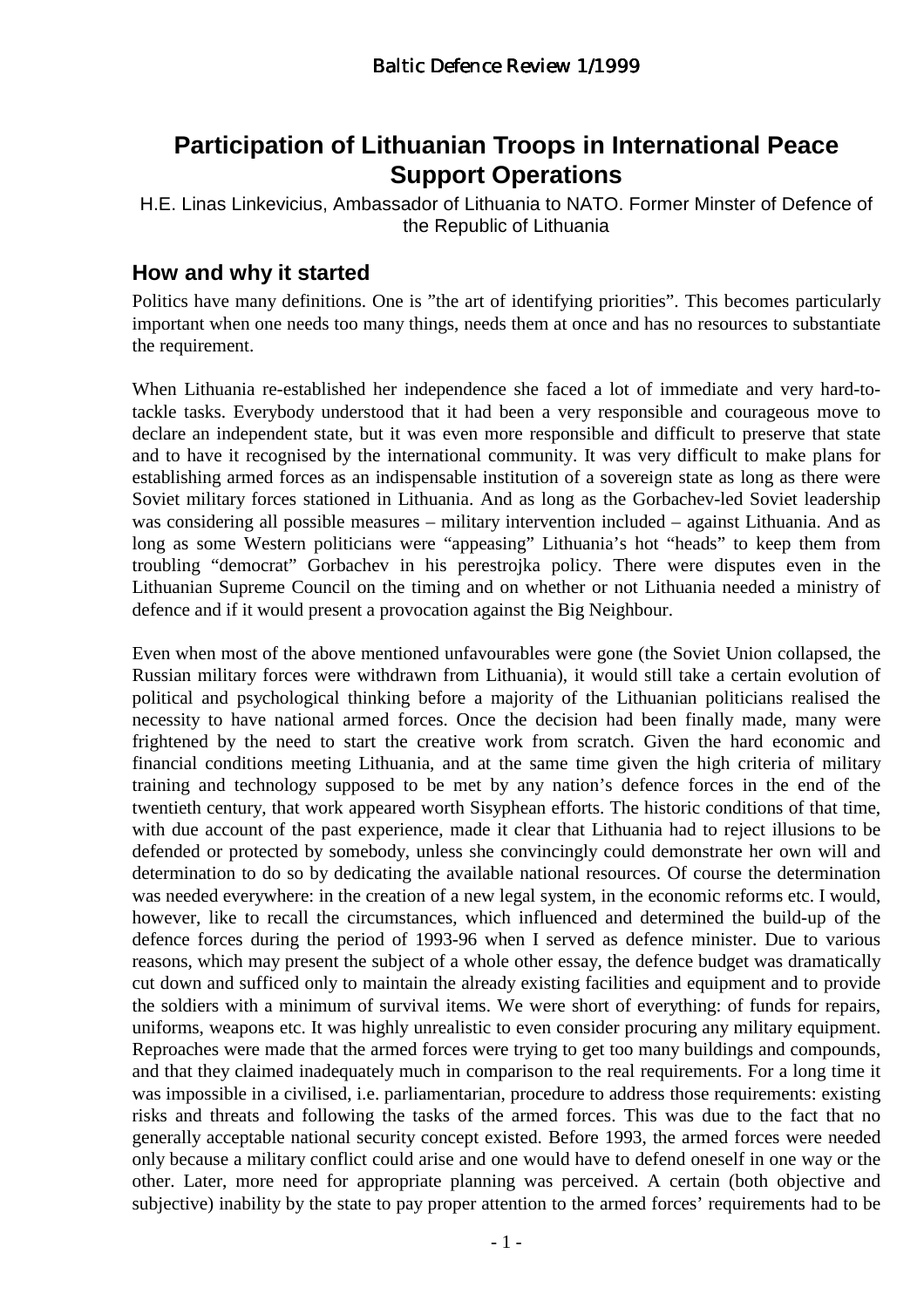outweighed by some external injections or successful projects. Lithuania got that historic chance in her partnership with Denmark and, in particular, in the co-operative projects of training for international relations.

# **"Helicopter Agreement"**

It is virtually impossible to overestimate the historic role of Denmark as Lithunia's partner at that stage of developing the Lithuanian armed forces. That certainly had many good reasons, but one could be safe to state that a lot of things happened thanks to the firm attitudes of the Danish military command and in particular of the Danish defence minister, Hans Hækkerup. Two peacekeepingrelated projects initiated in the summer of 1994 helped the Lithuanian armed forces solve their most acute and immediate problems and even to compensate in part for the internal difficulties of system development. The first of the two projects was the participation of a Lithuanian platoon in the UN peacekeeping mission in Croatia within a Danish foster battalion. The project was born during a visit in 1994 of defence minister Hækkerup to Lithuania. During the helicopter flight from Klaipeda to Vilnius, in an informal working session with Hans Hækkerup, the first draft of the appropriate bilateral arrangement was committed to paper. It was nick-named "helicopter agreement" by the Danish newspapers. Some may have deemed it a simple adventure, because that sort of agreement was really unprecedented. The largest risk was on the Danish side, because the Danes undertook to integrate into their unit apparently under-trained foreign soldiers who spoke no English and had never been tested in action. The Danes also assumed the bulk of related financial responsibilities, supplied the Lithuanian platoon with everything that was necessary and provided pre-mission training. Had that plan failed, there would have been not only practical, but also psychological and, of course, political negative consequences. The advanteges in case of success were also obvious. Being far from NATOs threshold, Lithuania got an opportunity to practically integrate her soldiers into the forces of a NATO country, teach the soldiers NATO procedures and language, and place them in a different psychological environment. Creating effective selection and sending young officers to the mission in the roles of private soldiers and lower ranks provided an opportunity to train a national militarty instructor cadre. At the dawn of creation of the national defence forces, Lithuania got a real chance to its own contribution to European security, instead of only asking for support and assistance. No doubt, it had to raise Lithuania's prestige with our Western partners. However, the Lithuanian parliament was at that time still to be convinced of the viability of the idea. It had, of course, many supporters – as further developments showed they were the majority – but there were fierce opponents as well. The reasons to oppose were various: lack of a legal basis; no experince in personnel selection; finally many were alarmed by the operation-related risks. One thing stood clear: If we succeed to begin, it will give start not merely to an international deployment, but to a new stage in the development of the Lithuanian armed forces – implementation of international projects. It was also obvious that the Lithuanian soldiers, who would keep international peace, would at the same time protect Lithuania. Even though understanding that about 30 well-trained and –armed men could not satisfy the defence needs of our state, I dare say that it was a very significant step towards enhancing Lithuania's security, and that was the most important thing at the time.

Resorting to the accelerated proceedings, the Parliament adopted – not without some complications – a law regulation of the order of sending Lithuanian troops abroad and of their participation in internationally mandated operations. There was a lot of enthusiasm, because we felt doing the pioneer job – and not only among the Baltic States. It was exactly at that time that a serious constitutional debate was going on in Germany on the possibility for that country's defence forces to take part in operations beyond the national border. I recall my German interlocutors, during my September visit to Bonn that year, very much interested in our experience. The experience was such that only one month before – namely in August 1 1994 – could we take an easier breath, because the first Lithuanian peacekeeping platoon, commanded by captain A. Chrapko, formed as a result of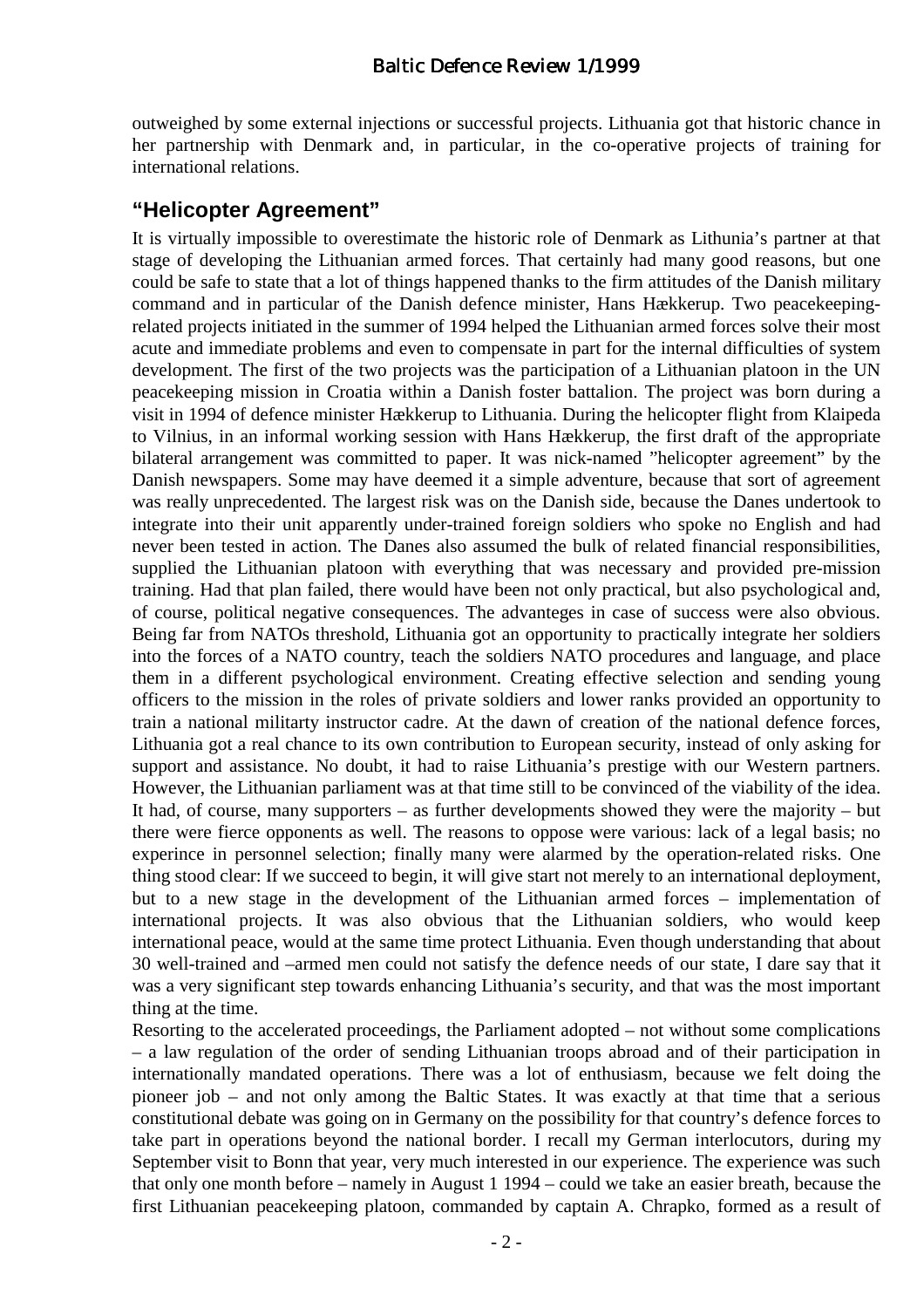thorough selection, went to Demark for training in order to prepare for the mission. Four years passed, during which the project was succesfully developing. After three platoons had completed their tours on mission, LITPLA-4 in February 1996 became the first Lithuanian platoon to take part in a NATO led operation, IFOR.

Lithuania was the first among the Baltic States to start participation in peace support operations. Estonia followed suit in mid 1995 and Latvia one year later.

# **The BALTBAT project**

The other important co-operative project, also diretly related to peacekeeping, is the BALTBAT.

In April 1994 the ministers of the Nordic countries signed a memorandum of understanding on the support to the Baltic States in the formation of a peacekeeping unit. At a meeting in Visby, Sweden, a memorandum was signed between the Nordic and Baltic countries on mutual co-operation in the formation of a Baltic Peacekeeping Battalion. Already in September in Copenhagen, the defence ministers of eight countries – Denmark, Estonia, Finland, Latvia, Lithuania, Norway, Sweden and the United Kingdom – concluded an agreement on the establishment of the unit. In Copenhagen the co-oodination of the work began, and, to that end, two working groups were created. A Steering Group (at the political level) and a Military Working Group. Representatives from all states would meet periodically to ensure the proper implementation of the project. However, the practical and material assistance was also rendered by other states. The Nordic countries provided equipment, training and weapons. Similar aid was received from the US, Germany, France and the Netherlands.

All that was only possible, because abstract discussions about the necessity to help the young Baltic democracies were replaced by real co-ordination of dedicated efforts. At the meetings representatives from both the donor-countries and the Baltic States, it was possible to find out, which of the Western countries could provide the most effective support in what area. That process could well be called co-ordination of co-ordinators. On the other hand, the Balts got a possibility to co-ordinate their own requirements, which was not an easy task either. The co-operation between the Baltic States and their western partners ran for the first time in an increasingly systematic manner, after having been rather spontaneous and chaotic during the preceding years. It was not coincidental that this experience was later very positively evaluated in the US and other countries. The BALTBAT pattern of work started to serve as a model for multilateral political and military cooperation.

I am convinced that this organisational experience can be applied not only in other geographic regions, but also in other areas of co-operation, say production, industry or economy.

The evolution of the BALTBAT project confirmed the theoretical premise that the Baltic States, Lithuania included, should at this particular stage of development of their armed forces address the combination of two major tasks: development of internal defence capabilities (ability to react, should the need arise, to external threats to national security) and interoperability with NATO (training national forces for common actions and operations). At this stage, these two tasks overlap. However, due to a variety of reasons, they are not identical. Graphically it can be illustrated as two overlapping ellipses, the shared area of which constantly grows, so that they gradually coincide.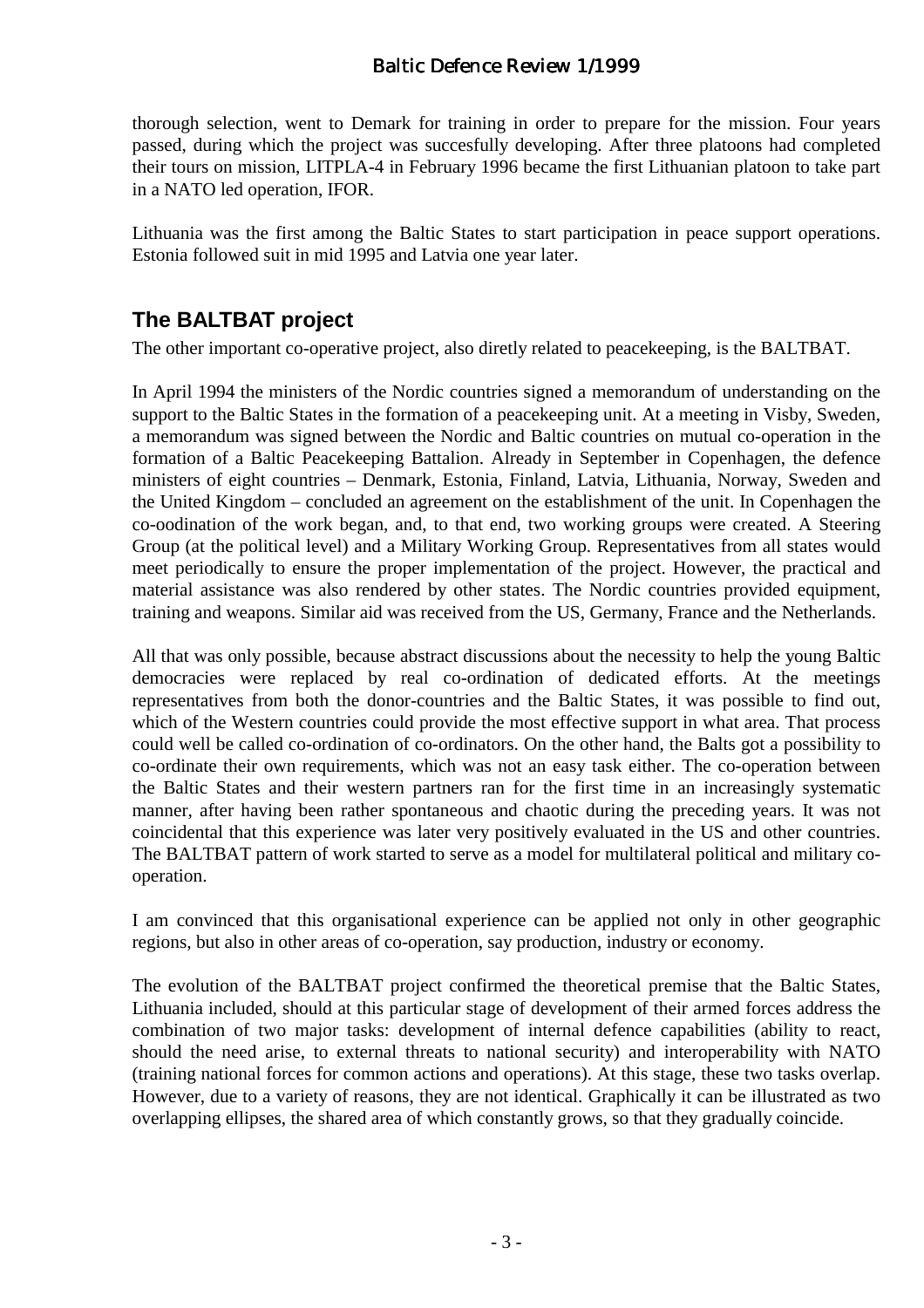

Similar overlaps occured in the development of BALTBAT: it is being planned to widen the batallions, capabilities by year 2000 from traditional peacekeeping to the entire spectrum of combat tasks. In other words, it will be an infantry unit, trained up to NATO standards, capable of performing national defence tasks as well as peacekeeping and peace enforcement. Once each of the Baltic States has trained its national "BALTBAT", it will no longer be a problem to ensure sustainable paticipation in international missions by rotating the mission contingents on a semiannual basis. Each of the Baltic States will be able to delegate a company of its national BALTBAT, along with the agreed staff and support elements, to the common unit.

The first practical steps have already been taken, and soon it will be possible to discuss the experience from another project related to international peace support operations: A joint Lithuanian-Polish Battalion (LITPOLBAT). No doubt, this unit will also become a sort of window allowing to most effectively exploit the advantages of a strategic partnership between Lithuania and Poland in the area of defence.

These three projects – Lithuanian platoons within the Danish Battalion, BALTBAT and LITPOLBAT – have undoubtedly already played and will play in the future the most significant role in the training of our national officer and NCO cadre as the core of our armed forces, able to act together with our Western partners, having a European mentality and being highly motivated.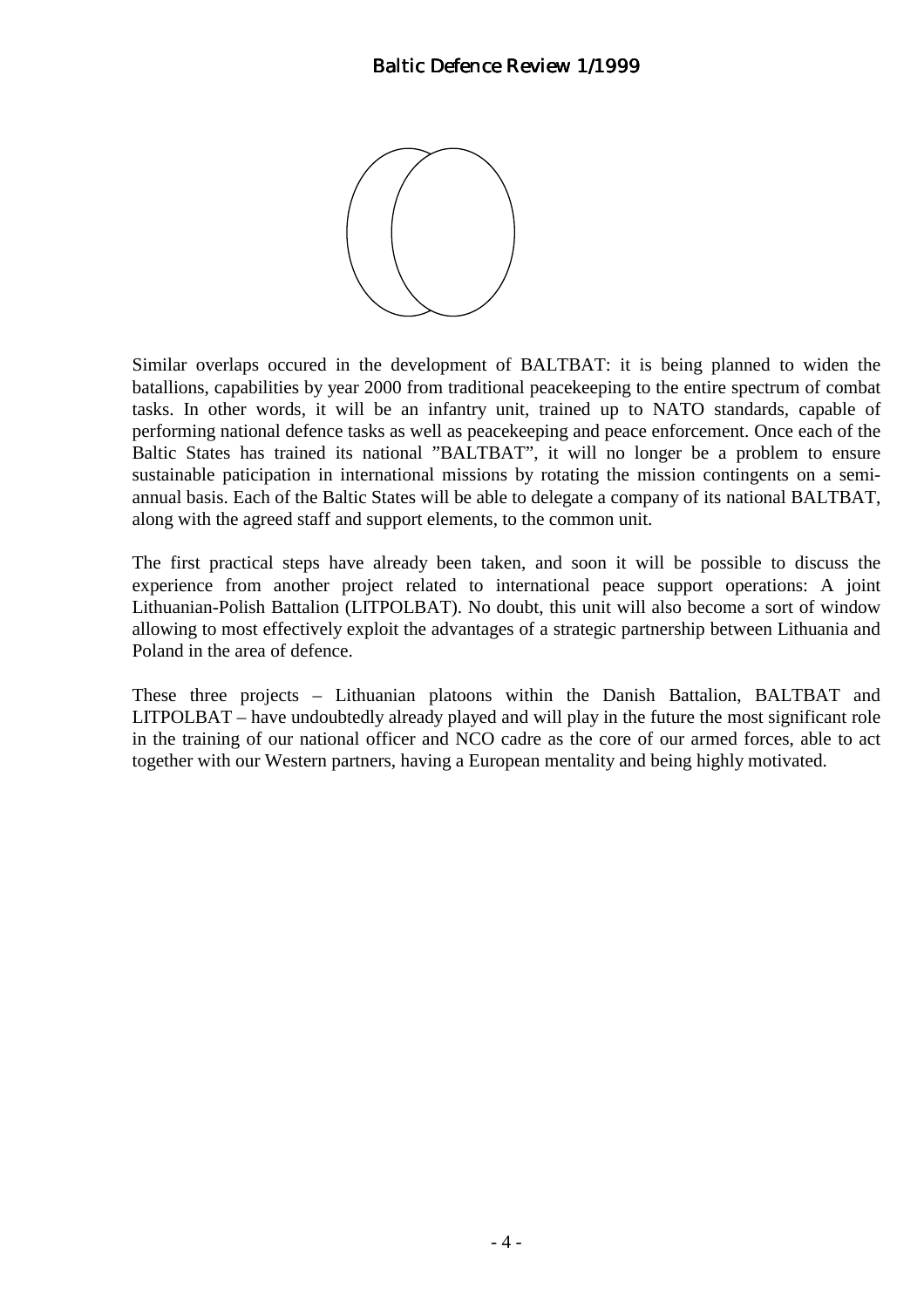# **TOWARDS NATO INTER-OPERABILITY**

# POLICIES IN BRUSSELS Colonel Vello Loemaa Partner Military Representative to NATO<sup>\*</sup>

NATO is a developing organisation. The pace of the development has increased considerably over the last ten years of this century and this millennium. This pace is unlikely to slow down after year 2000, when NATO will begin the second half-century after its birth.

One significant new step in NATO's current existence is the absorption of partner nations into this political-military organisation. During this co-operation it has been the partner states that have had a strong incentive for moving towards real independence as well as towards democracy. The contribution of NATO member states in this respect is invaluable. At the same time, it has probably been the partner states, which have made it possible for NATO to see things in a different perspective, to evaluate what has been done and from this base to understand the whole process better. It appears that one of the commonly interesting and very necessary areas is interoperability.

Interoperability has turned into a very common term. It can no longer simply be confused with the wrong assumption that it covers compatibility of equipment or the ability of people to work together. It covers all aspects that are needed for effective co-operation under all circumstances.

Interoperability is the focus of attention for both the personnel and highest levels of military command. It should further be noted that this area is also important for industry.

Below I will concentrate on the general observations made during the last year's analysis of experiences from NATO Partnership for Peace (PfP) exercises. It is only through exercises that one gets a real picture of current situation and helpsto realise the goals of interoperability. I shall focus on discussions and conclusions made in the NATO Headquarters in Brussels. The experiences of partner nations will be touched upon as well.

It has been stated already, that NATO PfP exercises are turning into something more serious than during the first years of the Partnership for Peace programme. This, in turn, offers more chances to achieve the goals of PfP.

The goal for 1998 NATO/PfP exercises has primarily been to train and prepare commanders, staffs and troops for NATO-led Peace Support Operations, Search and Rescue Operations and Humanitarian Aid Operations. In addition a lot of exercises have been held "in the spirit of PfP". The conclusions after several exercises have accentuated the success of partner nations, their ability to learn quickly and to co-operate successfully with troops from NATO member states. However, not everything has gone as smoothly as each and every participant would have wished. It might be a good idea to analyse the shortcomings inhibiting successful co-operation.

# **Language**

The biggest difficulty so far has been the incomplete language skills, that unfortunately still are characteristic of many partner officers. Even in cases where an officer has a good command of everyday language, he will still lack special operational language, which seriously reduces the value of the training. Officers posted at multinational headquarters will, in such cases, be only spectators. It is very obvious, that when time is wasted for translation of documents and orders, it will inhibit the course of the exercise. It should also be noted that the skills of civilian interpreters may sometimes be harmful rather than useful - their skills in military terminology are often very limited or lacking altogether. Critical situations, where real life would require immediate understanding of the smallest detail, can only be repeated in exercise situations. However, even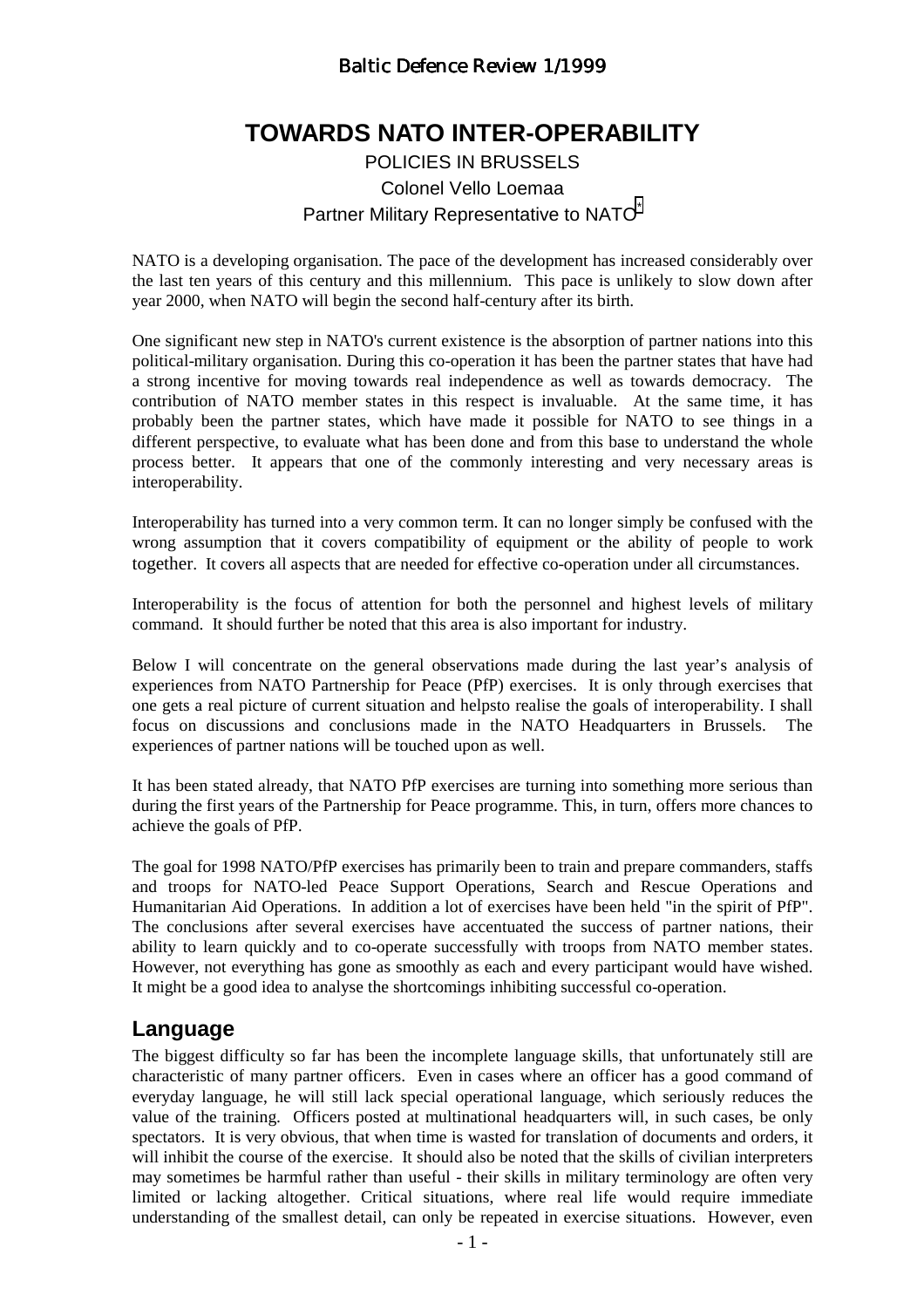during exercises there can be such situations, where "reruns" can not be afforded due to the lack of time or possibilities.

I would like to bring in one more aspect. It is one thing to use a language in one certain environment without technical tools. It is quite another thing to use the language with many other people for whom English (French) is not a mother tongue. Adding small changes coming from radio-transmitted information makes the situation more complicated. And when the enemy starts jamming communications, only an officer with a very good command of a language will be on the level of his tasks. Obviously, it would be ridiculous to have an interpreter standing by a member of the Special Forces or by a combat pilot.

NATO/PfP exercises have been successful. We must, however, take into consideration that their level and complexity will be rising in time.

# **Exercise Planning process**

Exercise planning is the other area that has created difficulties. The before-mentioned problem with language skills is a factor that has decreased the possibilities of partner nations to take fully part in this process.

Exercise planning is indeed a long-term process. At the same time it is a gradual process, where every consecutive step is tied to the previous one. When the representatives of partner nations do not fully understand this, it can happen (and has happened), that no representatives are being sent to one planning event and the participation in the planning process will thus be incomplete, thus reducing the quality of preparation. A common procedure is sending different people to different exercise planning events. This leads to loosing consistency and the quality of preparation is reduced once again. The fruits of this can be tasted throughout the whole exercise.

All this means, that misunderstanding of the importance of planning inhibits interoperability. Officers from partner nations working with planning should very carefully study the following NATO documents:

Bi-MNC Exercise Planning Guide, Exercise Specification , Exercise Operations Order.

#### Operational Planning process

*The operational planning process* with partner nations has most probably been interesting for NATO officers too, as people with very different background have come together. In some partner nations, preparation for an exercise has been at a very good level. There are, however, still examples of the opposite also being the case. It is of utmost importance, that officers coming to any exercise should know the following NATO documents very well:

- MNCs' Guidelines for Operational Planning,
- Standard Operating procedures for the individual exercise.

### Decision-making

As strange as it may seem, some partner officers have difficulties in decision-making, when information is incomplete. Sometimes no decisions are made at all. Even more in real life than during exercises, there is an insufficiency of necessary information to make decisions. An officer must be able to evaluate the situation and act even in such cases. We all know that inability to take decisions can have destructive results. The training of officers is directed into reaching the required level of decision making, especially during exercises.

In order to develop the decision-making processes, officers should know the legal base (both national and international) and get practical experience through participation in exercises or from Peace Support Operations.

Communications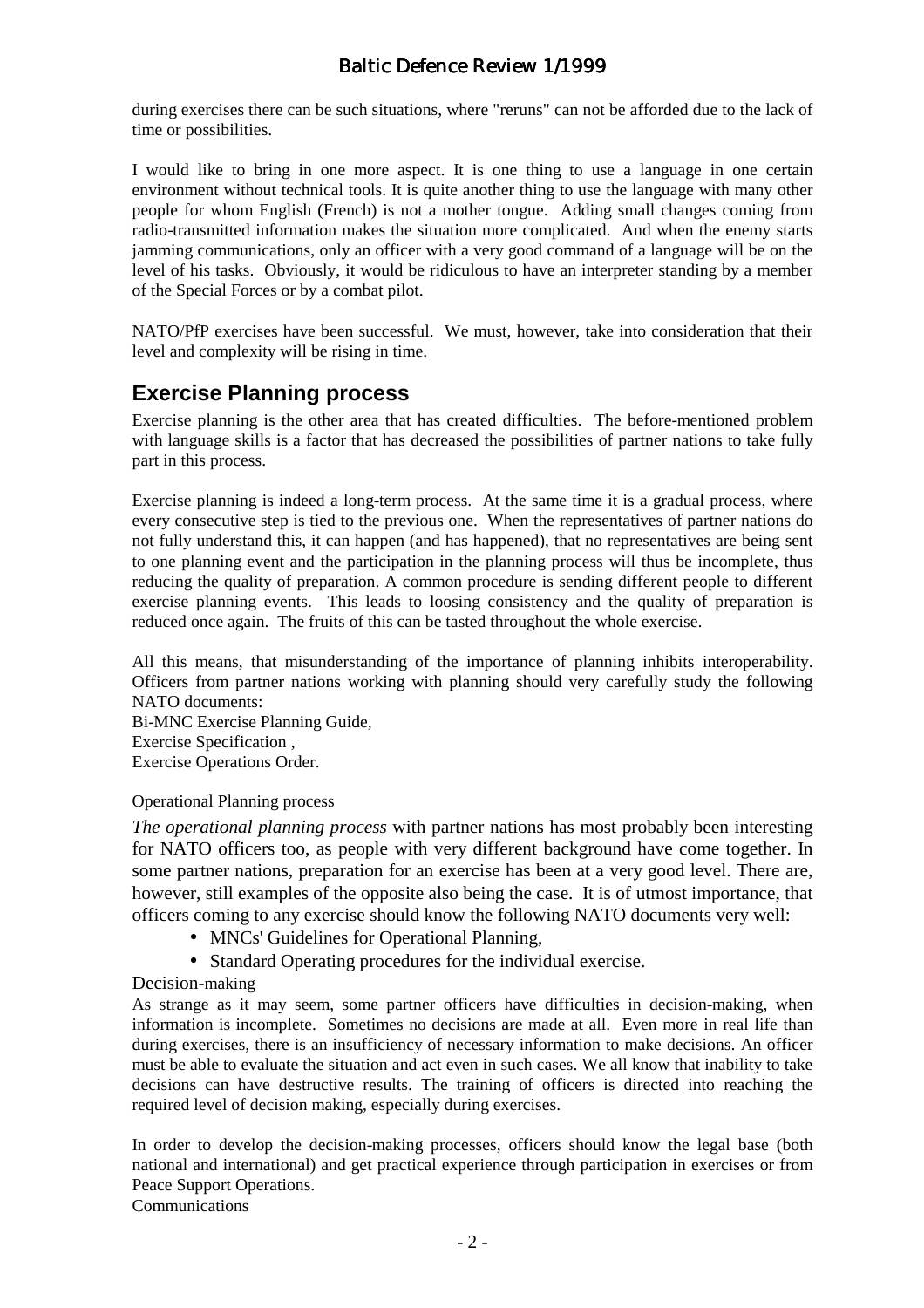The use of communications among partner officers is very varied. It is not only the use of communications equipment, but also the last part of C3 (Command and Control & Communication), that guarantees the functioning of C2. Modern communications equipment includes both hard- and software. In short, it requires computer training for duty officers who are not familiar with the operating system. Computer knowledge again requires skills and knowledge of software at a certain level.

# **NATO terminology**

Above I addressed language skills, including military terminology, but NATO terminology needs special attention. Most partner nations do not yet fully command the standardised NATO glossary, although by now it has been released to all partners. Whether we like it or not, during the work we have developed a specific working language, that is made rather complicated by many possible abbreviations and to navigate among them requires knowledge of the above-mentioned document. All acquired knowledge can be used in everyday international communications and exercises.

It is not wrong to say that almost all of the above-mentioned difficulties have been mentioned in the final paper of each exercise: NATO/PfP Final Exercise Reports.

So, the recommendations derived from NATO/PfP exercises would be:

The first and highest priority should be improving the knowledge of English language, including training NATO's operational terminology. Unless language skills are properly met by all participants, Partners should consider providing appropriate officers for translation.

The PfP, NATO/PfP training and exercise activities are bound to become still more complex. The activities will further be focused still more on the operational commanders and staffs. In this context, it is imperative that partners participate with personnel at the proper level of leadership.

Partners ensure continuity of representation at exercise planning events and building blocks (workshops, seminars etc.), keeping the same planners and participants throughout the exercise process to the greatest extent possible.

Partners familiarise with and practice the NATO Exercise Planning Process based on the Exercise Planning Guide to be promulgated by the end of 1998.

Partners familiarise with NATO procedures for operational planning and decision-making as given with the MNC's Guidelines for Operational Planning and related other Functional Planning Guides.

Partners intensify computer training in order to familiarise with NATO command and control systems operated during operations and exercises.

Partners carefully analyse NATO/PfP Final Exercise Reports to identify lessons learned on special functional areas (e.g. logistics) as a basis for national decisions on interoperability improvement.

It would probably be useful to send experts from each nation to NATO/ PfP exercises, who would evaluate the results of their officers and the exercise as a whole, thereby giving their own part into Final Exercise Reports compiled by NATO staffs.

It would be incorrect to claim that the points mentioned above are the complete list of the factors with influence on interoperability. Certainly there are more of them.

I should probably stop at a very important area that can not be measured quantitatively, namely cultural background. In saying that, we should not think of having one common cultural standard. It is good that there is nothing like that. However, in an officer's work in multinational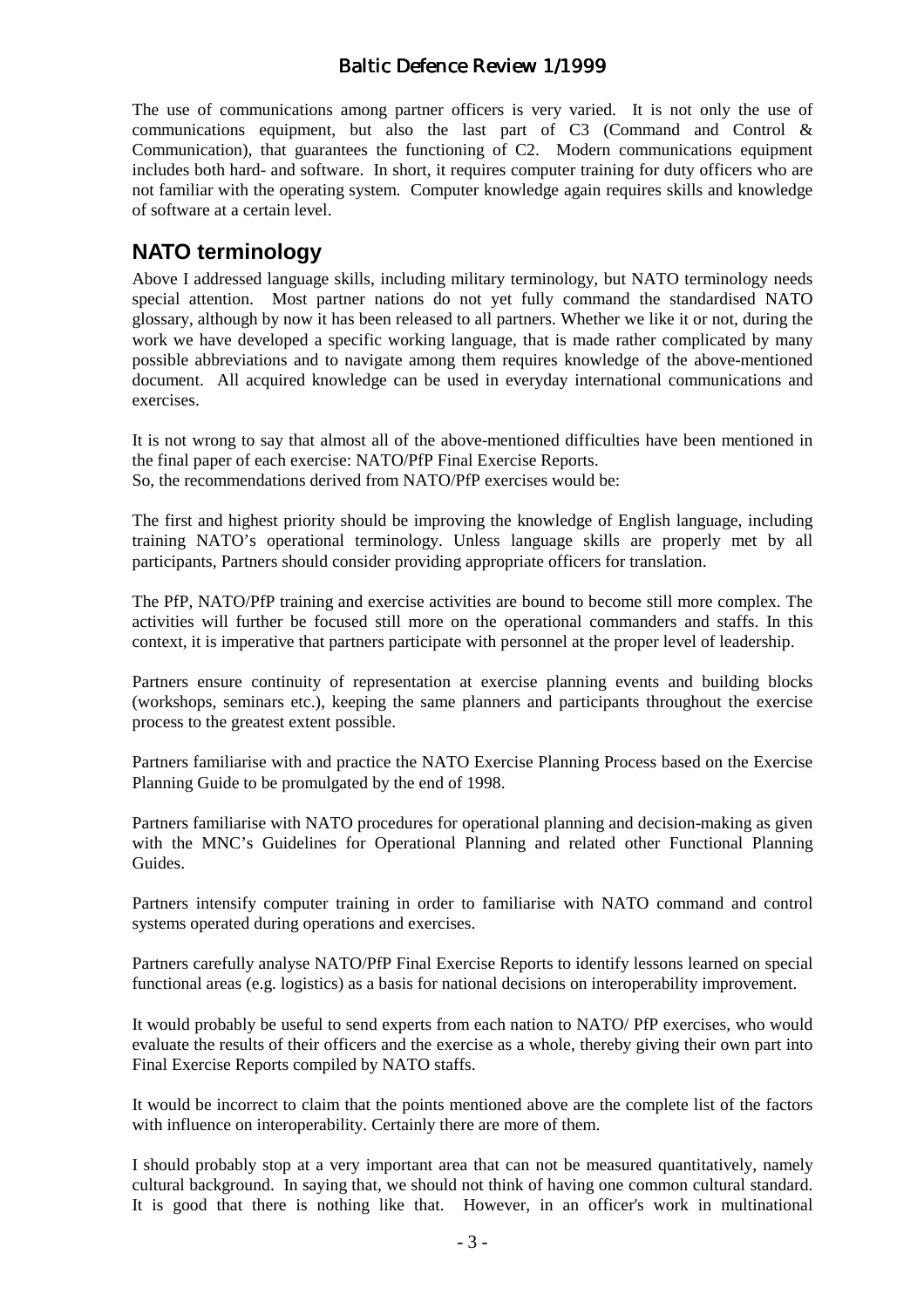<span id="page-58-0"></span>headquarters it is necessary to know other cultural habits and characteristic traits. In a multinational environment, the best traits of each nationality will stand out, which gives an excellent feeling to work in such an environment. This will certainly go over to the service in the staffs of one's own state. Concurrently, especially on the level of sub-units, body language and behaviour that may seem strange in some other circumstances will stand out.

The behavioural norms of military members of some nations are quite rigorous – and the more rigorous, the better. However, there are other societies, where ethics is based on historical traditions, family and often the result of unwritten rules and laws. The latter society requires highlevel educated officers, preferably think tanks, at their armed forces and human-oriented leadership. It seems that we have to concentrate more on this. The selection of officers should give necessary results. For Estonians there is a bitter lesson in form of Kurkse, where 14 soldiers drowned during an exercise, that should not be forgotten. Among other things, it also showed our weakness in culture, that could have lead to a loss of trust in multinational contingent. Everyone can imagine, what this would mean in a combat situation.

As a conclusion, we can say that partner nations have made a big step in the Partnership programme. The work ahead will be more complicated and requires respective efforts even towards interoperability. The Baltic Defence College is an extremely good chance for students to reach a completely new level in this area and in the future they will be able to give a worthy contribution for the defence forces of their country.

 $\overline{a}$ 

<sup>\*</sup> Colonel Vello Loemaa was appointed as the Estonian Military Representative to NATO on 1, February, 1998. He also serves as the Head of Military Delegation to the WEU.

Colonel Loemaa's last assignement was as Commander of the Estonian Air Force from February in the rank of Colonel. In this period he has had temporary appointments, as an acting Commander of the Estonian Defence Forces and an acting Chief of General Staff. During the recent years he has attended number of courses abroad. The most significant of them has been the Senior Course 89 of the NATO Defense College in Rome, 1997.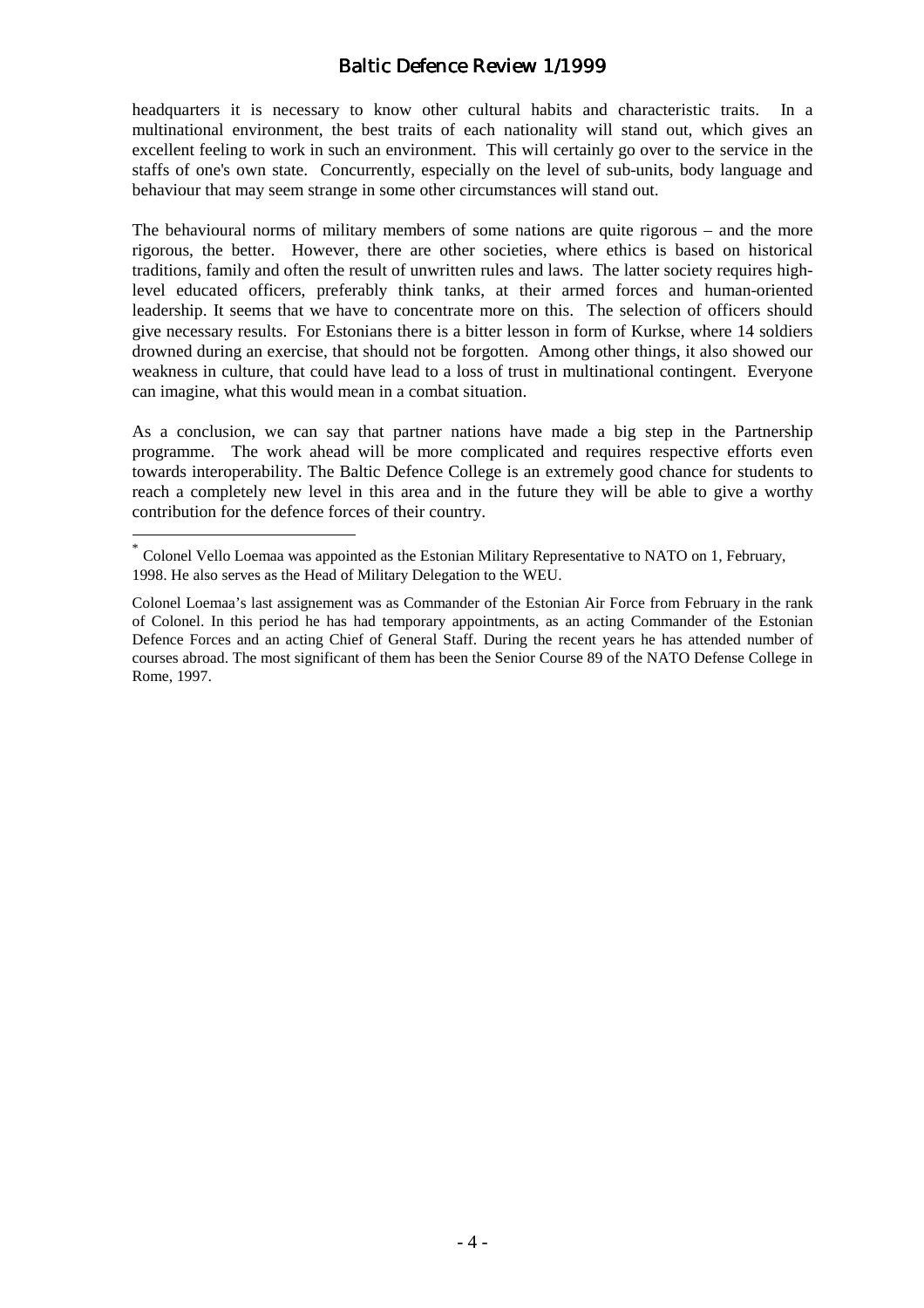# **Towards Interoperability: Actions at Home**

Andrius Krivas<sup>[\\*](#page-65-0)</sup>

In the context of Lithuania's and the other Baltic States' aspirations to join NATO the interoperability of the Estonian, Latvian and Lithuanian defence forces with the Allied Forces of NATO appears as an important measurement of the respective countries' readiness to assume and fulfil international military obligations.

Interoperability (often under different names, though) has presumably been on NATO's internal agenda ever since the Alliance established an integrated military structure. That has referred, first and foremost, to the Alliance's collective defence function, or, in other words, Article V operations.

The issue of NATO interoperability appeared on Lithuania's agenda for the first time in the context of the Planning and Review Process (PARP) that NATO launched in late 1994. At that time, the notion was mainly attributed to the area of international peacekeeping co-operation between NATO Allies and Partner Nations.

The mention of interoperability in the September 1995 NATO Enlargement Study<sup>1</sup> inspired a broader approach to this issue in the NATO aspirant countries. In the aftermath, NATO faced an avalanche of very insistent requests from such partners to define the interoperability requirements that they would be able to deliberately pursue and implement.

The partners found part of the answer in the PARP Interoperability Objectives. These, however, explicitly addressed only non-Article V aspects of interoperability. Besides, the set of the PARP interoperability objectives was too much open-ended: having more or less implemented ten or twelve interoperability objectives in the first cycle of PARP, a Partner Nation was supposed to agree on thirty to forty others in the second one, etc. That was like a never-ending game.

NATO has very carefully avoided formulation of an exhaustive list of interoperability requirements. One of the few attempts (not to say *the only one*) to answer the Partners' questions directly was a briefing to interested Partners on minimum interoperability requirements given by Group Captain Shannon at the NATO HQ in the spring of  $1996^2$  $1996^2$ . In that briefing a well-qualified NATO speaker honestly and to the best of his ability tried to address the very essence of the question. Even though there has never been an official follow-up to that briefing, it succeeded to provide a strong and very creative impulse to the internal thinking on NATO interoperability issues in Lithuania.

The briefing suggested that "NATO's operational effectiveness is heavily dependent upon the level of interoperability between the forces of its members (…). One important consideration within the 'country-specific review' during the pre-accession consultations will therefore be an assessment of the level of interoperability between the prospective new members' forces and those of NATO". The interested partners were urged, in way of preparation for future membership, to seek interoperability in four main areas. These were: policy and doctrine; defence planning; communications (split into two sub-areas of proficiency in NATO languages and communications and information systems – CIS); and reinforcements (with focuses on sub-areas of command and control, operational plans and procedures, logistic plans and procedures and infrastructure, air defence, and civil emergency planning). The latter area was the first direct reference to NATO core function of collective defence in the context of interoperability discussions with the aspirant countries. The first three areas could be equally relevant to the traditional PfP/PARP spectrum of peace support, search and rescue, and humanitarian aid operations.

In the fall of 1996, the then US Secretary of Defence William Perry argued, on two different occasions, in Oslo and Copenhagen that even though fulfilling the political criteria of NATO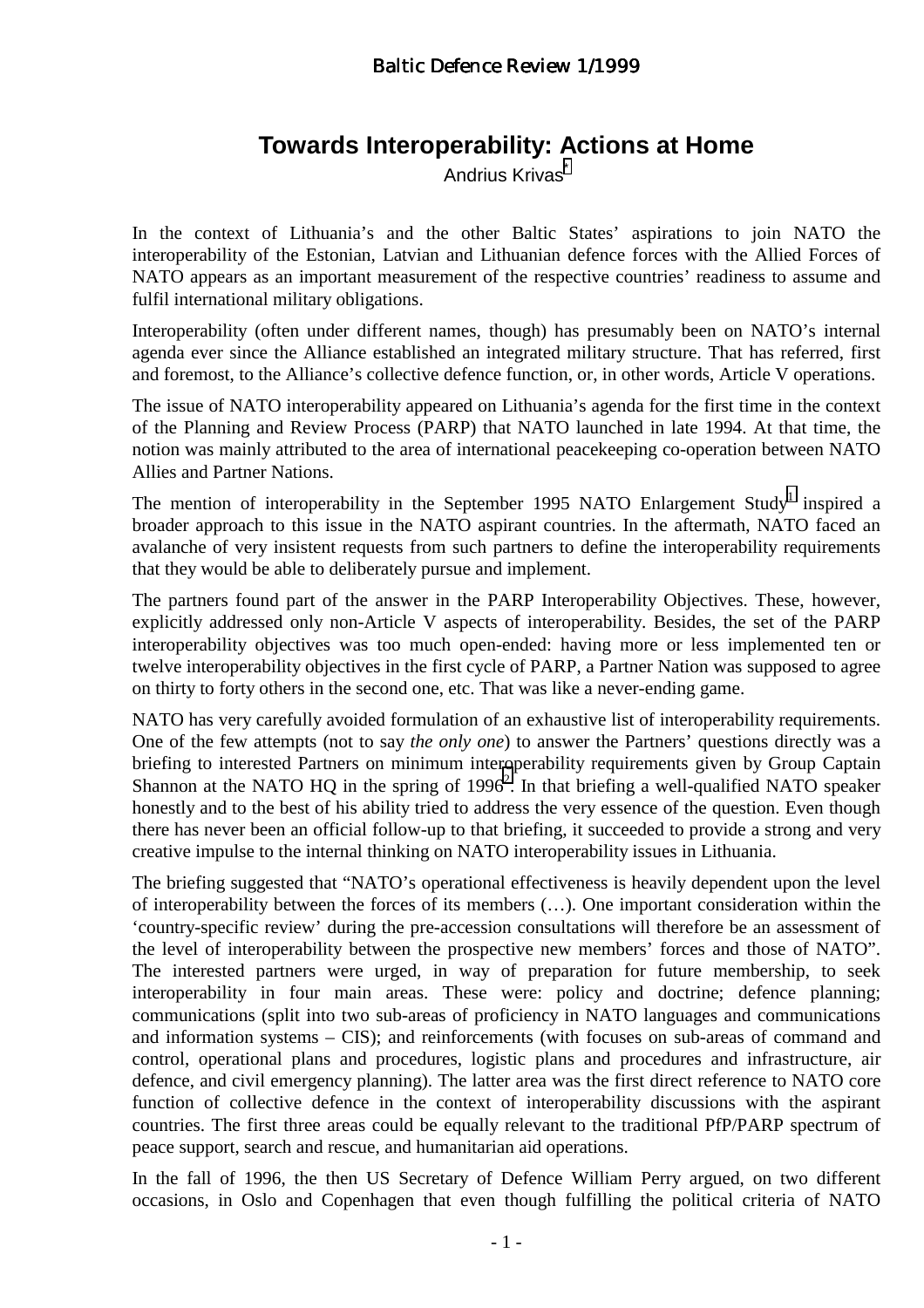membership, the Baltic States did not meet the appropriate military requirements. His comment was interpreted in Lithuania as a two-fold allusion: one to the insufficient level of the national selfdefence capability and the other one – to the lack of interoperability of the available assets and forces with NATO. The two resulting tasks, though largely overlapping, turned out to be not quite identical, nor was one of them subsumed under the other. The result was concentration of further Lithuanian national effort, supported by still modest but deliberately and steadily augmented resource allocations, in those areas, which addressed both the aim of strengthening the national selfdefence capabilities and that of NATO interoperability.

In response to Secretary Perry's comments the Lithuanian MOD held, in early 1997, an international Workshop *in the spirit of PfP* on Interoperability of the Lithuanian Armed Forces with NATO Forces with participation from selected NATO and aspirant nations. (The then-Director of the SHAPE Partnership Co-ordination Cell at Mons declined the invitation arguing that a detailed accession-related discussion on practical force interoperability a few months before the NATO Madrid Summit was premature.) The findings of the Workshop absorbed a wide variety of different national approaches presented there and laid foundations to further NATO-interoperability related intellectual and practical effort within the Lithuanian national defence establishment:

Interoperability is an important issue in the context of NATO functions and enlargement. However, NATO enlargement is a purely political decision, while interoperability of forces is a technical one. At the same time, the interoperability with the Allies can be ultimately ensured only within the Alliance, rather than outside (because full interoperability suggests unity of command at international level, high degree of mutual openness and intelligence sharing which are possible only among close allies). Therefore, interoperability cannot be used as a pre-accession criterion. While addressing NATO interoperability issues, the demands of actual defence capabilities of the country concerned should not be overlooked. A harmony should be found between the requirements of the development of national self-defence capabilities and those of NATO interoperability, in order to make them parallel and mutually reinforcing. The real challenge facing the Lithuanian defence policy is to build up effective national forces that can ensure the defence of the country in the event of an external military attack. Once that task is close to completion, the work toward NATO interoperability will bear much more relevance than it may now. The unquestionable priority area in pursuing NATO interoperability is the spread of NATO official language skills in the Lithuanian forces, especially English as the language of NATO integrated military structure. Training of unit commanders, staff officers and sub-unit leaders according to the relevant NATO rules and procedures, aimed at developing independent thinking and acting among the officer and NCO corps, is another immediate interoperability priority. This training is mostly ensured by means of bilateral co-operation with selected NATO countries. Lithuanian participation in PARP is, together with participation in joint PfP exercises and the NATO-led SFOR mission in Bosnia, an important tool that helps to achieve interoperability with NATO. The interoperability value of PARP is preparation of interested Partners for future full-fledged participation in NATO collective defence planning. Many participants stressed that interoperability had to do with culture, the way of thinking of the military that is in many Partner Countries still influenced by the Soviet-fashion stereotypes of policy guidance, doctrine and warfare. If compared to the cultural aspect of interoperability, the compatibility of procedures and equipment appears secondary. For a country like Lithuania, whose geography compels it to base national warfare on light infantry, the top priority in the defence policy should be the development of well-trained and competent units able to communicate with NATO in terms of speaking the same language (English) and working on the same radio frequencies. The main criteria here should be understanding by the subordinates of the commander's intent, and quick decision-making at the lowest possible level. The purely technical aspects of interoperability with regard to light infantry are minor. What really matters is to develop a minimum level of capability and raise the nation's determination to resist an external attack. Relevant technical areas,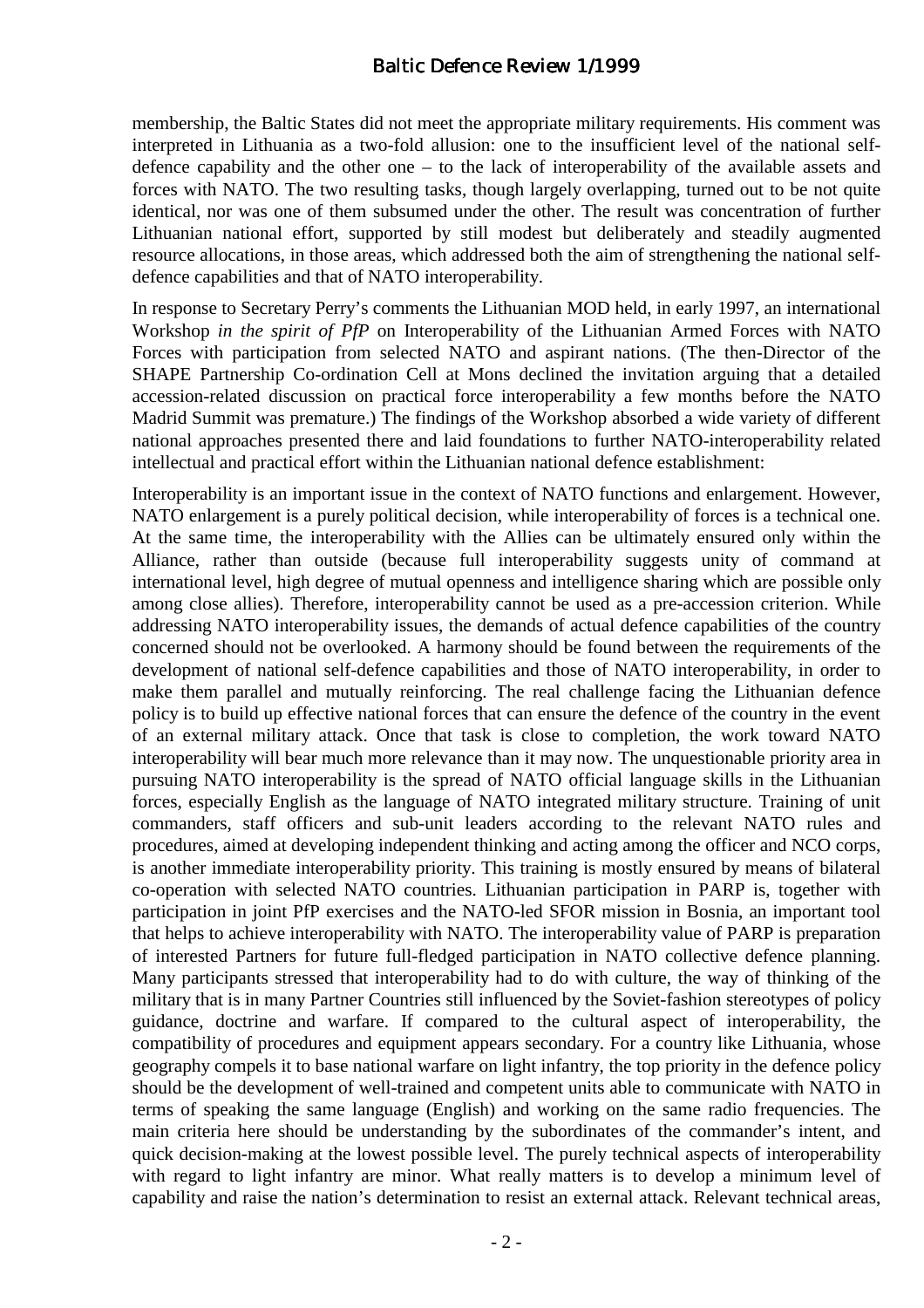where interoperability between Allies must occur, comprise communications equipment and procedures, and logistics, in terms of commonality of supplies, and with specific emphasis on the wartime host nation support arrangements designed to ensure effective receipt of Allied reinforcements. The main premise here is, again, the ability of national forces to defend their own country at least for a short period of time, in order to allow the reinforcements to arrive using the seaports and airfields of the country concerned.

One of the most intellectually productive points in the discussions at the 1997 Workshop may have been the distinction between the cultural and technical aspects of interoperability. The former was popularly referred to as 'interoperability of thinking'. However, that notion implicitly reached much further out into the areas of commonality of political, cultural, human, intellectual and material values and their hierarchy as reflected in the military culture. Its primacy over purely technical interoperability (unity of calibre, commonality of supplies, single map symbology, interchangeability of ammunition and primary combat supplies, co-ordinated use of radio frequencies, etc.) seemed to be generally recognised.

For the purposes of this article I dare suggest yet another way of structuring the interoperability issue by breaking it down to

(1) ability to understand each other ('software side': training, regulations, procedures, tactics, language, map symbology, agreed communications frequencies, codification, probably also quality of life of the defence personnel, etc.); and

(2) ability to practically support each other ('hardware side': equipment, weapons, means of communications, consumables, infrastructure, procurement, production, etc.).

With the definition, through the PARP, the mentioned NATO briefing and also national intellectual efforts, of basic interoperability requirements the Lithuanian national defence establishment got a considerable amount of homework to do as part of Lithuania's overall NATO integration strategy.

The interoperability-related actions (including those at home) can almost never be purely national, since the objective, contents and validation of interoperability efforts lie, by definition, in the interaction with foreign partners. Therefore, almost all that is done by Lithuania with regard to NATO interoperability of her defence forces has been done by means of international co-operation.

Only the provision of funding has been national. However, even that much-commended tendency of a steady and convincing increase of the defence budget has been largely based not only on the appropriate solid consensus among the major political forces in Lithuania, but also on the analysis of NATO countries' national practices and supported by their advice. Besides, there still exists substantial Western support to the development of reliable and NATO-interoperable armed forces in Lithuania, in the form of provision of training, expertise and materiel.

Let us have a brief look at some of the items of that 'homework'.

The **NATO official language training** is a *sine qua non* in the whole interoperability-related work. The primary focus is, of course, on English as the language of NATO integrated military structure. Lying on what we called the software side of interoperability, the language issue addresses its cultural as well as technical dimensions. The command of a language ensures, naturally, the access not only to professional materials produced in it, but also to all other intellectual products of the nations to whom that language is native or who use it as a means of mutual communication. Even more importantly, the language is the decisive key to personal contacts to foreign partners. Enabling our military personnel to communicate in English at a reasonable level of proficiency, we thus provide them with an opportunity to learn Western ways of doing things in the military area, but also to learn the Western way of life, system of values, etc. At the same time, it enables our Western partners to learn, through direct official and informal contacts with our English-speaking staff, about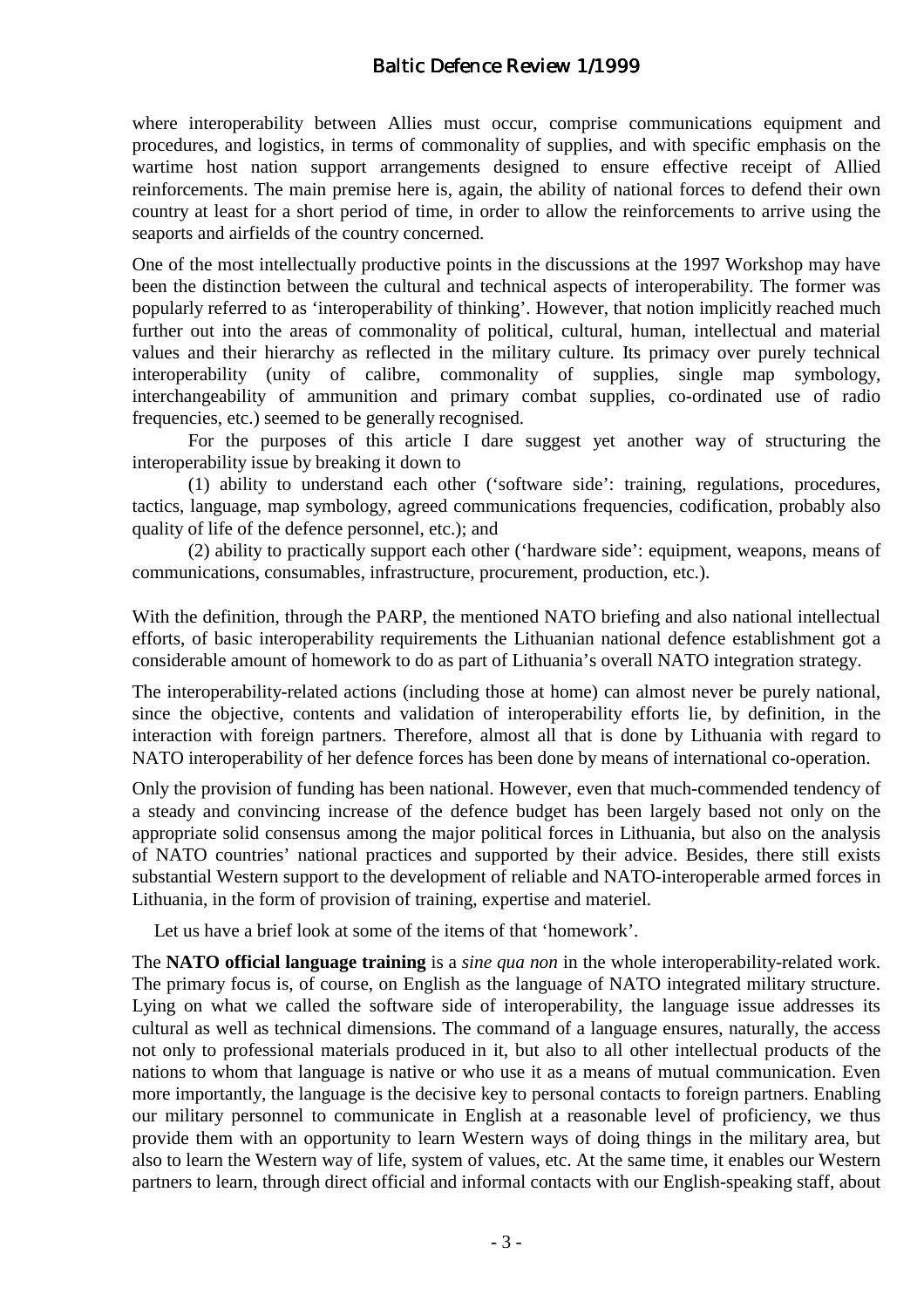Lithuania, her military, her security policy aspirations and to become convinced that Lithuania is part of the same community of values to which NATO members belong themselves.

By now, the Lithuanian national defence establishment has developed what can be without exaggeration called an English language training (ELT) policy of its own. The sources of that policy go as far back as 1993 or 1994. Faced with dramatically increasing volumes of co-operation with NATO, the Defence Staff was by then no longer in a position to apply the requirement for its entire documentation and correspondence to be conducted or at least duplicated in the national language. The early stage of the ELT policy was to send out high-ranking military and MOD officials as well as the key persons involved in international defence co-operation to attend basic ELT at courses kindly offered by the United Kingdom, Canada and even Luxembourg. The US provided ELT to the Lithuanian personnel prior to attending professional training in the US under the International Military Education and Training (IMET) programme. Germany has applied the same pattern under the *Militärische Ausbildungshilfe*. Certainly, the course-related language training here concerns mainly German, which is also relevant in the context of NATO interoperability. However, the student slots offered abroad could, by far, not satisfy the huge ELT requirement of the entire national defence establishment. The main elements of our defence ELT policy, thus, became:

- the development of the in-country ELT capabilities implying, in its turn, the establishment of a network of language laboratories and libraries at the national Military Academy and in the units and hiring professional language teachers to work there. Each laboratory has the capacity to train 20 part-time (3 hours per day) students at a time and runs three basic ELT courses per year, thus totalling 420 trainees annually. The contents of the training course have been developed – and teachers trained – with the assistance of, and in close co-operation with, the British who also provided the core laboratory equipment. We already have 7 such laboratories and plan to open 3 more in 1999;
- introduction, under the new military service law, of a career development system that encourages officers to undertake efforts of their own to learn NATO languages, the certified command of English or French or the language of a NATO member country being one of the premises for promotion to the rank of major and for additional pay.

This work went along with continued co-operation on language training issues with the UK, Canada, the US, France, Germany and, to a lesser extent and practically exclusively within the PfP framework, with Hungary and Austria.

The NATO language training has remained very close to the top of the Lithuanian defence policy agenda for five or six years already. Today we can measure progress that has been made thanks to the deliberate concentrated efforts in this field. At the practical level, it is no longer a problem to find English-speaking personnel for participation in international exercises or for other co-operative contacts with the Western military, or to handle English-language documentation. In defining their ELT requirements some units and services (most notably, the Navy) say they no longer need basic ELT. What they ask for is very short-term ELT courses in specific areas of military expertise. Such courses and related study materials are offered, from time to time, by some of our foreign partners (e.g. the UK, the Netherlands, Germany, Sweden). It is, however, too early to re-orient elements of our in-country ELT capacities on the requirements of specialised training. These continue to address the more pressing need for large-scale basic training.

The future of our defence ELT policy may depend on the answer to the still-pending issue of whether the army is the right place for people to learn foreign languages. There is a growing understanding in Lithuania that the newly recruited personnel that join the armed forces should bring with them a solid ELT background from the previous civilian experience. After all, the knowledge of Western languages is highly relevant not only to the military, but also to all other political, social, cultural and economic fields of activities. Once the civilian secondary-school and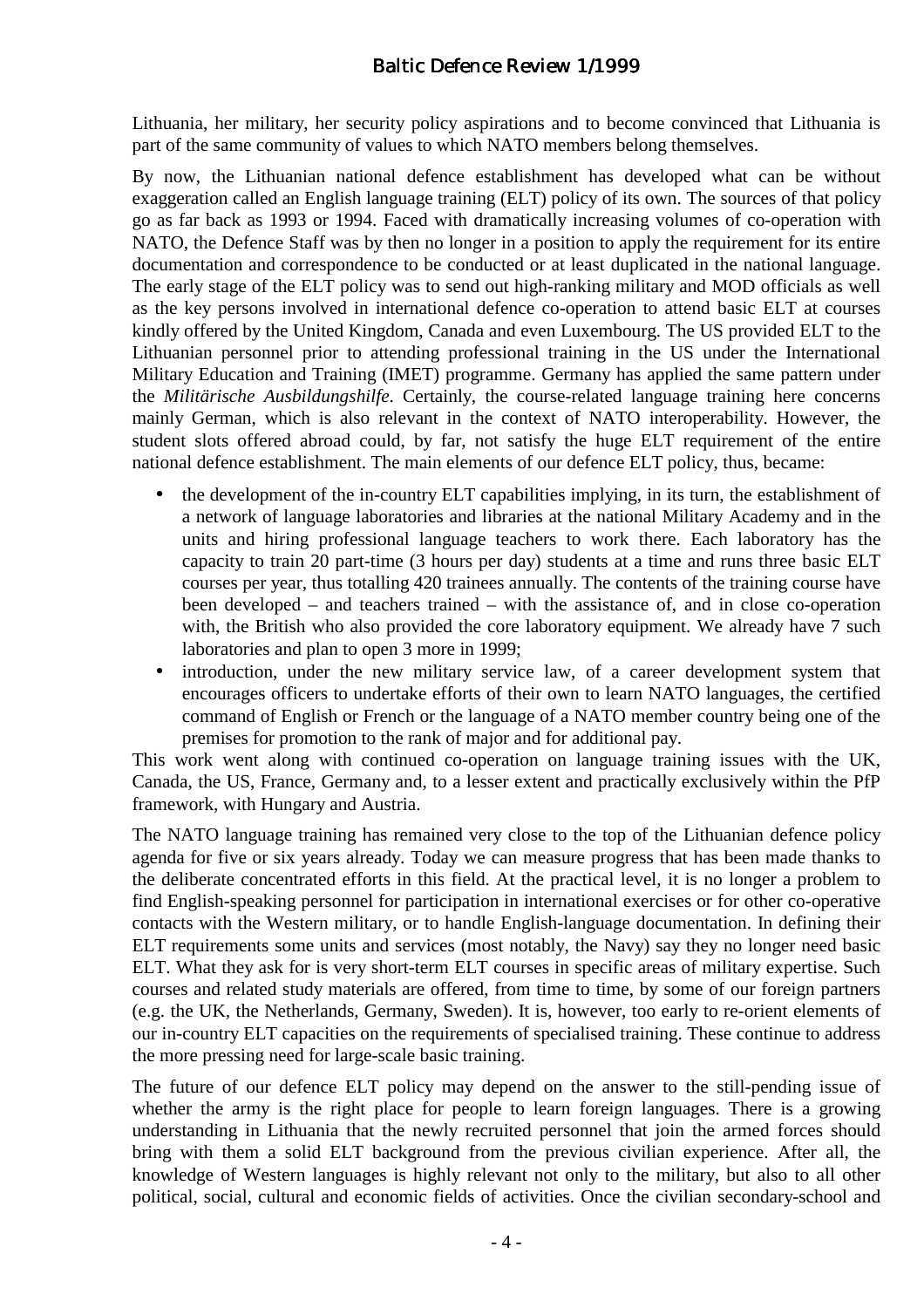university education system is able to provide the core of its graduates with sufficient practical Western language skills, the ELT infrastructure, which is currently being developed in the armed forces, will be able to face the task of advanced and specialised military foreign language training.

Another way to approach NATO interoperability is the **participation in international exercises** together with NATO countries. Most of such exercises are conducted either under PfP or *in the spirit* of PfP. The former are NATO Commands' exercises with invitations to all Partner Nations to participate, while the latter - exercises initiated by individual nations with invitations to selected partners.

The Lithuanian policy of participation in international exercises has undergone a considerable evolution since 1994 when we tried to ensure a minimum force contribution to each and every PfP exercise. There was more of political and advertising effort than real interoperabilityoriented work in it.

Nowadays, we focus more on command post, staff, map and simulation exercises than on field training exercises, because the former give more concentrated expertise at less expense than the latter. We tend to participate in international large-scale field training exercises only on our own territory or in close vicinity (e.g. other Baltic States, or Poland, or Nordic countries).

Our military attach more and more value to participation in the planning process for the exercises and staff procedures related thereto. The active phase of a particular exercise bears as much value as far it crowns the co-ordinated planning effort.

An important issue of the international exercise policy is the designation of personnel and units for participation. In selecting the individuals and units for such participation we give proper consideration to the relevant professional abilities and the level of English language proficiency of the personnel in question. Priority is given to the personnel who are likely to practically apply the experience they gain from international exercises in their further service in Lithuania for an extended period of time.

Another important aspect is tailoring the international exercises to the development needs of the international units that we are forming together with foreign partners. Such units are the Baltic Battalion (BALTBAT), the Lithuanian-Polish Battalion (LITPOLBAT), and the Baltic Naval Squadron (BALTRON).

Having the task of training units and individuals, the international exercises certainly lie on the 'software' side of NATO interoperability. However, they are also very helpful in defining the appropriate 'hardware' requirements.

Since 1996 Lithuania has annually taken part in 22-25 international exercises.

Lithuania is proud of its five-year record of participation in the **international peace support** efforts, which started with a contribution to UNPROFOR II in Croatia and continued with participation of sub-units (up to company size) in the NATO-led IFOR and SFOR in Bosnia. This participation demonstrates that Lithuania does not only consume, but also produce international security. It reflects the basic premise of Lithuania's security policy that peace and security elsewhere in Europe are indispensable part of our own peace and security. This participation is also a measure of maturity of the State to assume and implement international military obligations, also as partner in a defence alliance. Seen under the angle of NATO interoperability, such participation has been particularly valuable because it has so far always happened within a Danish foster unit. Hundreds of our servicemen learned through participation in the international peace support how to use NATO equipment, how to apply NATO command and communications procedures and how to practically interact with NATO forces.

A big part of NATO-interoperability related effort at home happens, of course, within the framework of the **PfP Planning and Review Process (PARP)**. The PARP addresses both the 'software' and 'hardware' sides of interoperability. Within its framework NATO defines, in consultation with the Partner concerned, specific interoperability requirements (nicknamed Interoperability Objectives, IOs, in the upcoming PARP cycle to be renamed Partnership Force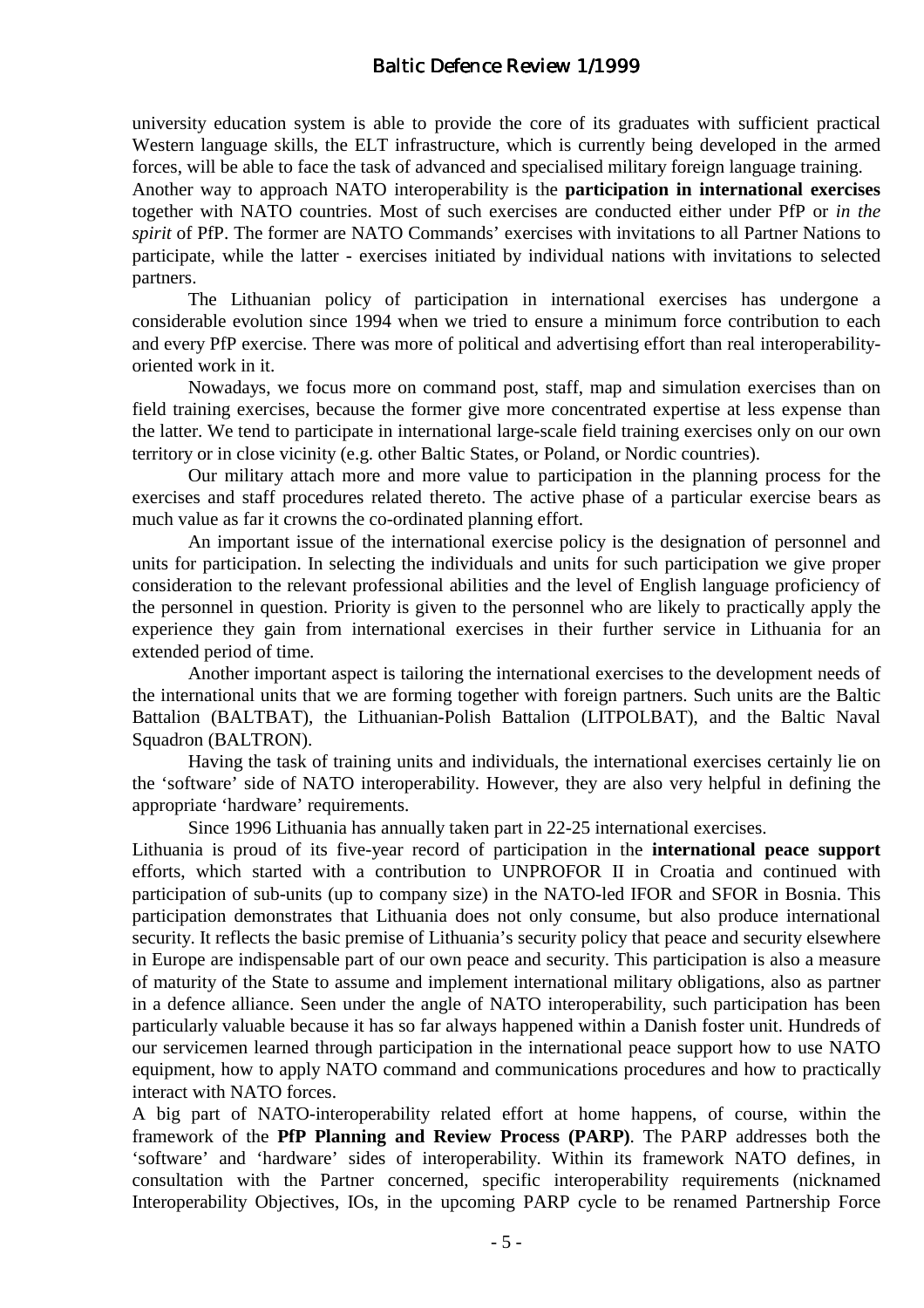Goals) to be met by selected Partner forces and assets by mutually agreed deadlines. This promotes the integration of NATO procedures into the staff work of PARP-designated units and helps define 'hardware' requirements in the PARP-earmarked forces and assets thus providing important input to the formulation of deliberate defence procurement policy.

What makes PARP particularly attractive to Lithuania is its ambition to prepare interested Partners for future participation in NATO collective defence planning system.

The PARP is also important as a mechanism, through which NATO standardisation and codification are entering, as part of our NATO integration strategy, the daily routine of the Lithuanian armed forces.

Lithuania's PARP policy has been, firstly, gradual expansion of the pool of PARP-earmarked forces and assets to include in the future the entire armed forces and, secondly, bilateral training and materiel co-operation with selected NATO nations, most notably Denmark, on the implementation of specific PARP Interoperability Objectives. In our bilateral co-operation plans with some of the partners we have also been trying to relate individual co-operative events, as far as applicable, to specific IOs.

The main contents of the interoperability-related homework on the 'software' side lie probably in the **personnel training**. Efforts have been made at all levels to have the Lithuanian military personnel trained in NATO approaches, tactics and procedures.

At the level of senior/staff officer training we have been in this sense relying for a long time on the training opportunities provided by Germany, the US and France within the framework of their national foreign security support programmes. However, the necessity to unify the doctrinal side of the national staff officer training and to approximate it to the conditions and realities of Lithuania without depriving from NATO doctrine, manuals and expertise led to the idea of developing own staff officer training capacities. Latvia and Estonia apparently had similar considerations. At the same time, the comparatively modest size of the national requirement for newly trained staff officers would hardly justify the establishment of a dedicated national educational institution in each of the three countries. On the other hand, the large overlaps in geo-strategic posture and security policy aspirations as well as many similarities in the development of the national defence forces over the last years allowed for a joint Baltic approach to the problem of staff officer training. The joint approach, in its turn, promised the benefits of having the staff officers trained in English and of obtaining direct Western support to a would-be institution. That was the background for launching the Baltic Defence College project that has by now entered the decisive stage of implementation.

At the level of junior officer training, the Military Academy in Vilnius has been continuously adapted to NATO training standards. Since the Academy staff has had, if any, only very limited NATO background, this adaptation is a long-term process, rather than a one-time wilful act. In this process Lithuania has been strongly supported bilaterally by the United Kingdom and Denmark, in terms of provision of advice, teaching materials and instructor training. Of course, our junior officers continuously take advantage of the long and short-term training courses provided by Germany, the United States, the United Kingdom, Denmark, Canada, France, but also by such non-NATO nations as Sweden and Switzerland whose doctrines and approaches are, however, generally recognised as NATO-compatible.

At the level of NCO training, our national NCO Academy at Kaunas has been very successful in mobilising Western support and expertise, especially American (through the Vilnius-based US Military Liaison Team activities) and Danish. A number of NATO countries (most importantly, Germany) have been offering specialised NCO training at their national military training establishments.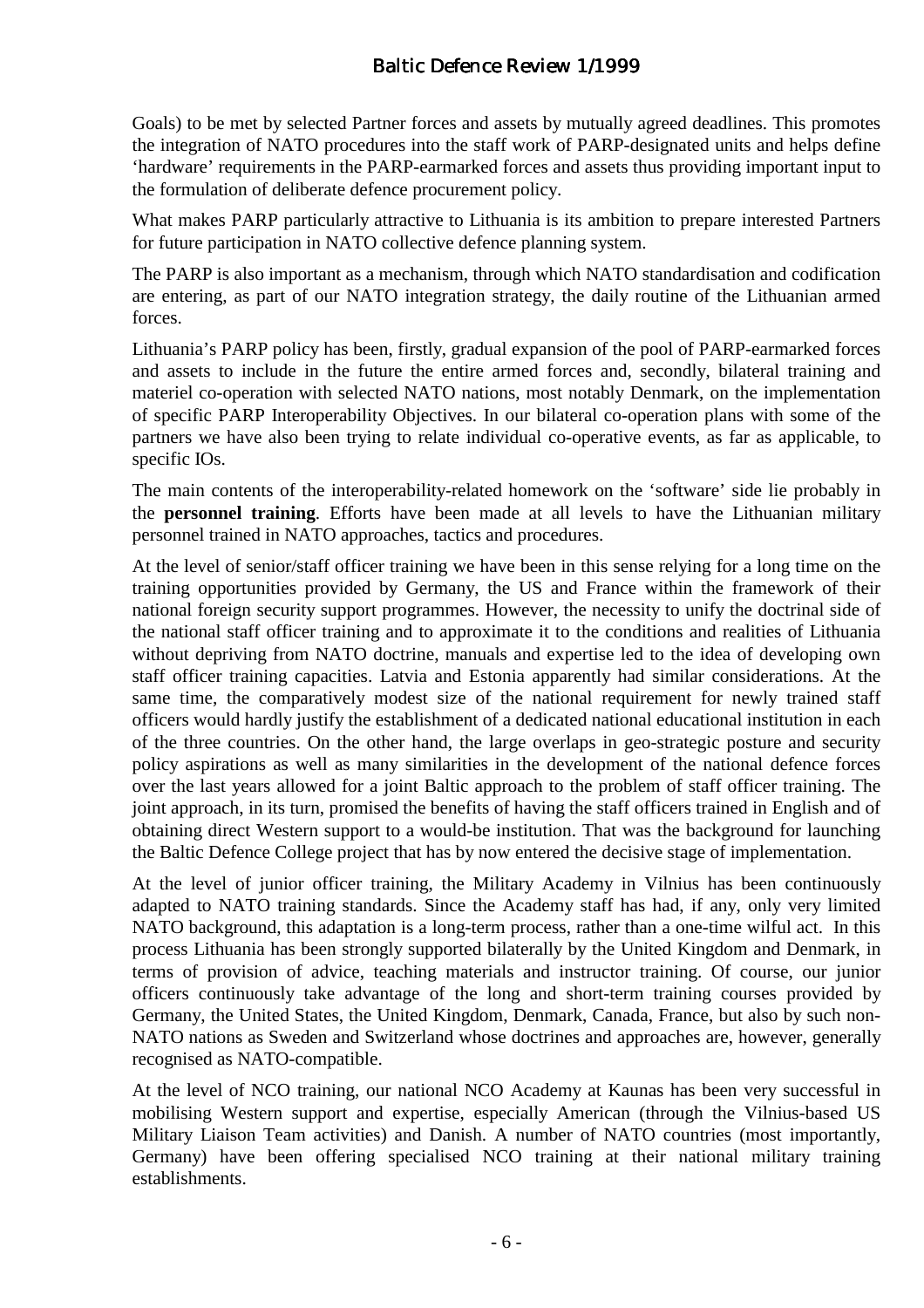<span id="page-65-0"></span>The demands of NATO interoperability at the level of basic military training are addressed with the help of our British partners in organisation of basic military training instructor courses in Lithuania. The target audience of these courses consists of individuals who will conduct centralised military training of newly conscripted army recruits at Rukla.

An indispensable element of our interoperability-related homework is Lithuania's participation in the implementation of the **Baltic defence co-operation projects**: Baltic Battalion (BALTBAT), Baltic Naval Squadron (BALTRON), Baltic Air Surveillance Network (BALTNET) and Baltic Defence College. All of them are supported by Western countries within the framework of the Baltic Security Assistance Management Group (BALTSEA), which turns them into mechanisms of introduction of NATO or NATO-compatible equipment, rules and procedures, respectively, in the Baltic armies, navies, air forces and officer training systems.

Last but not least, a vast area that is essential to our interoperability homework is the area of **defence procurement**. The NATO interoperability demands have made our military procurement system turn to Western military equipment markets. It is through the procurement that the Lithuanian armed forces get new NATO-compatible weapons and equipment: British cross-country vehicles, Swedish anti-tank grenade launchers, US communications equipment, etc. This also necessitates further co-operation on issues like supply of spare parts, maintenance base, operator training and others. Similar links, highly relevant to the interoperability issue, appear not only through direct purchases of equipment from Western companies, but also through much-appreciated military excess equipment donations to the Lithuanian armed forces.

This brief overview hopefully shows the place of NATO interoperability efforts in Lithuania's security and defence policy, exemplifies the actions that are taken by Lithuania at home to ensure the NATO interoperability of its defence forces. A comparison between the menu of interoperability areas and requirements specified in the beginning of the article to the work actually done so far may give an idea what areas need to be entered into and what tasks still have to be performed in logical continuation of this effort.

 $\overline{a}$ 

<sup>\*</sup> Andrius Krivas is Director of the International Relations Department in the Ministry of National Defence in the Republic of Lithuania.

<sup>&</sup>lt;sup>1</sup> Study on NATO Enlargement, September 1995, Paragraph 74, 76 – 78.

 $2$  NATO Enlargement. Collective Briefing to Interested Partners on Minimum Interoperability Requirements - 31 May 96.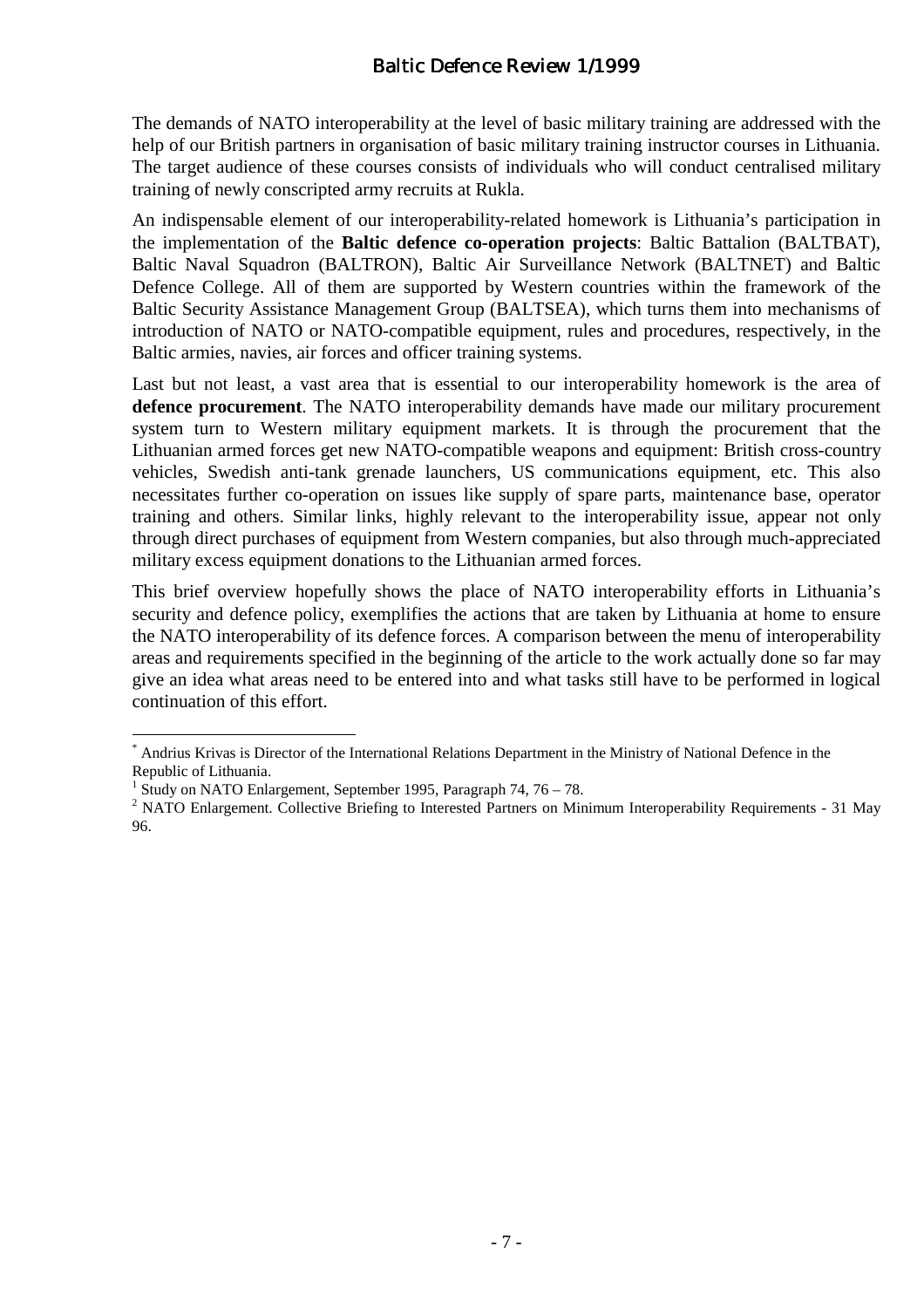# **NATO interoperability and the Baltic Defence College**

Michael H. Clemmesen Brigadier General<sup>[\\*](#page-72-0)</sup>

In today's world, military operations combining the forces of more than one state is the rule rather than the exception. Thus it is important that military organisations open minded develop professional interests in learning what will make them effective partners in combined operations. Success or failure is likely to depend on it. Major powers' militaries may expect their partners to make the adaptation. For smaller states, however, that option does not exist. They must be able to understand and then to adapt, in order to develop interoperability.

To understand the ways the Baltic Defence College will promote the NATO interoperability of the Baltic States defence forces, one must first - in a general way - identify the obstacles to effective co-operation between military units.

# **ELEMENTS OF INTER-OPERABILITY**

# *Common Language(s)*

Without a common language, military forces cannot co-operate effectively. Two units with a common mission but without common language will have to divide the tasks between them in a way that makes interaction unnecessary. They must then hope that nothing and nobody will interfere with the line of division. However, no military operation can be safely built on such a premise. Any competent military opponent will seek these divisions of responsibility and exploit them. Therefore military forces conducting operations together with NATO units must master the English language.

The better the knowledge of English by the forces involved the better the basis for co-operation. The deeper the key staff officers and unit commanders know this common language and the more familiar they are with the different accents, nuances and dialects, the less scope for misunderstanding. However, deep key cadre knowledge of the language may not be enough. In most operations a "between the leaders" interaction will be insufficient to meet the demands of the situation.

Army units conducting mobile, high intensity operations must be able to interact at all levels to avoid dangerous misunderstandings that can lead to enemy exploitation or to fratricide caused by "friendly fire". Units will need to co-operate closely at much lower levels than was foreseen in the plan. They will meet on the battlefield as a result of the situation developing or by chance. Therefore it is necessary to have a rather widely spread common language base. Even individual soldiers and non-commissioned officers will need to have an active knowledge of the working language.

In peace support operations units from different nations will often be employed in territorial supervision and control missions. Such operations are much more predictable than fluent, mobile, high intensity operations and therefore, in theory, less dependent on low-level co-ordination and communication. However, units in such operations are often dispersed with platoons and even with sections in independent control posts or on patrols. Therefore even in such more predictable operations and missions, efficiency might well depend on a widespread knowledge of a common language.

A basic proficiency in the official, common, working language may not always be enough. For close cooperation, some basic knowledge of the language of the co-operation partner can be very helpful. One example: during the Cold War, Danish Army units had war time defence missions in the front line defence of the Federal Republic of Germany. In some defence plans, Danish battalions had German Army infantry companies attached, deployed forward of Danish positions, right up to the Inner German Border. These German companies could be forced to conduct a rearward passage of lines through the Danish companies during the confusing first couple of hours of the war. The German Army companies, including the cadres, were reservists. Most understood some English. However, it was quite clear that their limited English would be insufficient during what is one of the most difficult and dangerous operations when conducted during combat contact and under enemy pressure. In spite of this, there was one reason why Danish officers were fairly confident that it would work without a high risk of fratricide. There was a widespread knowledge of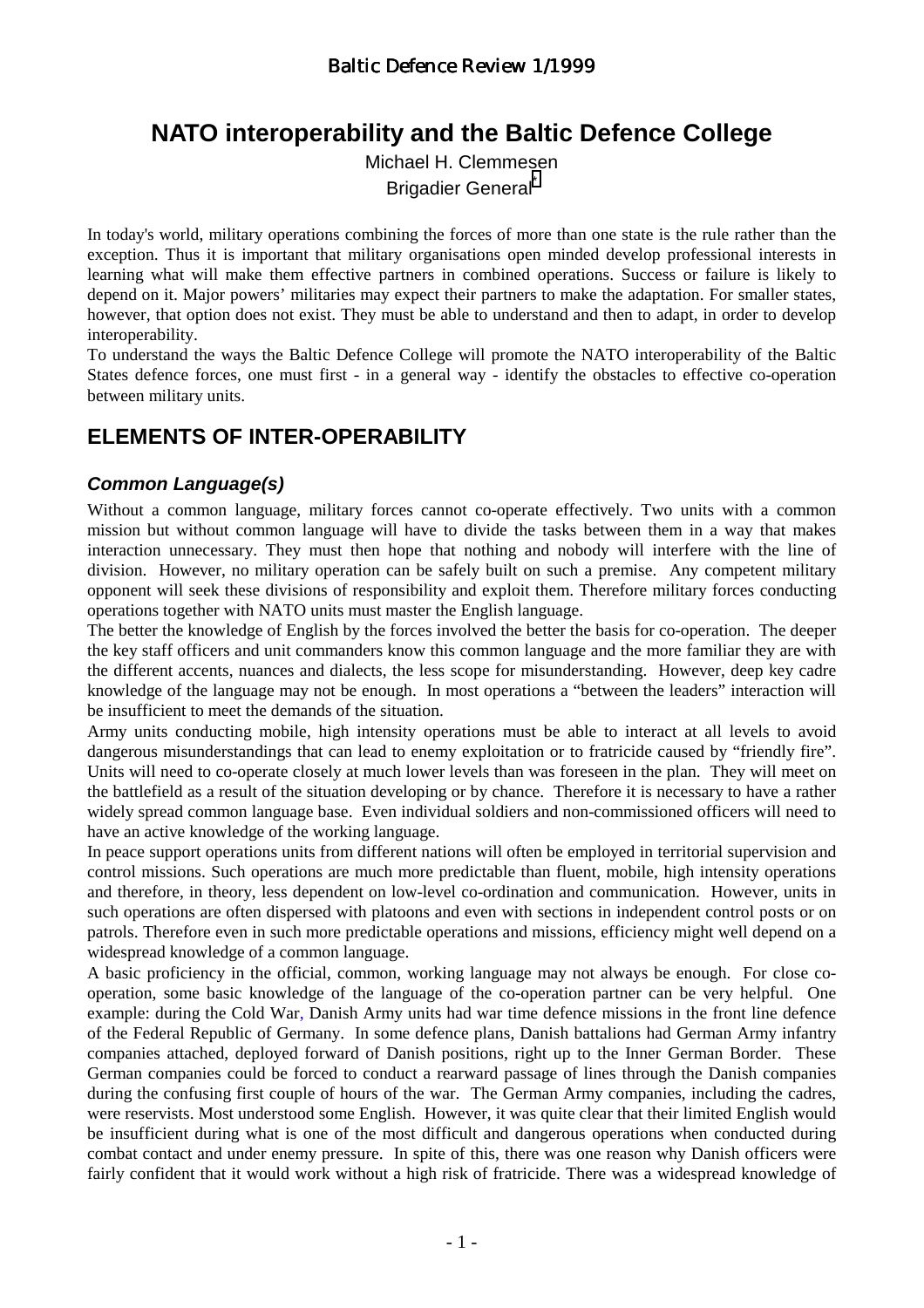the German language among the Danish cadre and soldiers. If necessary, the communication could take place in an unholy mix of English and German languages.

The importance of common languages is also demonstrated by the fact that the Nordic States Armies have successfully conducted combined operations for decades. During the last five years, it has been done again during the UN peace keeping and NATO led peace support operations in the former Yugoslavia. In the Former Yugoslav Republic of Macedonia, the Nordic States successfully fielded and integrated a mixed company. In the very difficult operation protecting the Tuzla (safe-) area in Bosnia during the UN phase, the Nordic States worked successfully in a mixed mechanised battalion. The mission sometimes brought situations close to war under rules of engagement requiring complete understanding of the situation and accurate as well as co-ordinated judgement by all.

The high general knowledge of English in the Nordic Armies is an important factor of the success, but it is not the only reason why their co-operation is normally smooth and effective. All ranks are able to work together by communicating internally in their mixture of Nordic languages and English. It is also important that the general cultures have many common elements (the purely military cultures, on the other hand, have very few shared traditions and components).

#### *Common procedures and basic formats*

Common knowledge of language only creates the most basic foundation for co-operation. In itself, however, it does not remove the likelihood of misunderstanding, friction, and accidents. In order to increase the probability of co-operation being smooth, all involved sides will have to accept, absorb, and use, a common, standardised terminology. This includes standardised order and reporting formats, communications procedures and forms, as well as similarities in staff structures and working and planning formats. The cooperating parties must also have an agreed normal division of responsibilities and procedures in situations that will occur in the field during the operation: e.g. passing of each other's lines (like in the Cold War situation described above), and using the partner's indirect fire or air support units.

If these preconditions are not in place, the units will get in each other's way, with fratricide as a probable result. The chances of success through a combined synergy of effort will be very slim. In one of the accidents of the Gulf War, U.S. Air Force aircraft mistakenly attacked a British mechanised platoon. The USAF unit involved apparently had not conducted sufficient training exercises prior to their commitment to the air campaign using the common doctrine and procedures for Air-Land co-operation that had been developed over the previous 10 years in NATO. In the Tuzla operation mentioned above, the Nordic Battalion was dominated by the Swedish contributions. However, as the unit depended on air support from NATO forces, the Tactical Air Control Parties came from the NATO Danish Air Force. Due to the Swedish defence doctrine and organisation, no similar structures for close integration of land and air operations had been developed. Even if national Forward Air Controller teams had existed, they would have had to learn NATO procedures from scratch, making the chances of misunderstanding, inefficiency, and losses considerable. In the later NATO led peace support operation in Bosnia, the Nordic-Polish Brigade was supported by a NATO (U.S.) artillery sub-unit. If the Swedish or Polish battalions had used their national fire control procedures instead of the NATO-agreed, there would have been a high risk of misunderstanding and fratricide.

### *Technological interface*

Common language and routine in using common procedures are not enough to ensure smooth co-operation in military operations. They must be backed-up by compatible technology.

The key element in making the common language and procedures effective is to have compatible communications equipment (and encryption systems) at the command levels where timely information must be available and direct co-ordination is essential. The more integrated the operations and faster the likely pace of operations, the greater the demand for systems that can work directly together at all tactical and operational levels.

If operations are likely to be interwoven to a very high extent and combat intensity likely to be high, efficiency will also depend on the compatibility of the logistics. At the low level, one could mention common standardised fittings on logistics equipment and common terminology for spares. At the medium level, you have common types of fuel and ammunition. At the high end of interoperability forces are using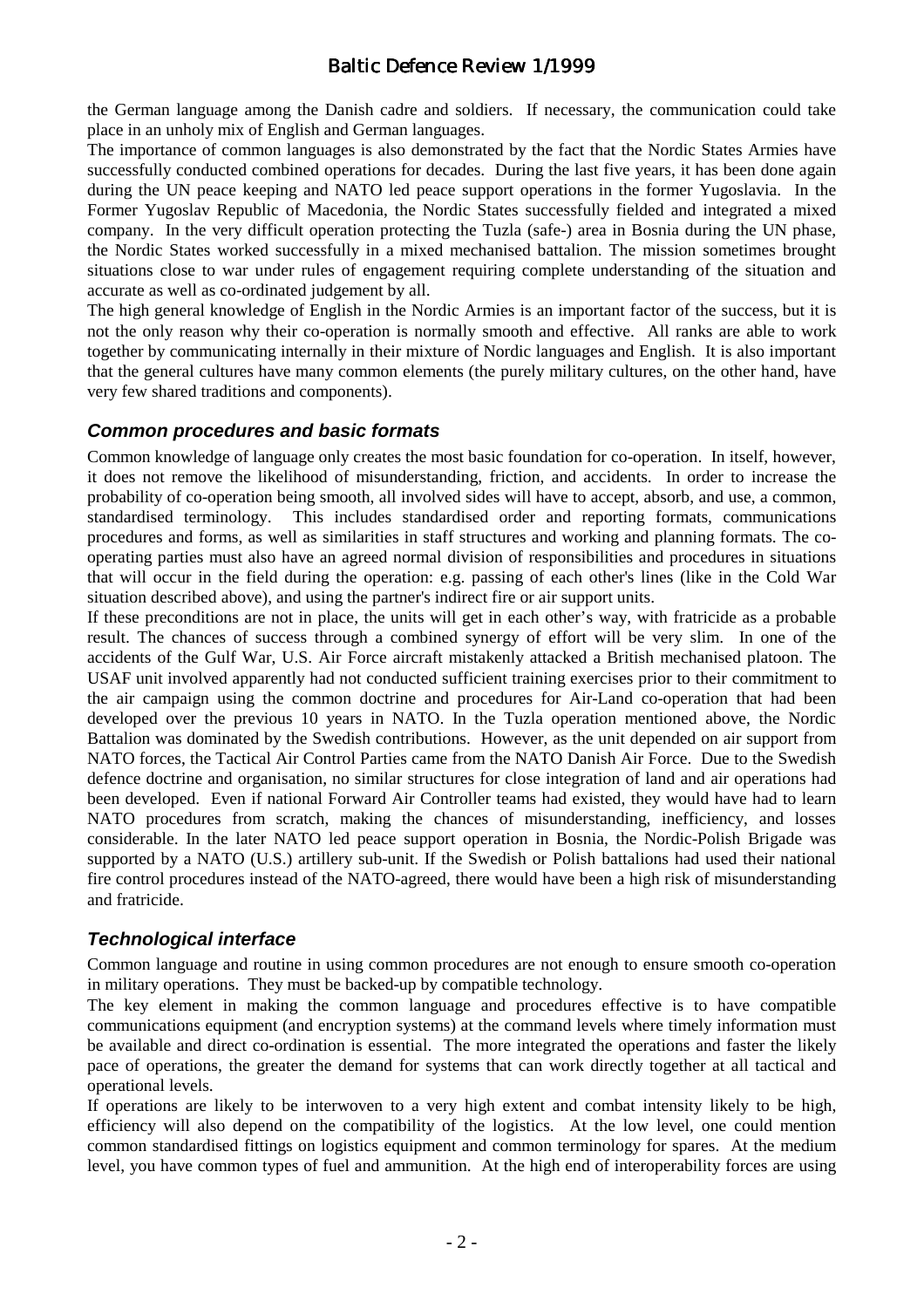very much the same types of key equipment allowing use of the same spare parts and maintenance organisations.

The equipment and the support of the larger participating states have dominated all efficient international forces involved in multinational operations throughout history. This was the case on all fronts in the Second World War, the Indochina Wars, and is likely be the case in future wars of some duration and intensity.

The higher the level of initial standardisation or at least compatibility between the military forces the higher the degree of interoperability. However, the cost and opportunity dividing agreement of NATO contradict this. Logistics support is a national responsibility in the alliance. However, it is sensible once in a while to remember that a shop- or book-keeper's logic have created considerable difficulties in combat in the past and is likely to be a problem for military leaders in the future too. A high degree of logistics interoperability reduces the burden on the combat soldier. Multinational forces must strive to obtain it.

### *Different military cultures*

Even with armies that speak the same language, use the same procedures, and to a large degree have the same equipment, friction and misunderstanding is likely. Each nation possesses a unique identity, based on language, values, cultural identity, and social outlook. Armies are very much influenced by their national military experience and history, as well as the educational system, norms, social and political system, etc. of the society, the part of which it is.

Differences between armies resulting from the diverse national background can influence interoperability to a very high degree. Even minor factors can have considerable impact. Different cultures means that land forces vary in the way they do even the simplest things. They differ in the will to delegate authority and the level of trust they are willing to show in co-operation partners not firmly under their control.

The military culture and the normal missions with which an army is raised and trained -including the terrain and climate it is meant to work in- influences structure and tactical emphasis. It should surprise nobody that there is a distinct difference between ethos as well as tactics, structure and training in the Finnish Army, which focuses on defence of a relatively vast national territory in a difficult climate; and that of the British Army with its very different history and diverse missions.

Armies are very much social organisms and even if they are sometimes influenced by - and even "copy-cat" - military doctrinal, structure, and uniform fashions from "role model" armies, they remain very different.

These differences are much less pronounced in navies and air forces that are much more dominated by the medium in which they work and the technology they have to use to be effective.

Even the armed forces inside one state can be so different in ethos and training that this influences negatively their ability to co-operate effectively. The United States has spent much energy to develop the will and ability to co-operate between the different parts of the armed forces. Even in the Baltic States it has required a serious effort to bring the small regular and volunteer forces together in an effective co-operation.

The only way to reach effective interoperability in spite of the effects of the "cultural" differences is by living and training together, and by gaining understanding and knowledge - as well as acceptance - of the other's ways of seeing and doing things. There is no substitute for well-planned and rigorous training programs for all military forces, especially multinational ones. The combat effectiveness of the combined force depends on it.

### *WHY THE BALTIC STATES NEED NATO INTEROPERABILITY*

NATO operability is relevant in two ways to the national security of the Baltic States:

- 1) For participation in peace support or other international operations outside the Baltic region: *Interoperability for international solidarity*.
- 2) For co-operation with NATO forces that may be deployed to one of the Baltic States in case of need before or after membership as a result of consultations during a crisis followed by a NATO decision to deploy regardless of member status: *Interoperability for enhanced deterrence*.

In the first context, units are likely to be relatively light and the operations will probably be of low intensity, making the logistics problem comparatively simple - in some respects. However, at the same time, logistics support could be difficult and demanding due to the distance from home if assistance is not available from other forces in the area. Until now the Baltic States have been able to have a high level of logistics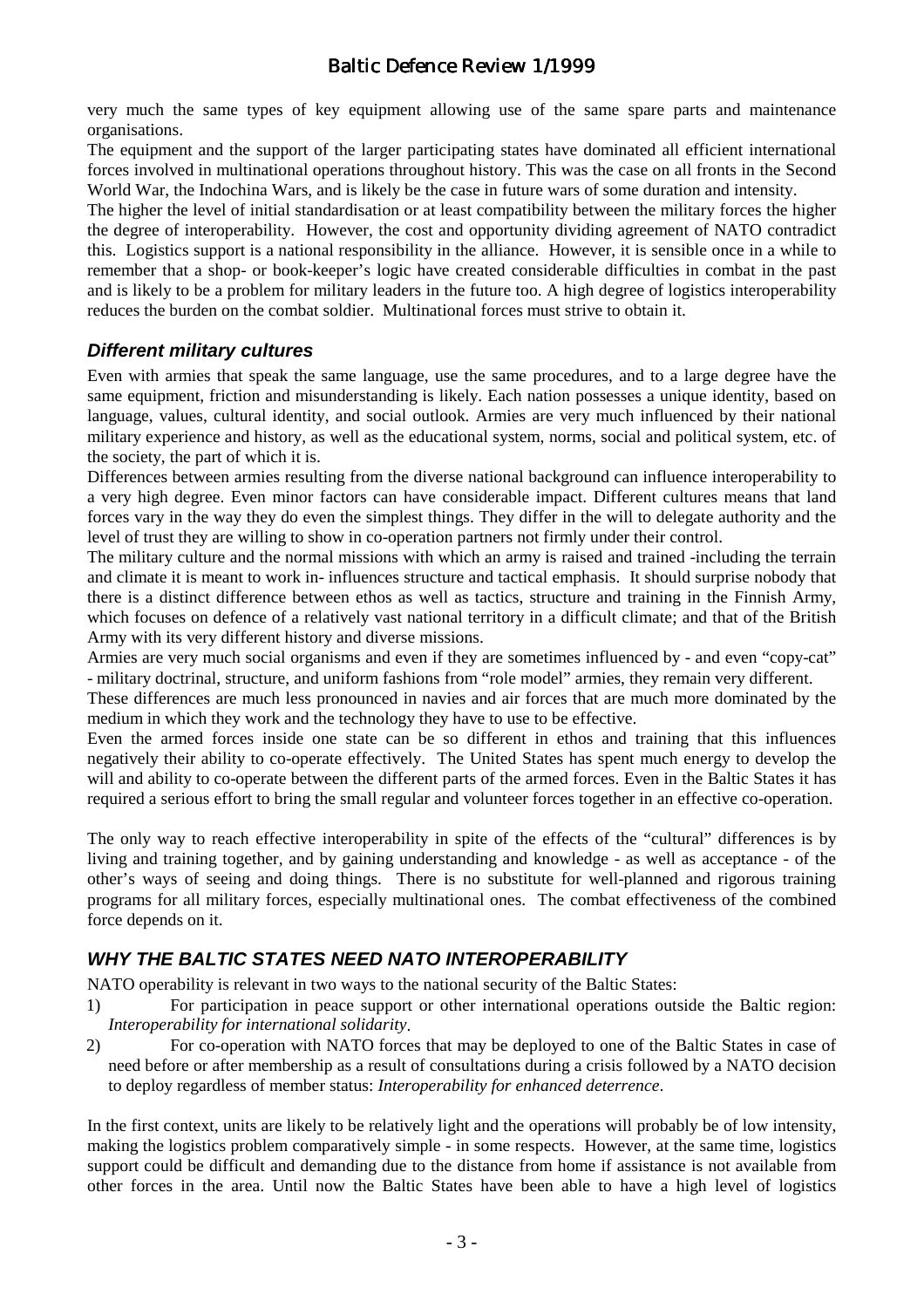interoperability through support of the armies of the states they have been serving with: Denmark and Sweden in Bosnia and Norway in Lebanon. The other technical interoperability problems have been solved in the same way.

The mixing of forces in solidarity missions is likely to be high, creating need for a minimum language skill at the low level of NCO's and even private level. On the other hand, the flow of events is likely to be rather predictable, and the intensity of operations low, making the risk of fratricide and costly misunderstandings slight. Therefore, the demand for cadre's in-depth understanding of the mission language and general knowledge of NATO procedures is likely to be limited. Most needs can be covered with a fairly short premission training making the personnel familiar with the special mission Standard Operation Procedures. However, as the support from other states is reduced, the requirements for the Baltic States' cadres and structures are likely to increase in such missions, especially in the Enforcement end of Peace Support Operations.

Only small parts of the state's defence forces are likely to be deployed in a solidarity mission. Therefore, the development of NATO interoperability could be limited to a relatively small part of the cadre/forces in this situation.

In the second case, in the deterrence situation, the need for logistic interoperability between the Baltic States and NATO States forces is relatively limited. The NATO forces are likely to have a completely independent logistic support structure, and the Baltic States' forces operate close to their own support structures. However, logistics interoperability between the Baltic States - on the basis of NATO standards - could have significant benefits. It would enhance the credibility of deterrence and make the defence more robust.

On the other hand, in all other respects the interoperability requirements will be very clear. Some Baltic States' units will have to operate very closely with the NATO States forces, creating high demands for common language, procedures, and technological interface. Some local forces - both regular and territorial are likely to be integrated in the NATO States' forces, and - potentially - the situation could develop into a high intensity operation with rich possibilities of misunderstanding and fratricide.

In that situation the Baltic States' forces would also have to co-operate and interact with each other, creating a need for internal common language and procedures - and the only agreed possibility would be the English language and NATO procedures.

Thus the requirement for interoperability based on NATO standards in this situation is general: nearly all forces must be prepared to interact with NATO state forces, even the territorial volunteers and reserve units. The integration of operations may be so close that broad understanding and acceptance of military cultural differences is essential.

# **THE ROLE OF THE BALTIC DEFENCE COLLEGE**

# *What is a General staff officer?*

The models vary in different armies. The term is understood here in the same way it was by the enlightened German fathers of the modern General Staff 150-200 years ago:

- Recruited among the young officers with a proven capacity to command and lead sub-units.
- Expected to be open-minded, critical of dogma, analytical in approach,
- With an in-depth acceptance of political control of all state armed forces,
- With an understanding of the need of humane leadership, positive motivation, and the development of trust and independence in subordinates,
- Developed through a general staff course that broadened the professional horizon and ability to hard, systematic work, in a disciplined co-operation with others,
- Later developed further through service in sequence of teaching posts, staff positions at various levels, troop command at various level, and as teacher/tutor of younger colleagues,
- Analytical and positively critical, if necessary self-critical, in reporting,
- Always evaluated by personality characteristics, the most important being the combination of moral courage to present the right solution even if unpopular, and the will power and personality to ensure that the chosen option is implemented with a sound professional foundation,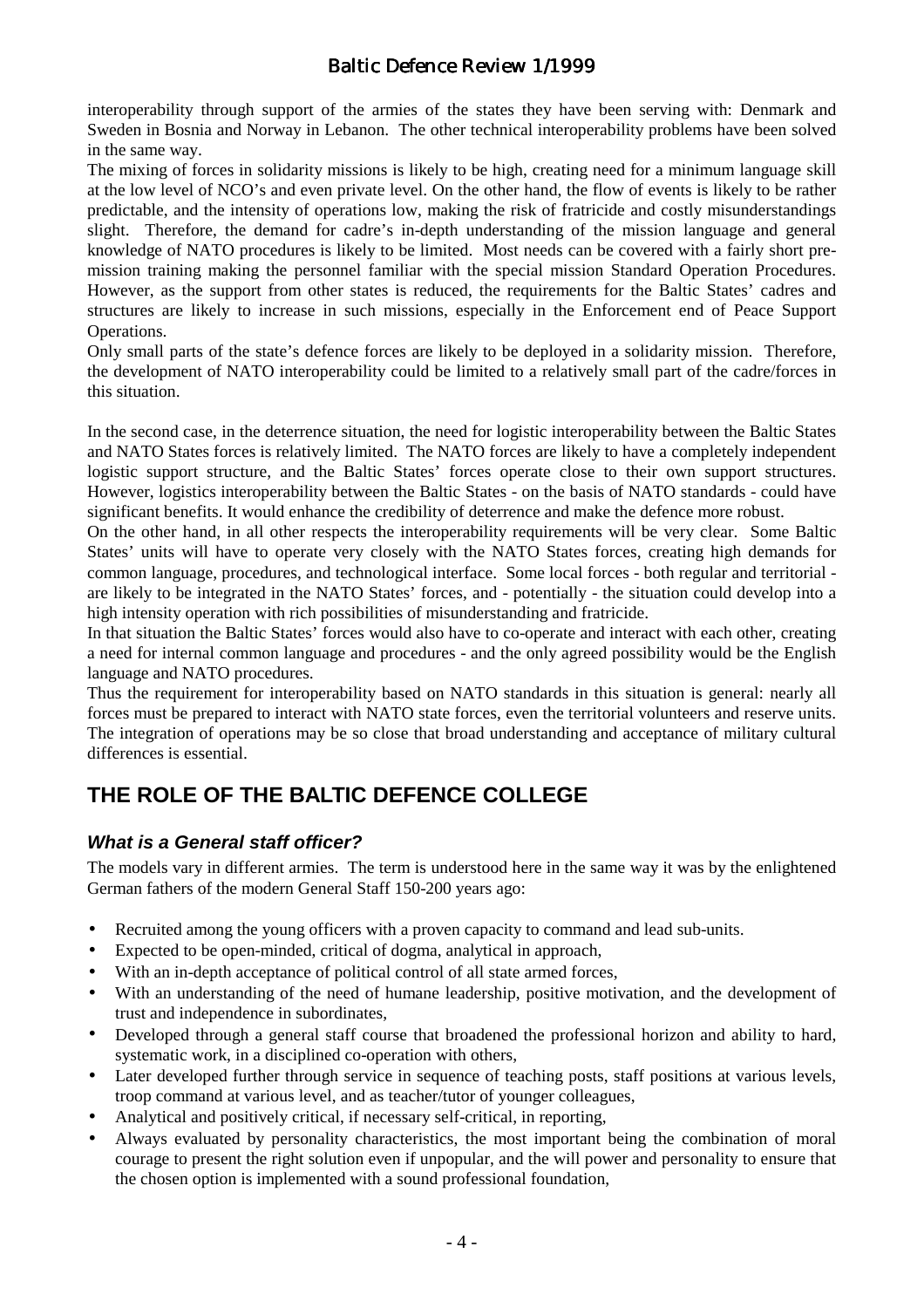• Accepting that becoming a member of the de facto elite of the national defence forces, a status based on intellect, character, and service, does not need to bring any formal privilege.

This is the model/ethos that the Baltic Defence College will attempt to promote among the students. In principle such a General Staff Officer should be able to staff any military educational, organisational, tactical, administrative, or logistic problem - in any country - and come up with a workable recommendation (or decision). The general staff officer is a generalist rather than a specialist. He does not have one right model or solution that he tries to project onto any problem. He is open-minded and develops/adapts the recommendation to the actual problem/local conditions. Thus he is very suitable for international cooperation - and for working together with other state structures in his own state.

When the mission of the coming Baltic Defence College was developed in the summer of 1997, all persons and parties involved agreed that the teaching in the college should prepare staff officers capable of effective interaction with forces and staffs of NATO countries. However, the further development of the project and the international support for it have surpassed expectations and produced unique possibilities for developing officers that can support and guide their national defence forces towards effective interoperability.

# *The framework*

The working language in the school is English. It was agreed in the summer of 1997, that "all teaching and work- except national teaching of administration - shall take place in the English language".

At the first phase of the student selection that took place mid-1998 in the three countries, the English language skill was a clear criterion. Thereafter further language preparation of the candidates is taking place abroad or in their home country.

The fact that English is the working language in most of the instruction means that the officers receiving staff training in the college will get approximately the same advantage in relation to NATO interoperability as the officers that go through a similar length staff course in the United Kingdom or the U.S. Of course, a period in a fully English speaking environment will tend to develop the ability to use that language further. The working English developed in Tartu, among other non-Anglo-Saxons, will be less than perfect, very much like the simple, common lowest denominator, English used in the multi-national headquarters of the alliance.

However, in a couple of ways, the Baltic Defence College course could have an advantage. Firstly, British and U.S. courses will tend to use national terminology rather the agreed NATO terms. Thus one could say that the Baltic staff course might be a marginally better specialist language preparation for NATO interoperability. Secondly, the small (5-7-person) size of the working groups, "syndicates", used in BDCOL makes certain that every student is forced into active use of English every day of the course. There will be no chance of "hiding".

The staff is multinational. It comes from 12 different states. The Directing Staff involved directly in the teaching of operations, tactics, and logistics is from 9 different states. Denmark, Finland, France, Germany, Norway, Sweden, Switzerland, the United Kingdom, and the U.S. are all represented. On one side, this is a significant challenge in the development of the education and recommended solutions to problems, as the actual instruction given will have to be completely integrated. However, we shall make sure that the product will represent the sum of common sense and professional knowledge rather than be an attempt to compromise between contradictory doctrinal elements. On the other hand, the fact that we will demonstrate that it is possible to reach a high level of focused co-operation amongst members from so many nations/organisations will in itself show the students how a multinational NATO headquarters could work together- in spite of different background and military cultures. It will actually demonstrate that a significant element in being effective in spite of multinationality is gaining understanding of the roots of different military cultures.

The students will learn to work in small multinational groups. Nearly all work during the Baltic Defence College staff course will take place in syndicates involving at least the three Baltic States nationalities. No nationality will be in a dominant position. The work will be difficult, lead to misunderstandings, be felt to be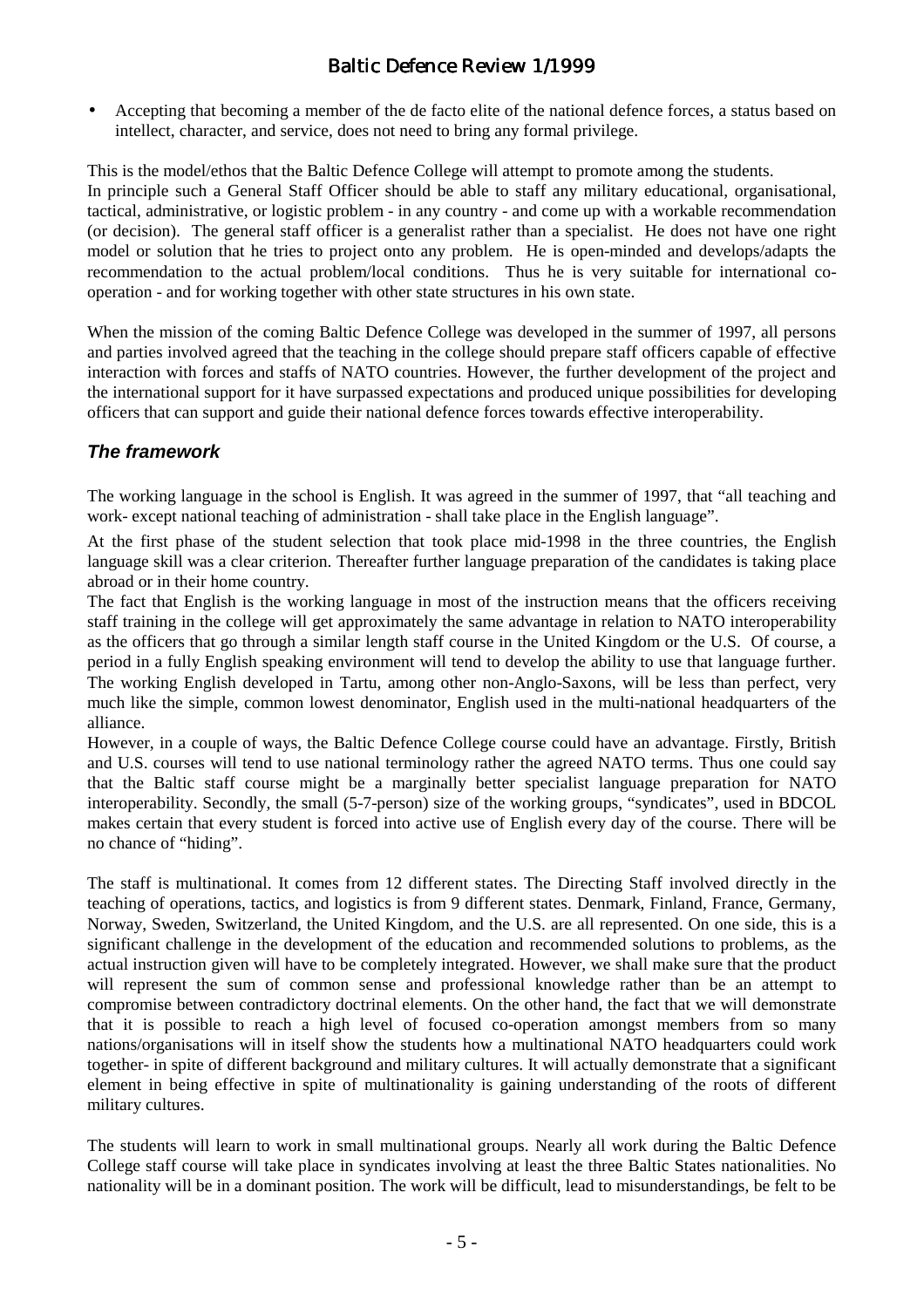a waste of time, bring frustrations. All the hardship endured on the way to a solution to the problem discussed will prepare the students to be successful international officers.

The students will have to develop and show considerable patience - as well as diplomatic sense, open mind, and the willingness to be convinced and compromise. That is essential in an international military group. However, in BDCOL the problems discussed are at a rather low, tactical and practical, level (e.g. the planning and the execution of operations at brigade/military region level and lower). It means that the pressure for real - rather than "political" and superficial co-operation is higher than it would be in a most multinational headquarters. Thus the course will prepare the students well for work in the fully or partly ad hoc multinational headquarters that will plan and direct international operations in peace support and defence in war. The course will develop attitudes and human interaction skills essential in creating successful interoperability.

The tactics part of the staff course will promote NATO interoperability in key areas. The general tactical field manual that will be developed in and used by the Baltic Defence College will mirror the terrain and defence conditions of the Baltic States, including the need for independent action by often widely separated combat units. However, at the same time, the manual will include all relevant formats for orders, planning, reporting, etc., from NATO manuals and STANAGs. Thus the instruction will prepare students to work with NATO member state forces, without blindly copying methods that are likely to be inappropriate to the actual defence of the Baltic States during the next decade.

The manual will be developed in close interaction with the Baltic States Main Staffs (and officer education academies/centres) making mutual exchange of ideas possible and likely as to enhance the development of NATO interoperability in the defence forces of the three states.

#### *The curriculum*

The instruction in tactics and logistics will not only be based on this tactical manual. It will also familiarise the students with relevant NATO tactical publications.

All but one of the nine exercises during the tactics part of the course will aim at developing routines in the use of the NATO formats in the defence of an area/region of one or two of the Baltic States. Three out of these major paper/reconnaissance/war gaming-exercises will involve analysing and practising the integration of NATO member state forces into the defence of the Baltic States.

One exercise will focus on planning and executing an international, NATO led - Peace Support Operation in the European periphery.

The instruction will endeavour to close gaps in the basic knowledge of students in such areas as the capabilities and tactics of different types of units, gaps that are the result of the still underdeveloped officer education in the three states.

All the work within this part of the instruction will aim at developing professional understanding and ability to analyse and plan in each student. There will be no dogma and norms to learn by heart. Thereby the students will be better prepared to interact effectively in any international context.

The instruction in military technology will be closely integrated with tactics and logistics. It aims at familiarising the students with the effects on tactics and logistics of the technology currently in use or about to be introduced into the great power forces. This must be considered an absolutely necessary factor in defining ways of co-operating in an actual future situation.

The instruction in Political Science and Strategy will develop understanding of the formulation and execution of the external politics of the state. It will also include the organisation of decision-making in NATO and other international organisations, including at the preparation for out-of-area international operations. It will also aim at preparing the students for understanding - and acceptance - of compromises between states co-operating in crisis or war in formal or ad hoc alliance.

All instruction at the Baltic Defence College will aim at developing open- and independent minded General Staff officers with the ability to understand and analyse the capabilities of various types of military organisations in different missions. This in itself - and the constant work in a multinational environment -